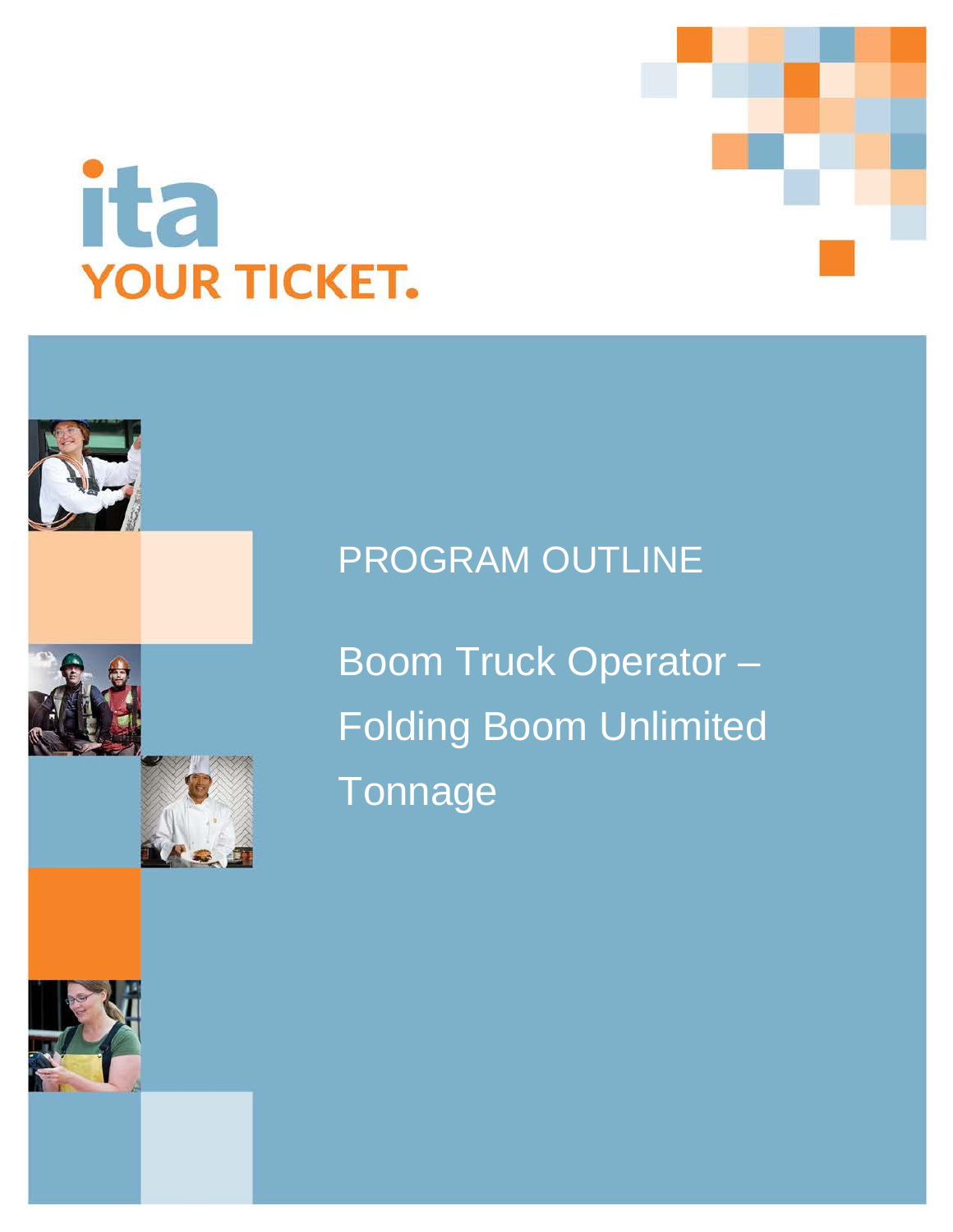# ita



The latest version of this document is available in PDF format on the ITA website [www.itabc.ca](http://www.itabc.ca/)

To order printed copies of Program Outlines or learning resources (where available) for BC trades contact:

Crown Publications, Queen's Printer Web: www.crownpub.bc.ca Email: crownpub@gov.bc.ca Toll Free 1 800 663-6105

### **Copyright © 2012 Industry Training Authority**

This publication may not be modified in any way without permission of the Industry Training Authority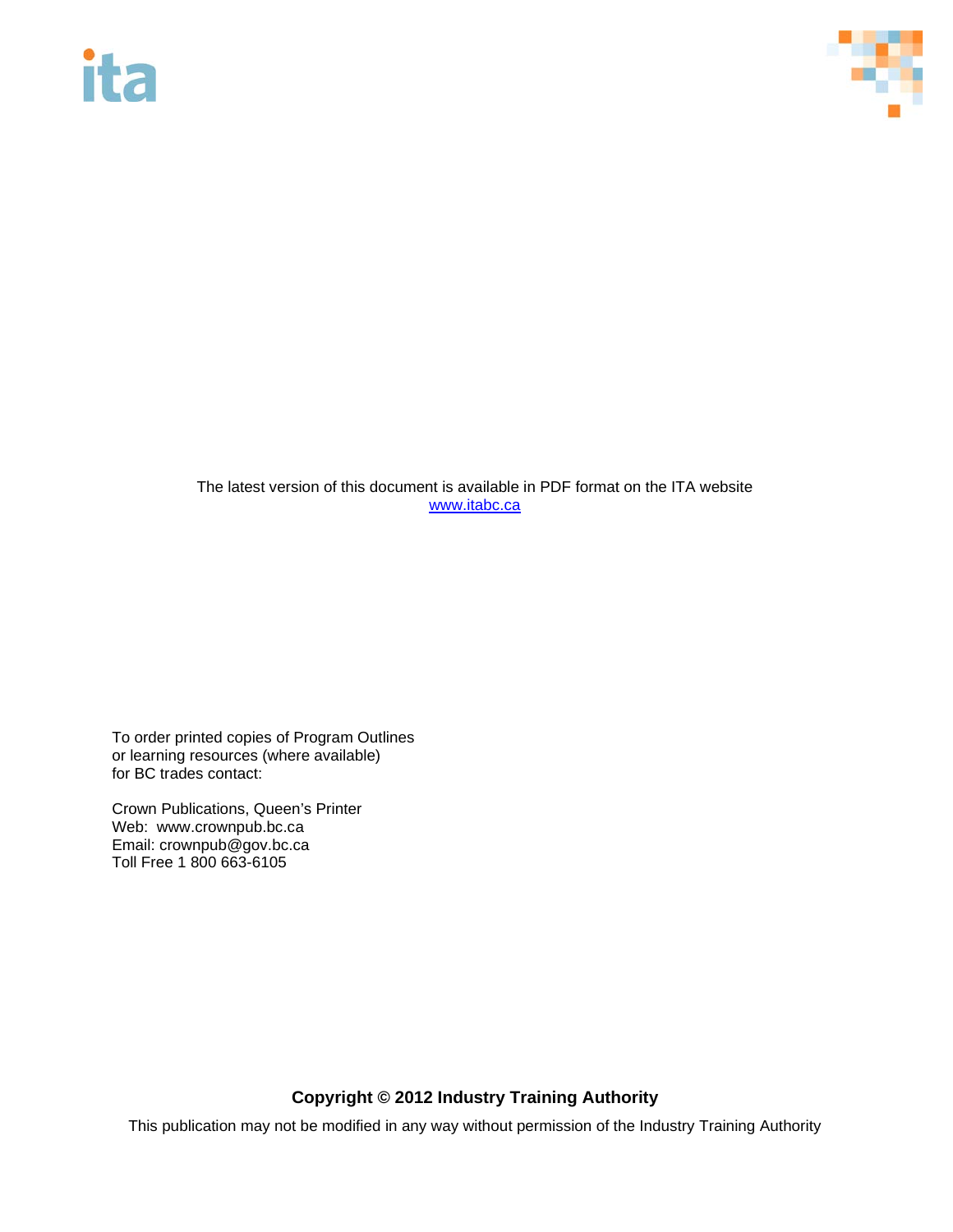



## **BOOM TRUCK OPERATOR – FOLDING BOOM UNLIMITED TONNAGE PROGRAM OUTLINE**

**APPROVED BY INDUSTRY NOVEMBER 2007 DOCUMENT REVISED 2014**

**Developed by Industry Training Authority Province of British Columbia**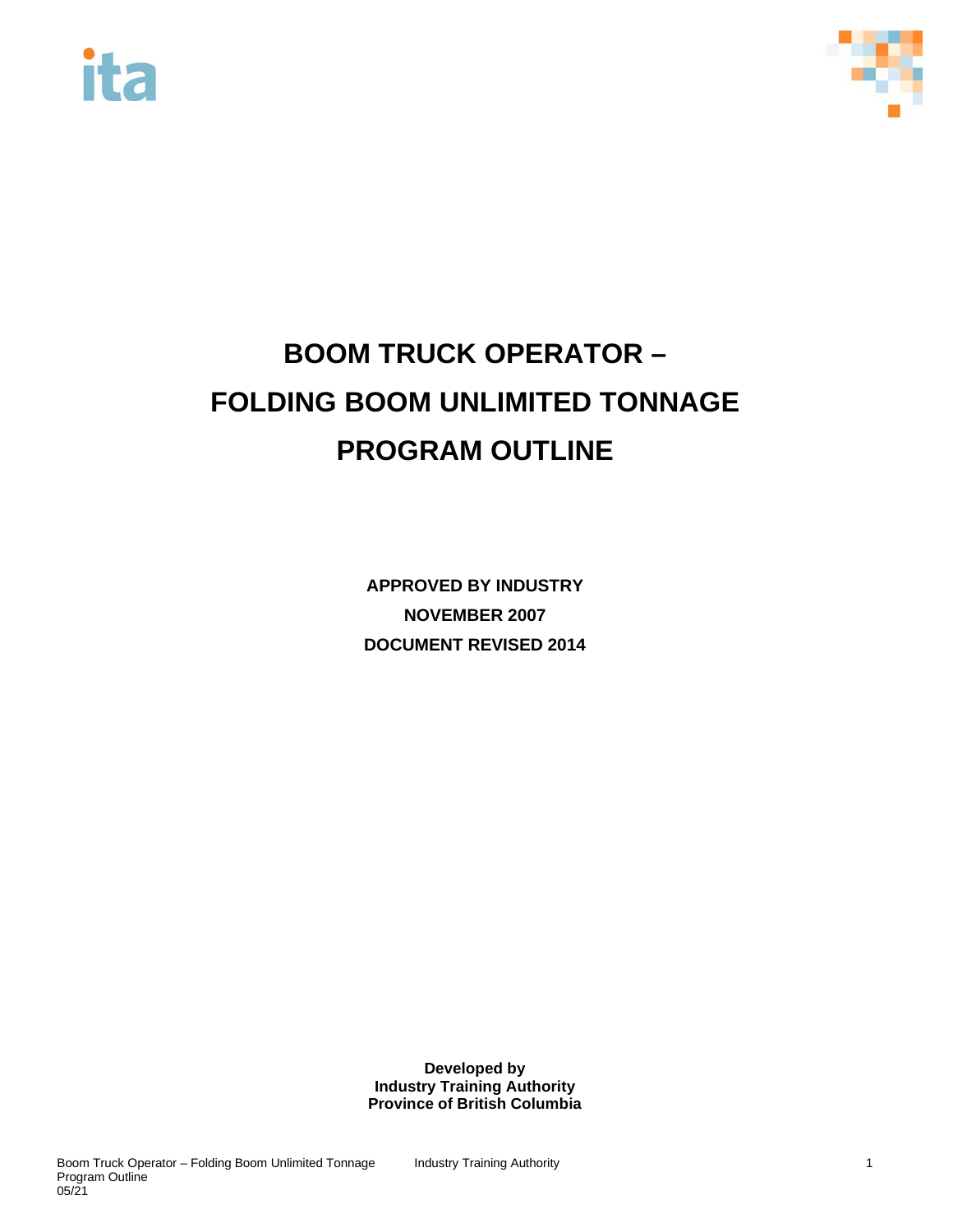# ita



## **TABLE OF CONTENTS**

| Level 1 Boom Truck Operator - Folding Boom Unlimited Tonnage 17<br>Level 2 Boom Truck Operator - Folding Boom Unlimited Tonnage 53 |  |
|------------------------------------------------------------------------------------------------------------------------------------|--|
|                                                                                                                                    |  |
|                                                                                                                                    |  |
|                                                                                                                                    |  |
|                                                                                                                                    |  |
|                                                                                                                                    |  |
|                                                                                                                                    |  |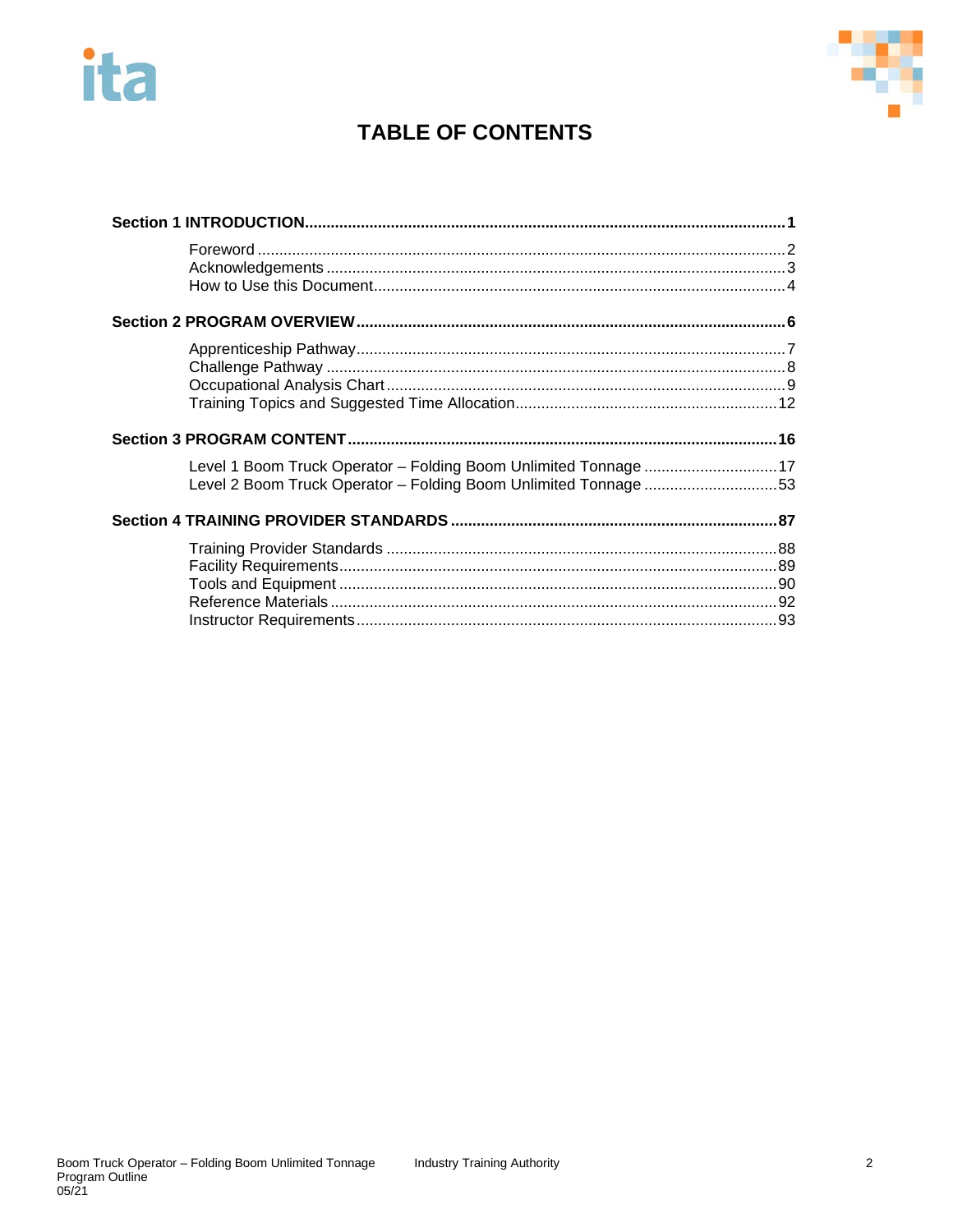



# <span id="page-4-0"></span>**Section 1 INTRODUCTION**

# **Boom Truck Operator – Folding Boom Unlimited Tonnage**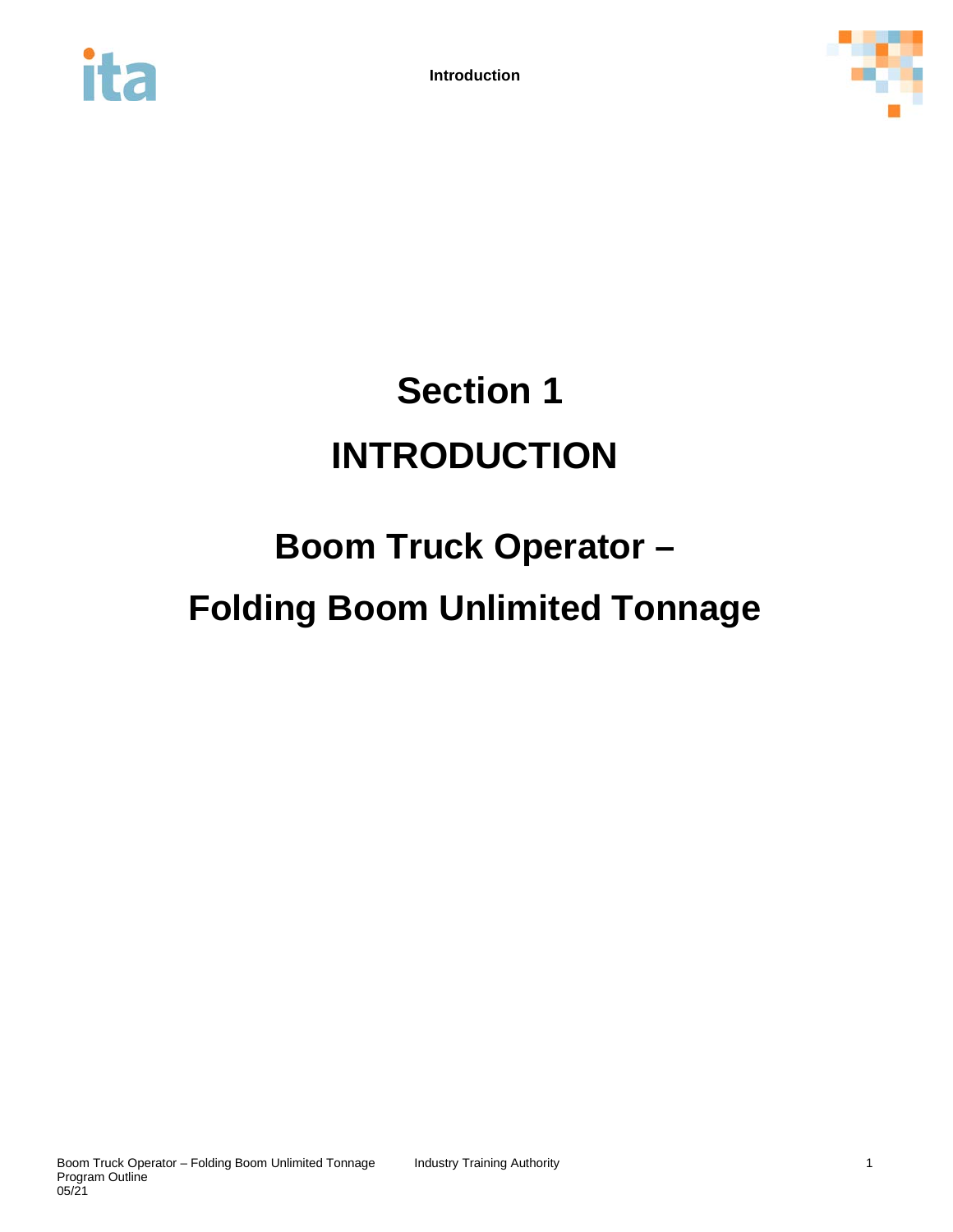

## **Foreword**

<span id="page-5-0"></span>This Program Outline is used to guide competency-based training of crane operators who operate Boom Trucks with Folding Booms (unlimited tonnage).

This Program Outline contains both Theory and Practical standards of competence. Theory standards may be achieved outside the performance of the learner's regular work; for example, in a classroom or through self-study of learning resources. Practical standards build upon the theory and allow learners to gather naturally occurring evidence of workplace performance while they work.

Typically, credit for theory standards will be achieved through learning sponsored by the Industry Training Authority (ITA). The theory standards described in this document define the desired knowledge outcome for learners to achieve. Industry wishes learners to have options for achieving credit for these theory standards, including using a variety of non-traditional learning methodologies such as distance education and self-study.

Safe working practices, though not always specified in each of the competencies, are a part of the safe working and learning conditions underlying all these standards and will be required in the presentation of evidence to meet these standards.

This Program Outline includes a list of recommended reference textbooks that are available to support achievement of the standards.

#### **SAFETY ADVISORY**

Be advised that references to the WorkSafeBC safety regulations contained within these materials do not/may not reflect the most recent Occupational Health and Safety Regulation. The current Standards and Regulation in BC can be obtained on the following website:

[http://www.worksafebc.com.](http://www.worksafebc.com/) Please note that it is always the responsibility of any person using these materials to inform him/herself about the Occupational Health and Safety Regulation pertaining to his/her work.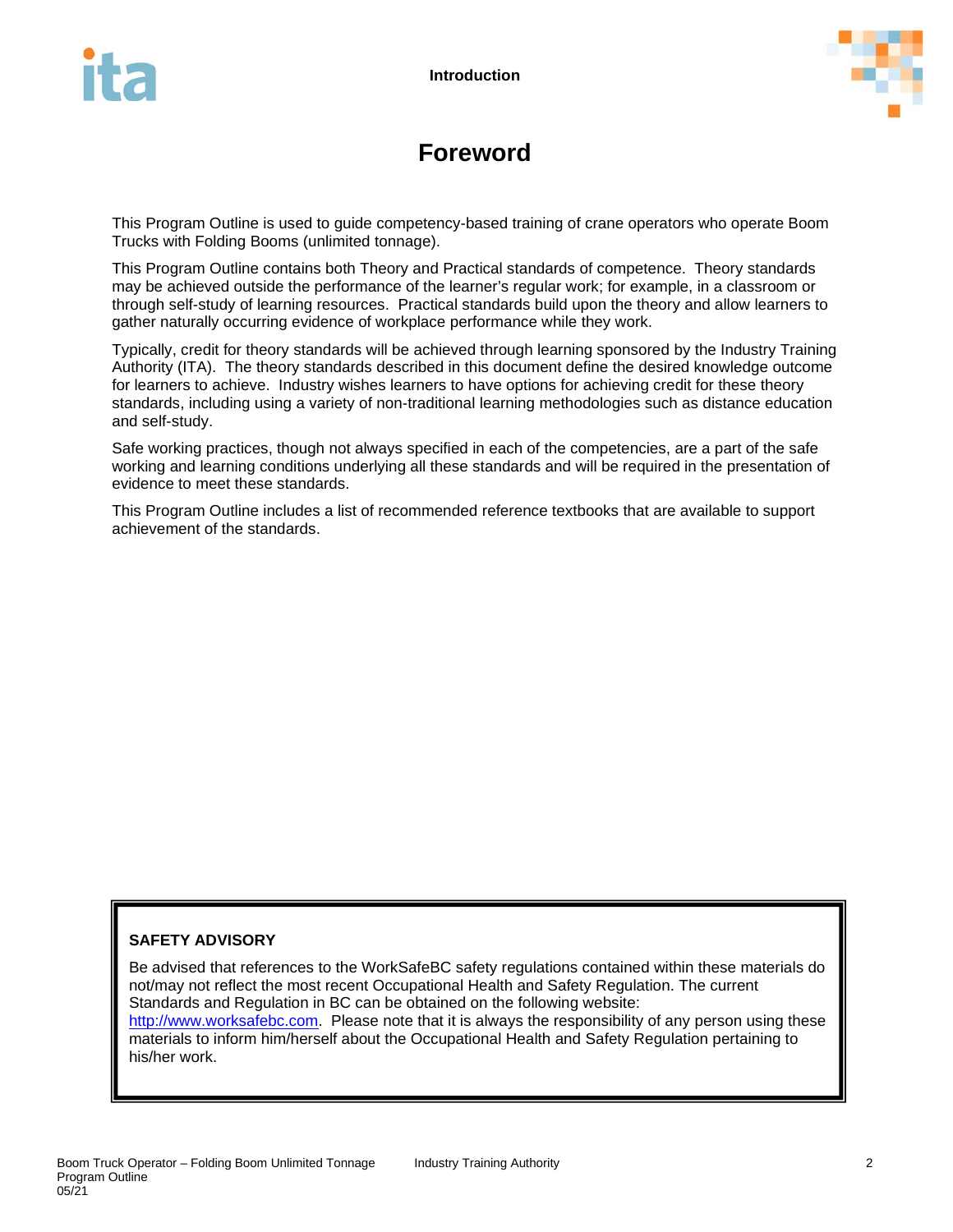



## **Acknowledgements**

<span id="page-6-0"></span>These standards were developed through extensive consultation with a broad cross-section of stakeholders in BC's crane industry – crane owners, operators and other occupations which make occasional yet regular use of cranes.

BC Crane Safety is a non-profit society which was formed in 2005 to lead and coordinate activities and initiatives which promote safer crane operation in BC. BC Crane Safety was established and is governed by a volunteer board of crane industry stakeholders. The organization's main goals include setting the standard for competent crane operation in BC and promoting the industry standard to drive excellence in crane operator training. BC Crane Safety led the development of these standards through funding support from WorkSafeBC and the Industry Training Authority of BC (ITA).

This work would not have been possible without the contribution of thousands of hours of industry stakeholder time through the BC Crane Safety task groups. BC Crane Safety wishes to thank those Subject Matter Experts (SMEs) who contributed to this development effort.

The Industry Training Authority would like to acknowledge the dedication and hard work of all the industry representatives appointed to identify the training requirements of the Boom Truck Operator – Folding Boom Unlimited Tonnage occupation.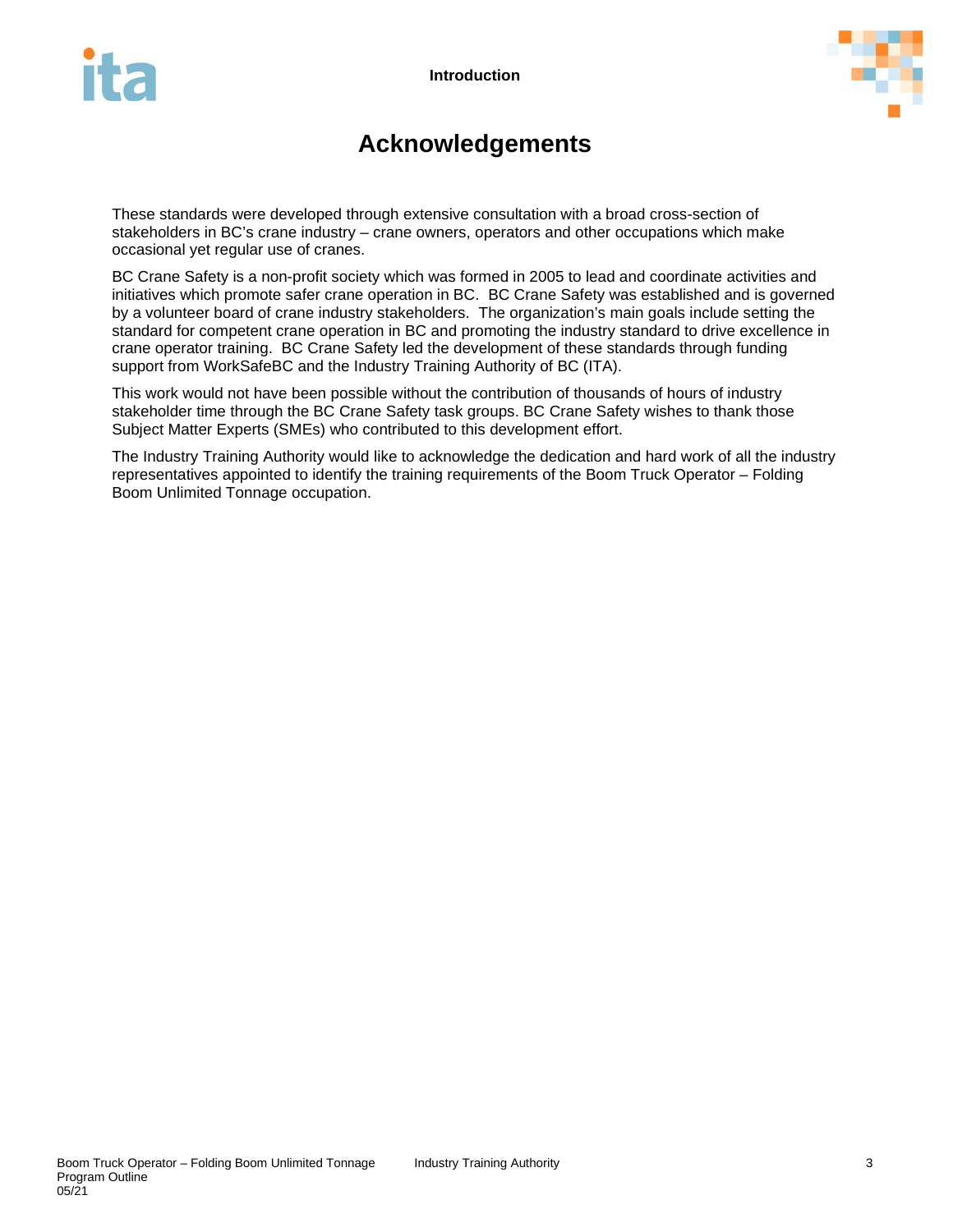

## **How to Use this Document**

<span id="page-7-0"></span>This Program Outline has been developed for the use of individuals from several different audiences. The table below describes how each section can be used by each intended audience.

| <b>Section</b>                                                           | <b>Training Providers</b>                                                                                                                                                                                                                             | <b>Employers/</b><br><b>Sponsors</b>                                                                                                                                                                                                                  | <b>Apprentices</b>                                                                                                                                                                                                                     | <b>Challengers</b>                                                                                                                                         |
|--------------------------------------------------------------------------|-------------------------------------------------------------------------------------------------------------------------------------------------------------------------------------------------------------------------------------------------------|-------------------------------------------------------------------------------------------------------------------------------------------------------------------------------------------------------------------------------------------------------|----------------------------------------------------------------------------------------------------------------------------------------------------------------------------------------------------------------------------------------|------------------------------------------------------------------------------------------------------------------------------------------------------------|
| Program<br><b>Credentialing Model</b>                                    | Communicate program<br>length and structure,<br>and all pathways to<br>completion                                                                                                                                                                     | Understand the length<br>and structure of the<br>program                                                                                                                                                                                              | Understand the length<br>and structure of the<br>program, and pathway<br>to completion                                                                                                                                                 | Understand challenger<br>pathway to Certificate<br>of Qualification                                                                                        |
| Program<br><b>Assessment</b>                                             | Communicate program<br>completion requirements<br>and assessment<br>methods                                                                                                                                                                           | Understand the<br>various assessment<br>requirements for the<br>program                                                                                                                                                                               | Understand the<br>various assessment<br>requirements for the<br>program                                                                                                                                                                | Understand the<br>assessment<br>requirements they<br>would have to fulfill in<br>order to challenge the<br>program                                         |
| <b>OAC</b>                                                               | Communicate the<br>competencies that<br>industry has defined as<br>representing the scope<br>of the occupation                                                                                                                                        | Understand the<br>competencies that an<br>apprentice is expected<br>to demonstrate in<br>order to achieve<br>certification                                                                                                                            | View the<br>competencies they will<br>achieve as a result of<br>program completion                                                                                                                                                     | Understand the<br>competencies they<br>must demonstrate in<br>order to challenge the<br>program                                                            |
| <b>Training Topics and</b><br><b>Suggested Time</b><br><b>Allocation</b> | Shows proportionate<br>representation of<br>general areas of<br>competency (GACs) at<br>each program level, the<br>suggested proportion of<br>time spent on each<br>GAC, and percentage of<br>time spent on theory<br>versus practical<br>application | Understand the scope<br>of competencies<br>covered in the<br>technical training, the<br>suggested proportion<br>of time spent on each<br>GAC, and the<br>percentage of that<br>time spent on theory<br>versus practical<br>application                | Understand the scope<br>of competencies<br>covered in the<br>technical training, the<br>suggested proportion<br>of time spent on each<br>GAC, and the<br>percentage of that<br>time spent on theory<br>versus practical<br>application | Understand the relative<br>weightings of various<br>competencies of the<br>occupation on which<br>assessment is based                                      |
| <b>Program Content</b>                                                   | Defines the objectives,<br>learning tasks, high level<br>content that must be<br>covered for each<br>competency, as well as<br>defining observable,<br>measureable<br>achievement criteria for<br>objectives with a<br>practical component            | Identifies detailed<br>program content and<br>performance<br>expectations for<br>competencies with a<br>practical component;<br>may be used as a<br>checklist prior to<br>signing a<br>recommendation for<br>certification (RFC) for<br>an apprentice | Provides detailed<br>information on<br>program content and<br>performance<br>expectations for<br>demonstrating<br>competency                                                                                                           | Allows individual to<br>check program content<br>areas against their own<br>knowledge and<br>performance<br>expectations against<br>their own skill levels |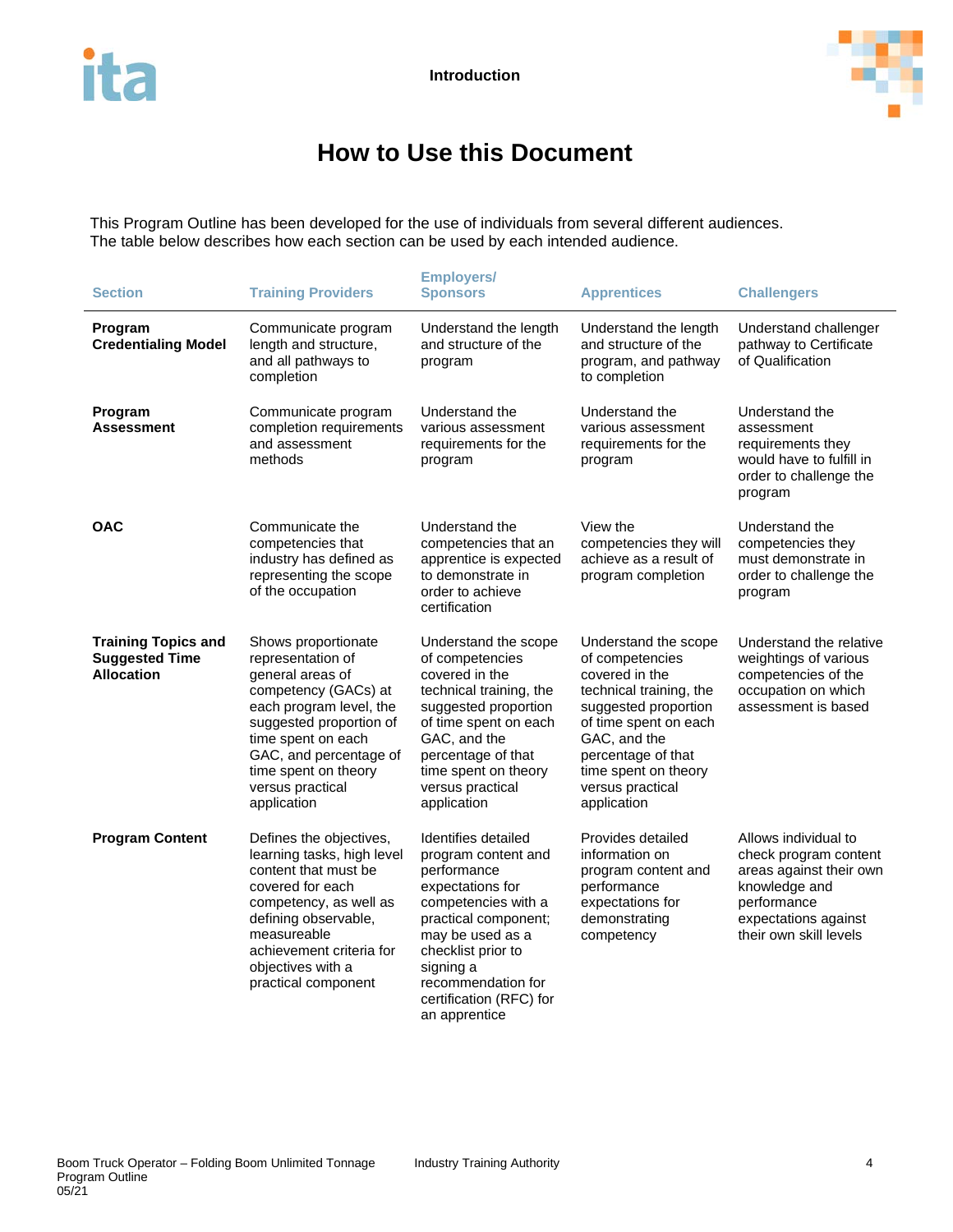



| <b>Section</b>                               | <b>Training Providers</b>                                                                                                                       | <b>Employers/</b><br><b>Sponsors</b><br><b>Apprentices</b>                                                                                                                                |                                                                                                                                                                                                                                                       | <b>Challengers</b>                                                                                                                                                                |
|----------------------------------------------|-------------------------------------------------------------------------------------------------------------------------------------------------|-------------------------------------------------------------------------------------------------------------------------------------------------------------------------------------------|-------------------------------------------------------------------------------------------------------------------------------------------------------------------------------------------------------------------------------------------------------|-----------------------------------------------------------------------------------------------------------------------------------------------------------------------------------|
| <b>Training Provider</b><br><b>Standards</b> | Defines the facility<br>requirements, tools and<br>equipment, reference<br>materials (if any) and<br>instructor requirements<br>for the program | Identifies the tools and<br>equipment an<br>apprentice is expected<br>to have access to:<br>which are supplied by<br>the training provider<br>and which the student<br>is expected to own | Provides information<br>on the training facility,<br>tools and equipment<br>provided by the school<br>and the student.<br>reference materials<br>they may be expected<br>to acquire, and<br>minimum qualification<br>levels of program<br>instructors | Identifies the tools and<br>equipment a<br>tradesperson is<br>expected to be<br>competent in using or<br>operating; which may<br>be used or provided in<br>a practical assessment |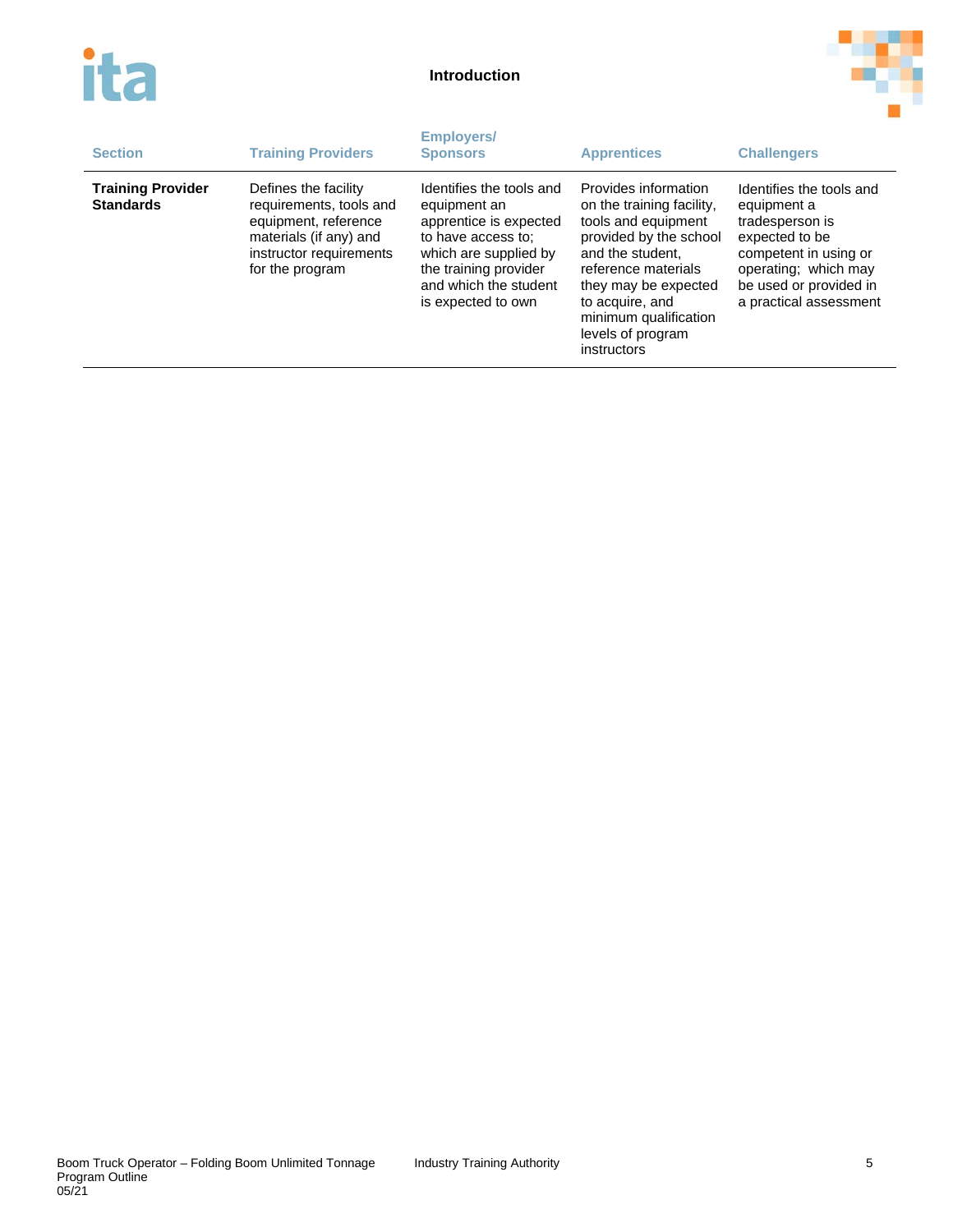<span id="page-9-0"></span>



# **Section 2 PROGRAM OVERVIEW**

## **Boom Truck Operator – Folding Boom Unlimited Tonnage**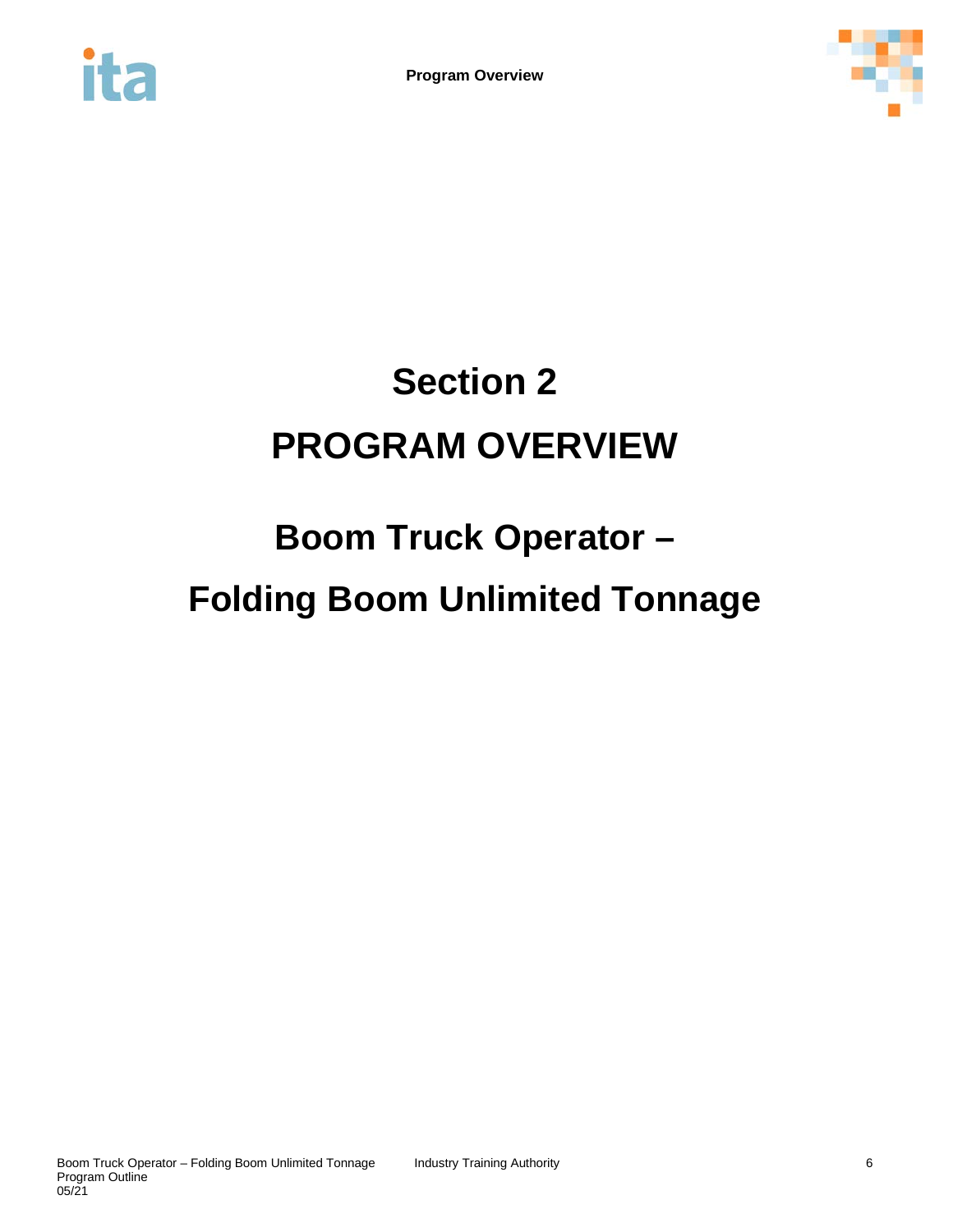



#### <span id="page-10-0"></span>**Apprenticeship Pathway**

This graphic provides an overview of the Boom Truck Operator – Folding Boom Unlimited Tonnage apprenticeship pathway.



*Individuals who hold partial credit in a crane program and plan to move to an alternate crane program*

Crane Common Core Level 1

Technical Training: Level 1, including ITA Level 1 Standardized Written Exam (Crane Common Core)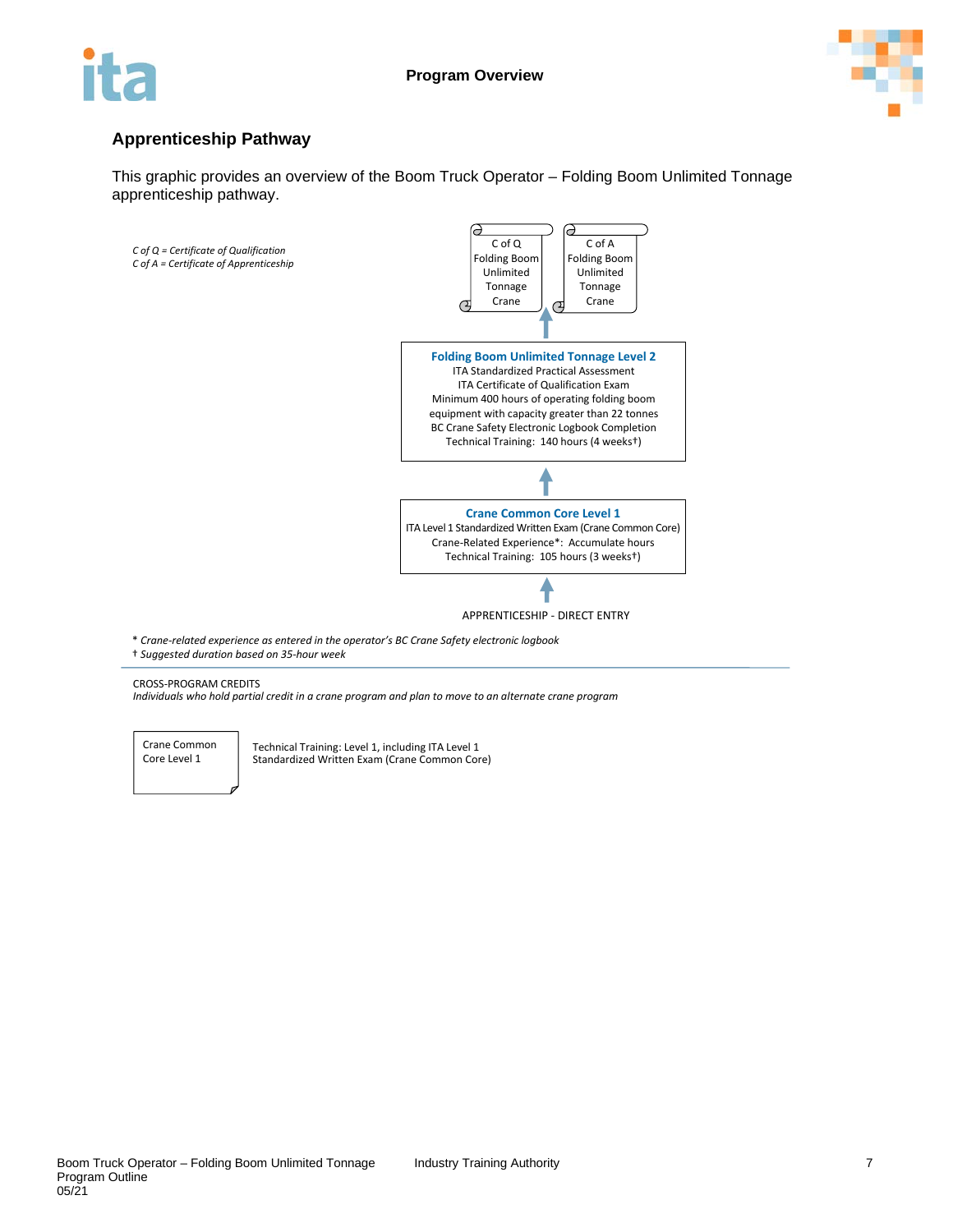



## <span id="page-11-0"></span>**Challenge Pathway**

This graphic provides an overview of the Boom Truck Operator – Folding Boom Unlimited Tonnage challenge pathway.



CREDIT FOR PRIOR LEARNING *Individuals who hold the credentials listed below are entitled to receive partial credit toward the completion requirements of this program*

*None*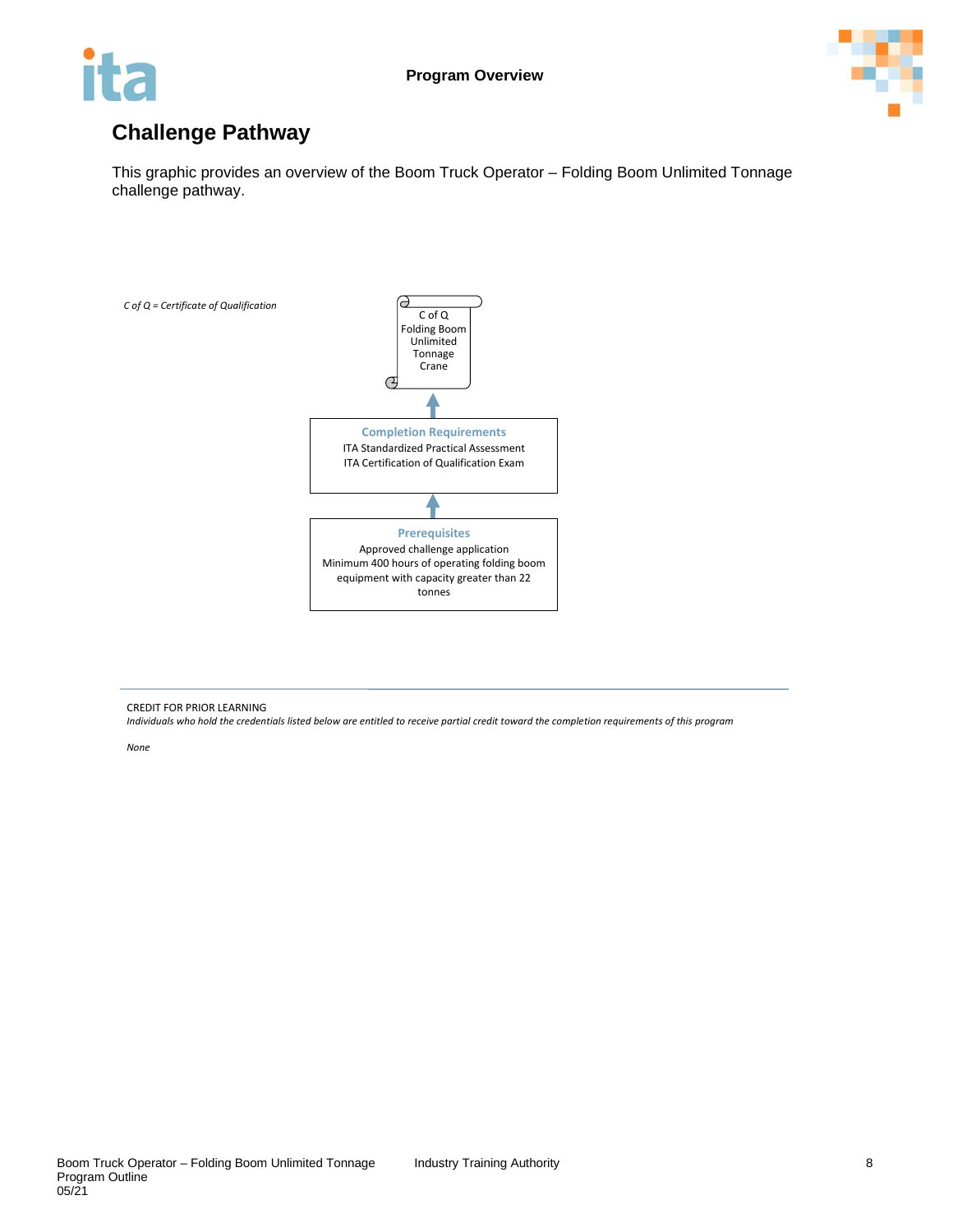

### **Occupational Analysis Chart**

### **BOOM TRUCK OPERATOR – FOLDING BOOM UNLIMITED TONNAGE**

**Occupation Description**: "Folding Boom Unlimited Tonnage" operator means a person who operates a truck mounted folding boom crane with capacity over 22 tonnes to perform lifts and hoists, places and secures loads, sets up the crane, takes down the crane and plans lifts and crane procedures.

<span id="page-12-0"></span>

 $0.5/21$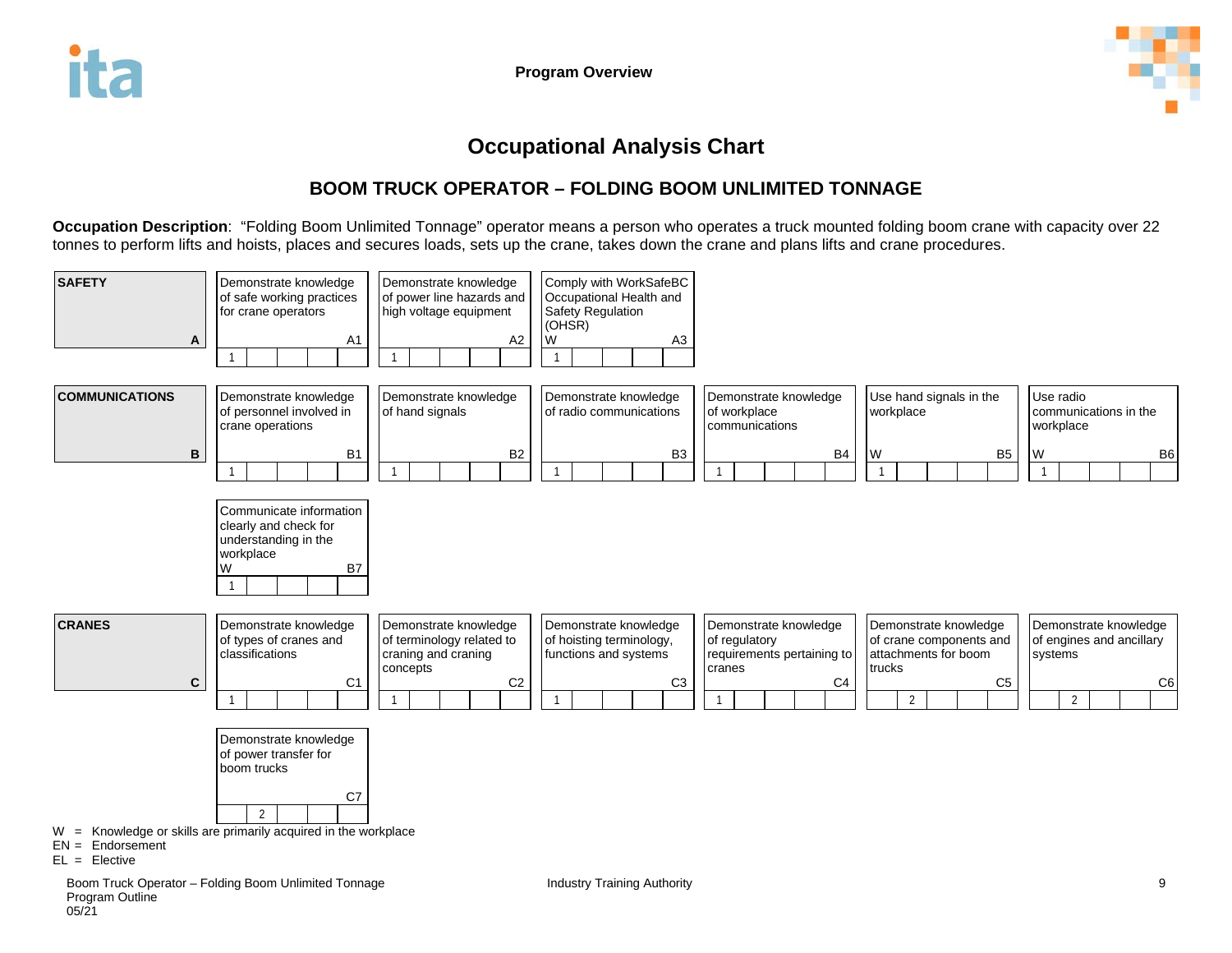



| <b>RIGGING AND LIFTING</b><br><b>THEORY</b><br>D     |                                                                                                                 | Demonstrate knowledge<br>of lifting theory and forces                                                                 |  | D <sub>1</sub>                                                                          |                                                                                                     | Demonstrate knowledge<br>of slings (all types),<br>rigging hardware,<br>materials, inspection and<br>capacity cards |                                                                                                   | D <sub>2</sub> |                                                                                                                        | inspection     | Demonstrate knowledge<br>of wire rope hoist line<br>construction and         |  | D <sub>3</sub> | W                                                                       | Use rigging hardware and<br>tools in the workplace                                                                                        |  | D <sub>6</sub> |
|------------------------------------------------------|-----------------------------------------------------------------------------------------------------------------|-----------------------------------------------------------------------------------------------------------------------|--|-----------------------------------------------------------------------------------------|-----------------------------------------------------------------------------------------------------|---------------------------------------------------------------------------------------------------------------------|---------------------------------------------------------------------------------------------------|----------------|------------------------------------------------------------------------------------------------------------------------|----------------|------------------------------------------------------------------------------|--|----------------|-------------------------------------------------------------------------|-------------------------------------------------------------------------------------------------------------------------------------------|--|----------------|
| <b>HOISTING</b><br><b>FUNDAMENTALS</b>               | Demonstrate knowledge<br>of determining load<br>weights using<br>fundamental math<br>functions and calculations |                                                                                                                       |  | Demonstrate knowledge<br>of determining the<br>capacity of a crane using<br>load charts |                                                                                                     |                                                                                                                     | Interpret load charts and<br>load study drawings to<br>configure crane for<br>workplace operation |                |                                                                                                                        |                |                                                                              |  |                |                                                                         |                                                                                                                                           |  |                |
| E.                                                   | 1                                                                                                               |                                                                                                                       |  | E1                                                                                      | 1                                                                                                   |                                                                                                                     |                                                                                                   | E <sub>2</sub> | W                                                                                                                      |                |                                                                              |  | E <sub>3</sub> |                                                                         |                                                                                                                                           |  |                |
| <b>TRANSPORTATION</b><br><b>AND DELIVERY</b>         |                                                                                                                 | Demonstrate knowledge<br>of BC Ministry of<br>Transportation-<br><b>Commercial Transport</b><br>rules and regulations |  |                                                                                         | Demonstrate knowledge<br>to prepare a boom truck<br>and associated loads for<br>highway/road travel |                                                                                                                     |                                                                                                   |                | Prepare and transport a<br>mobile crane to a worksite<br>following all highway and<br>traffic rules and<br>regulations |                |                                                                              |  |                | Prepare a boom truck and<br>associated loads for<br>highway/road travel |                                                                                                                                           |  |                |
| F.                                                   |                                                                                                                 | $\overline{2}$                                                                                                        |  | F <sub>1</sub>                                                                          |                                                                                                     | $\overline{2}$                                                                                                      |                                                                                                   | F <sub>2</sub> | W                                                                                                                      | $\overline{2}$ |                                                                              |  | F4             | W                                                                       | $\overline{2}$                                                                                                                            |  | F <sub>6</sub> |
|                                                      |                                                                                                                 |                                                                                                                       |  |                                                                                         |                                                                                                     |                                                                                                                     |                                                                                                   |                |                                                                                                                        |                |                                                                              |  |                |                                                                         |                                                                                                                                           |  |                |
| <b>SITE PLANNING AND</b><br><b>CRANE POSITIONING</b> |                                                                                                                 | Demonstrate knowledge<br>of accurate site<br>assessment tools                                                         |  |                                                                                         |                                                                                                     | Demonstrate knowledge<br>to locate and safely<br>position a crane                                                   |                                                                                                   |                |                                                                                                                        | workplace      | Conduct an accurate site<br>assessment and safely<br>position a crane in the |  |                |                                                                         | Conduct an accurate site<br>assessment and safely<br>position a boom truck with<br>a folding boom (unlimited<br>tonnage) in the workplace |  |                |
| G                                                    |                                                                                                                 |                                                                                                                       |  | G <sub>1</sub>                                                                          |                                                                                                     |                                                                                                                     |                                                                                                   | G <sub>2</sub> | W                                                                                                                      |                |                                                                              |  | G3             | W                                                                       |                                                                                                                                           |  | G7             |
|                                                      |                                                                                                                 | $\overline{2}$                                                                                                        |  |                                                                                         |                                                                                                     | $\overline{2}$                                                                                                      |                                                                                                   |                |                                                                                                                        | $\overline{2}$ |                                                                              |  |                |                                                                         | $\overline{2}$                                                                                                                            |  |                |

W = Knowledge or skills are primarily acquired in the workplace

EN = Endorsement

EL = Elective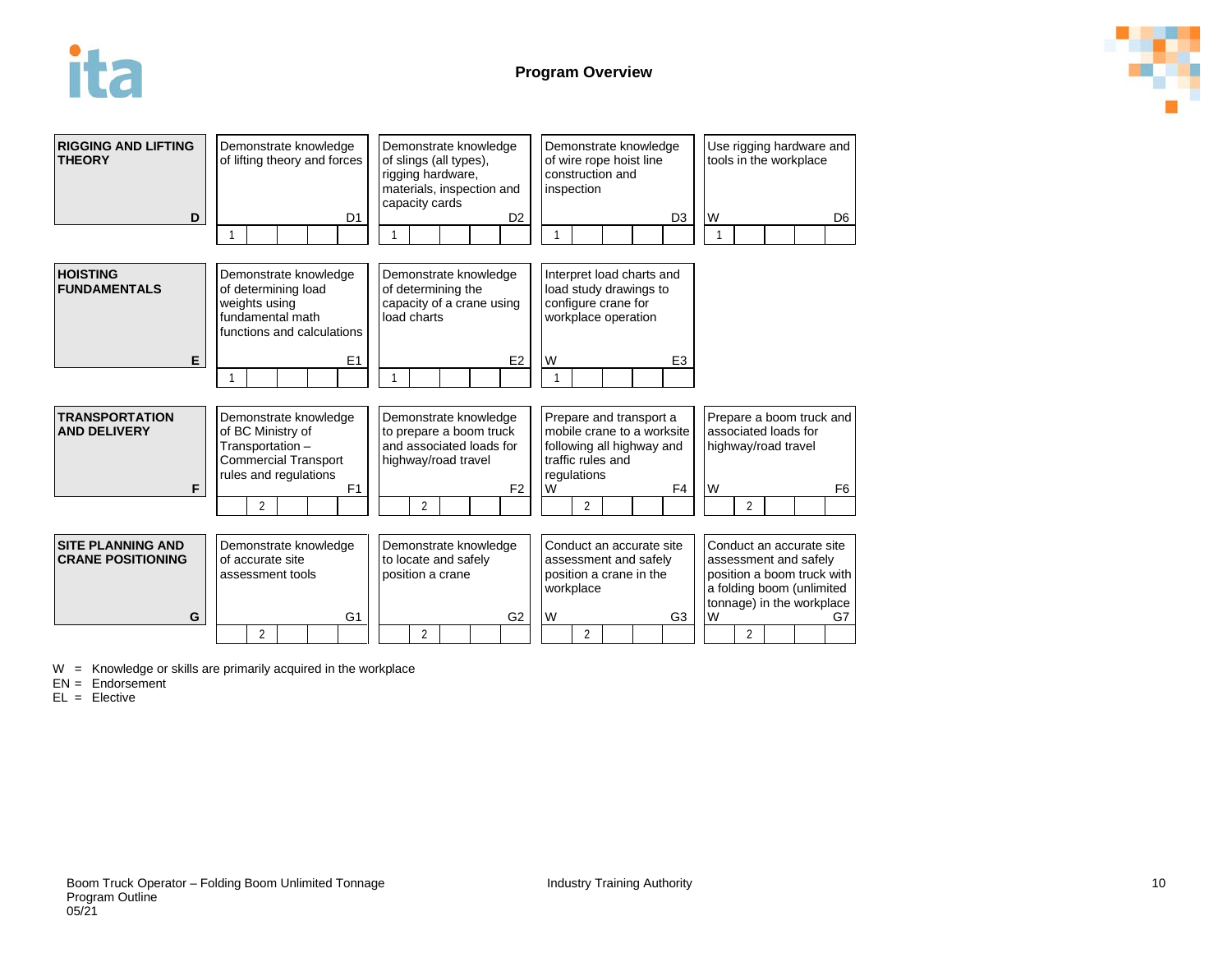





 $W =$  Knowledge or skills are primarily acquired in the workplace

 $EN =$  Endorsement

 $Fl = Flective$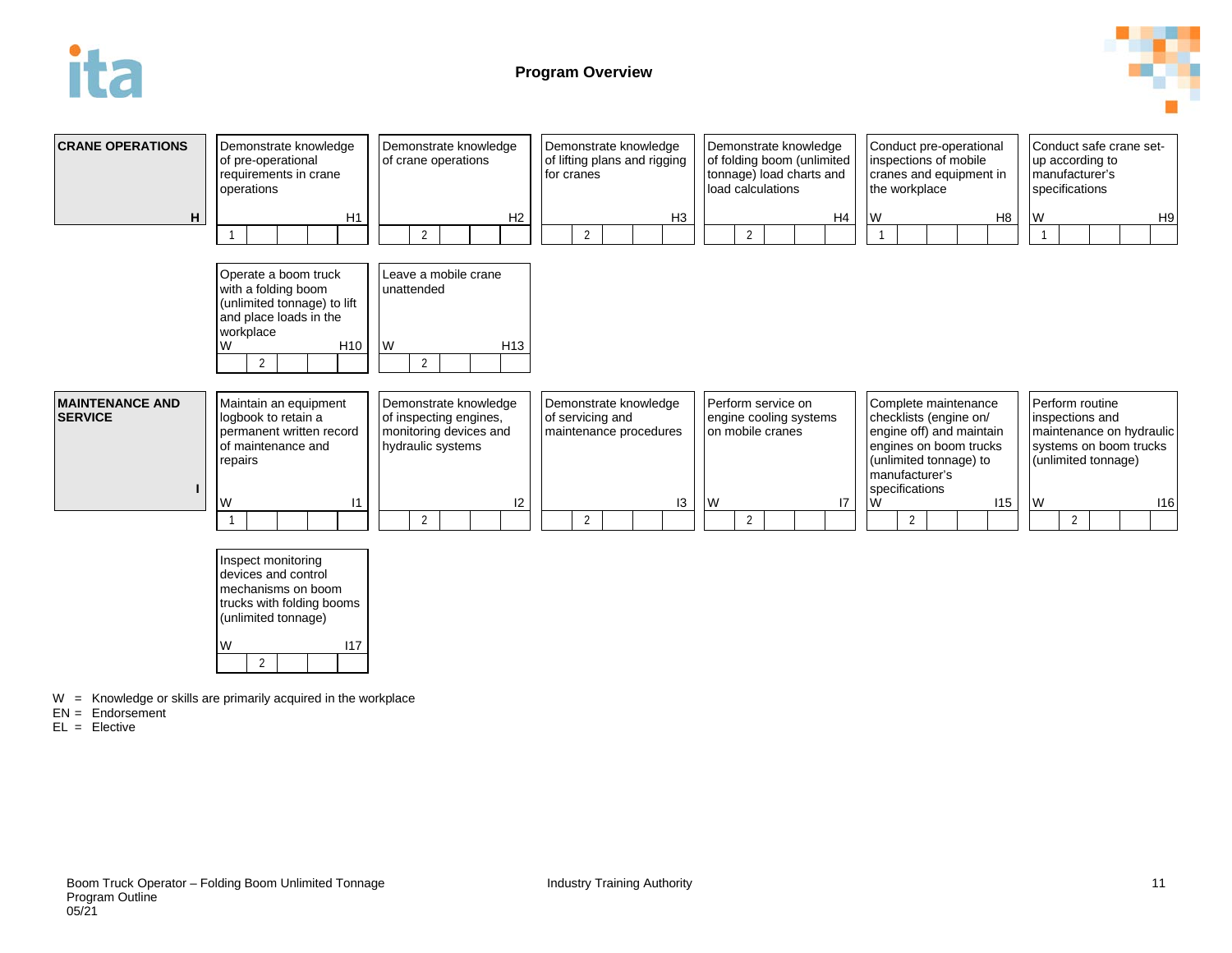

## **Training Topics and Suggested Time Allocation**

### <span id="page-15-0"></span>**BOOM TRUCK OPERATOR – FOLDING BOOM UNLIMITED TONNAGE – LEVEL 1**

|                |                                                                                                            | % of Time | <b>Theory</b> | <b>Practical</b> | <b>Total</b> |
|----------------|------------------------------------------------------------------------------------------------------------|-----------|---------------|------------------|--------------|
| Line A         | <b>SAFETY</b>                                                                                              | 9%        | 70%           | 30%              | 100%         |
| A <sub>1</sub> | Demonstrate knowledge of safe working practices for<br>crane operators                                     |           | ✓             |                  |              |
| A <sub>2</sub> | Demonstrate knowledge of power line hazards and high<br>voltage equipment                                  |           | ✓             |                  |              |
| A <sub>3</sub> | Comply with WorkSafeBC Occupational Health and<br>Safety Regulation (OHSR)                                 |           |               | $\checkmark$     |              |
| Line B         | <b>COMMUNICATIONS</b>                                                                                      | 15%       | 60%           | 40%              | 100%         |
| B <sub>1</sub> | Demonstrate knowledge of personnel involved in crane<br>operations                                         |           | ✓             |                  |              |
| B <sub>2</sub> | Demonstrate knowledge of hand signals                                                                      |           | ✓             |                  |              |
| B <sub>3</sub> | Demonstrate knowledge of radio communications                                                              |           | ✓             |                  |              |
| B <sub>4</sub> | Demonstrate knowledge of workplace communications                                                          |           | ✓             |                  |              |
| B5             | Use hand signals in the workplace                                                                          |           |               | $\checkmark$     |              |
| B <sub>6</sub> | Use radio communications in the workplace                                                                  |           |               | ✓                |              |
| B7             | Communicate information clearly and check for<br>understanding in the workplace                            |           |               |                  |              |
| Line C         | <b>CRANES</b>                                                                                              | 12%       | 100%          | 0%               | 100%         |
| C <sub>1</sub> | Demonstrate knowledge of types of cranes and<br>classifications                                            |           | ✓             |                  |              |
| C <sub>2</sub> | Demonstrate knowledge of terminology related to<br>craning and craning concepts                            |           | ✓             |                  |              |
| C <sub>3</sub> | Demonstrate knowledge of hoisting terminology,<br>functions and systems                                    |           | ✓             |                  |              |
| C <sub>4</sub> | Demonstrate knowledge of regulatory requirements<br>pertaining to cranes                                   |           | ✓             |                  |              |
| Line D         | <b>RIGGING AND LIFTING THEORY</b>                                                                          | 28%       | 75%           | 25%              | 100%         |
| D <sub>1</sub> | Demonstrate knowledge of lifting theory and forces                                                         |           | ✓             |                  |              |
| D <sub>2</sub> | Demonstrate knowledge of slings (all types), rigging<br>hardware, materials, inspection and capacity cards |           | ✓             |                  |              |
| D <sub>3</sub> | Demonstrate knowledge of wire rope hoist line<br>construction and inspection                               |           | ✓             |                  |              |
| D <sub>6</sub> | Use rigging hardware and tools in the workplace                                                            |           |               | ✓                |              |
| Line E         | <b>HOISTING FUNDAMENTALS</b>                                                                               | 28%       | 70%           | 30%              | 100%         |
| E <sub>1</sub> | Demonstrate knowledge of determining load weights<br>using fundamental math functions and calculations     |           | ✓             |                  |              |
| E <sub>2</sub> | Demonstrate knowledge of determining the capacity of a<br>crane using load charts                          |           | ✓             |                  |              |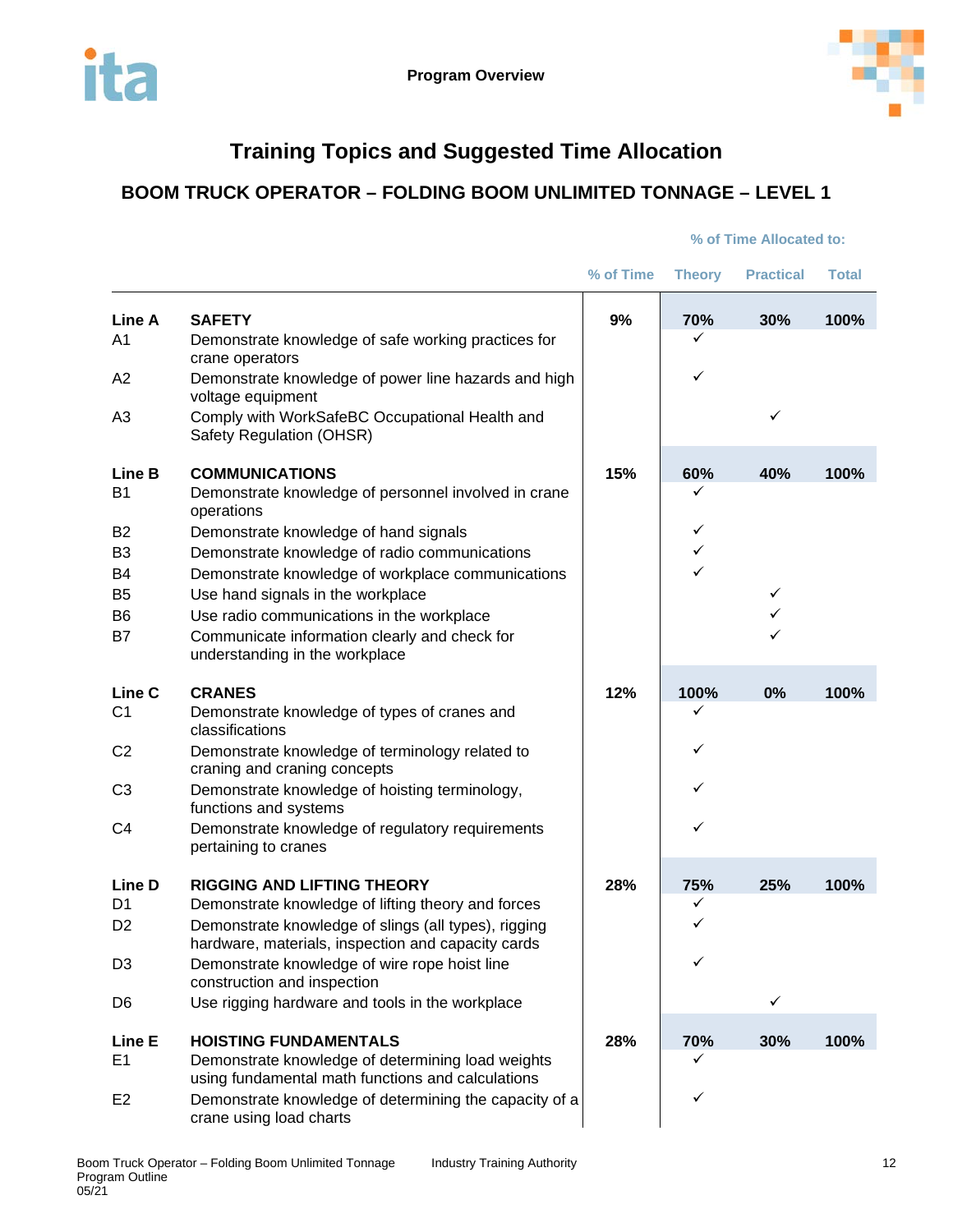



|                        |                                                                                                                                    | % of Time | <b>Theory</b> | <b>Practical</b> | Total       |
|------------------------|------------------------------------------------------------------------------------------------------------------------------------|-----------|---------------|------------------|-------------|
| E <sub>3</sub>         | Interpret load charts and load study drawings to<br>configure crane for workplace operation                                        |           |               |                  |             |
| Line H<br>H1           | <b>CRANE OPERATIONS</b><br>Demonstrate knowledge of pre-operational requirements                                                   | 6%        | 30%<br>✓      | 70%              | 100%        |
|                        | in crane operations                                                                                                                |           |               |                  |             |
| H8                     | Conduct pre-operational inspections of mobile cranes<br>and equipment in the workplace                                             |           |               | ✓                |             |
| H9                     | Conduct safe crane set-up according to manufacturer's<br>specifications                                                            |           |               | ✓                |             |
| Line I<br>$\mathsf{I}$ | <b>MAINTENANCE AND SERVICE</b><br>Maintain an equipment logbook to retain a permanent<br>written record of maintenance and repairs | 2%        | $0\%$         | <b>100%</b>      | <b>100%</b> |
|                        | Total Percentage for Boom Truck Operator – Folding                                                                                 | 100%      |               |                  |             |
|                        | <b>Boom Unlimited Tonnage Level 1</b>                                                                                              |           |               |                  |             |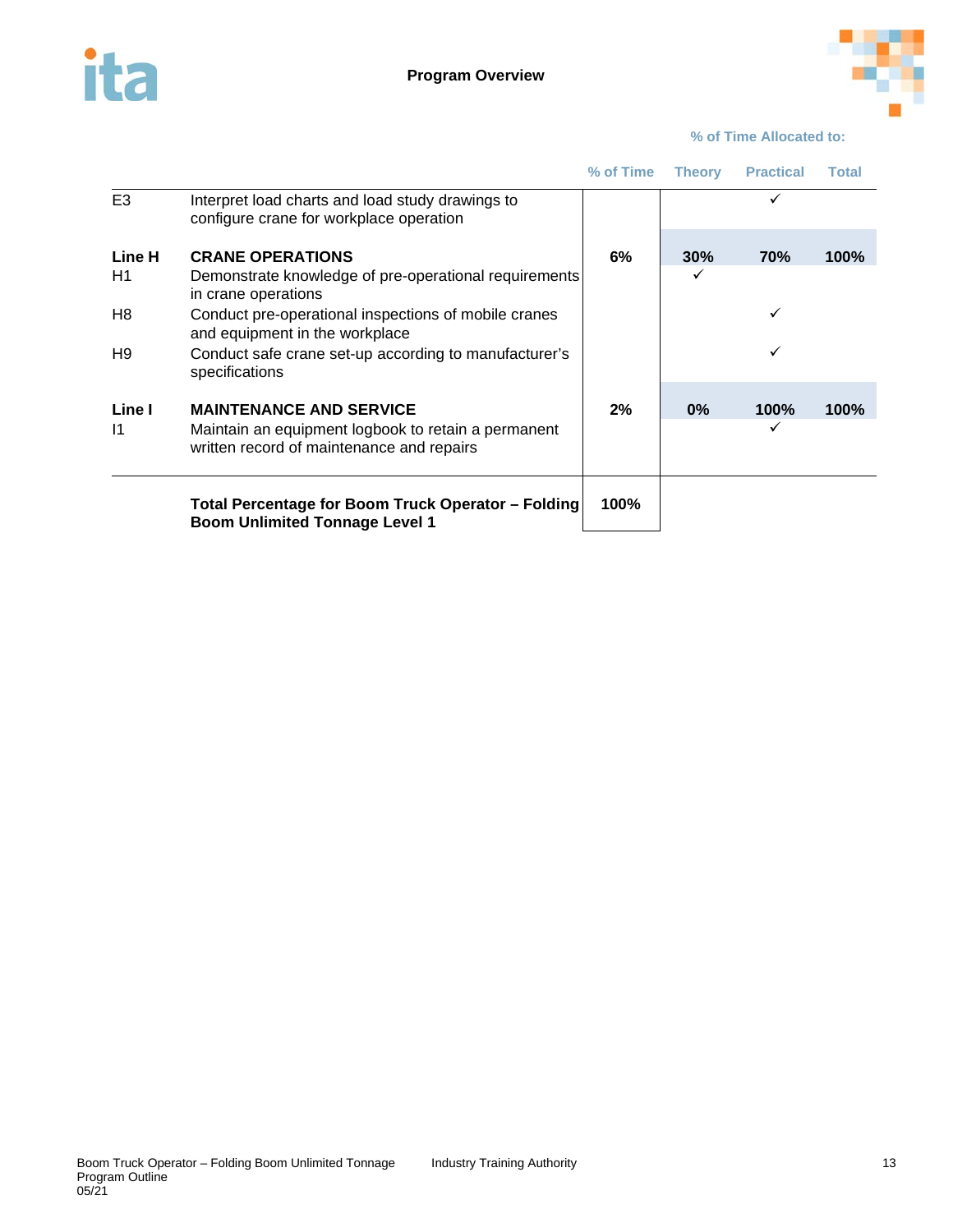

## **Training Topics and Suggested Time Allocation**

### **BOOM TRUCK OPERATOR – FOLDING BOOM UNLIMITED TONNAGE – LEVEL 2**

|                 |                                                                                                                                     | % of Time | <b>Theory</b> | <b>Practical</b> | <b>Total</b> |
|-----------------|-------------------------------------------------------------------------------------------------------------------------------------|-----------|---------------|------------------|--------------|
| Line C          | <b>CRANES</b>                                                                                                                       | 12%       | 100%          | 0%               | 100%         |
| C <sub>5</sub>  | Demonstrate knowledge of crane components and<br>attachments for boom trucks                                                        |           | ✓             |                  |              |
| C <sub>6</sub>  | Demonstrate knowledge of engines and ancillary<br>systems                                                                           |           | ✓             |                  |              |
| C7              | Demonstrate knowledge of power transfer for boom<br>trucks                                                                          |           | ✓             |                  |              |
| <b>Line F</b>   | <b>TRANSPORTATION AND DELIVERY</b>                                                                                                  | 8%        | 50%           | 50%              | 100%         |
| F <sub>1</sub>  | Demonstrate knowledge of BC Ministry of Transportation<br>- Commercial Transport rules and regulations                              |           | ✓             |                  |              |
| F <sub>2</sub>  | Demonstrate knowledge to prepare a boom truck and<br>associated loads for highway/road travel                                       |           | ✓             |                  |              |
| F <sub>4</sub>  | Prepare and transport a mobile crane to a worksite<br>following all highway and traffic rules and regulations                       |           |               | ✓                |              |
| F6              | Prepare a boom truck and associated loads for<br>highway/road travel                                                                |           |               | ✓                |              |
| <b>Line G</b>   | SITE PLANNING AND CRANE POSITIONING                                                                                                 | 12%       | 50%           | 50%              | 100%         |
| G <sub>1</sub>  | Demonstrate knowledge of accurate site assessment<br>tools                                                                          |           | ✓             |                  |              |
| G2              | Demonstrate knowledge to locate and safely position a<br>crane                                                                      |           | ✓             |                  |              |
| G <sub>3</sub>  | Conduct an accurate site assessment and safely position<br>a crane in the workplace                                                 |           |               | ✓                |              |
| G7              | Conduct an accurate site assessment and safely position<br>a boom truck with a folding boom (unlimited tonnage) in<br>the workplace |           |               | ✓                |              |
| Line H          | <b>CRANE OPERATIONS</b>                                                                                                             | 58%       | 60%           | 40%              | 100%         |
| H <sub>2</sub>  | Demonstrate knowledge of crane operations                                                                                           |           | ✓             |                  |              |
| H <sub>3</sub>  | Demonstrate knowledge of lifting plans and rigging for<br>cranes                                                                    |           | $\checkmark$  |                  |              |
| H4              | Demonstrate knowledge of folding boom (unlimited<br>tonnage) load charts and load calculations                                      |           | ✓             |                  |              |
| H <sub>10</sub> | Operate a boom truck with a folding boom (unlimited<br>tonnage) to lift and place loads in the workplace                            |           |               | ✓                |              |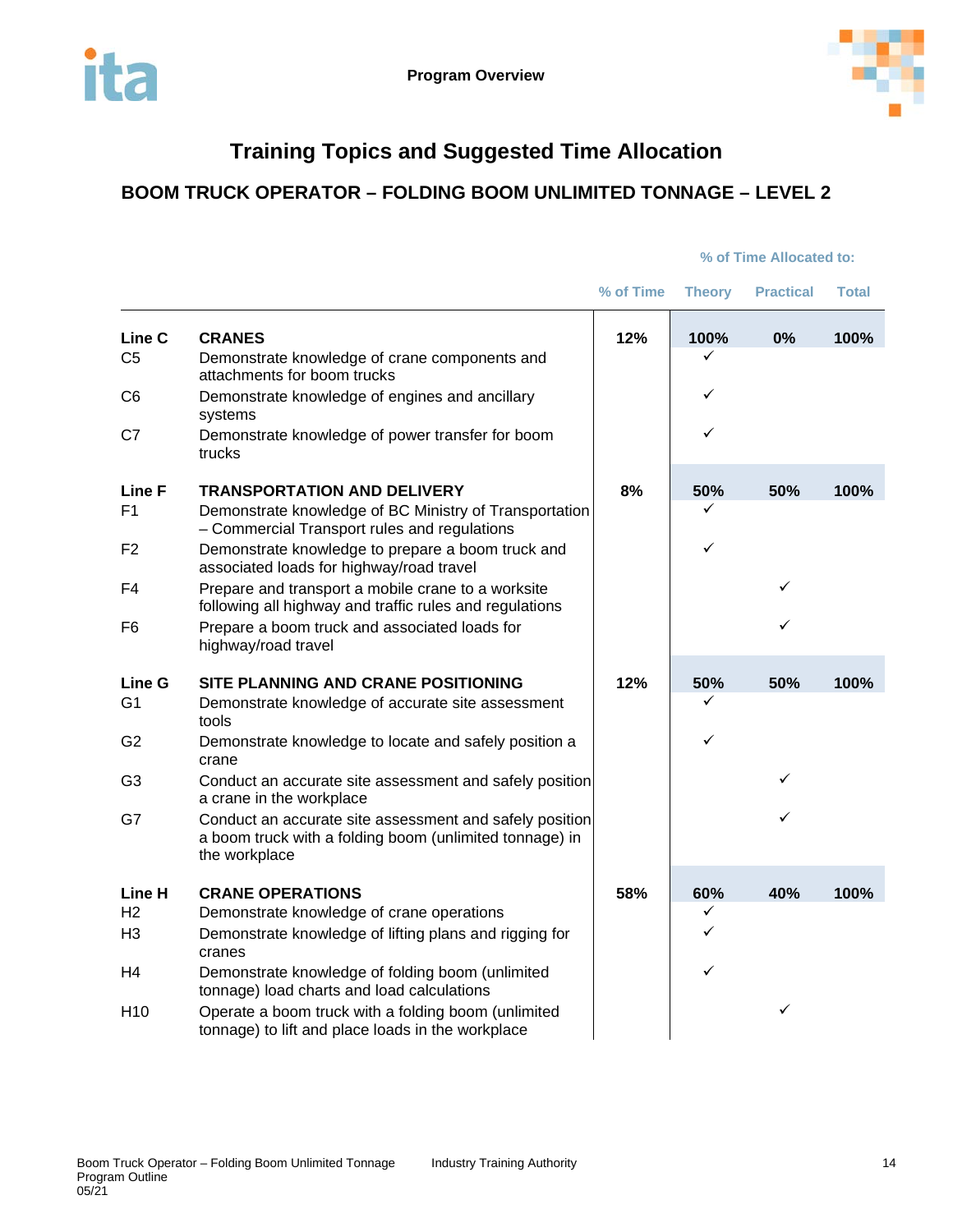



|                 |                                                                                                                                                       | % of Time | <b>Theory</b> | <b>Practical</b> | <b>Total</b> |
|-----------------|-------------------------------------------------------------------------------------------------------------------------------------------------------|-----------|---------------|------------------|--------------|
| H <sub>13</sub> | Leave a mobile crane unattended                                                                                                                       |           |               |                  |              |
| Line I          | <b>MAINTENANCE AND SERVICE</b>                                                                                                                        | 10%       | 30%           | 70%              | 100%         |
| 12              | Demonstrate knowledge of inspecting engines,<br>monitoring devices and hydraulic systems                                                              |           |               |                  |              |
| 13              | Demonstrate knowledge of servicing and maintenance<br>procedures                                                                                      |           | ✓             |                  |              |
| 17              | Perform service on engine cooling systems on mobile<br>cranes                                                                                         |           |               | ✓                |              |
| 115             | Complete maintenance checklists (engine on/engine off)<br>and maintain engines on boom trucks (unlimited<br>tonnage) to manufacturer's specifications |           |               |                  |              |
| 116             | Perform routine inspections and maintenance on<br>hydraulic systems on boom trucks (unlimited tonnage)                                                |           |               | ✓                |              |
| 117             | Inspect monitoring devices and control mechanisms on<br>boom trucks with folding booms (unlimited tonnage)                                            |           |               | ✓                |              |
|                 | Total Percentage for Boom Truck Operator - Folding<br><b>Boom Unlimited Tonnage Level 2</b>                                                           | 100%      |               |                  |              |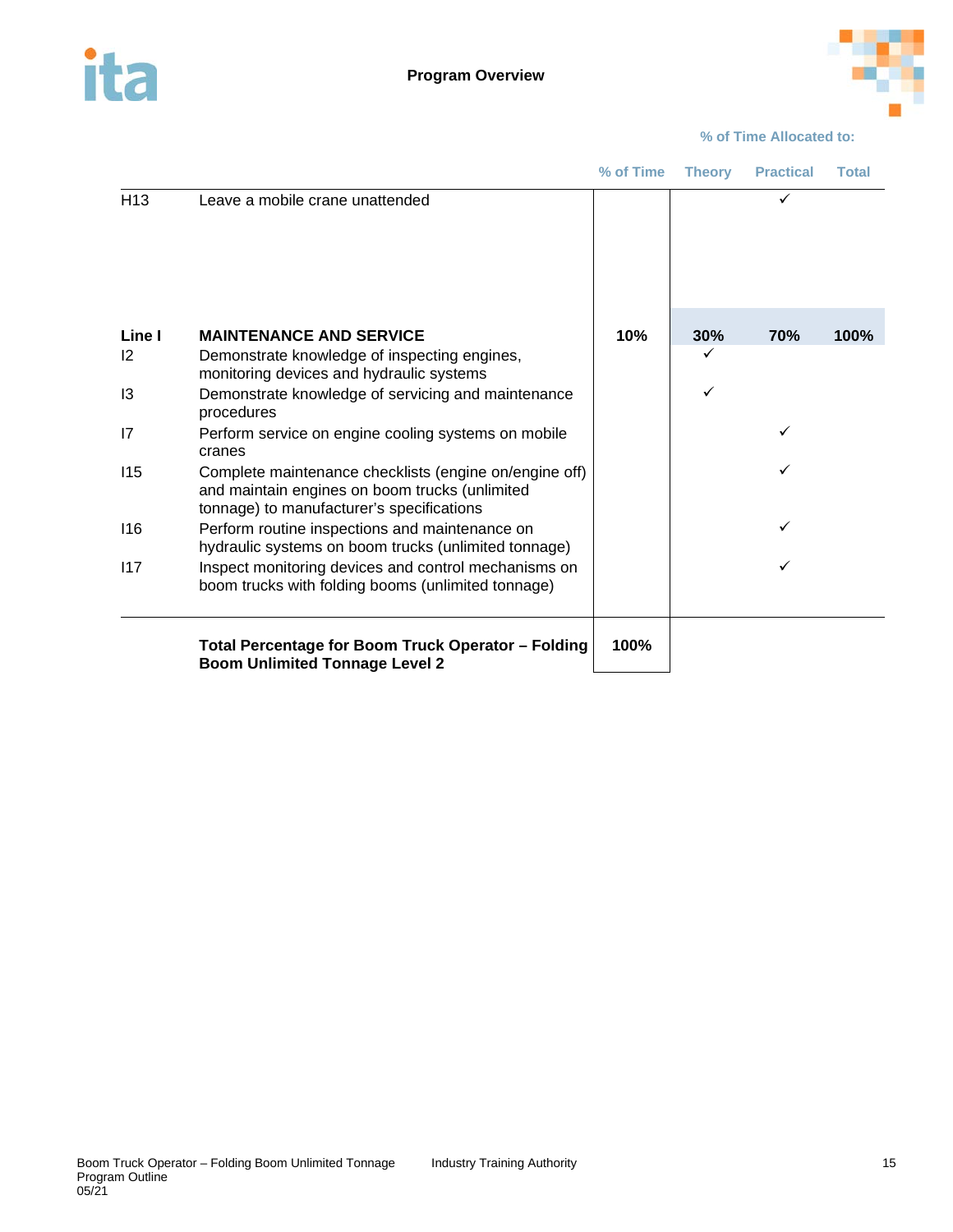<span id="page-19-0"></span>



# **Section 3 PROGRAM CONTENT**

# **Boom Truck Operator – Folding Boom Unlimited Tonnage**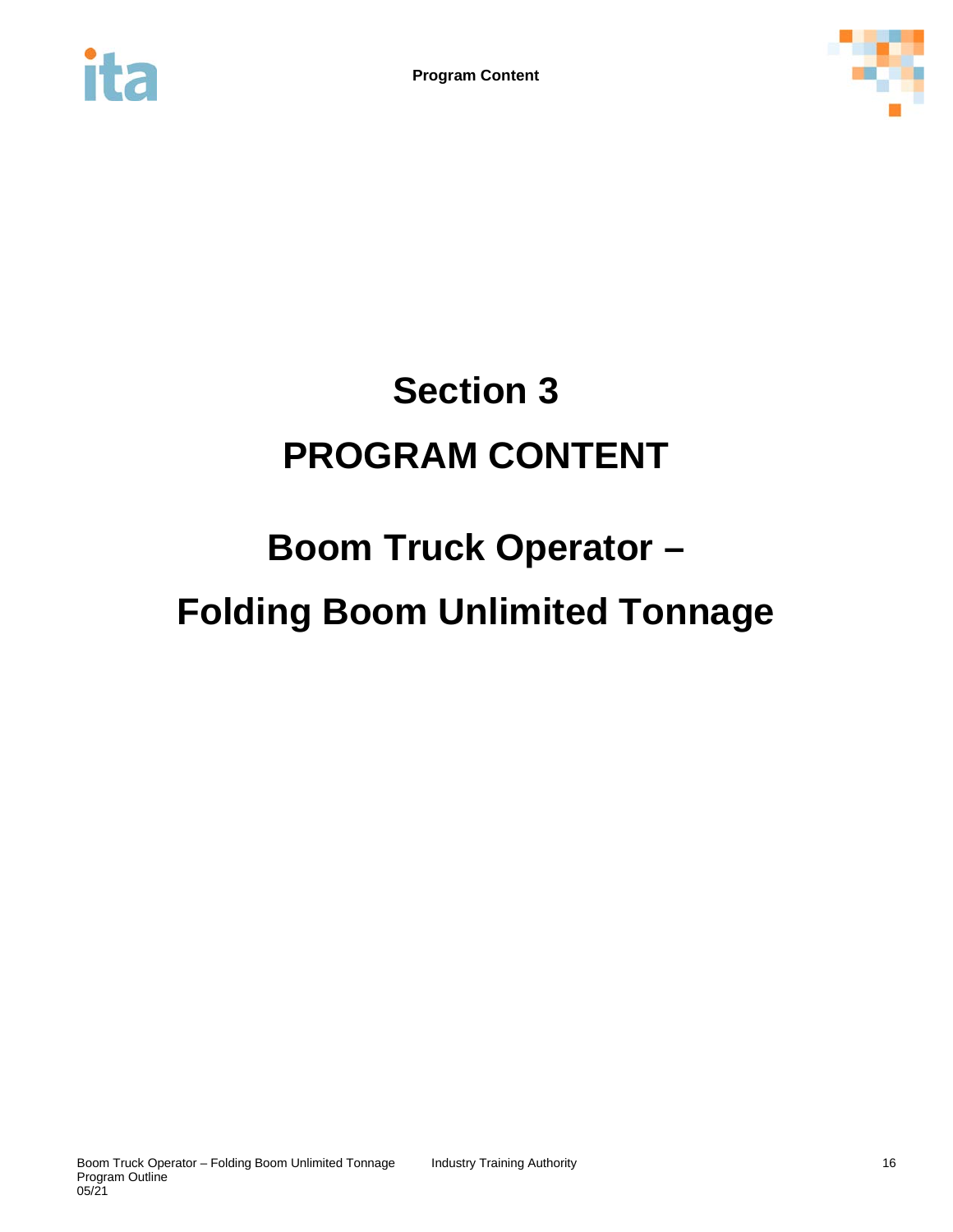<span id="page-20-0"></span>



## **Level 1**

# **Boom Truck Operator – Folding Boom Unlimited Tonnage**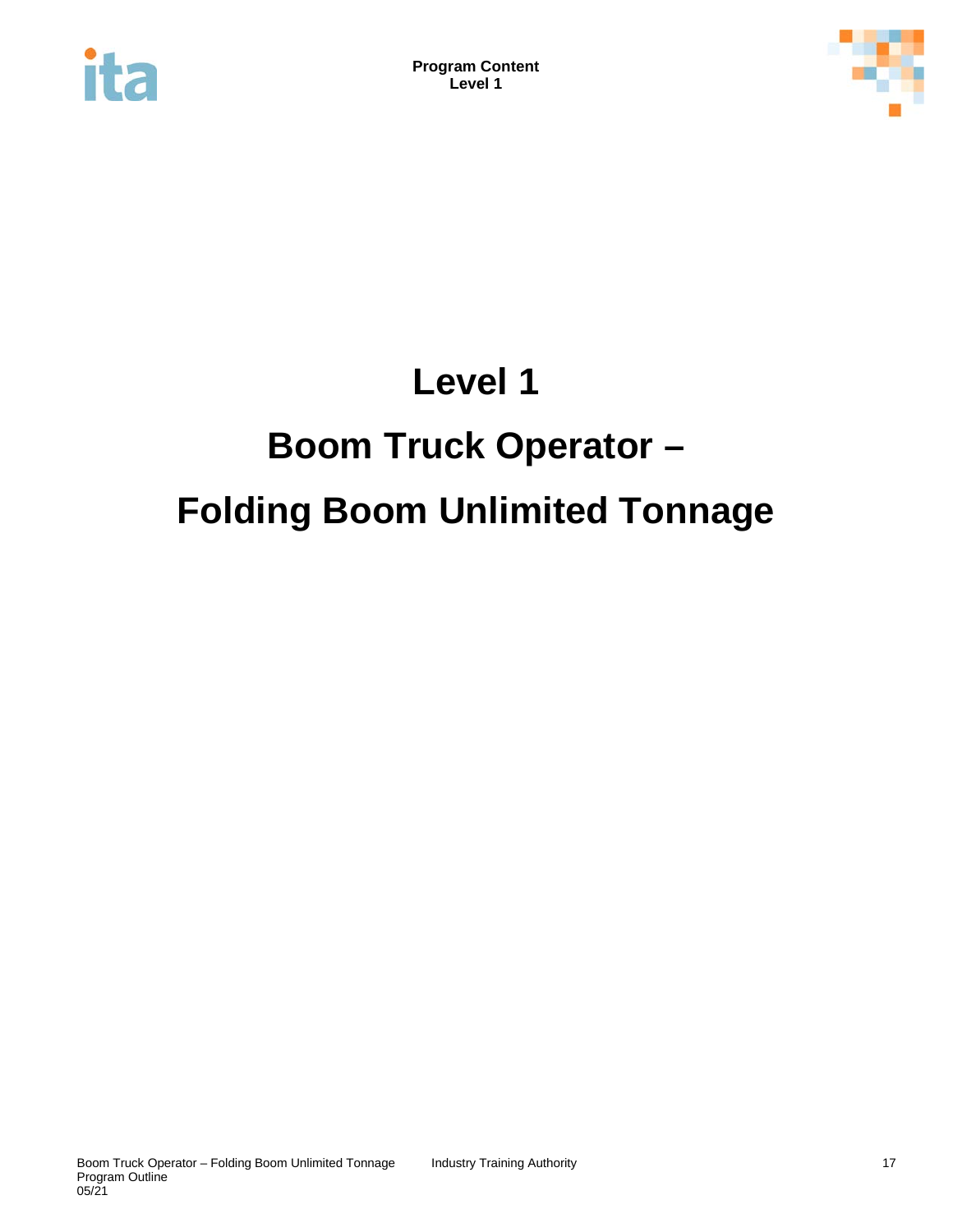



### **Line (GAC): A SAFETY**

**Competency: A1 Demonstrate knowledge of safe working practices for crane operators**

#### **Objectives**

To be competent in this area, the individual must be able to:

- Describe how to isolate, minimize and eliminate workplace hazards.
- Describe the types of personal protective equipment.

#### **LEARNING TASKS CONTENT**

1. Describe workplace hazards in terms of the WorkSafeBC Occupational Health and Safety Regulation (OHSR) and how to eliminate, isolate, or minimize hazards

- Energy source hazards
	- o Hydraulic
	- o Electrical
	- o Pneumatic
	- o Potential energy
- Overhead hazards
	- o Power lines
	- o Cranes/other equipment
	- o Obstructions
- Mobile machinery hazards
	- o Trucks
	- o Cranes
	- o Mobile equipment
- Rotating equipment hazards
	- o Belts
	- o Pulleys
	- o Sheaves
	- o Sprockets
	- o Chains
	- o Pinch points
	- o Barriers
- 2. Demonstrate knowledge of worksite hazard risk assessment and risk management procedures
- Responsibility to maintain a safe work environment
- Changing weather
- Frozen surfaces
- Traffic
- Location
- Operating blind
- Slips
- Trips and falls
- Injury to others
- Injury from moving machinery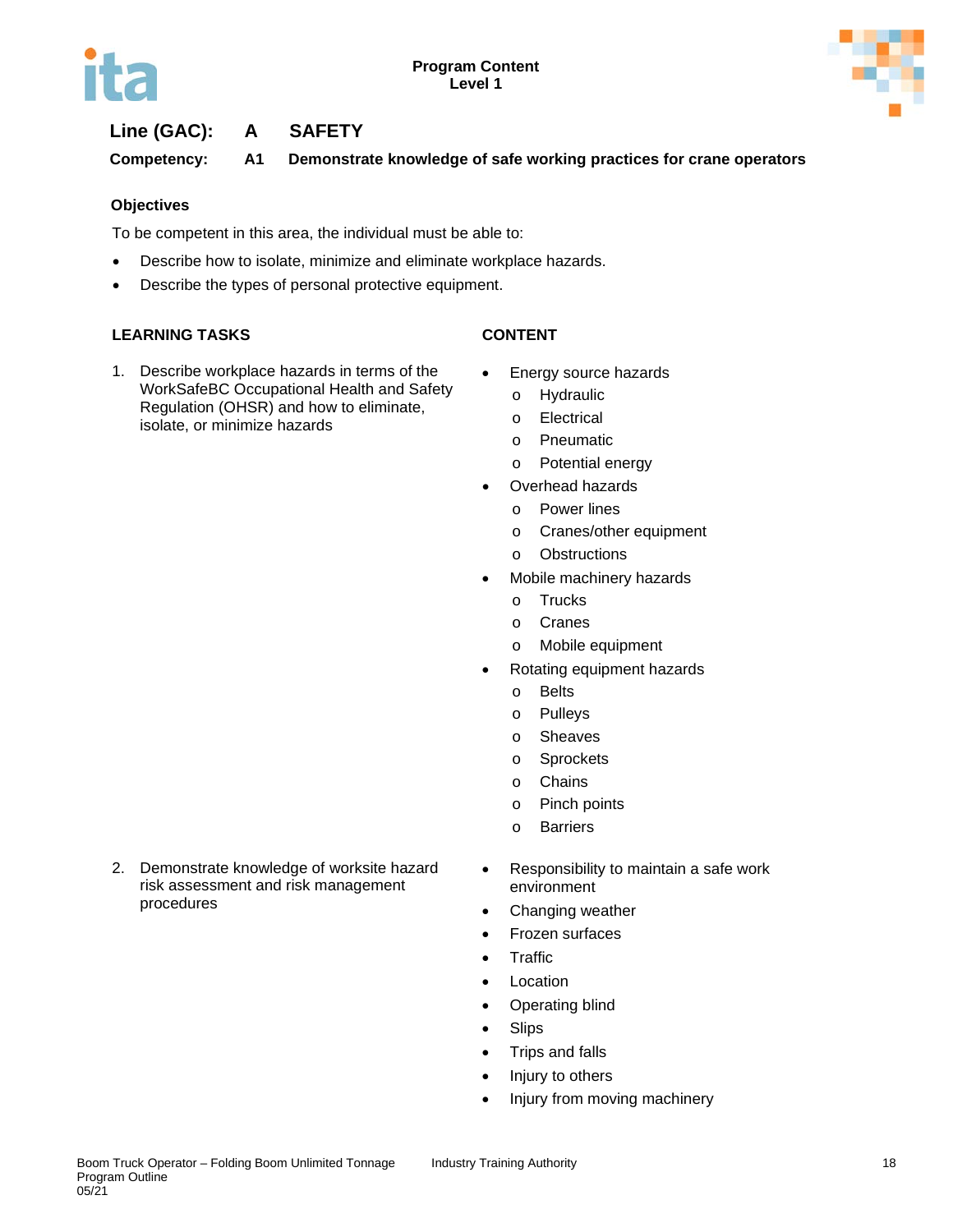



- Methods of communicating risks and risk situations to others
	- o Signage
	- o Tagging
	- o Verbal communications
	- o Written communications
	- o Safe work cards
	- o Risk hazard assessment procedures
- Notification to local utilities when operating near utility lines or potential hazards
	- o Assurance in writing
	- o Safety watcher
- Report form completion
- Report form processing
- o Respirators and filters
- Personal protective equipment (PPE) and clothing
	- o Hard hat
	- o Safety boots
	- o Protective eyewear
	- o Hearing protection
	- o High visibility apparel
	- o Hand protection
- Fire extinguishers
	- o Types and capacities
	- o Servicing
	- o Use
- Fighting electrical fires
	- o Power isolation
	- o Appropriate firefighting equipment
- Fire emergency response and evacuation procedures in accordance with industry practice
- Crane accident
- Crane fire
- Crane tip-over (access to cab is blocked)
- Submerged crane
- 3. Demonstrate knowledge of accident and incident reporting procedures
- 4. Describe personal protection equipment Breathing protection equipment

5. Demonstrate knowledge of response to fire emergencies

6. Describe procedure for emergency rescue

from a crane

Boom Truck Operator – Folding Boom Unlimited Tonnage Industry Training Authority 19 Program Outline

05/21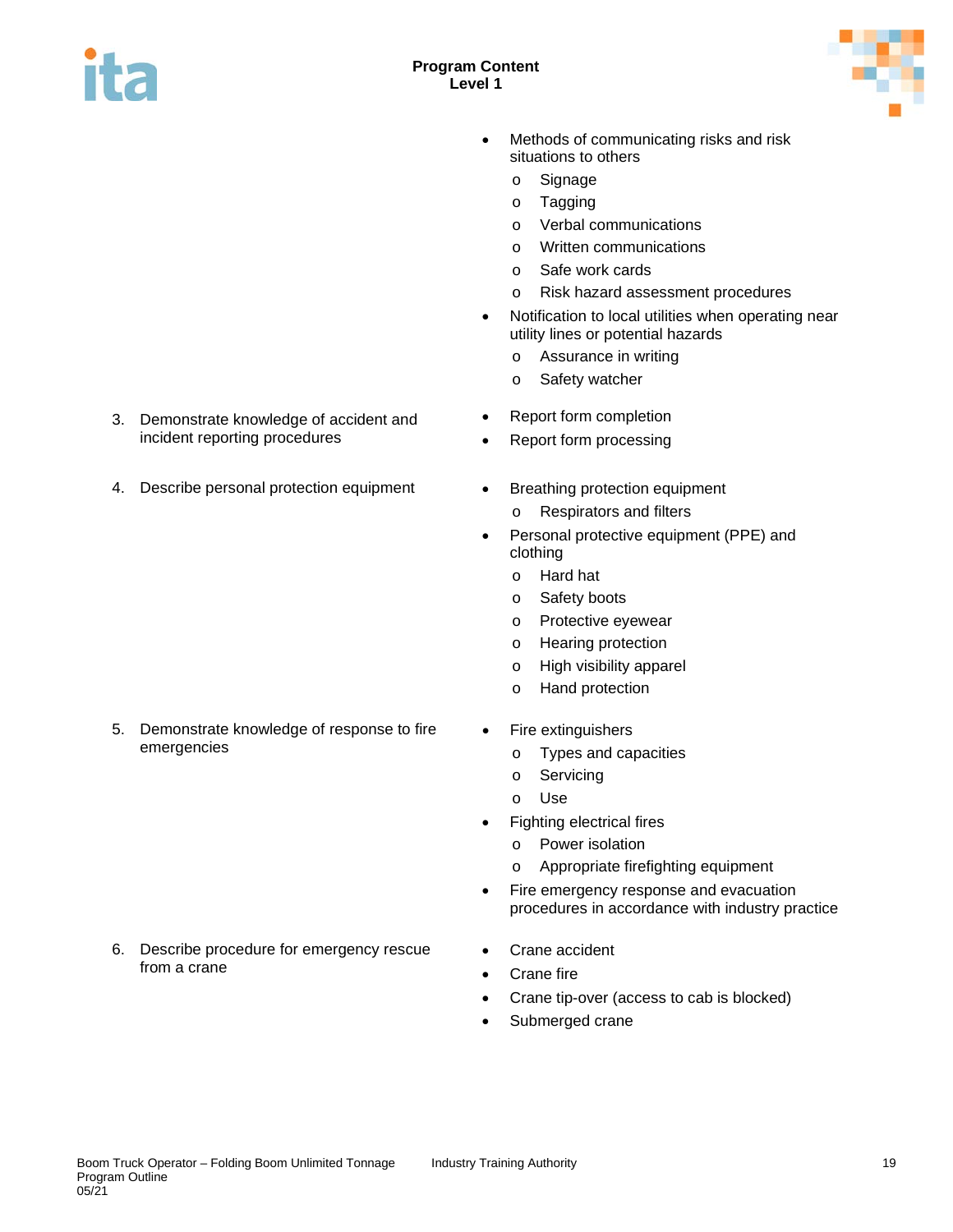



- 7. Describe the 3-point contact method when mounting and dismounting equipment
- Cranes
- Other heavy equipment
- Manufacturer specific access systems
- Handholds and step ladders
- 8. Describe the requirements for leaving a crane unattended
- Knowledge of applicable WorkSafeBC regulations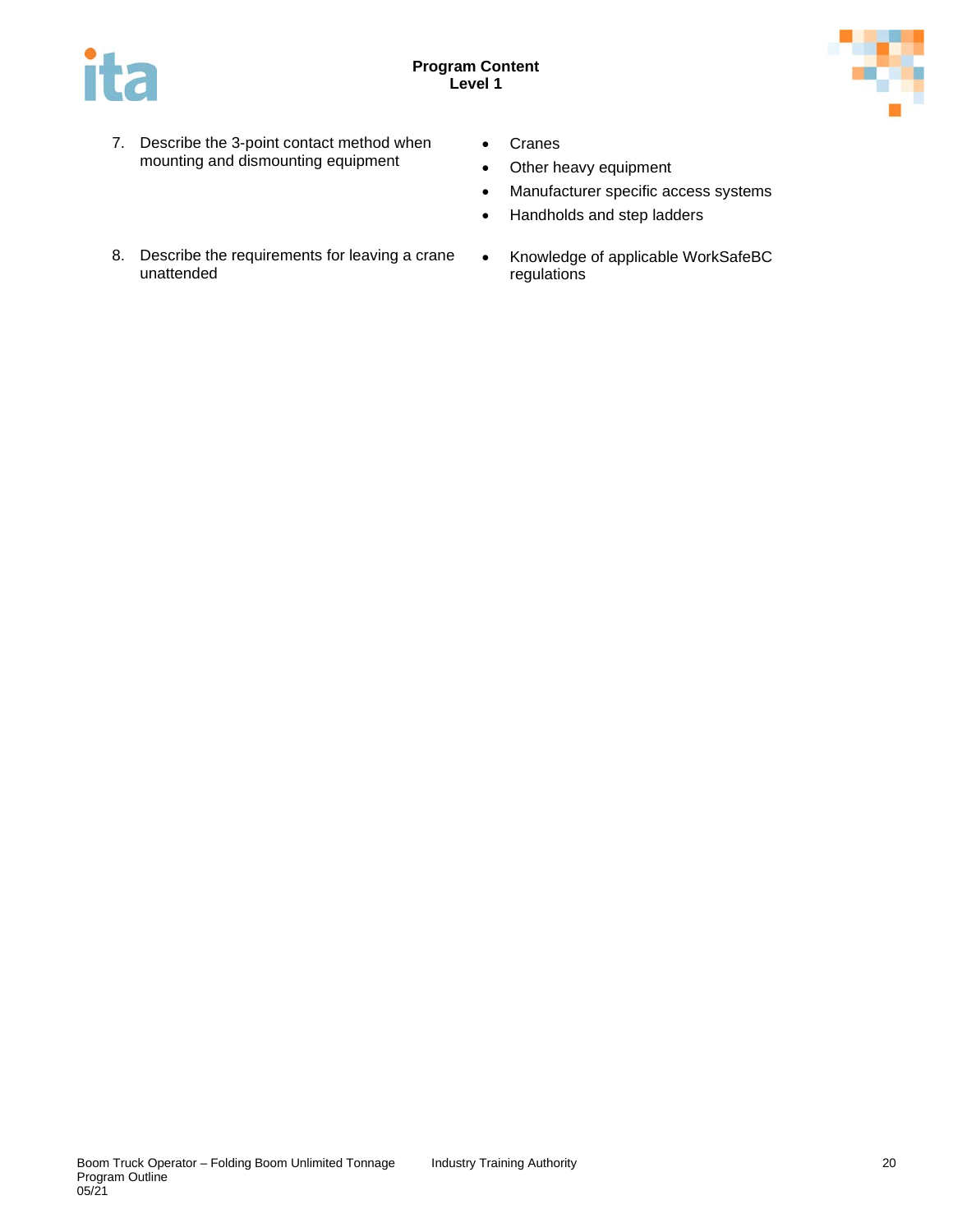



### **Line (GAC): A SAFETY**

**Competency: A2 Demonstrate knowledge of power line hazards and high voltage equipment**

#### **Objectives**

To be competent in this area, the individual must be able to describe procedures and safety precautions when operating a crane in the vicinity of overhead conductors.

- 1. Describe procedures for operating in proximity of overhead conductors
- High voltage signage
- Safe limits of approach to overhead conductors
- Assurance in writing from the local power authority
- Critical lift procedure
- Voltage determination
- Risk factors when working near powerlines (wind, load size/profile)
- Use of tag lines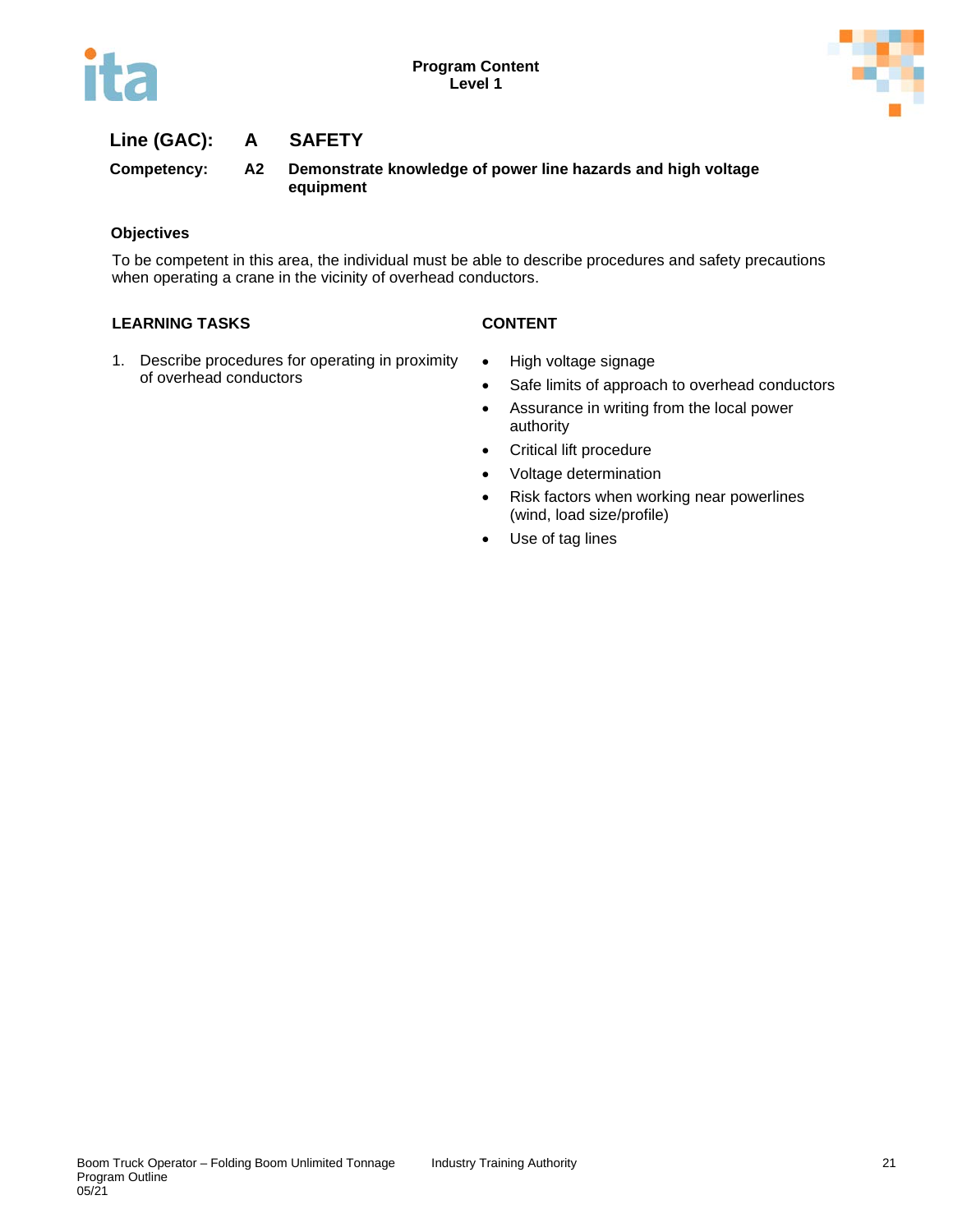



### **Line (GAC): A SAFETY**

**Competency: A3 Comply with WorkSafeBC Occupational Health and Safety Regulation (OHSR)**

#### **Objectives**

To be competent in this area, the individual must be able to interpret and comply with WorkSafeBC Occupational Health and Safety Regulation (OHSR) during crane operation.

#### **LEARNING TASKS CONTENT**

- 
- 1. Comply with WorkSafeBC Occupational Health and Safety Regulation (OHSR) and procedures applicable to workers in the workplace by demonstrating knowledge gained in training
- Reporting procedures
- Thorough workplace inspections
- WorkSafeBC Occupational Health and Safety Regulation (OHSR), standards and guidelines in the workplace
	- o Safe operating practices
	- o Safely landed and supported loads
	- o Controls attended while load is suspended

#### **Achievement Criteria**

- Performance Demonstrate competence complying with WorkSafeBC Occupational Health and Safety Regulation (OHSR).
- Conditions Trainee will be given a project(s) and the tools and materials required to demonstrate safe operating practices in accordance with WorkSafeBC Occupational Health and Safety Regulation (OHSR).
- Criteria Within specifications, safety standards and time frames acceptable to industry.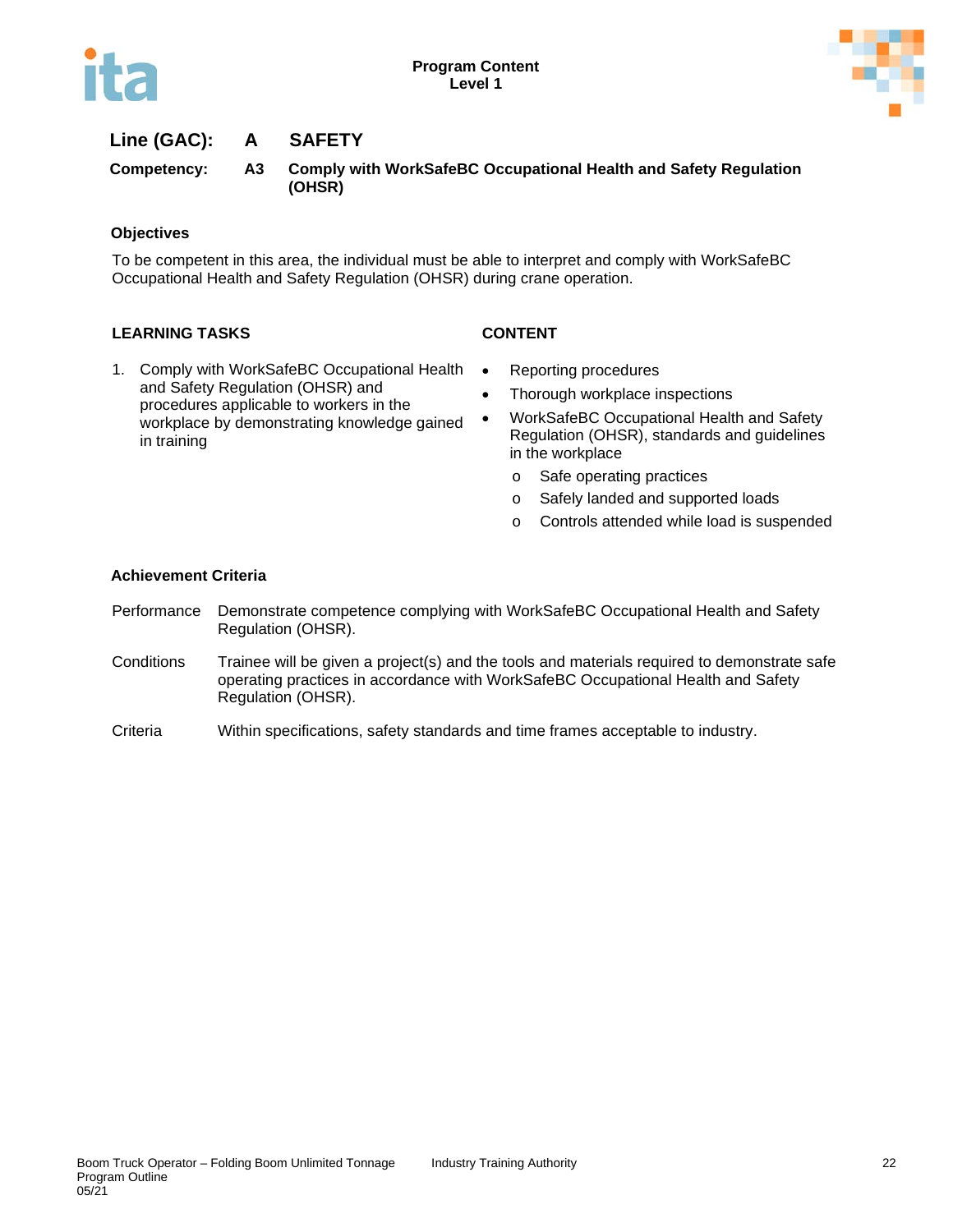



**Competency: B1 Demonstrate knowledge of personnel involved in crane operations**

#### **Objectives**

To be competent in this area, the individual must be able to describe the roles and responsibilities of personnel in the workplace.

- 1. Describe the personnel involved in a workplace and the roles they play
- Site supervisor
- Crane operator
- Rigger
- Signal person
- CSO construction safety officer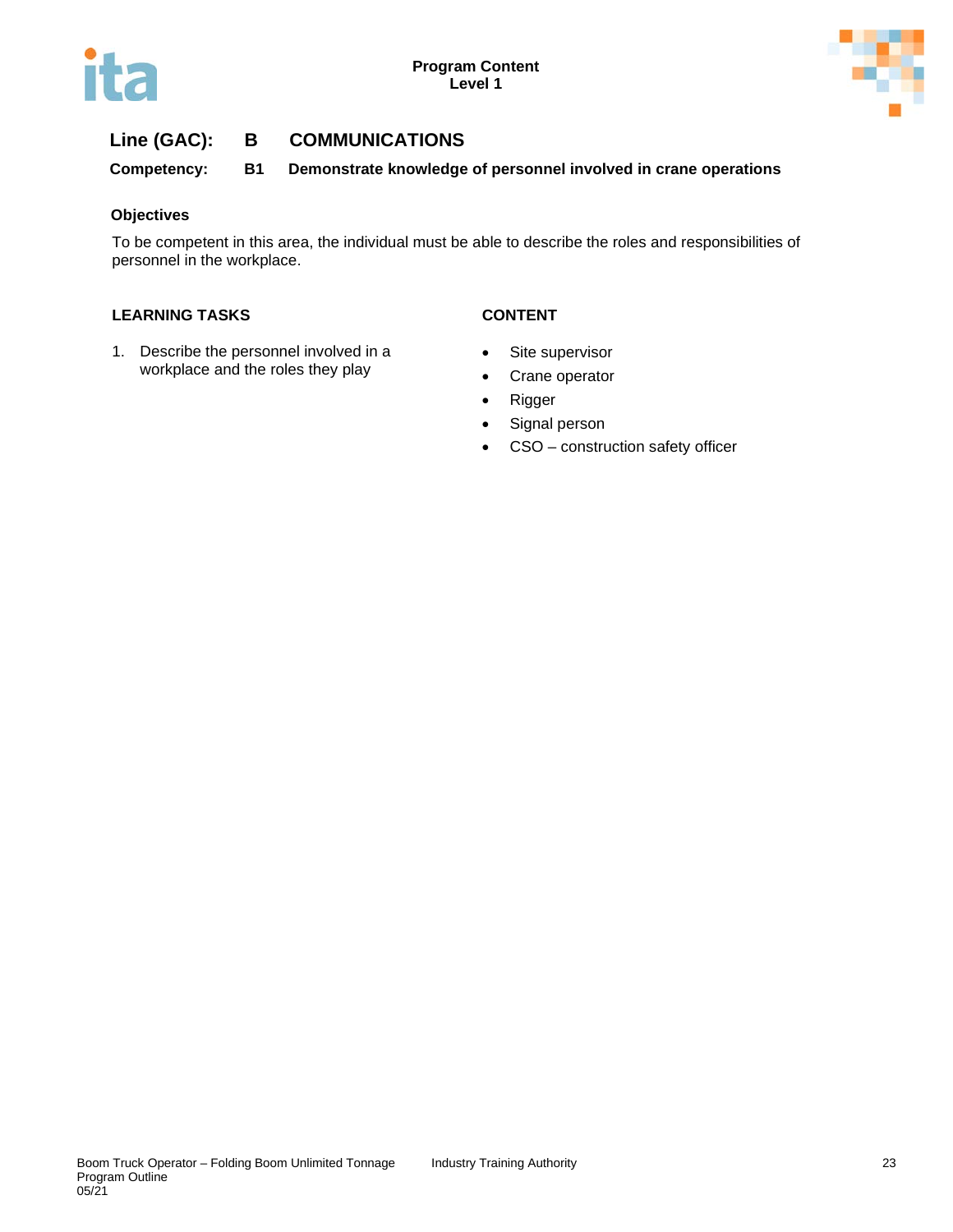



**Competency: B2 Demonstrate knowledge of hand signals**

#### **Objectives**

To be competent in this area, the individual must be able to describe, identify and interpret hand signals accurately.

- 1. Describe the hand signals used during crane operations
- Accurate descriptions • Identification and interpretation
- Requirements of the signal person
- Signal relaying for a blind lift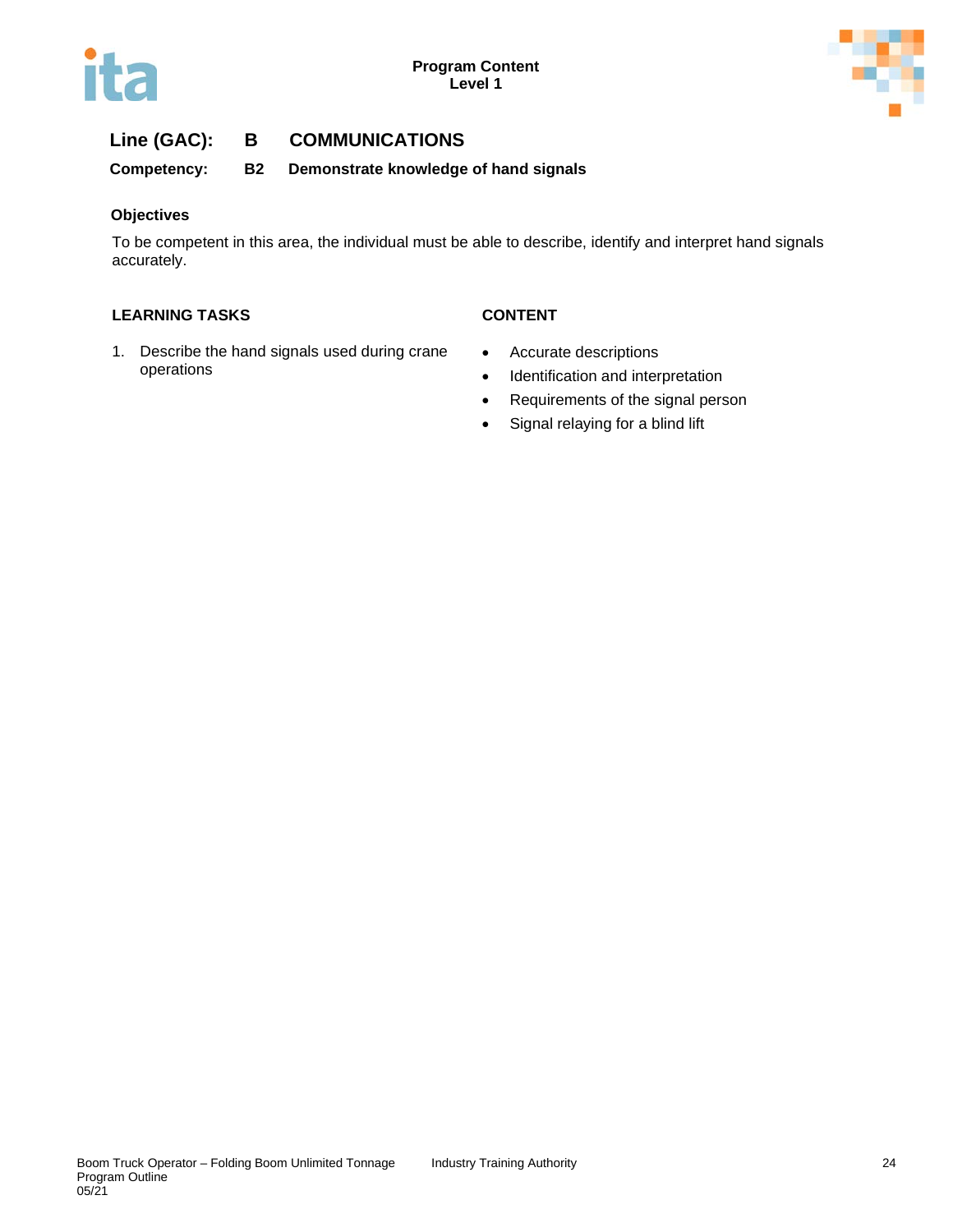



**Competency: B3 Demonstrate knowledge of radio communications**

#### **Objectives**

To be competent in this area, the individual must be able to:

- Describe basic functions of radio communication devices.
- Use appropriate language and terminology during communication.

- 1. Describe the use of two-way electronic voice communication devices
- Basic functions of the radio communication devices
- Language and terminology
	- o Short form words and phrases
	- o Use of 12 o'clock (clock face positioning reference) to aid in direction giving and interpreting
- Communication device testing in a classroom environment
	- o Requirement to stop operation due to lost contact or interference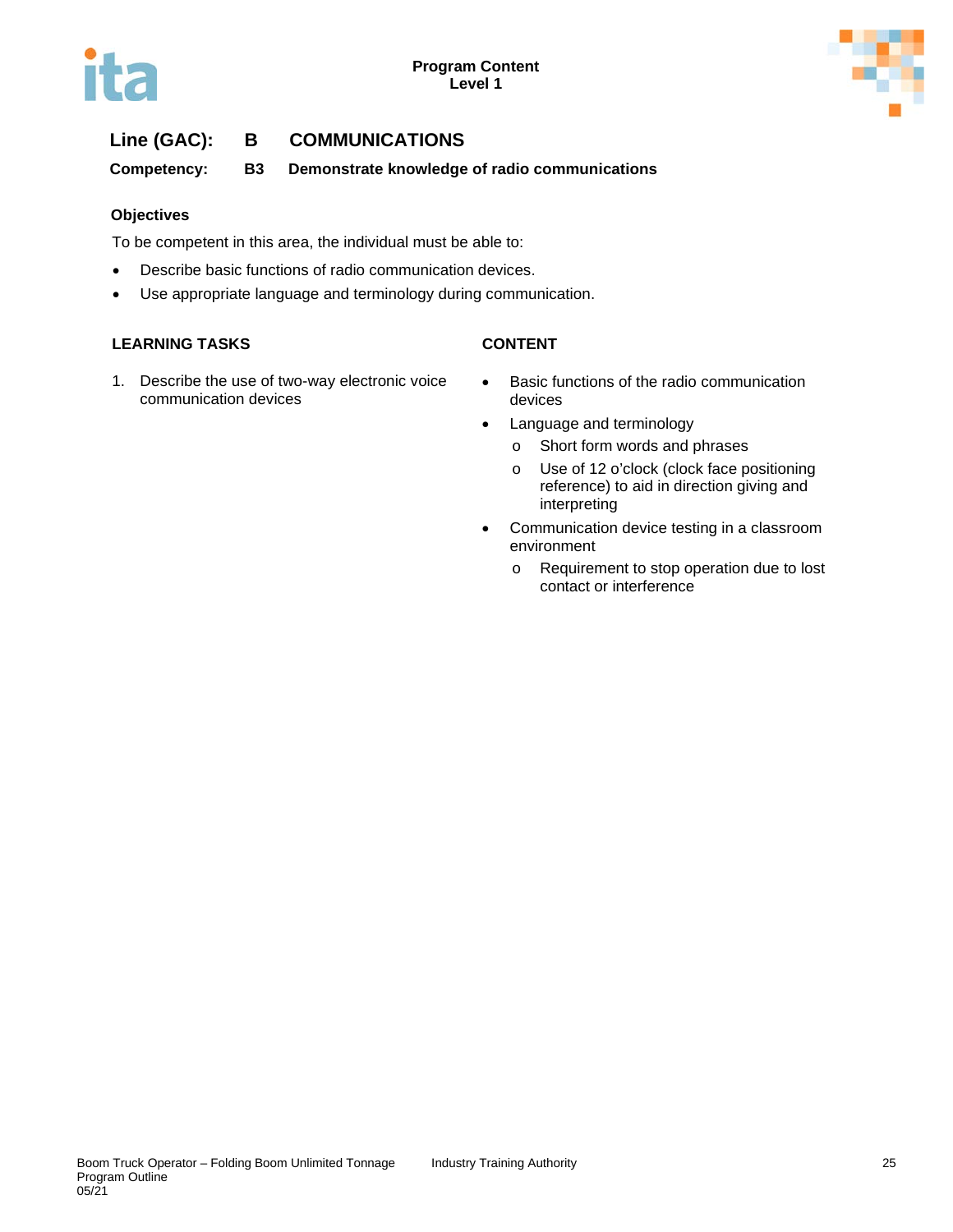



**Competency: B4 Demonstrate knowledge of workplace communications**

#### **Objectives**

To be competent in this area, the individual must be able to:

- Describe and interpret basic workplace documents.
- Describe techniques to check for understanding.

#### **LEARNING TASKS CONTENT**

1. Demonstrate knowledge of basic workplace documents and explain the need to correctly act on the content

- Basic written communications
	- o Work orders and written instructions
	- o Work records
	- o Equipment logbooks
	- o Basic project plan
	- o Written reports
- Techniques for checking understanding
	- o Active and focused listening
	- o Key point recapping
	- o Instruction or sentence restatement
	- o Question clarification
- Hazards to personnel and equipment when communication breaks down in terms of safety and liability
- Causes of communication breakdowns
	- o Noise
	- o Language differences
	- o Hearing problem (that may not have been identified)
	- o Bias
	- o Attitude
	- o Issues with egos and arrogance
	- o Issues with timidness and fear of speaking up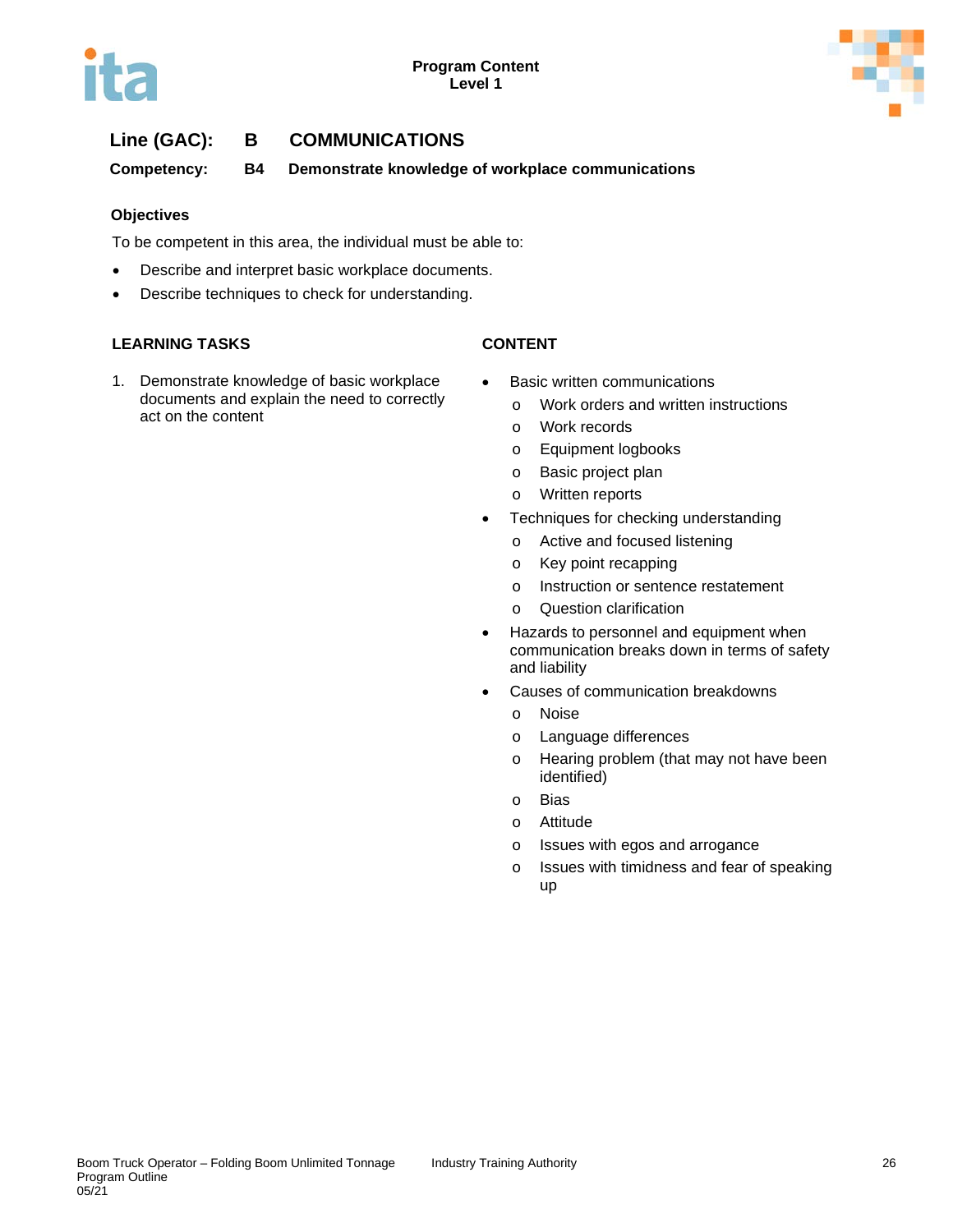



**Competency: B5 Use hand signals in the workplace**

#### **Objectives**

To be competent in this area, the individual must be able to use hand signals correctly during crane operations.

#### **LEARNING TASKS CONTENT**

- 1. Use and respond to hand signals during crane operations
- Correct use
- Identification and interpretation
- Safe and correct completion of a crane operation

#### **Achievement Criteria**

- Performance Demonstrate competence using various hand signals.
- Conditions Trainee will be given a project(s) where they are required to identify, interpret and respond to various hand signals used during crane operations.
- Criteria Within specifications, safety standards and time frames acceptable to industry.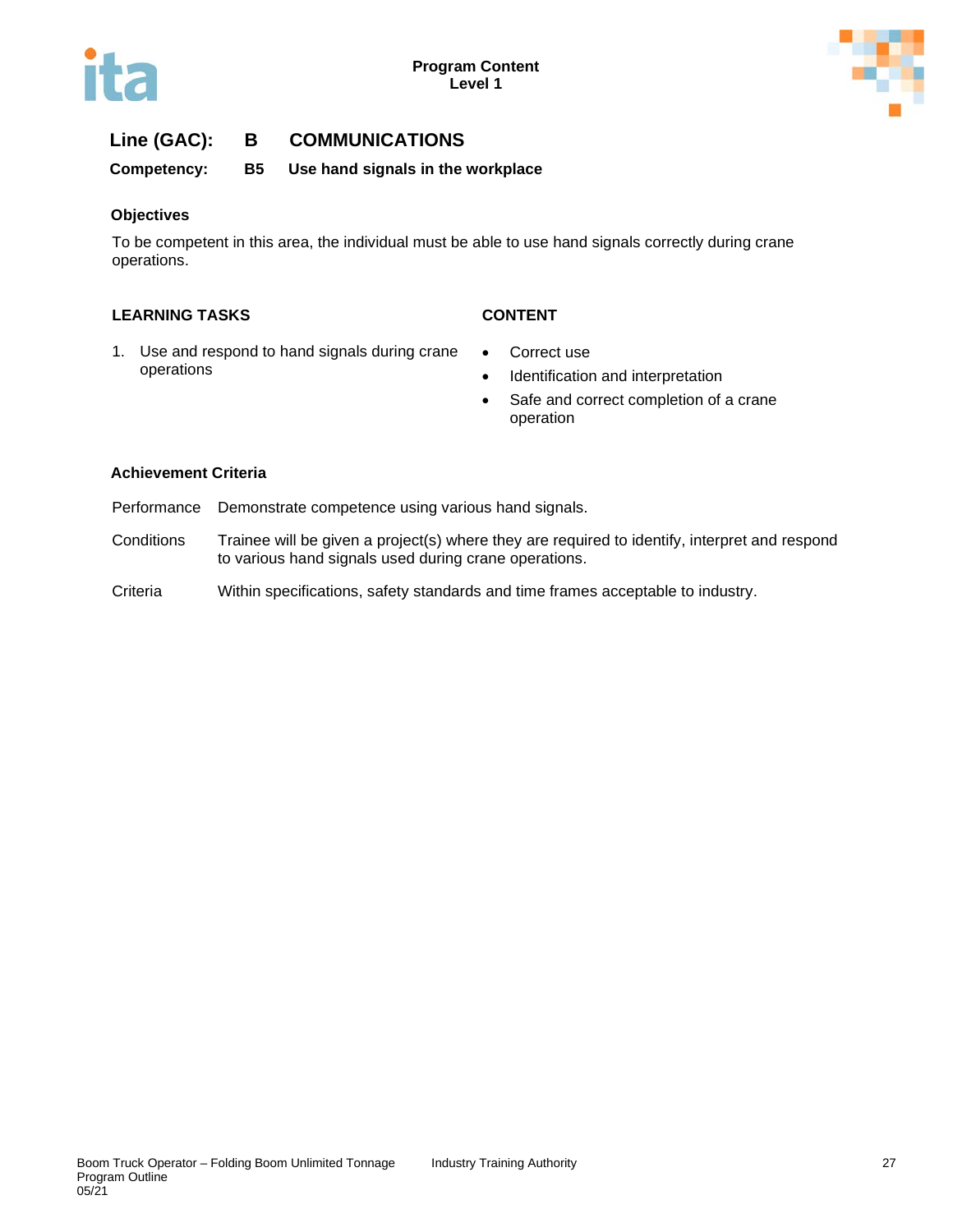



**Competency: B6 Use radio communications in the workplace**

#### **Objectives**

To be competent in this area, the individual must be able to use basic functions of radio communication devices to relay information clearly.

#### **LEARNING TASKS CONTENT**

- 1. Use a two-way electronic voice communication device in the workplace
- Use of basic functions of radio communication devices according to equipment instructions
- Clear and easy to understand language and terminology
- Clear, concise, relevant information

#### **Achievement Criteria**

- Performance Demonstrate competence using radio communication.
- Conditions Trainee will be given a project(s) and a two-way electronic voice communication device to relay information clearly using correct language and terminology.
- Criteria Within specifications, safety standards and time frames acceptable to industry.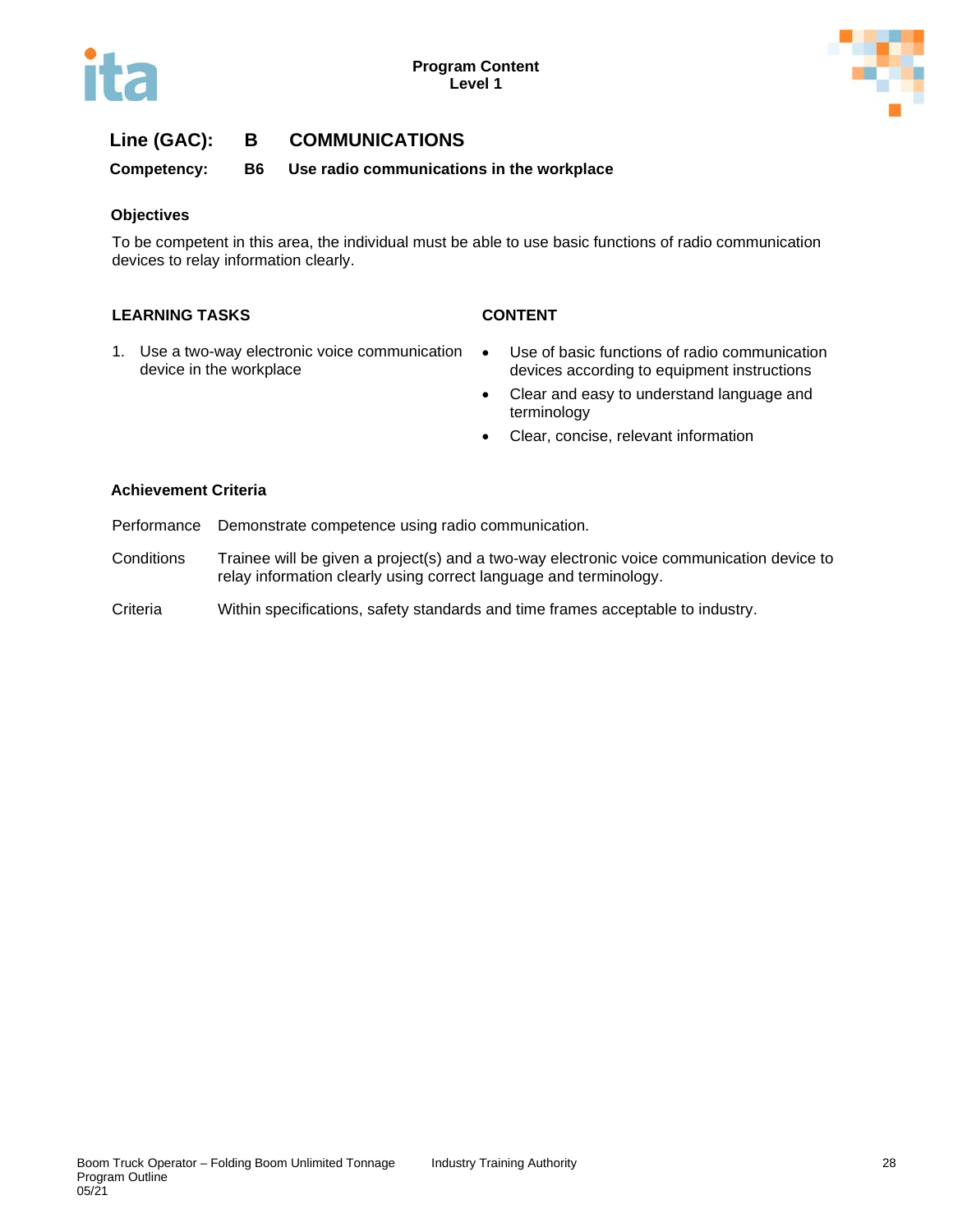



**Competency: B7 Communicate information clearly and check for understanding in the workplace**

#### **Objectives**

To be competent in this area, the individual must be able to:

- Interpret basic workplace documents to accurately perform tasks.
- Communicate clearly and check for understanding.

#### **LEARNING TASKS CONTENT**

1. Read and demonstrate the correct interpretation of workplace documents

- Interpretation and use of basic written communications in the workplace to accurately perform tasks as assigned
	- o Work orders and written instructions
	- o Maintenance records
	- o Equipment logbooks
	- o Basic project plan
	- o Written reports
- Techniques to ensure clear communication is achieved in the workplace
	- o English workplace vocabulary
	- o Non-verbal communications
	- o Use of tone and volume
	- o Colloquialisms
	- o Cultural and geographical differences in language
	- o Tact
	- o Diplomacy
	- o Assertiveness
- Techniques for checking understanding with colleagues
	- o Active and focused listening
	- o Key point recapping
	- o Instruction or sentence restatement
	- o Question clarification
- No breakdown in communication
- No exposure of personnel and equipment to hazards
- Clear, fair and accurate communication despite workplace communication barriers
	- o Noise
	- o Language differences
	- o Hearing problem (that may not have been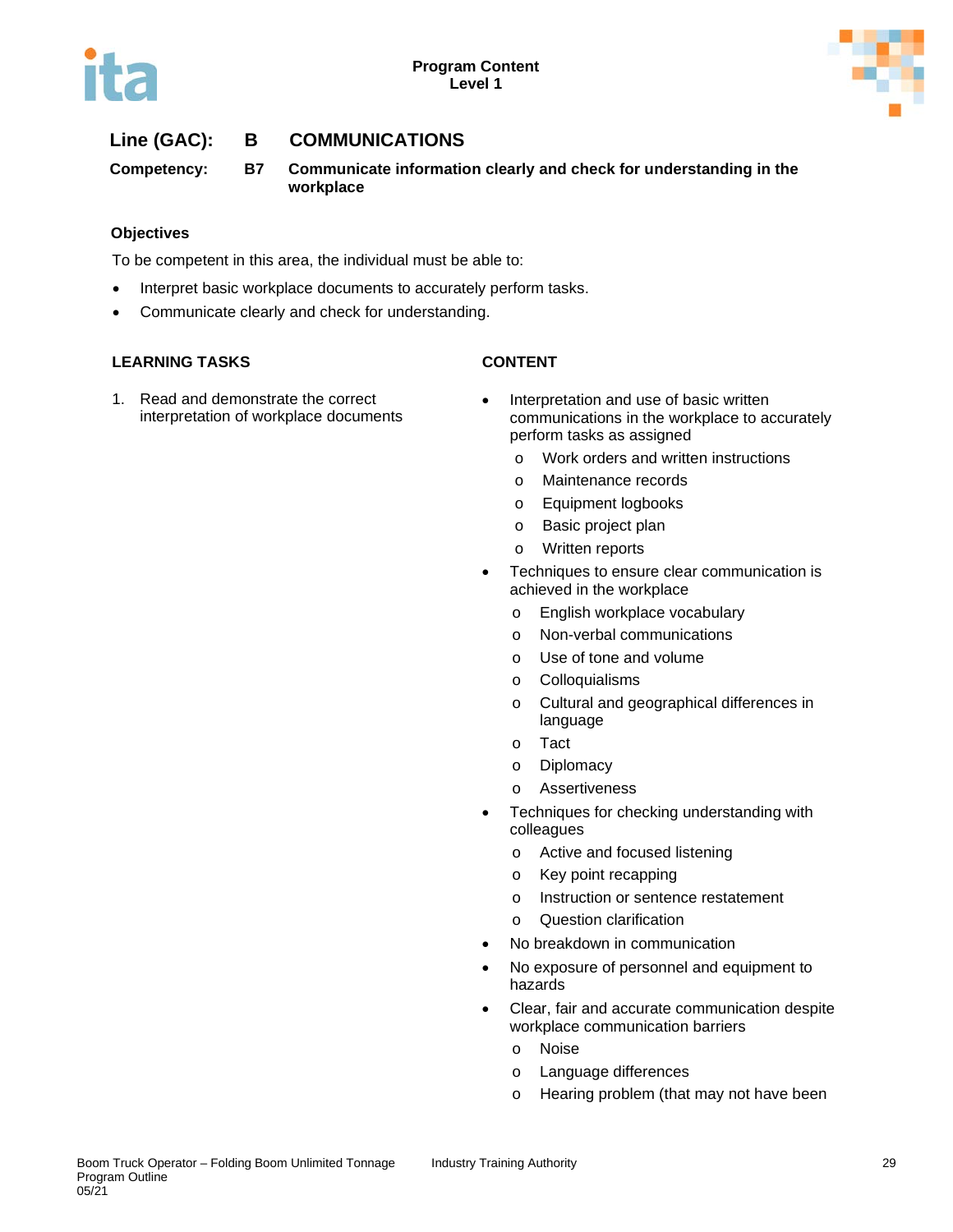



identified)

- o Bias
- o Attitude
- o Issues with egos and arrogance
- o Issues with timidness and fear of speaking up

#### **Achievement Criteria**

- Performance Demonstrate competence communicating information clearly and checking for understanding.
- Conditions Trainee will be given a project(s) and the tools and materials required to communicate clearly and effectively in the workplace, including:
	- Interpreting various written communications to accurately perform tasks
	- Using techniques to check for understanding to avoid breakdowns in communication
- Criteria Within specifications, safety standards and time frames acceptable to industry.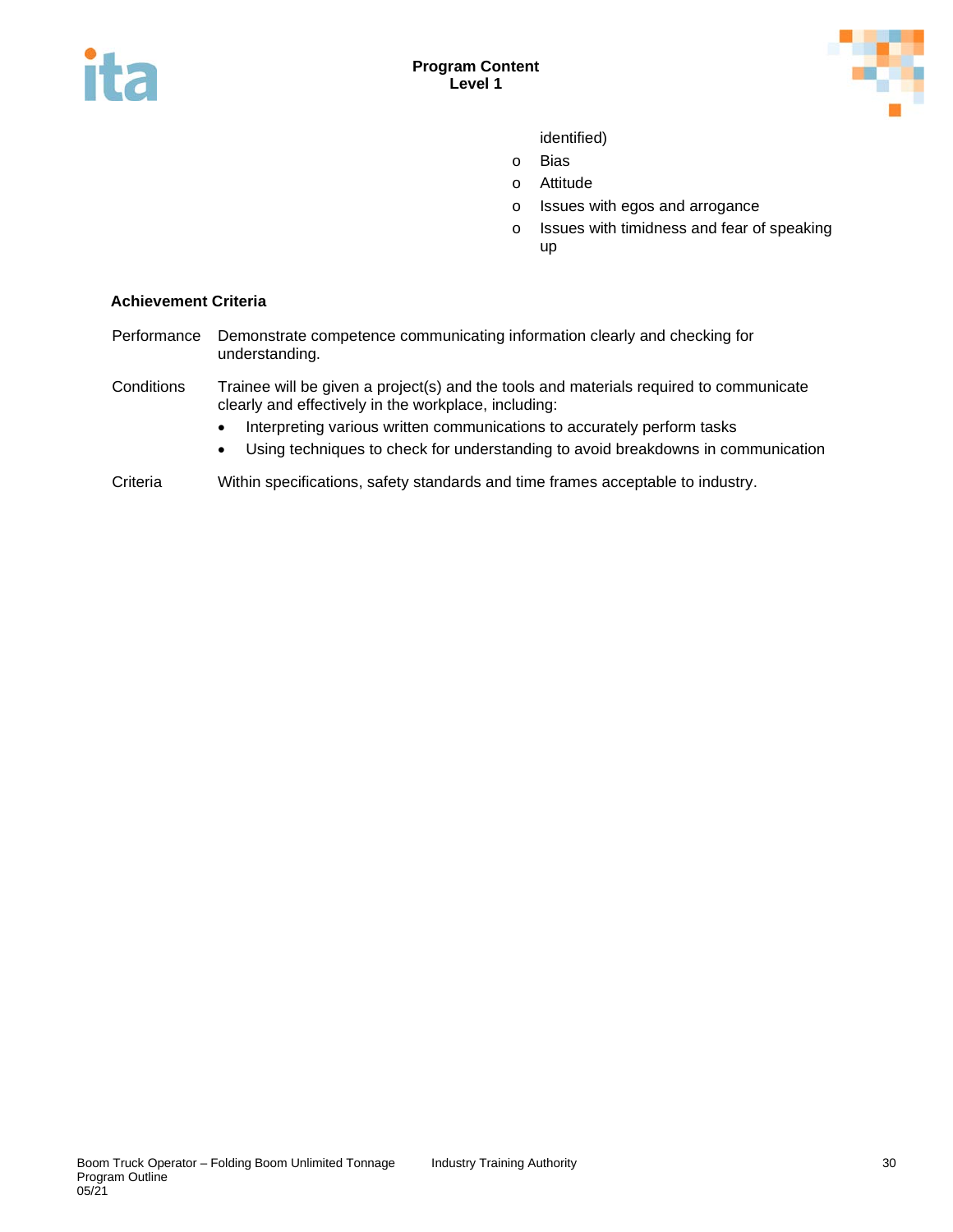



### **Line (GAC): C CRANES**

**Competency: C1 Demonstrate knowledge of types of cranes and classifications**

#### **Objectives**

To be competent in this area, the individual must be able to describe the types and classifications of cranes and explain their key functions.

#### **LEARNING TASKS CONTENT**

1. Describe the types of cranes and their key functions

- Types of cranes
	- o Boom trucks
	- o Mobile cranes
	- o Tower cranes
	- o Self-erect cranes
- Crane classifications
	- o Carrier types (e.g. crawler, rubber)
	- o Hoist mechanisms (e.g. hydraulic, conventional, electrical)
	- o Lifting capacity
	- o Boom types (e.g. lattice, hydraulic, knuckle boom, luffing boom)
	- o Heavy lift cranes (e.g. super lift, ringer)
	- o Tower cranes
	- o Self-erect cranes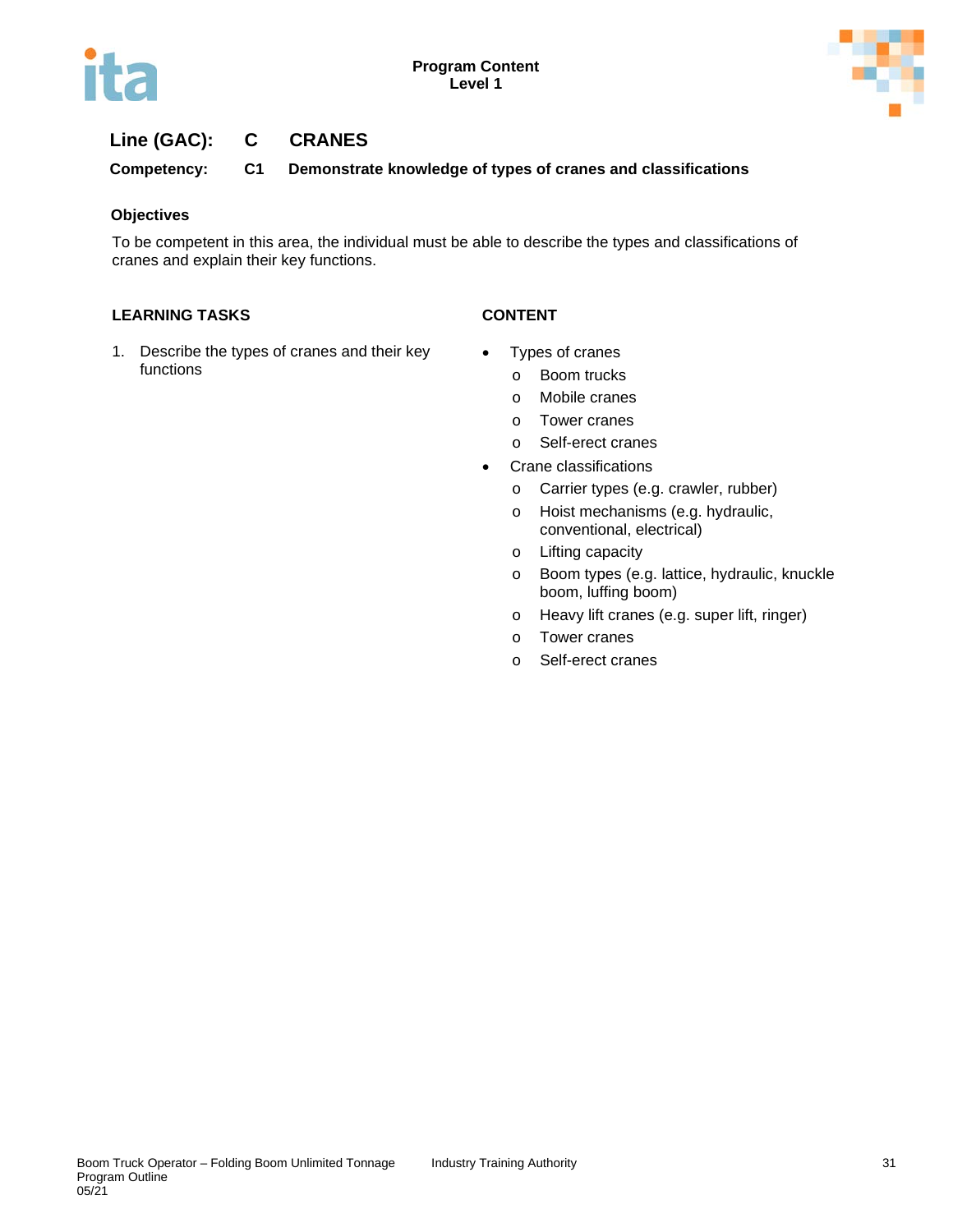



#### **Line (GAC): C CRANES**

**Competency: C2 Demonstrate knowledge of terminology related to craning and craning concepts**

#### **Objectives**

To be competent in this area, the individual must be able to define terms commonly used in the crane industry.

- 1. Describe terms related to cranes commonly used in the work environment
- 
- Wire rope
- Fittings
- Drums
- Hooks
- Sheaves
- Winch
- Slew/swing
- Hoist
- Boom
- Swing brake
- Swing dog
- Mast
- Gantry
- Overload protection systems
- Anti-two block system
- Load monitoring and indicating systems
- Outriggers/stabilizers
- Counterweight
- Jib
- Load block
- Parts of line
- Wedge socket assemblies
- Boom hoist cylinders
- Crawler tracks
- 2. Demonstrate knowledge of travel braking systems in crane operations
- Air compressors
- Brake chambers
- Drums
- Brake shoes and pads
- Slack adjusters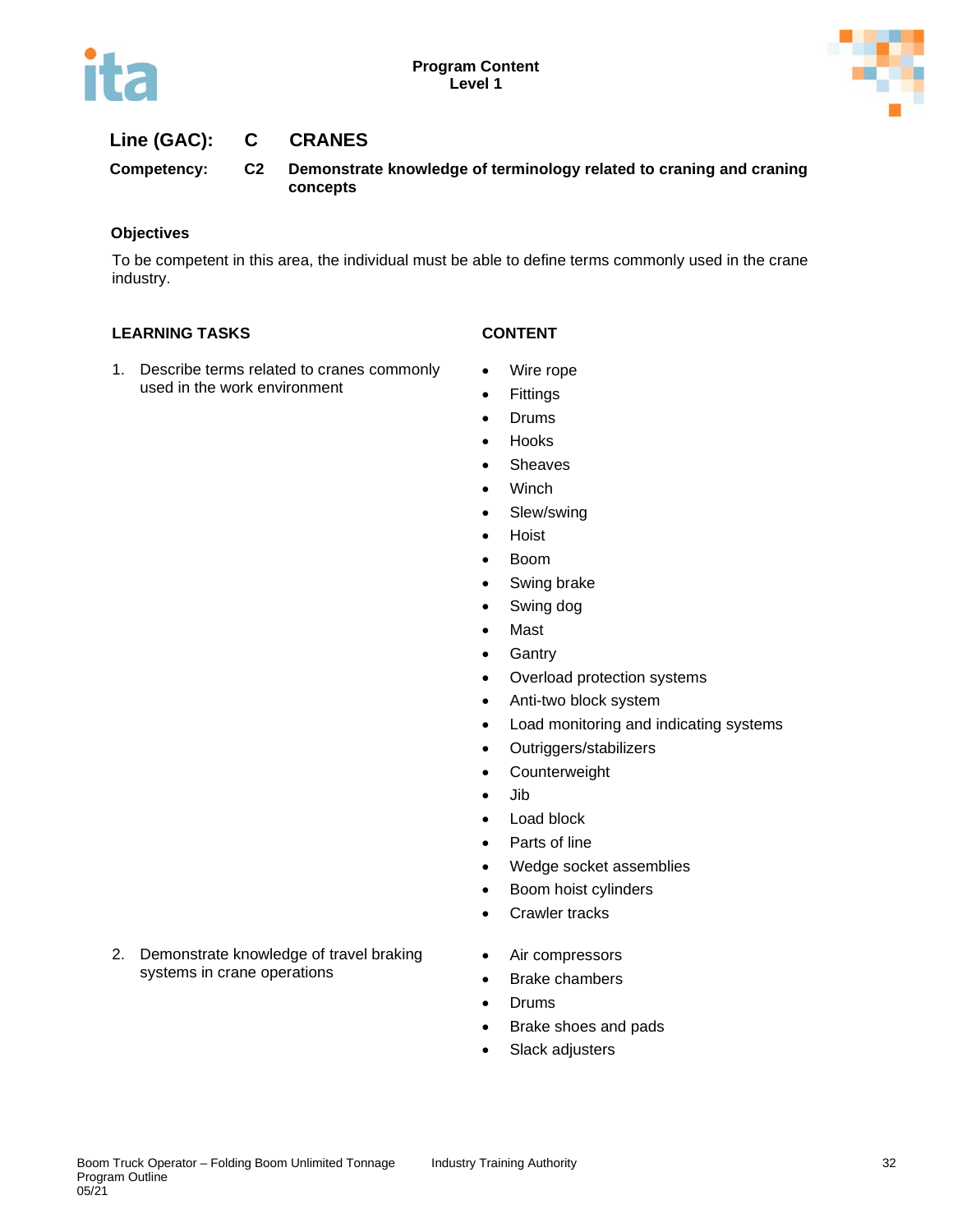

- 3. Describe defects or malfunctions of braking systems
- Air compressors
- Brake chambers
- Drums
- Brake shoes and pads
- Slack adjusters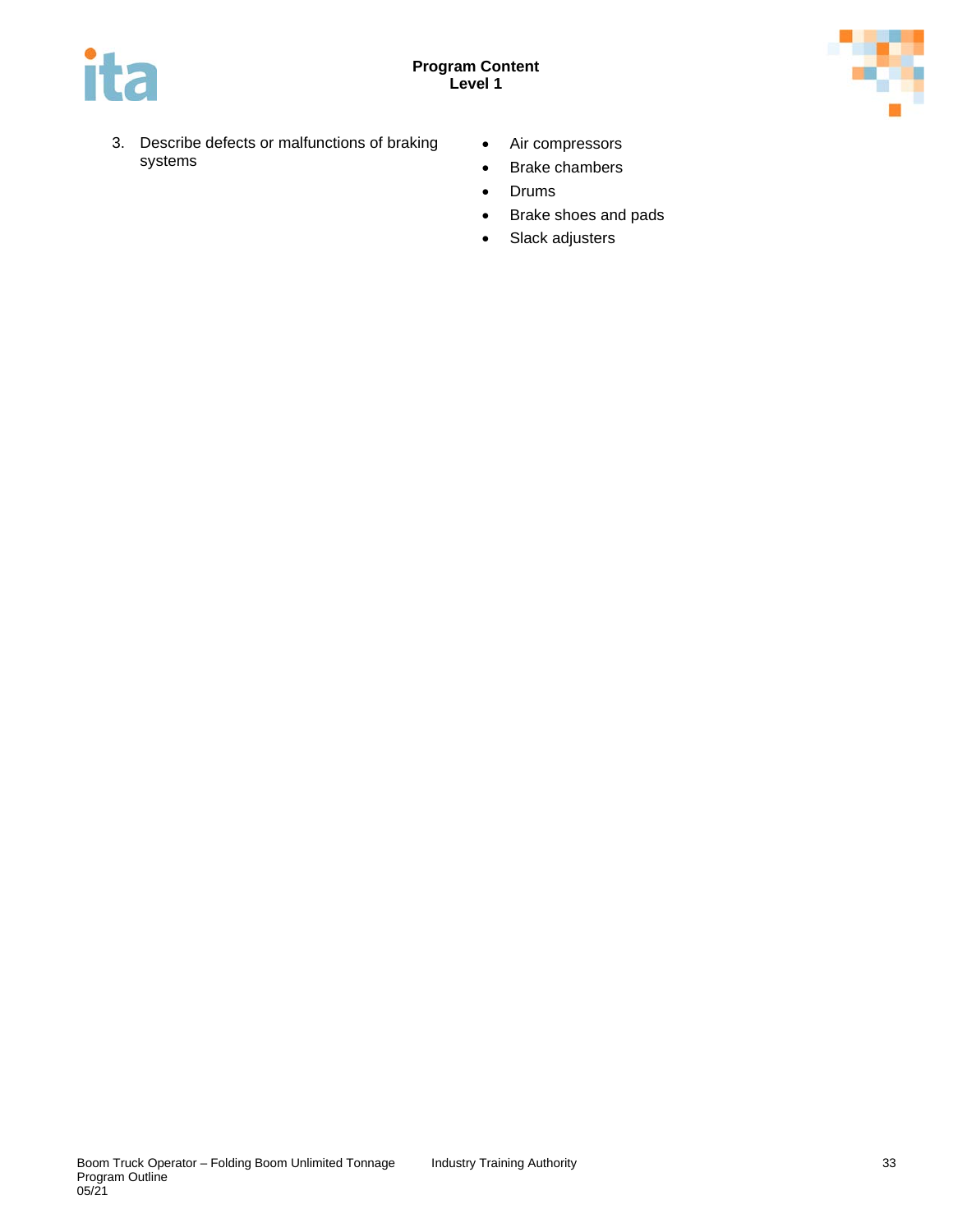



# **Line (GAC): C CRANES**

**Competency: C3 Demonstrate knowledge of hoisting terminology, functions and systems**

# **Objectives**

To be competent in this area, the individual must be able to:

- Describe components and functions of hoisting systems.
- Describe defects and malfunctions.

- 
- 1. Demonstrate knowledge of hoisting functions and systems for crane operation
- Components and their functions
	- o Hydraulic boom (extension/retraction, boom hoist cylinders)
	- o Lattice boom
	- o Drums
	- o Hooks
	- o Sheaves
	- o Winch
	- o Brakes and clutches
	- o Trolley
	- o Rollers
	- o Load block/overhaul ball
	- o Parts of line
	- o Load line
- Defects or malfunctions
	- o Hydraulic boom (wear pads, cylinders, chain extended booms)
	- o Lattice boom
	- o Drums
	- o Hooks
	- o Sheaves
	- o Winch
	- o Brakes and clutches
	- o Trolley
	- o Rollers
	- o Load line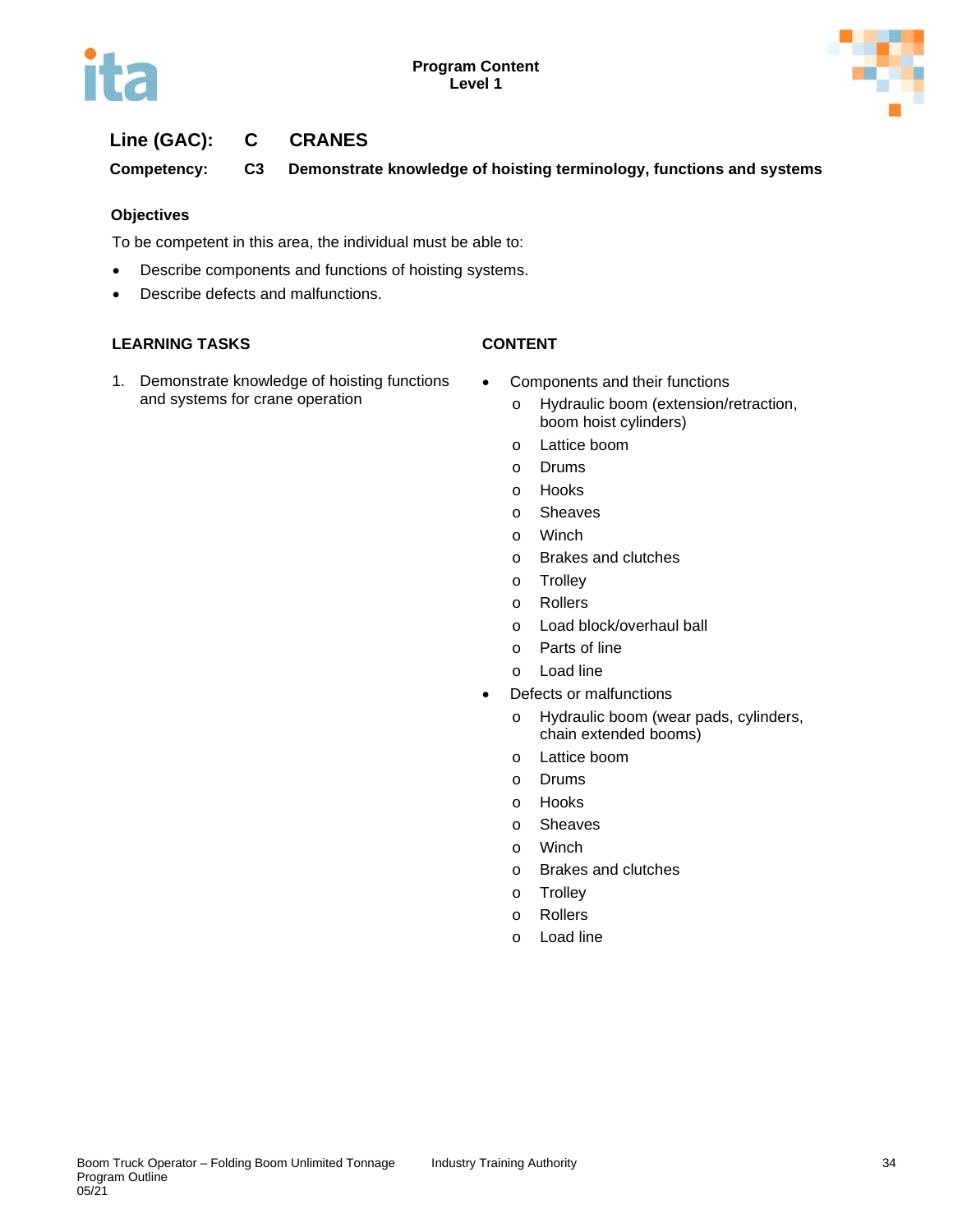



# **Line (GAC): C CRANES**

**Competency: C4 Demonstrate knowledge of regulatory requirements pertaining to cranes**

### **Objectives**

To be competent in this area, the individual must be able to describe current regulations and their impact on crane operations.

- 1. Demonstrate knowledge of how the regulations apply to the operation of cranes in a workplace
- WorkSafeBC Occupational Health and Safety Regulation (OHSR)
- CAN/CSA-Z150-98 (R2004) Safety Code for Mobile Cranes
- ANSI Standard ANSI/ASME B30.5-2004, Mobile and Locomotive Crane or ANSI/ASME B30.22-2005, Articulating Boom Crane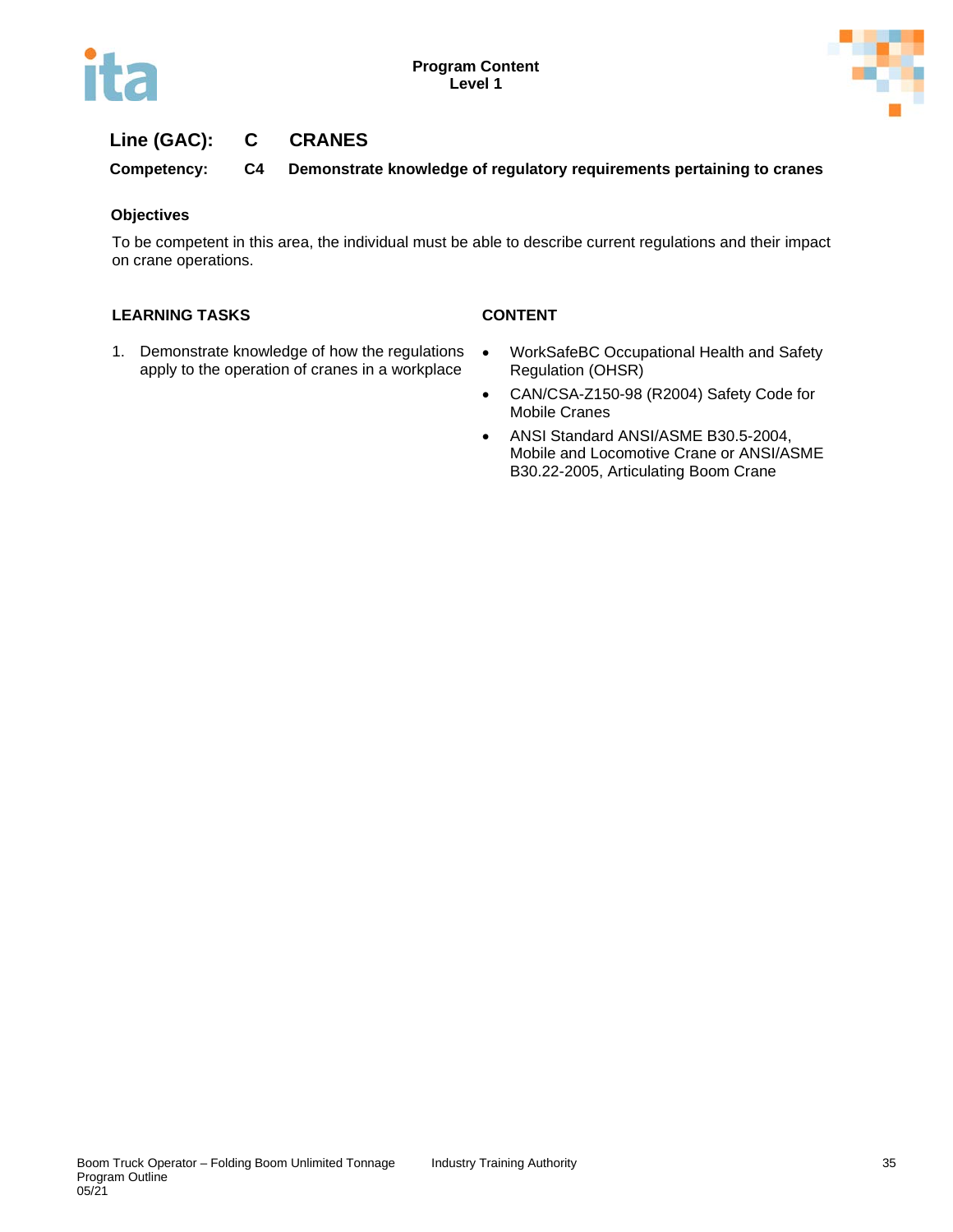



# **Line (GAC): D RIGGING AND LIFTING THEORY**

**Competency: D1 Demonstrate knowledge of lifting theory and forces**

# **Objectives**

To be competent in this area, the individual must be able to describe the fundamentals of leverage.

- 1. Demonstrate knowledge of the principles of leverage
- Class 1 lever
- Class 2 lever
- Class 3 lever
- Centre of gravity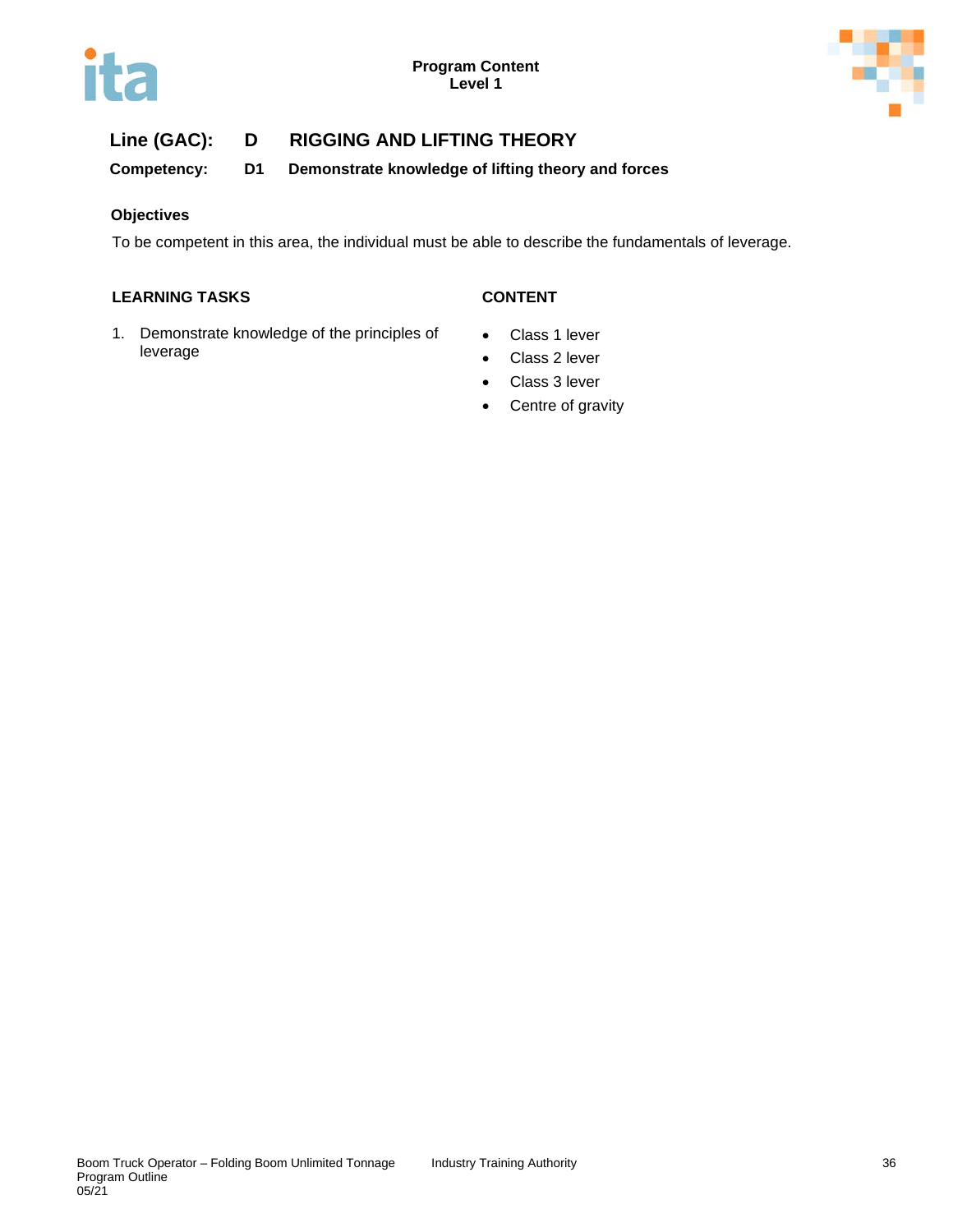



# **Line (GAC): D RIGGING AND LIFTING THEORY**

**Competency: D2 Demonstrate knowledge of slings (all types), rigging hardware, materials, inspection and capacity cards**

# **Objectives**

To be competent in this area, the individual must be able to:

- Describe the types of slings and rigging hardware used in crane operations.
- Select the correct hitch configuration.
- Describe how to inspect and store slings and rigging hardware.

- 1. Demonstrate knowledge of slings and rigging hardware used in crane operations
- **Slings** 
	- o Wire rope (construction used in manufacturing)
	- o Chain (grade of steel)
	- o Synthetic web slings (types and material used in manufacturing)
	- o Synthetic round slings (types and material used in manufacturing)
- **Hardware** 
	- o Hooks
	- o Shackles
	- o Eyebolts
	- o Wedge sockets
- Hitch configurations
	- o Vertical
	- o Choker
	- o Basket
	- o Bridles
- Below the hook lifting devices
	- o Spreader bars
	- o Equalizer beams
	- o Pallet forks
	- o Drywall lifters
- Specific information from manufacturer's and rigging manuals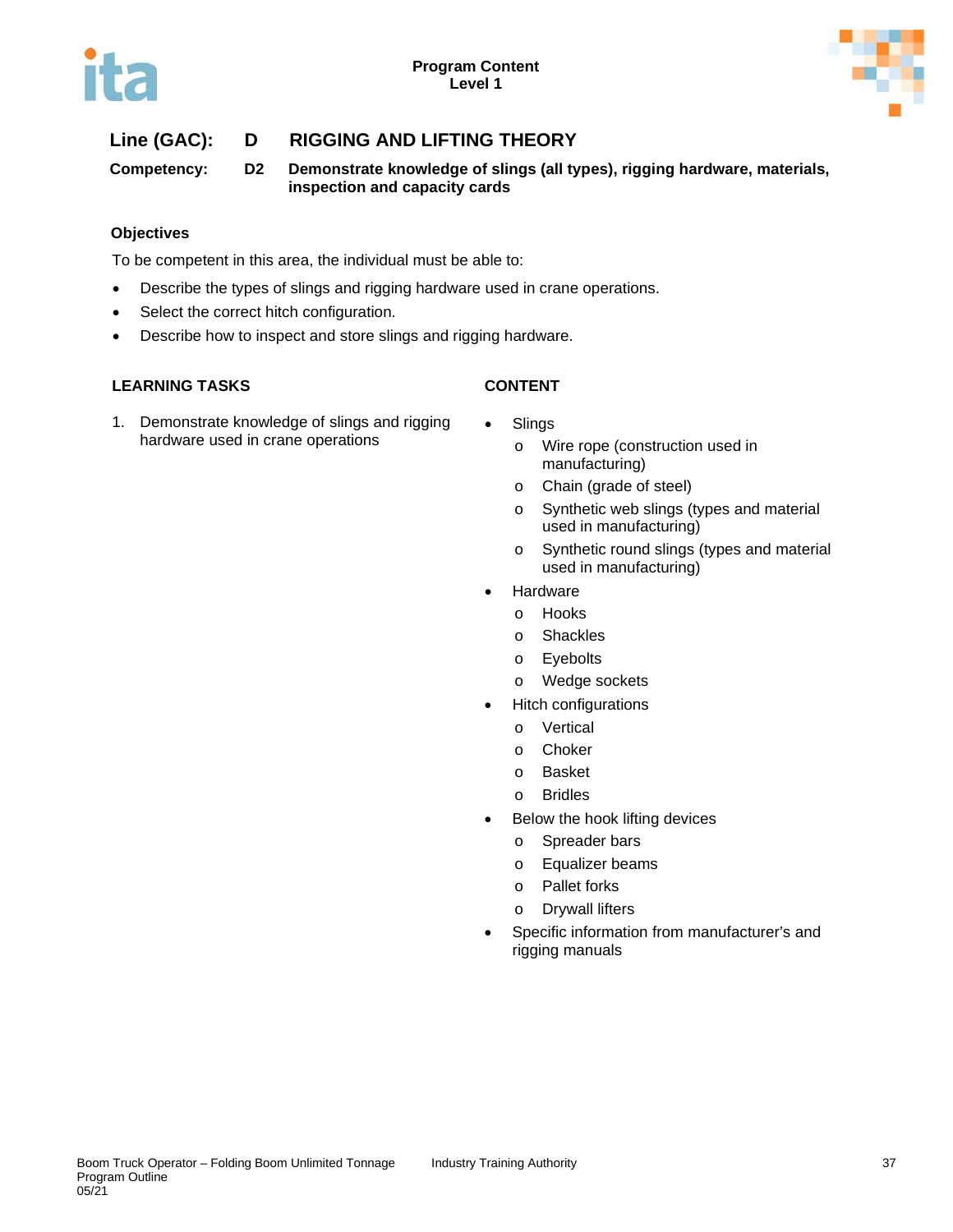

2. Demonstrate knowledge to assemble appropriate rigging for a given load according to manufacturer's ratings and to ensure the load can be lifted safely

3. Demonstrate knowledge to inspect slings and rigging hardware

4. Demonstrate knowledge to remove slings and rigging hardware from use

5. Demonstrate knowledge to store slings and rigging hardware after use

- Selection of appropriate slings and rigging hardware
	- o Load weight determination
	- o Working load limit (WLL) calculations of slings and rigging hardware
	- o Sling and rigging hardware angle loading calculations
- Selection of hitch and sling arrangement
	- o Use of correct hitch configuration
	- o Reduction of sling WLL when used at an angle
- Manufacturer's manuals and WorkSafeBC regulations
- **Excessive wear**
- Damage
- **Cracks**
- Missing safety clips
- **Broken wires**
- **Labelling**
- Rejection criteria according to WorkSafeBC regulations and as per manufacturer's specifications
- Removal from service if repair is not allowed
- Destruction of rejected rigging
- Requirements for reporting defects to appropriate personnel
- Storing criteria as per good practice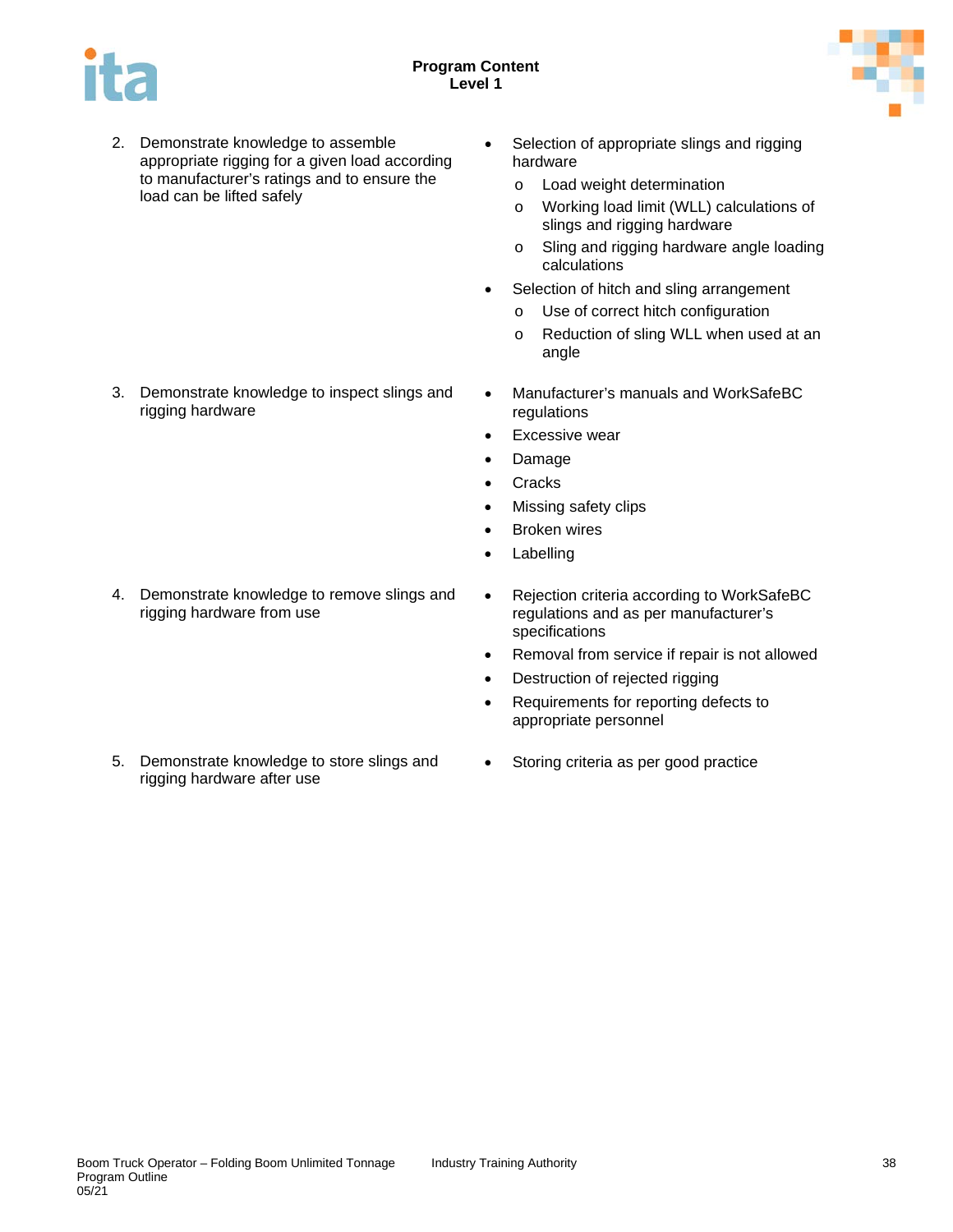



# **Line (GAC): D RIGGING AND LIFTING THEORY**

**Competency: D3 Demonstrate knowledge of wire rope hoist line construction and inspection**

# **Objectives**

To be competent in this area, the individual must be able to:

- Describe the characteristics and classifications of types of wire rope.
- Describe the inspection, maintenance and storage of wire rope.
- Describe the wire rope installation process.

# **LEARNING TASKS CONTENT**

1. Describe types of wire rope used in crane operation

- Characteristics, classifications and uses
	- o Conventional construction wire rope
	- o Anti-rotational wire rope
	- o Seale construction
	- o Filler construction
	- o Working load limit (WLL) of wire rope used in hoisting operations
	- o Breaking strength vs. Working load limit
- Inspection and examination procedure
	- o Lubrication
	- o Excessive wear
	- o Bird caging
	- o Kinking
	- o Flattening
	- o Proper spooling
	- o Broken wires
	- o Distortion
- Rejection criteria for damaged or defective rope according to WorkSafeBC regulations and manufacturer's specifications
- Drum examination to ensure proper installation
- Recording and reporting process for the inspection of defects and deficiencies
	- o Inspection recording in logbook
	- o Documentation of defects in logbook
	- o Requirements for reporting defects to supervisory personnel

2. Demonstrate knowledge of the process for inspection and replacement of wire ropes in accordance with manufacturer's recommendations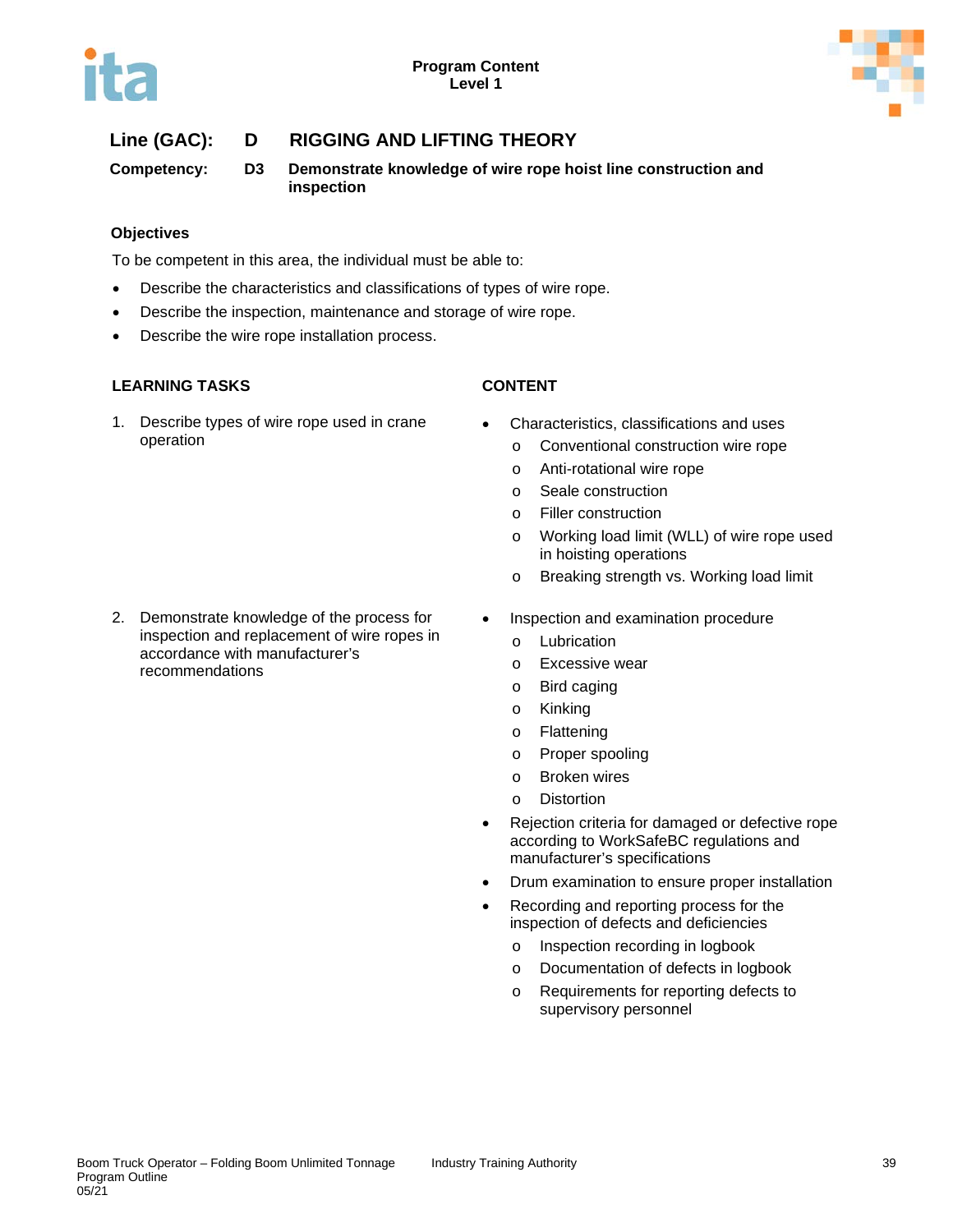



- 3. Demonstrate knowledge of installing wire rope on a winch according to manufacturer's instructions
- Procedure for installing new wire rope on a winch
- Winding direction
- Proper spooling on drum
- Wire rope system components
	- o Rope guides
	- o Drums
	- o Blocks
	- o Hooks
	- o Sheaves
	- o Wedge and socket termination
	- o Installing wedge sockets
	- o Reeving multi-part line blocks
- 4. Demonstrate knowledge of how to store wire rope
- 5. Demonstrate knowledge of how to maintain wire rope
- Manufacturer's requirements
- Lubrication
	- o Inspection
	- o Identification of rope needing lubrication
- Manufacturer's specifications
	- o Wire rope cutting and seizing
	- o Cleaning
	- o Lubrication
- Wire rope maintenance recording in the logbook within the regulated timeframe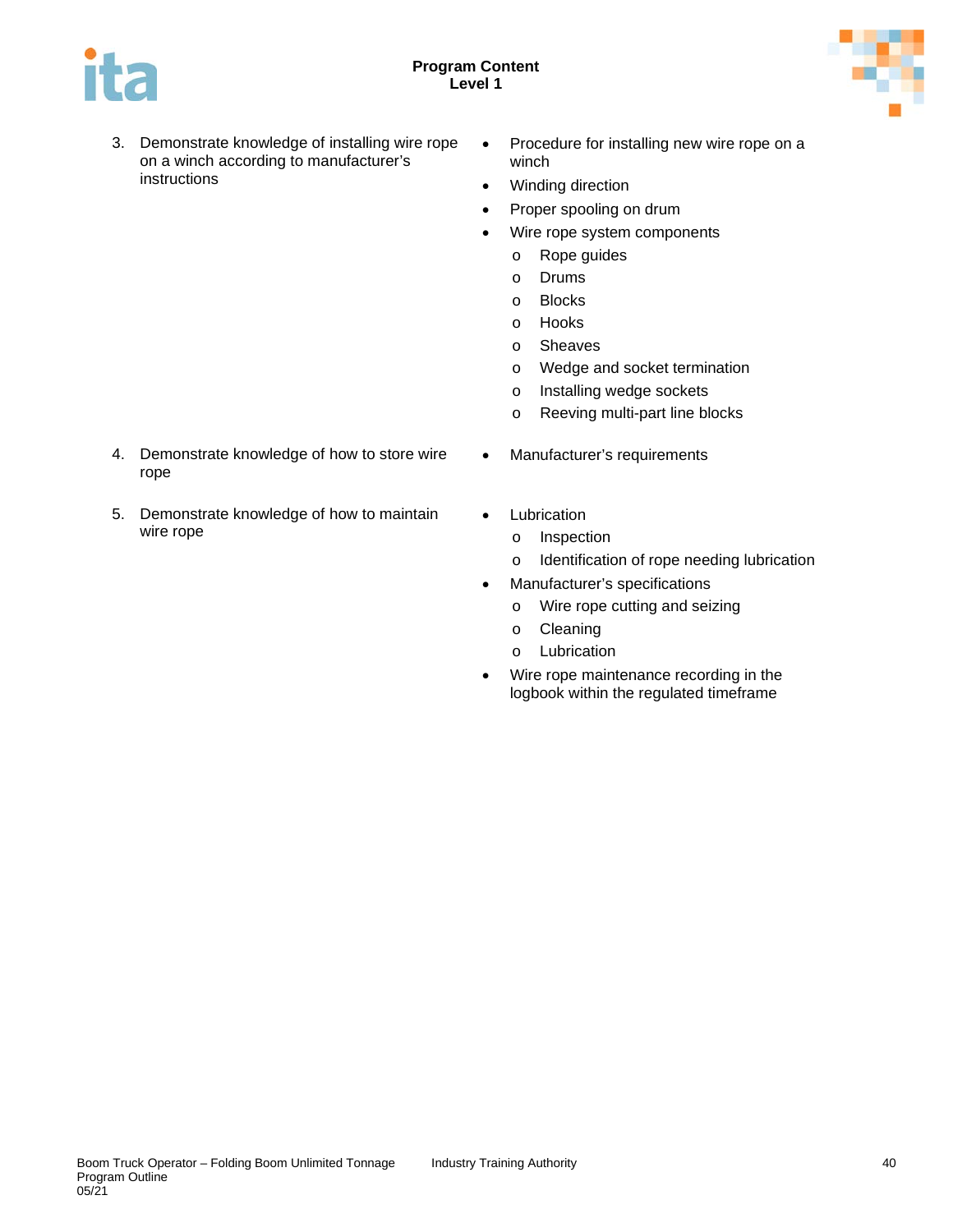



# **Line (GAC): D RIGGING AND LIFTING THEORY**

**Competency: D6 Use rigging hardware and tools in the workplace**

# **Objectives**

To be competent in this area, the individual must be able to:

- Assemble rigging for a given load.
- Inspect, maintain and store slings and rigging hardware.

# **LEARNING TASKS CONTENT**

- 
- 1. Assemble appropriate rigging for a given load to comply with Occupational Health and Safety Regulation (OHSR)
- Appropriate slings and rigging hardware for various lifts
	- o Sling and rigging hardware selection
	- o Load measurement
	- o Load weight calculations
	- o Sling requirement calculations
	- o Hardware requirement calculations
	- o Reduction of working load limit (WLL) due to sling angle and type of hitch
	- o Protective equipment
	- o Sling attachment to load to prevent slipping
- 2. Inspect, maintain and store slings and rigging hardware in workplace operations
- Manufacturer and company specifications

# **Achievement Criteria**

- Performance Demonstrate competence using rigging hardware and tools.
- Conditions Trainee will be given a load(s) to be hoisted and a variety of rigging hardware to demonstrate the correct techniques for selection, assembly, maintenance and storage of rigging tools and hardware.
- Criteria Within specifications, safety standards and time frames acceptable to industry.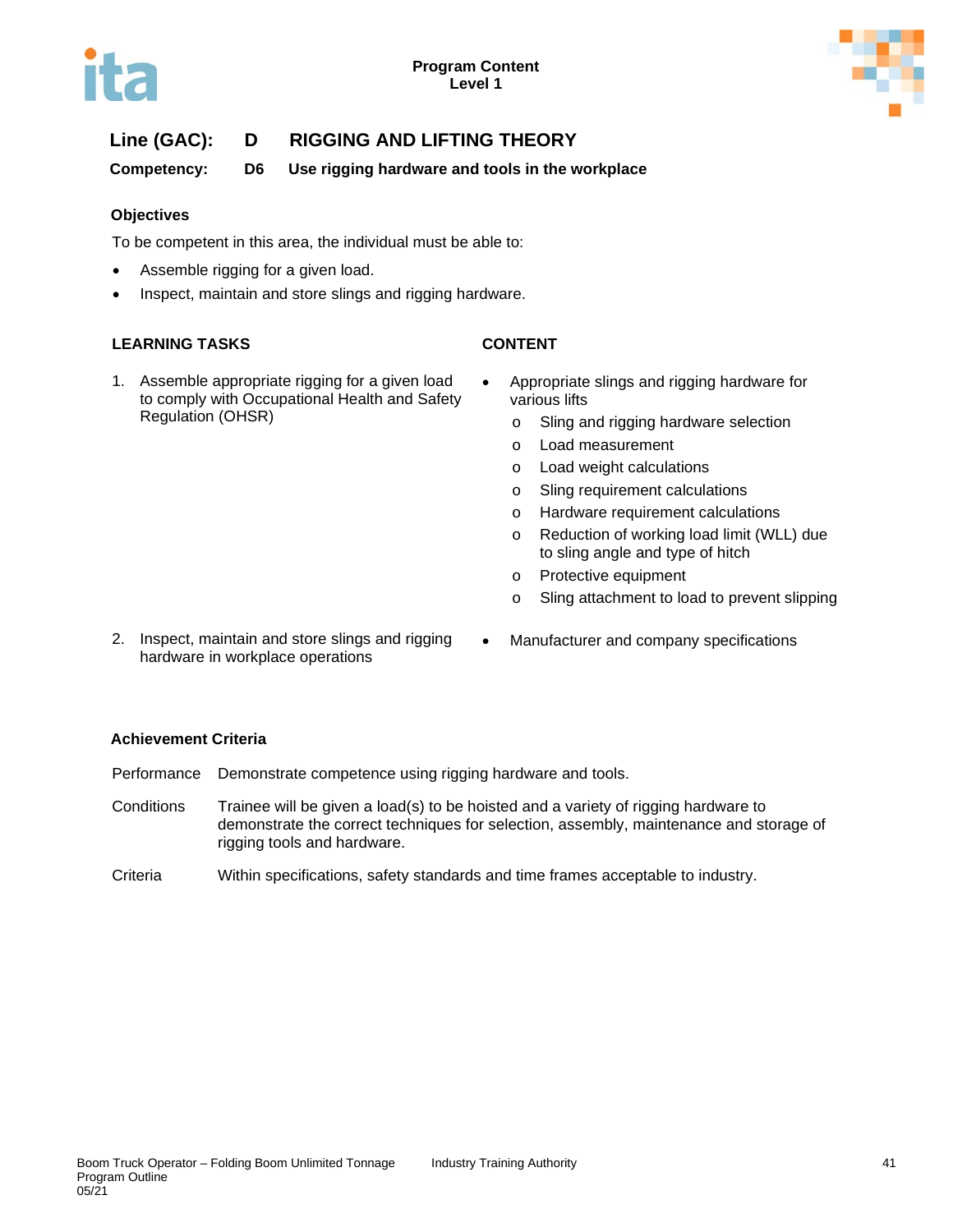



# **Line (GAC): E HOISTING FUNDAMENTALS**

**Competency: E1 Demonstrate knowledge of determining load weights using fundamental math functions and calculations**

# **Objectives**

To be competent in this area, the individual must be able to:

- Calculate load weights accurately.
- Interpret lift plans and load capacity charts.

**Note:** A scientific calculator is required for this unit

# **LEARNING TASKS CONTENT**

1. Demonstrate the functions of a scientific calculator to perform mathematical calculations

- 2. Demonstrate knowledge of accurately calculating load weights
- 3. Demonstrate ability to interpret engineering and worksite documentation

- Rounding off
- **Fractions**
- Metric and imperial units of measure
- Circumference of a circle
- Perimeter of an object
- Surface area of an object
- Pythagorean theorem
- Volume of an object
- Weight of a cubic unit of an object
- Weight of materials
- Total weight of load
- Lift plans
	- o Capacity
	- o Boom configuration
	- o Load weight
	- o Rigging weight
	- o Calculations
	- o Radius of crane
	- o Positioning of crane
	- o Positioning of the load
- Comparison of shipping company's bill of lading to a calculated weight based on volume, load monitoring and indicating systems and type of load to determine accuracy
- Load capacity charts
	- o Gross capacity
	- o Net capacity
	- o Structural capacities
	- o Stability capacities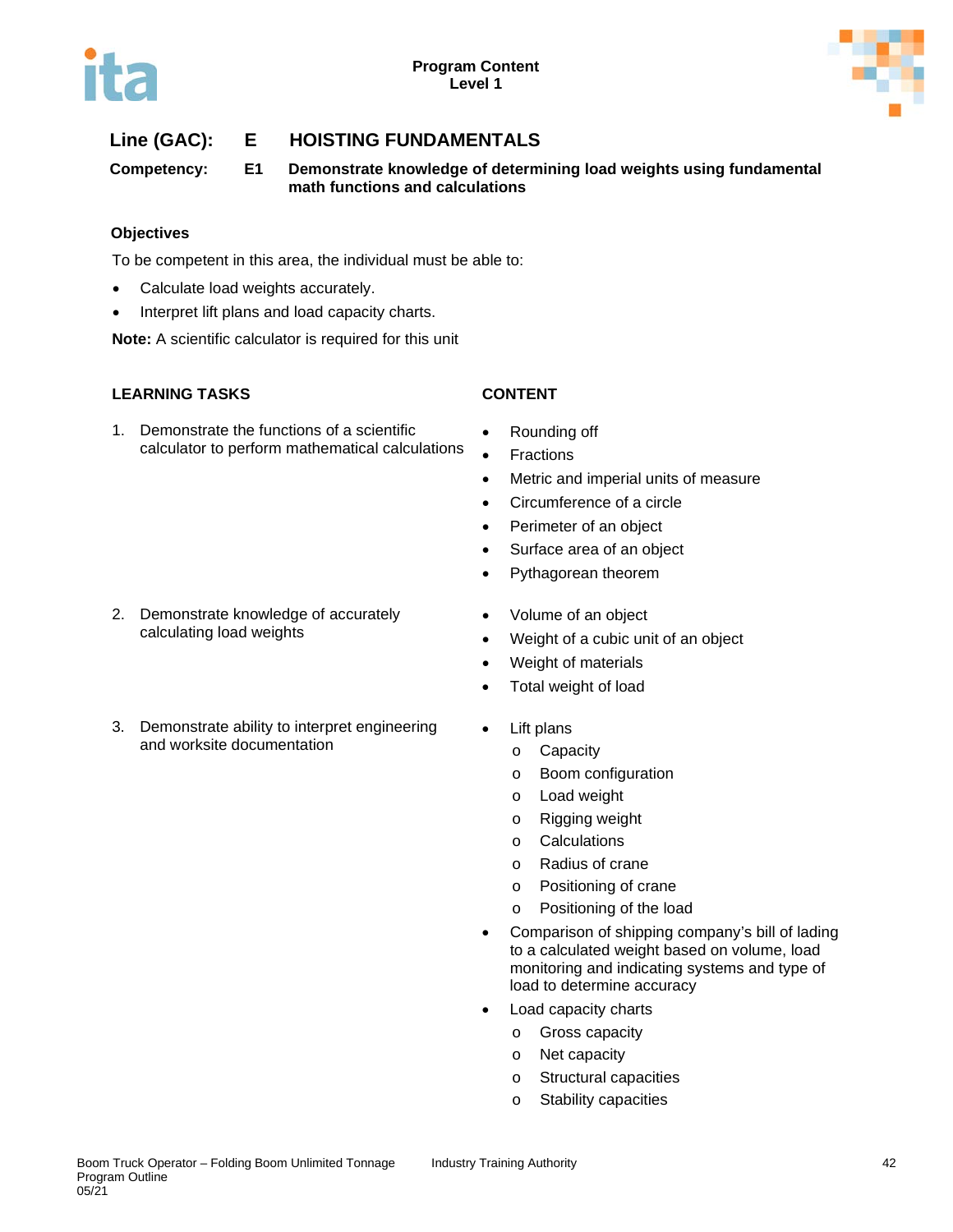



- o Operating notes
- o Capacities between listed chart values
- o Quadrants of operation
- o Outrigger position
- o Deductions from gross capacity
- o Operating radius
- o Boom length
- o Boom angle
- o Main boom capacities
- o Jib capacities
- o Range diagrams
- o Permissible line pull
- o Load chart symbols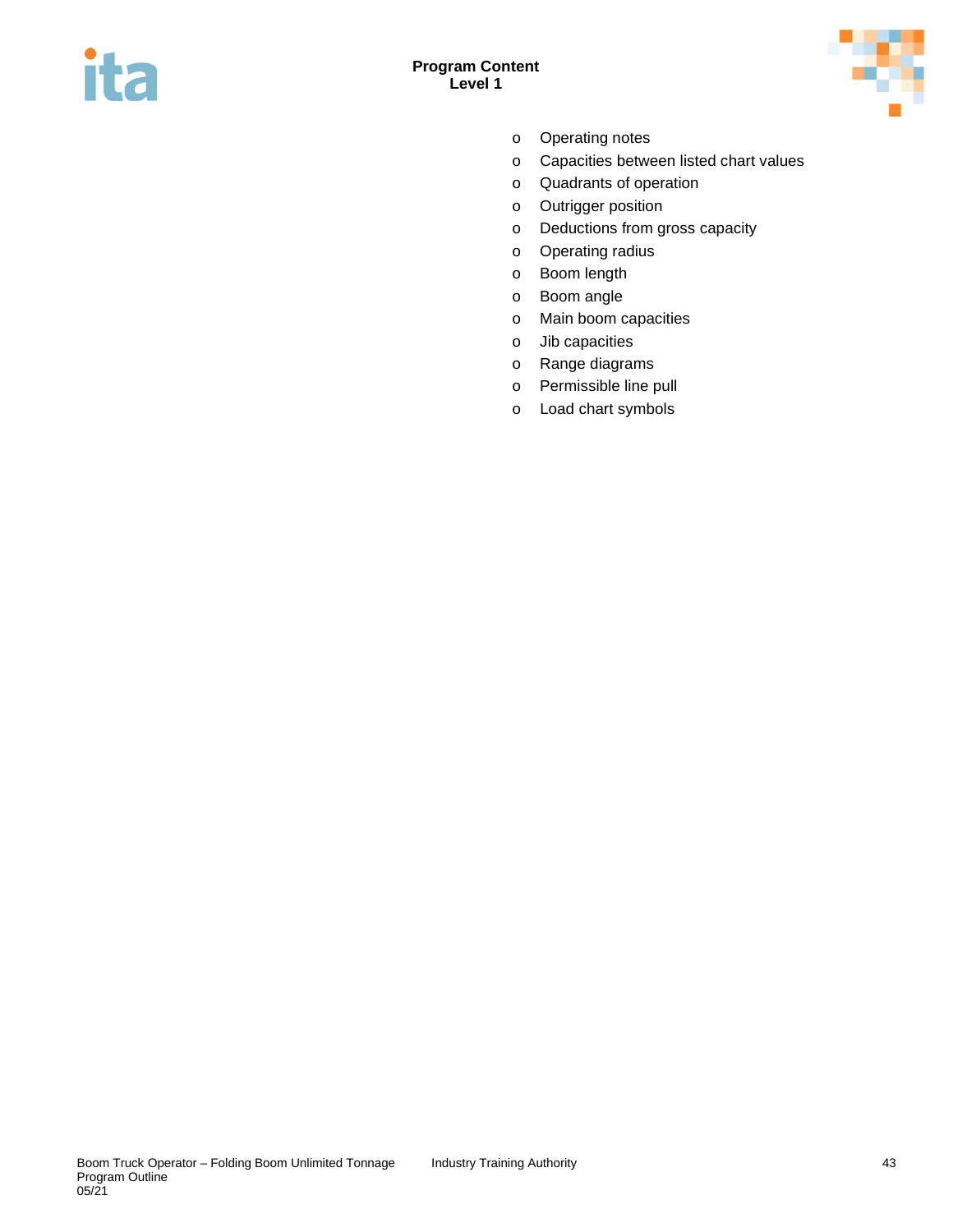

# **Line (GAC): E HOISTING FUNDAMENTALS**

**Competency: E2 Demonstrate knowledge of determining the capacity of a crane using load charts**

# **Objectives**

To be competent in this area, the individual must be able to select the appropriate configuration for a lift and determine the sufficient lifting capacity of a crane.

# **LEARNING TASKS CONTENT**

1. Demonstrate knowledge to determine sufficient . lifting capacity of a crane considering the configuration and attachments required for the lift

- Optimum boom configurations
	- o Boom length
	- o Boom angle
	- o Radius
	- o Hook height
	- o Quadrant
- Selection of appropriate configurations
	- o Radius
	- o Parts of line
	- o Height of the combined load and rigging
	- o Weight of the combined load and rigging
	- o Boom length
	- o Boom jib combination
	- o Counterweight combination
- Verification of configurations by the site supervisor and the crane supervisor
	- o Lift form completion as required by company
- Differences between gross load and gross capacity
- Static and dynamic loading and lifting principles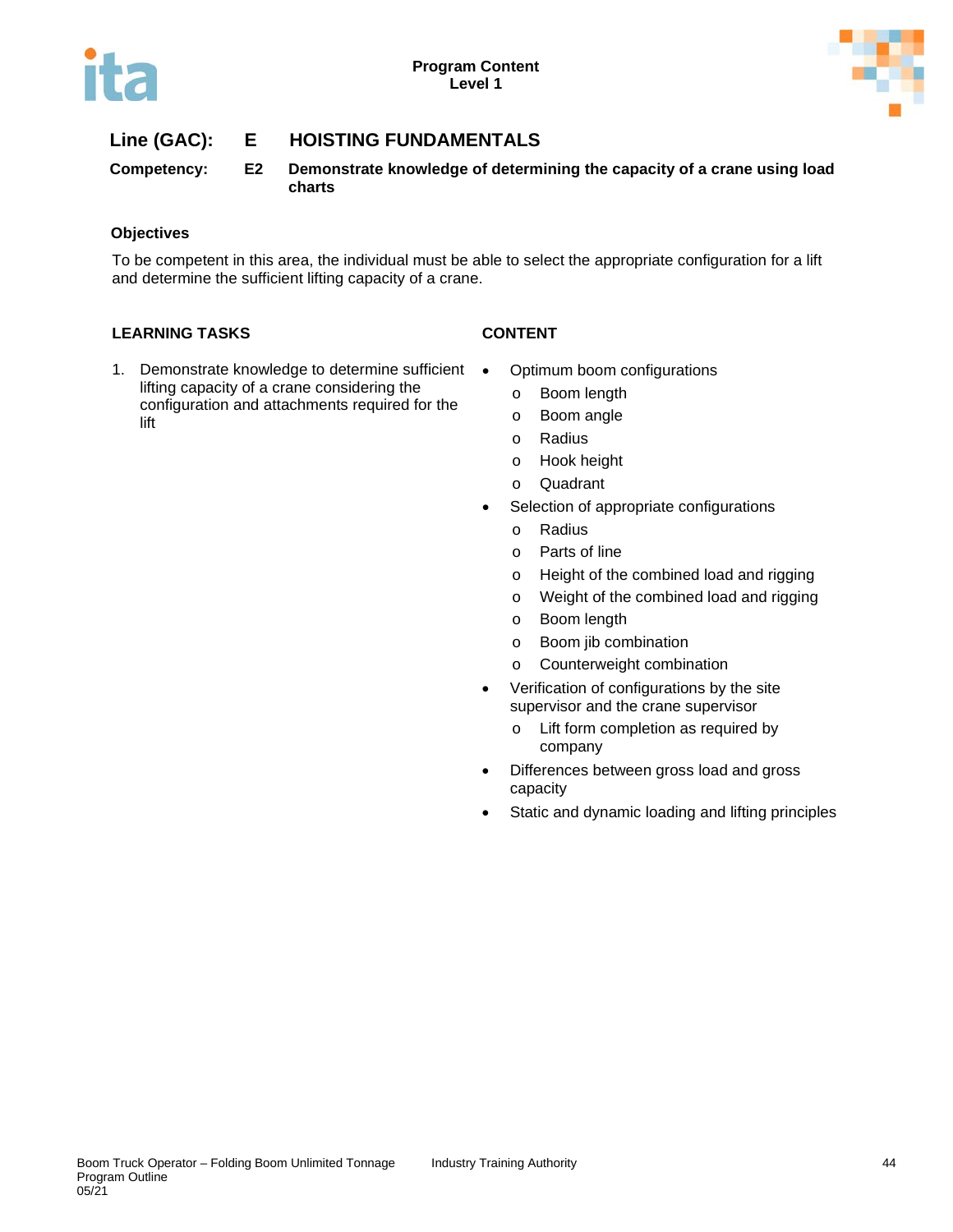



# **Line (GAC): E HOISTING FUNDAMENTALS**

**Competency: E3 Interpret load charts and load study drawings to configure crane for workplace operation**

# **Objectives**

To be competent in this area, the individual must be able to accurately identify and interpret information on a load chart and lift plan to configure a crane.

# **LEARNING TASKS CONTENT**

1. Configure crane appropriately after accurately interpreting load charts and lift plan or engineer's drawings

- Accurate interpretation
- Verification of load dimensions by crane supervisor, crane operator (and engineer as required)
- Centre of gravity of load
- Special lift instructions
- 2. Identify and interpret lift plans accurately Capacity
	-
	- Boom configuration
	- Load weight
	- Rigging weight
	- Calculations
	- Radius of crane
	- Positioning of crane
	- Positioning of the load

# **Achievement Criteria**

- Performance Demonstrate competence interpreting load charts and lift plans to configure a crane.
- Conditions Trainee will be given a load(s) to be hoisted and the load charts and lift plans required to configure a crane for workplace operation.
- Criteria Within specifications, safety standards and time frames acceptable to industry.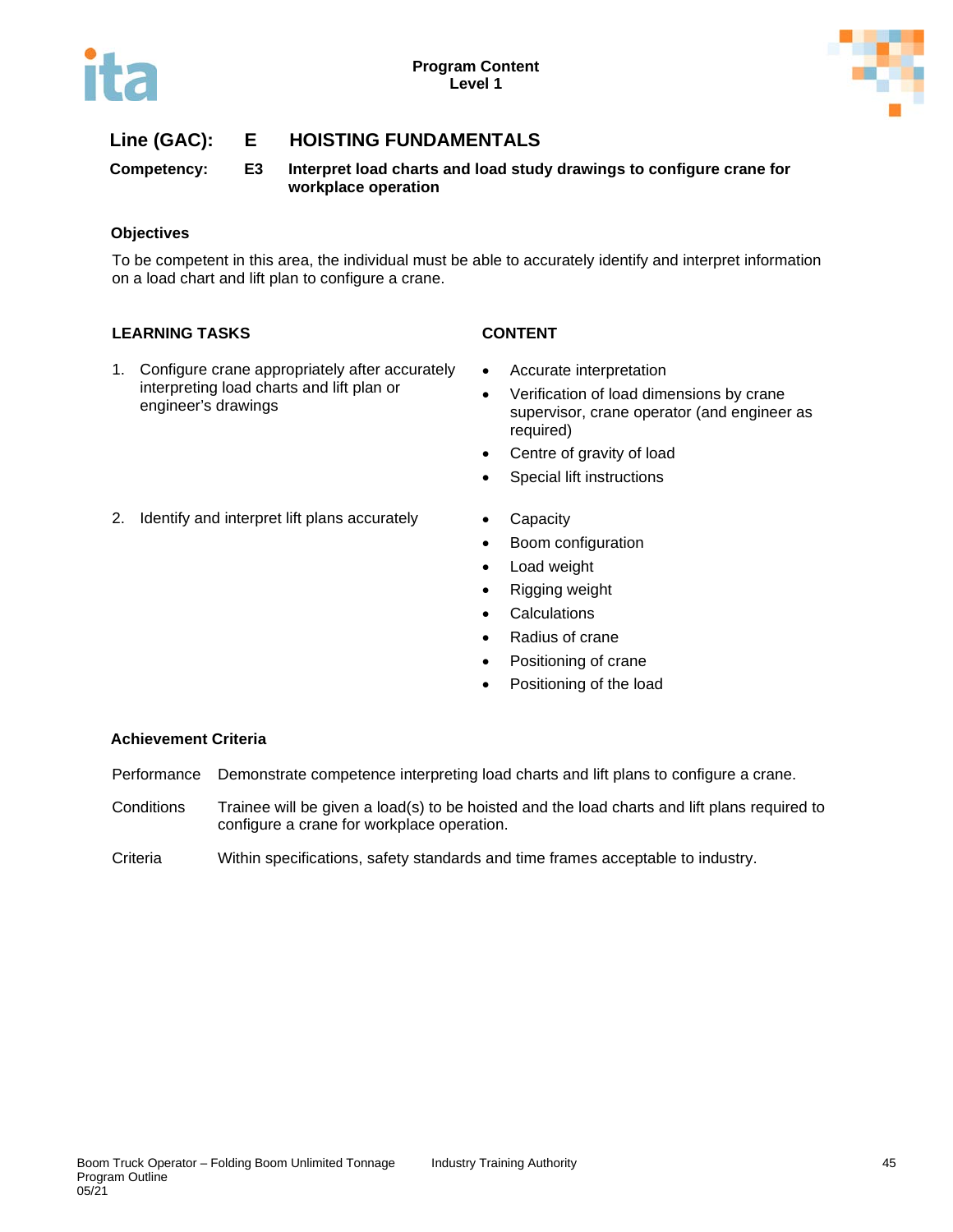



# **Line (GAC): H CRANE OPERATIONS**

**Competency: H1 Demonstrate knowledge of pre-operational requirements in crane operations**

# **Objectives**

To be competent in this area, the individual must be able to:

- Describe pre-operational inspection procedures.
- Describe tests and required maintenance and repairs.
- Describe the process of accurately recording and reporting defects and deficiencies.

# **LEARNING TASKS CONTENT**

1. Demonstrate knowledge of the pre-operational inspection procedures recommended for a mobile crane, a boom truck and a tower crane

- Inspection procedures
	- o Operator aids in place
	- o WorkSafeBC Occupational Health and Safety Regulation (OHSR) requirements followed
	- o Manufacturer's specifications are followed
	- o Control and safety devices
- Location and verification of operator aids
	- o Load monitoring and indicating system
	- o Boom length indicator (if applicable)
	- o Boom angle indicator
	- o Load radius indication (as part of LMI system)
	- o Anti-two block
	- o Crane manual
	- o Load charts
	- o Range diagram
	- o Work area diagram
- Completion and filing of inspection and erection reports
	- o Crane logbook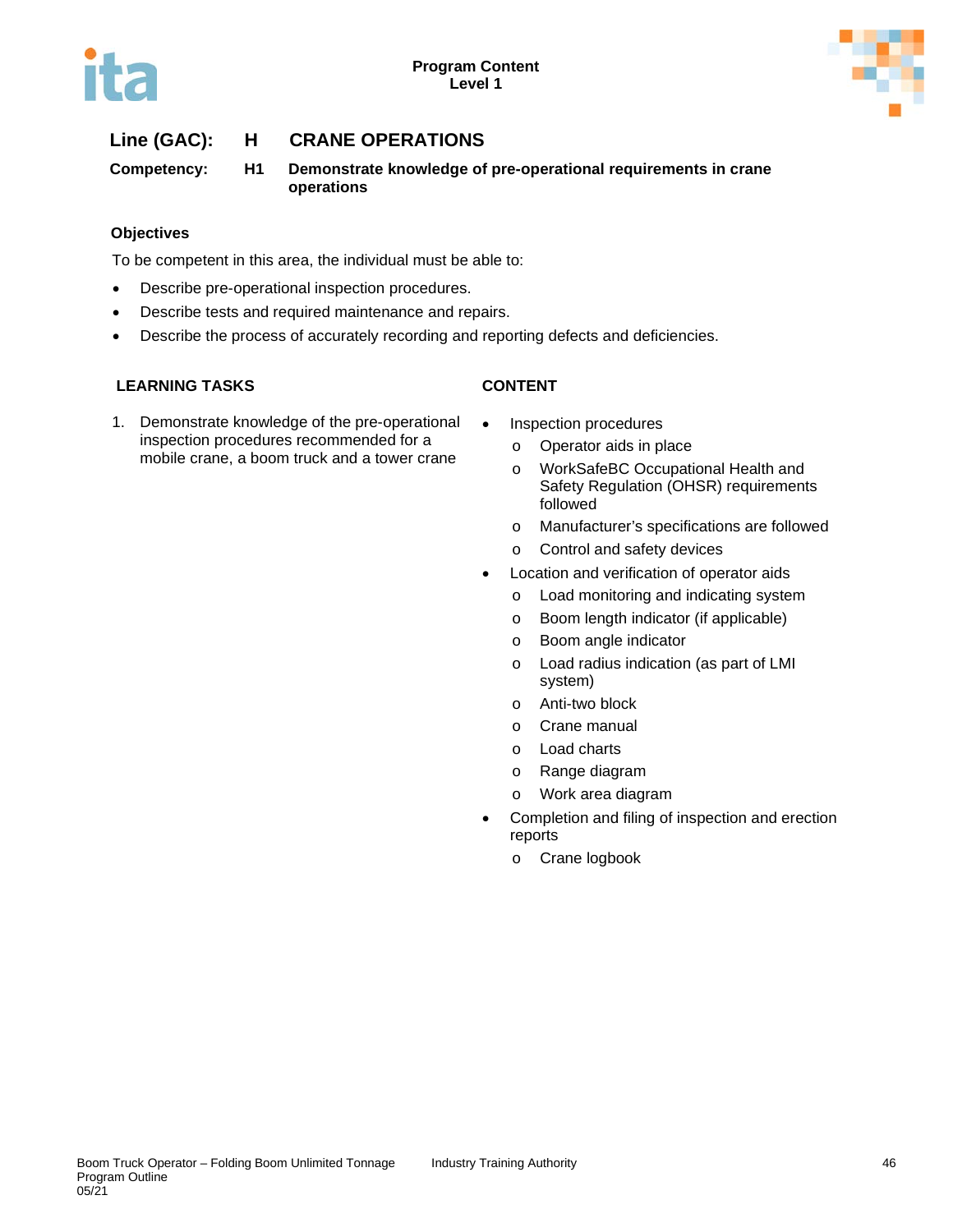



- 2. Demonstrate knowledge of tests, repairs and maintenance required during the pre-operation inspection stage
- Function tests on hoist systems
	- o Boom up
	- o Boom down (if applicable)
	- o Hoist up
	- o Hoist down
	- o Swing left
	- o Swing right
	- o Boom retraction (if applicable)
	- o Boom extension (if applicable)
	- o Brakes
- Service and maintenance prior to operation according to manufacturer's requirements
- Documentation of service and maintenance in the crane logbook
- 3. Demonstrate knowledge of reports and records required for reporting deficiencies or defects
- Process of accurate reporting to the supervisor and proper documentation in the crane logbook
	- o Date
	- o Description of defect/deficiency
	- o Signature of person identifying the defect/deficiency
	- o Legal requirements entries compliant with WorkSafeBC regulations and any other applicable regulatory agency codes, laws and guidelines
- Process for recording repair and maintenance in the appropriate crane logbook
	- o Date
	- o Description of repair or maintenance
	- o Signature of person performing maintenance or repairs
- Manufacturer's specifications, the relevant standard and the Occupational Health and Safety Regulation (OHSR)
	- o Site assessment
- **Obstructions** 
	- o Electrical power lines
	- o Trees
- Bearing surface hazards
	- o Underground services
	- o Underground building structures
	- o Soil/support bearing capacity
- Requirements for blocking and mats to be sufficient considering the load requirements and surface conditions to level the crane

4. Demonstrate knowledge of the setup

tower cranes

procedures for mobile cranes, boom trucks and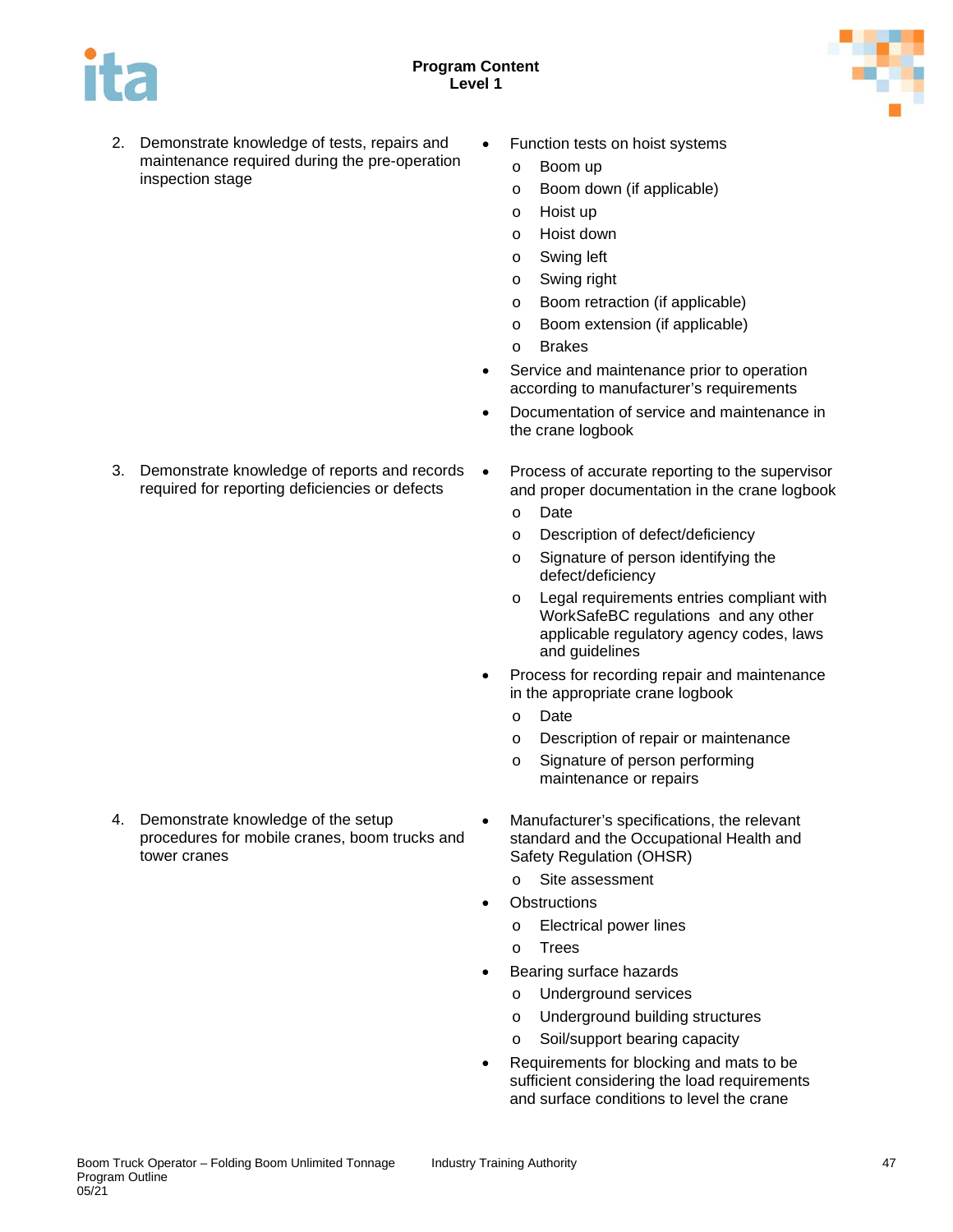



- o Soil types
- o Calculation of bearing pressure
- o Estimation of outrigger loads
- o Blocking requirements
- o Blocking methods
- Programming and adjustment of safety devices to ensure accuracy and safety while lifting
	- o LMI (load monitoring and indicating systems)
	- o Anti-two block systems
	- o Boom angle indicators
- Crane levelling
	- o Spirit levels
	- o Plumb load line
	- o Equal load on all outriggers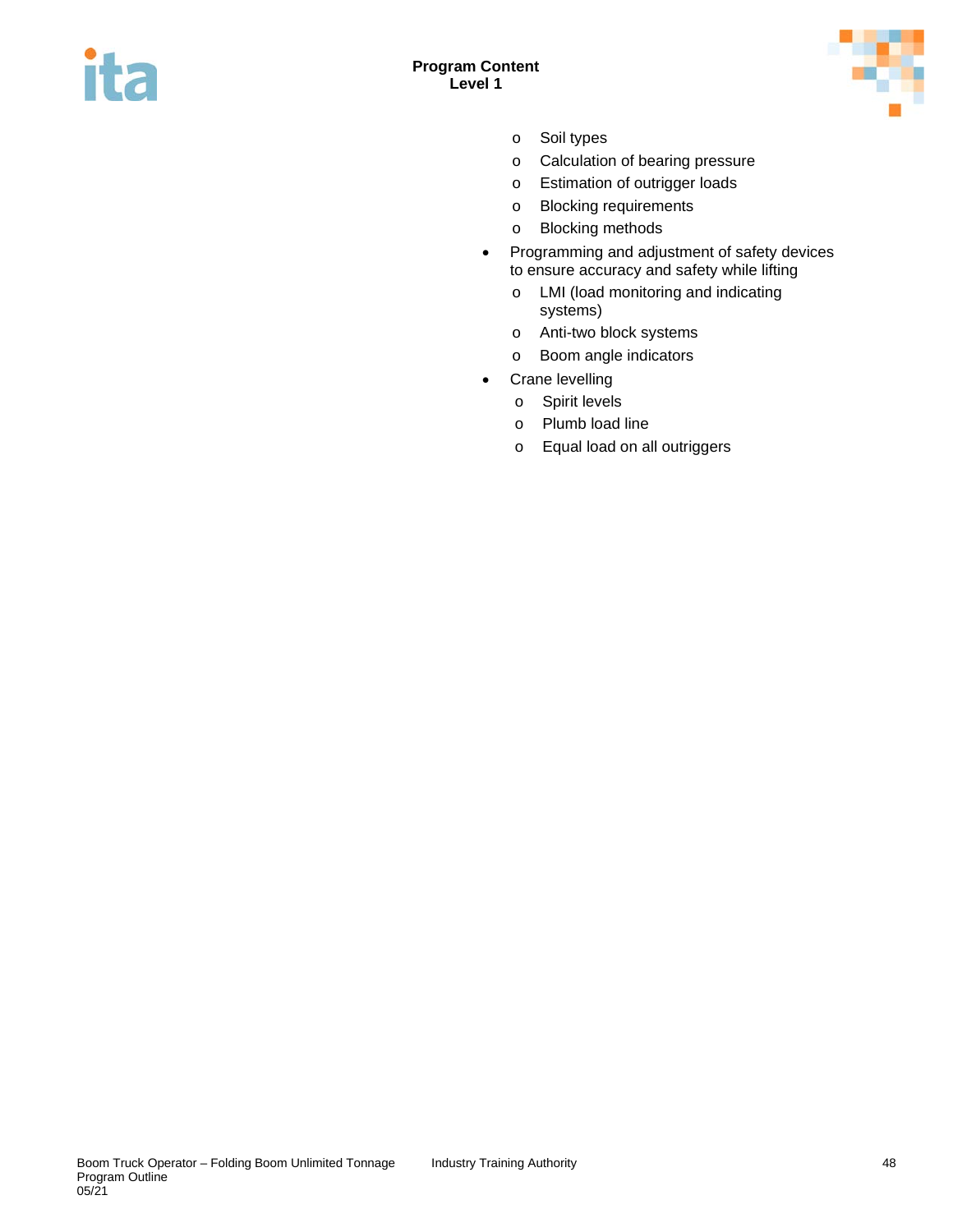



# **Line (GAC): H CRANE OPERATIONS**

**Competency: H8 Conduct pre-operational inspections of mobile cranes and equipment in the workplace**

# **Objectives**

To be competent in this area, the individual must be able to:

- Perform a pre-operational inspection.
- Perform required tests, maintenance and repairs.
- Report and record defects and malfunctions.

# **LEARNING TASKS CONTENT**

1. Demonstrate knowledge of the pre-operational inspection procedures recommended for a mobile crane

- Inspection procedures
	- o Operator aids in place
	- o Inspection reports completed
	- o WorkSafeBC Occupational Health and Safety Regulation (OHSR) and requirements followed
	- o Manufacturer's specifications are followed
- Location and verification of operator aids
	- o Load monitoring and indicating system
	- o Boom length indicator (if applicable)
	- o Boom angle indicator
	- o Load radius
	- o Anti-two block
	- o Crane manual
	- o Load charts
	- o Range diagram
	- o Work area diagram
- Function test of operating controls
	- o Boom up
	- o Boom down
	- o Hoist up
	- o Hoist down
	- o Swing left
	- o Swing right
	- o Boom retraction (does not apply to lattice boom cranes)
	- o Boom extension (does not apply to lattice boom cranes)
	- o Brakes
	- Repair and maintenance completion prior to operation according to manufacturer's

2. Perform tests, repairs and maintenance required during the pre-operation inspection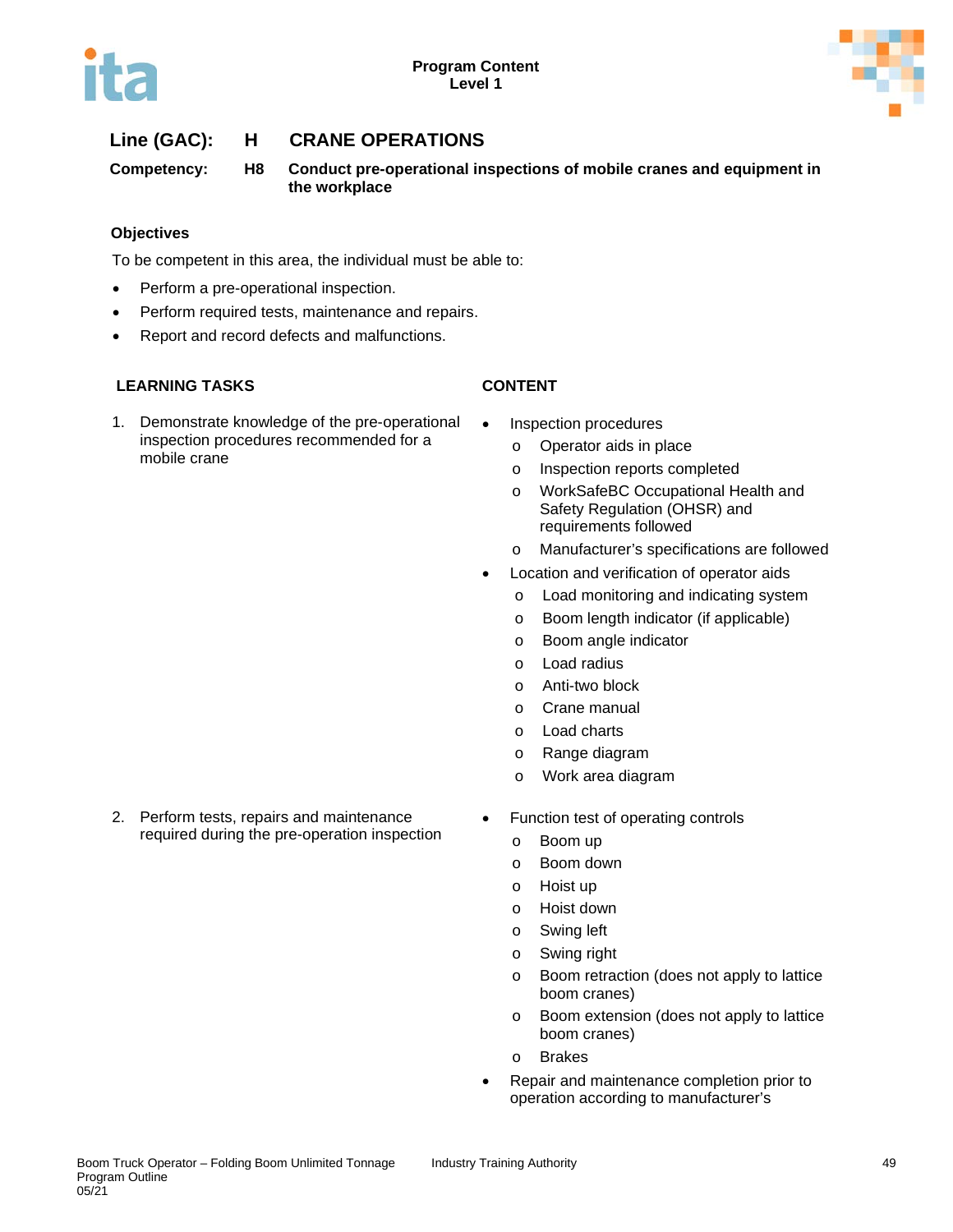



requirements

- Documentation of repairs and maintenance in the crane logbook
- 3. Demonstrate the use of reports and records required for reporting deficiencies or defects

4. Conduct the setup procedures for a mobile

- Accurate reporting to the supervisor and proper documentation in the crane logbook
	- o Date
	- o Description of defect/deficiency
	- o Signature of operator
	- o Description of the repair effected
	- o Signature of person doing the repairs
	- o Legal requirements entries compliant with WorkSafeBC regulations and any other applicable regulatory agency codes, laws and guidelines
- Manufacturer's specifications and Occupational Health and Safety Regulation (OHSR)
- Overhead obstructions and underground hazards
	- o Electrical power lines
	- o Trees
	- o Underground services
	- o Underground parking/space structures
	- Other equipment or structures
- Requirements for blocking and mats to be sufficient considering the load requirements and surface conditions to level the crane
- Safety device programming and adjustment to ensure accuracy and safety while lifting
	- o Load monitoring and indicating system
	- o Anti-two block systems
	- o Boom angle indicators

# **Achievement Criteria**

crane

- Performance Demonstrate competence conducting pre-operational inspections of mobile cranes and equipment.
- Conditions Trainee will be given a project(s) and the tools and materials to perform the required tests, repairs and maintenance on a crane during a pre-operational inspection.

Criteria Within specifications, safety standards and time frames acceptable to industry.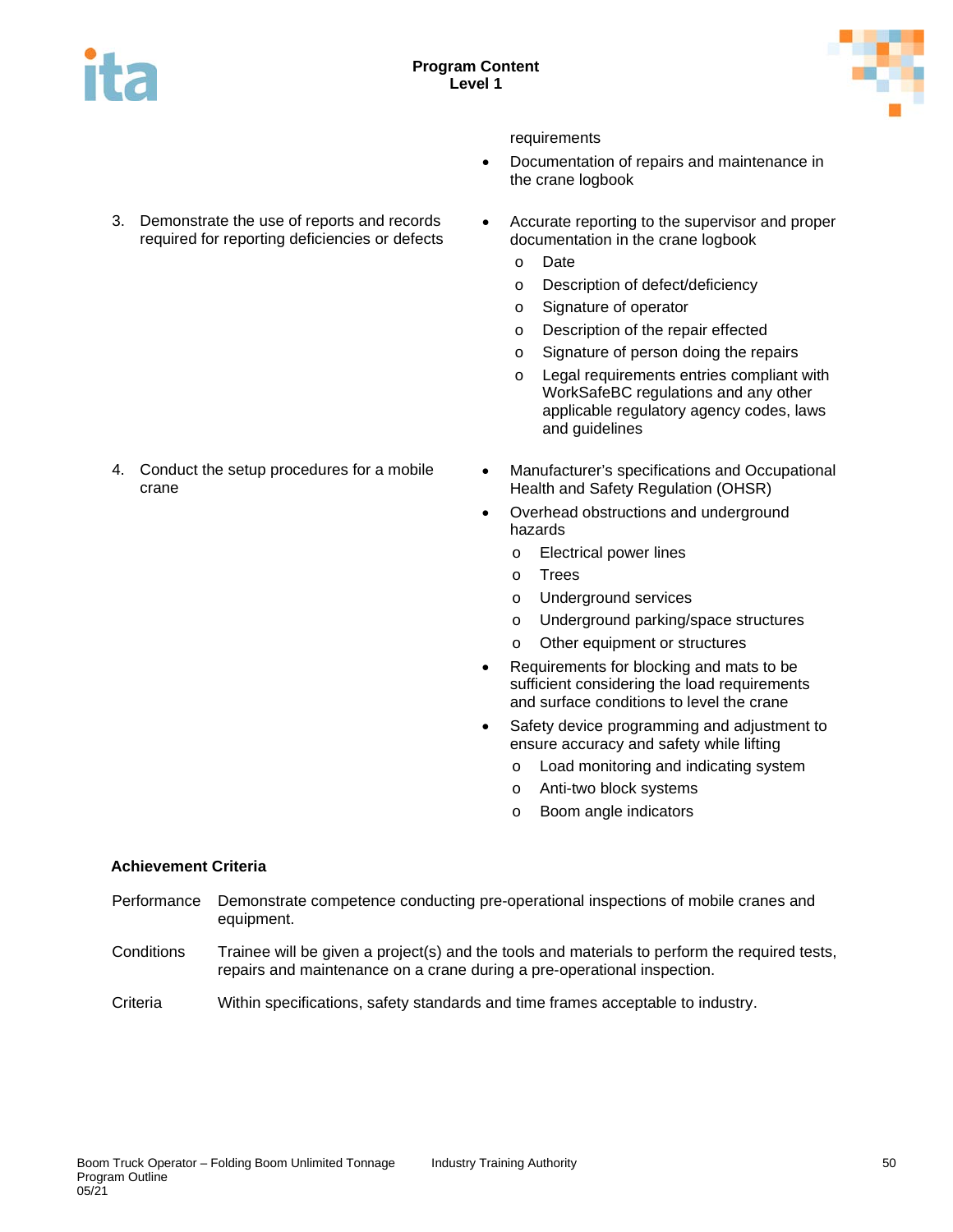

# **Line (GAC): H CRANE OPERATIONS**

**Competency: H9 Conduct safe crane set-up according to manufacturer's specifications**

# **Objectives**

To be competent in this area, the individual must be able to follow set-up procedures accurately in accordance with manufacturer's specifications.

# **LEARNING TASKS CONTENT**

- 1. Conduct the set-up of a crane Hazard/site assessment
	- Access route walking
	- Level and compacted access route
	- Level and compacted crane set-up area
	- Movement of crane into position
	- Barriers and signage as required
	- Radius to placement/removal of load
	- Outrigger beams/track frames extension as per manufacturer's instructions
	- Outrigger beams marked to show full/partial extension
	- Placement of sufficient sized mats/pads under outriggers/crawlers
	- Ends of crawlers blocked if required
	- Outriggers extended to level crane
	- Grounding/bonding of crane if required
	- 360 degree upperworks rotation to check for swing clearance
	- Level of crane rechecking

# **Achievement Criteria**

- Performance Demonstrate competence conducting safe crane set-up according to manufacturer's specifications.
- Conditions Trainee will be given a project(s) and the tools and materials required to assess a site and follow procedures to set up a crane in accordance with manufacturer's specifications.

Criteria Within specifications, safety standards and time frames acceptable to industry.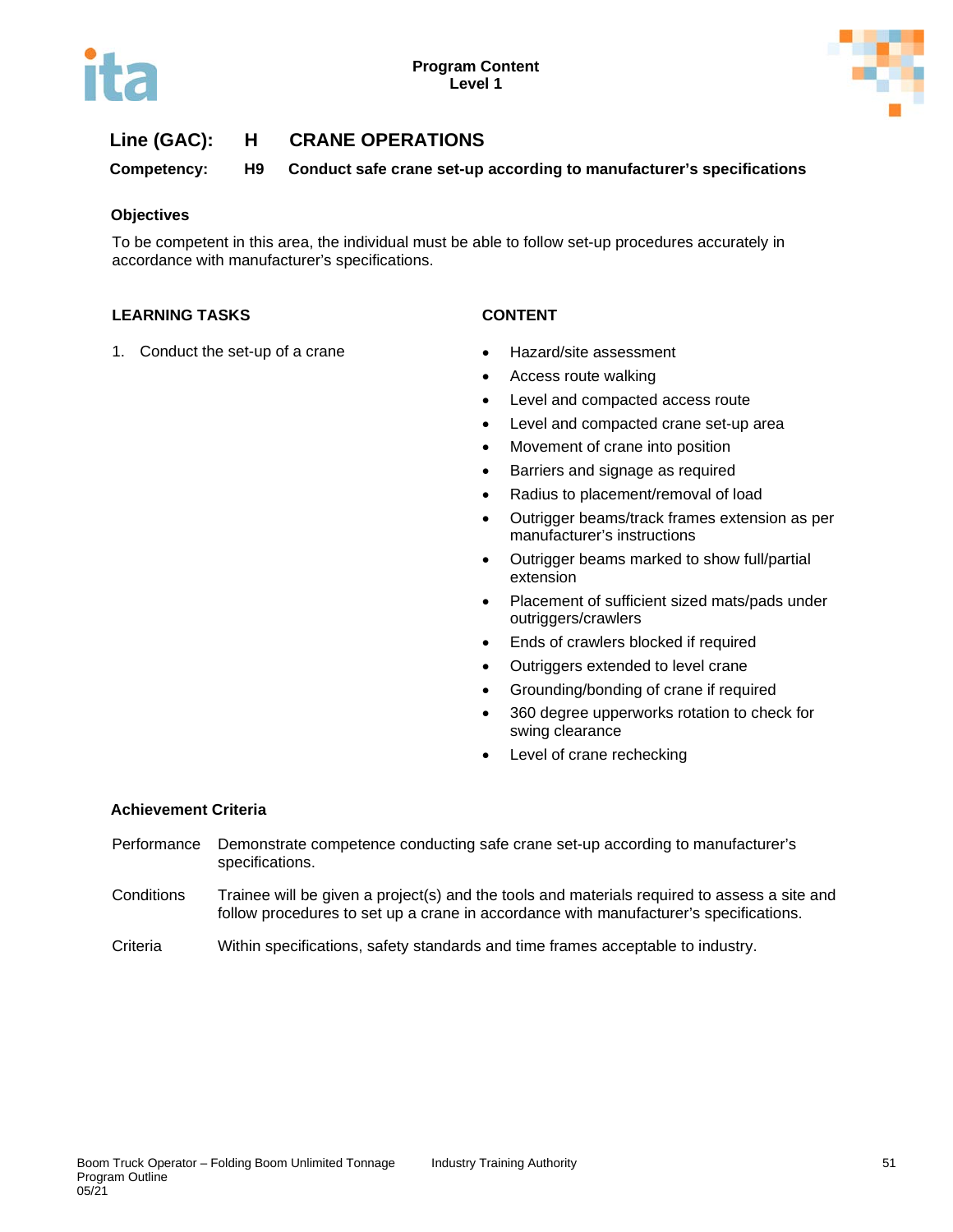

# **Line (GAC): I MAINTENANCE AND SERVICE**

**Competency: I1 Maintain an equipment logbook to retain a permanent written record of maintenance and repairs**

### **Objectives**

To be competent in this area, the individual must be able to record all inspections, defects, deficiencies and maintenance in an equipment logbook.

# **LEARNING TASKS CONTENT**

- 1. Record all inspections and maintenance in an equipment logbook
- Legible and easily understood
- Complete and accurate entries
- Completed inspections
- Requests for the external supply of maintenance
- Completed maintenance
- 2. Report all inspections, defects, deficiencies, and maintenance to the crane supervisor and site supervisor
- Clear and easy to understand communication
- Reporting requirements at the time of the inspection, request or maintenance

### **Achievement Criteria**

- Performance Demonstrate competence maintaining an equipment logbook.
- Conditions Trainee will be given a project(s) and the information required to record all inspections and maintenance in an equipment logbook, ensuring entries are legible and easy to understand.
- Criteria Within specifications, safety standards and time frames acceptable to industry.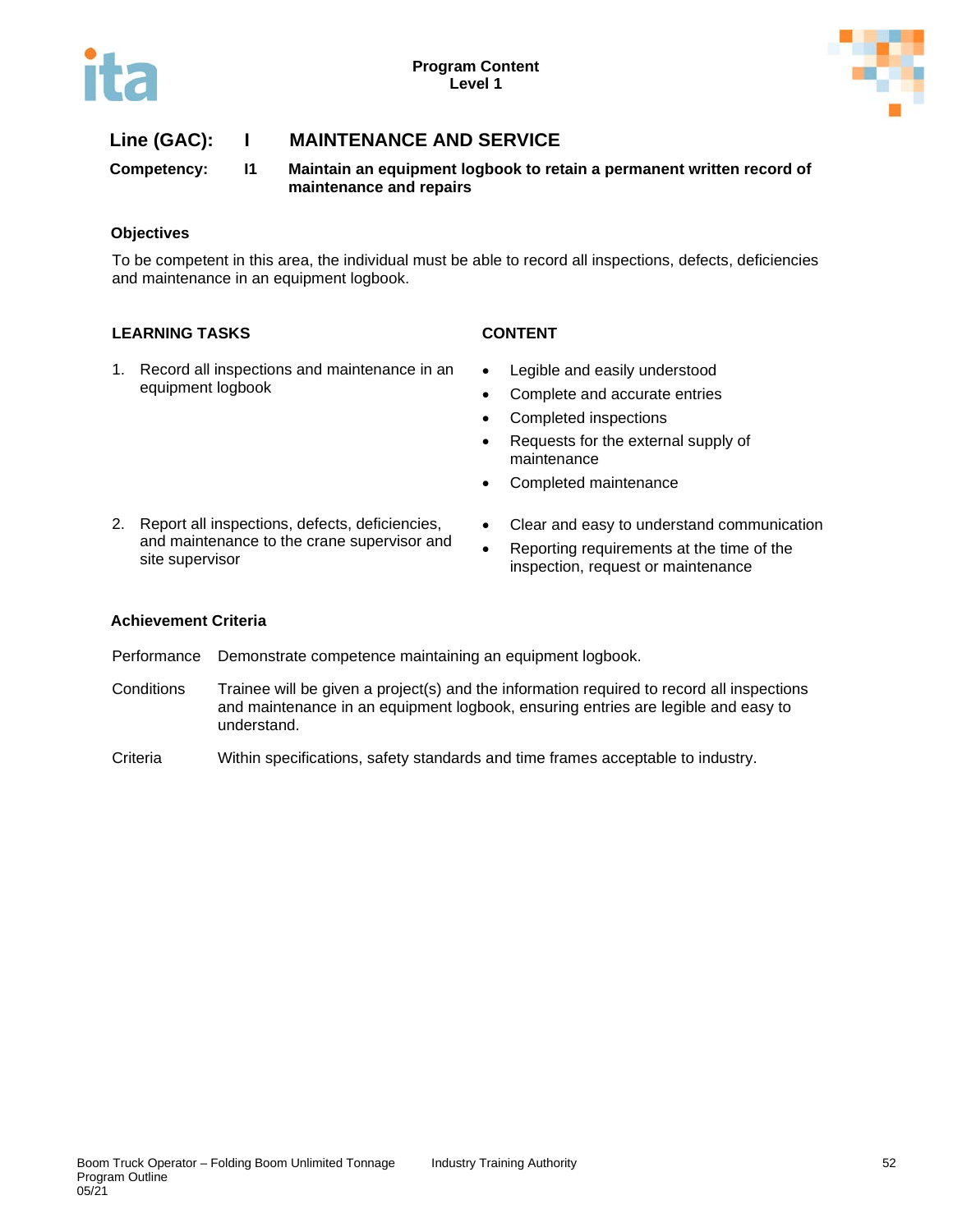



# **Level 2**

# **Boom Truck Operator –**

# **Folding Boom Unlimited Tonnage**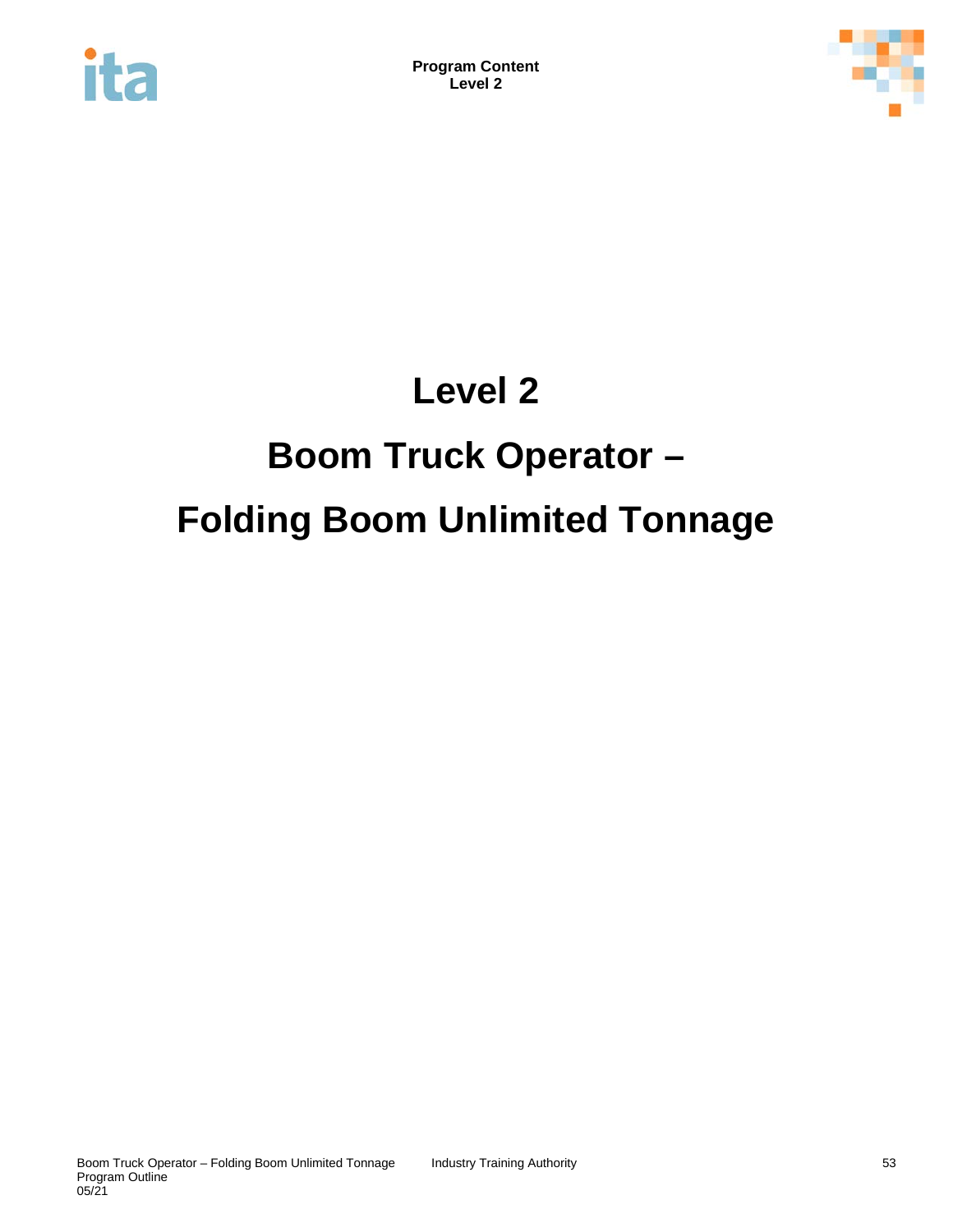

# **Line (GAC): C CRANES**

**Competency: C5 Demonstrate knowledge of crane components and attachments for boom trucks**

# **Objectives**

To be competent in this area, the individual must be able to identify crane components and attachments for boom trucks, explain their purpose and describe defects and malfunctions.

- 1. Demonstrate knowledge of carriers, trucks and undercarriages
- 
- Components
	- o Suspension
	- o Wheels
	- o Tires
	- o Hydraulic motors
- Defects and malfunctions
	- o Cracked frame
	- o Cracked welds
	- o Broken drive line shafts
	- o Damaged wheels
	- o Damaged differentials
	- o Tires
	- o Loose/broken fasteners, bolts, washers
- 2. Demonstrate knowledge of outrigger and stabilizing equipment
- Outrigger beams
- Outrigger jacks
- Outrigger pads
- Retaining pins
- Hydraulic hoses
- Holding valves
- 3. Demonstrate knowledge of the turntable and turret on a variety of boom trucks
- Components
	- o Bearings
	- o Bolts
	- o Gears
	- o Swing gear
- **Functions** 
	- o Bearings
	- o Bolts
	- o Gears
	- o Swing gear
- Defects and malfunctions
	- o Loose, cracked, missing bolts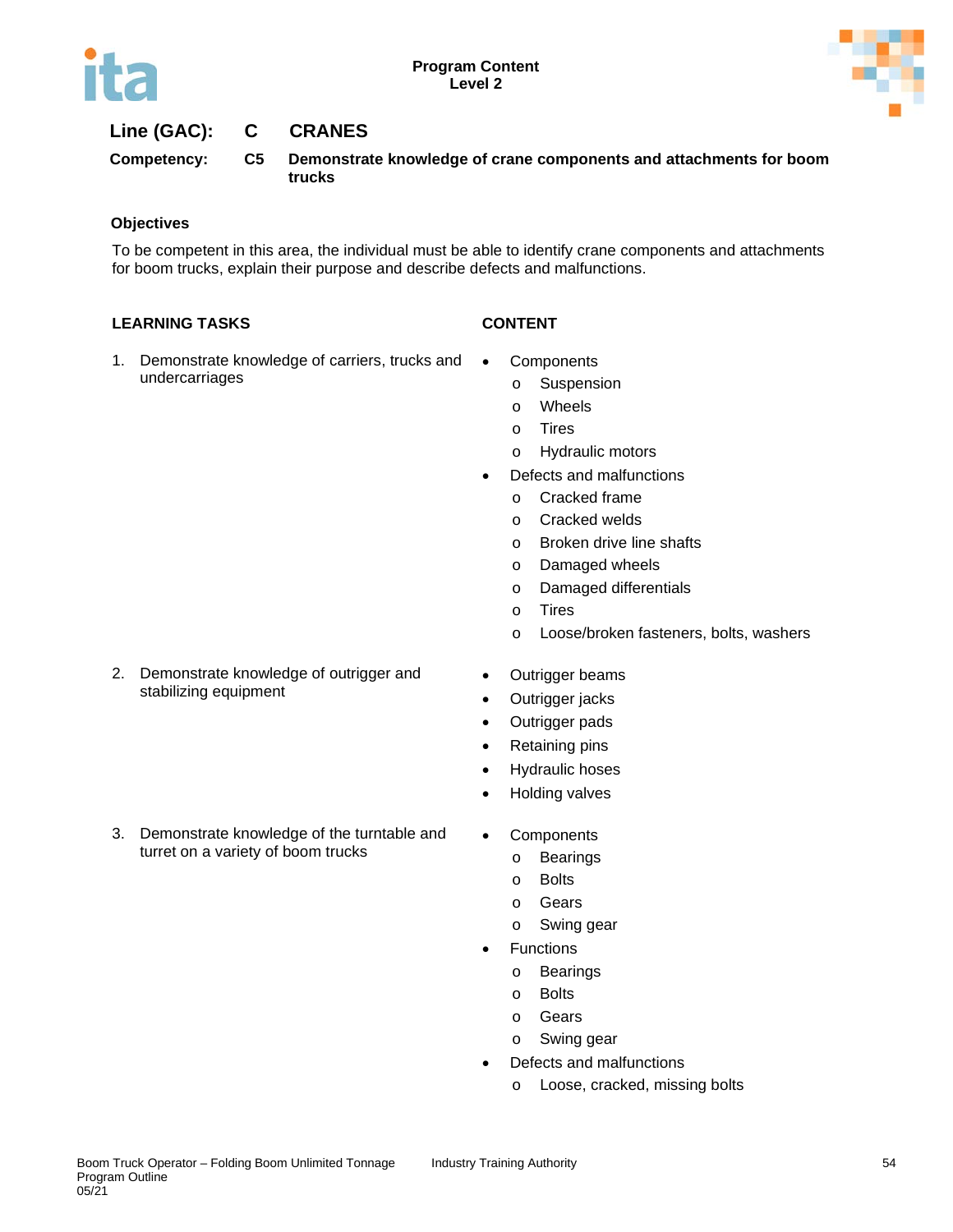



- o Structural cracks
- o Damage
- 4. Demonstrate knowledge of attachments for boom trucks
- **Attachments** 
	- o Boom extensions
	- o Jibs
- **Functions** 
	- o Boom extensions
	- o Jibs
- Defects or malfunctions
	- o Boom extensions
	- o Jibs
- Component devices and aids
	- o Load monitoring and indicating systems/Rated Capacity Indicator (RCI)
	- o Anti-two block devices (when winch is installed)
	- o Boom length indicators
	- o Boom angle indicator
	- On-board crane operator aids
		- o Load charts
		- o Operators' manuals
		- o Operator logbook
	- **Overload Prevention Systems**
	- Defects or malfunctions
		- o Load monitoring and indicating system /Rated Capacity Indicator (RCI)
		- o Anti-two block devices (when winch is installed)
		- o Boom length indicators
		- o Boom angle indicator
	- Safety device malfunction
		- o Requirements for reporting to supervisory personnel
		- o Logbook entry
		- o Crane operation suspension if necessary

5. Demonstrate knowledge of crane safety components, devices and aids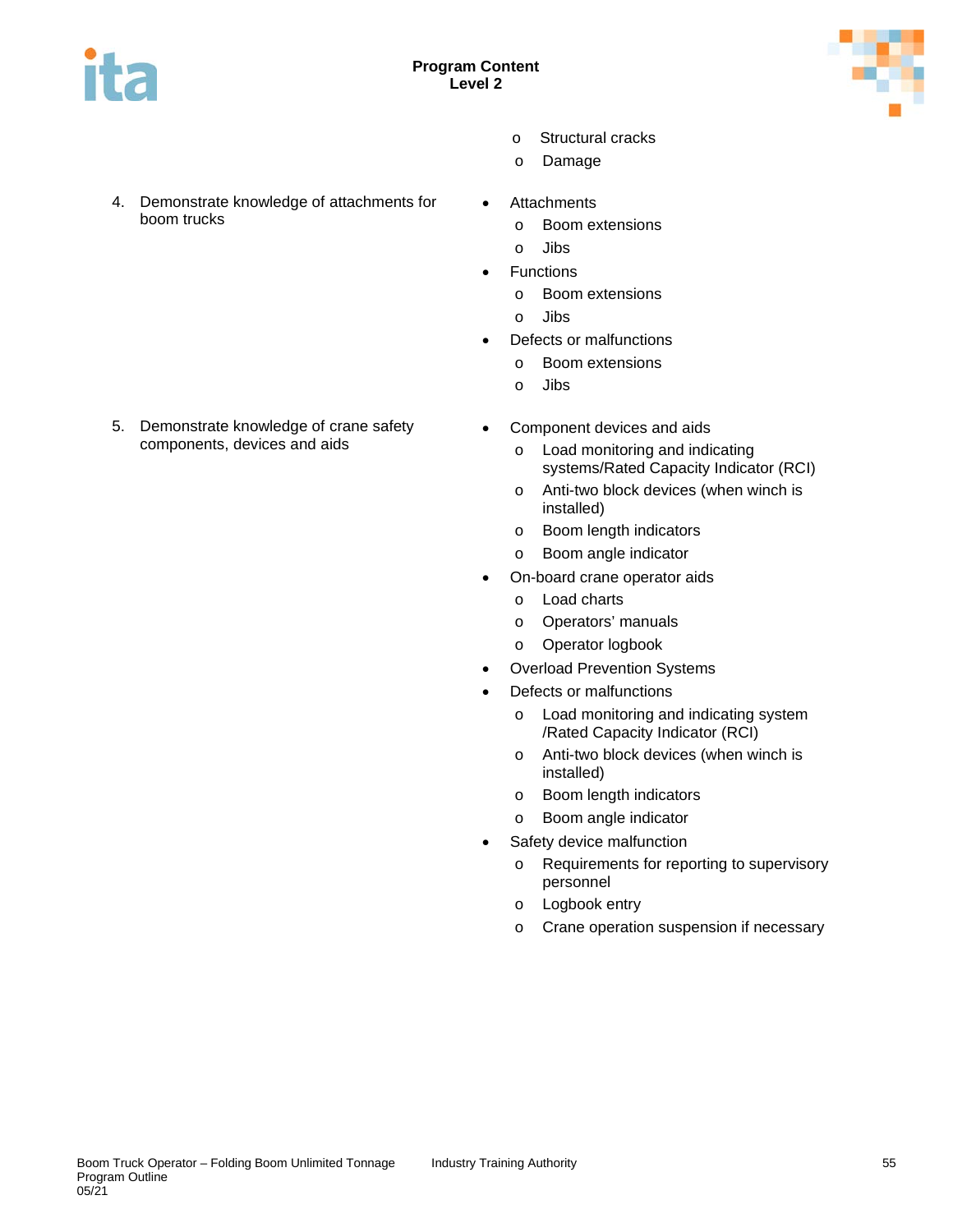

- 6. Demonstrate knowledge of suspended/pinned work platforms
- Trial lift
- Safety factor of rigging
- Fall protection requirements
- Crane capacity to be downrated when lifting personnel (safety factor required)
- Platforms must be engineered to meet standard
- Anti-two block system
- Critical lift requirements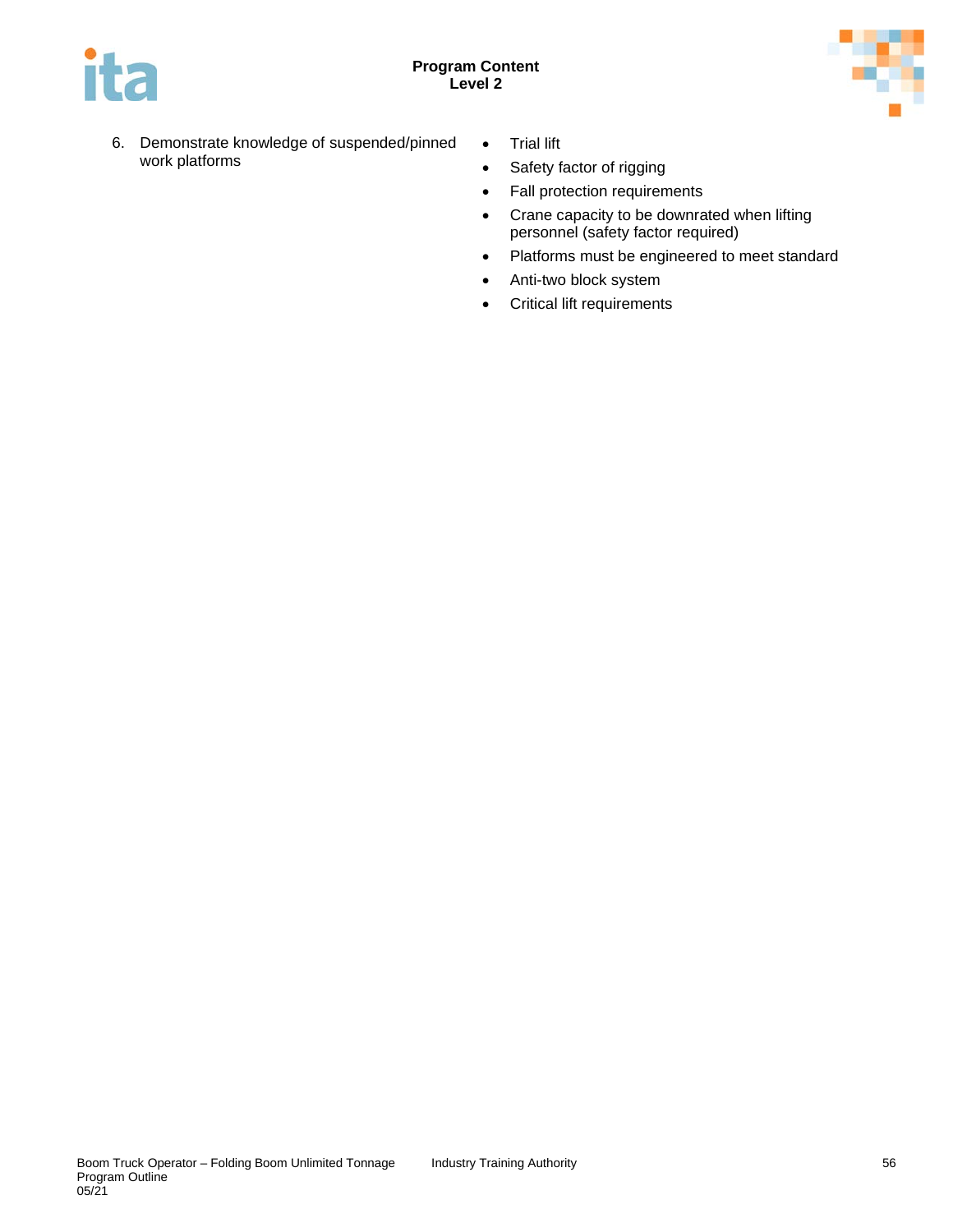



# **Line (GAC): C CRANES**

**Competency: C6 Demonstrate knowledge of engines and ancillary systems**

# **Objectives**

To be competent in this area, the individual must be able to:

- Describe the types of engines and fuels.
- Describe the components, functions and defects of drive systems.

- 
- 1. Demonstrate knowledge of engines Types of engines and relevant fuels used
	- o Diesel
	- o Propane
	- o LNG
	- o Gasoline
- 2. Demonstrate knowledge of crane drive systems
- Components and their functions
	- o Clutch
	- o Transmission
	- o Differentials
	- o Power take-offs
	- o Hydraulic motors
- Defects or malfunctions
	- o Clutch
	- o Transmission
	- o Differentials
	- o Power take-offs
	- o Hydraulic motors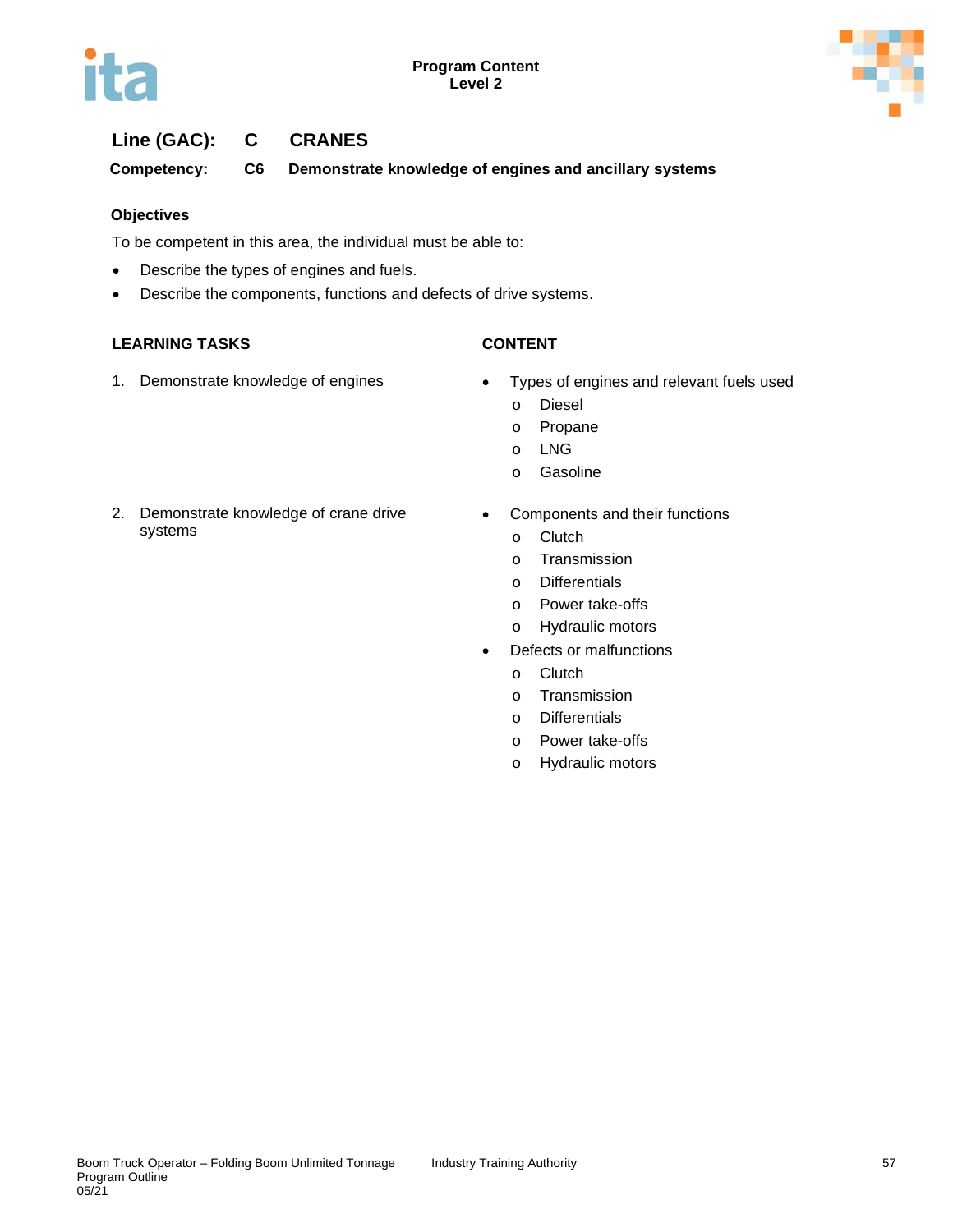



# **Line (GAC): C CRANES**

**Competency: C7 Demonstrate knowledge of power transfer for boom trucks**

# **Objectives**

To be competent in this area, the individual must be able to describe pneumatic, hydraulic, electrical, steering and braking systems in crane operations.

- 
- 1. Demonstrate knowledge of pneumatic systems in crane operations
- Components and their functions
	- o Air brakes
	- o Horn
	- o Seats
	- o Air control levers
- Defects or malfunctions
	- o Air brakes
	- o Horn
	- o Seats
	- o Air control levers
- 2. Demonstrate knowledge of hydraulic systems in crane operations
- Components and their functions
	- o Hydraulic fluid
	- o Filters
	- o Lines
	- o Pumps
	- o Motors
	- o Fittings
	- o Hydraulic control levers
- Defects or malfunctions
	- o Hydraulic fluid
	- o Filters
	- o Lines
	- o Pumps
	- o Motors
	- o Fittings
	- o Hydraulic control levers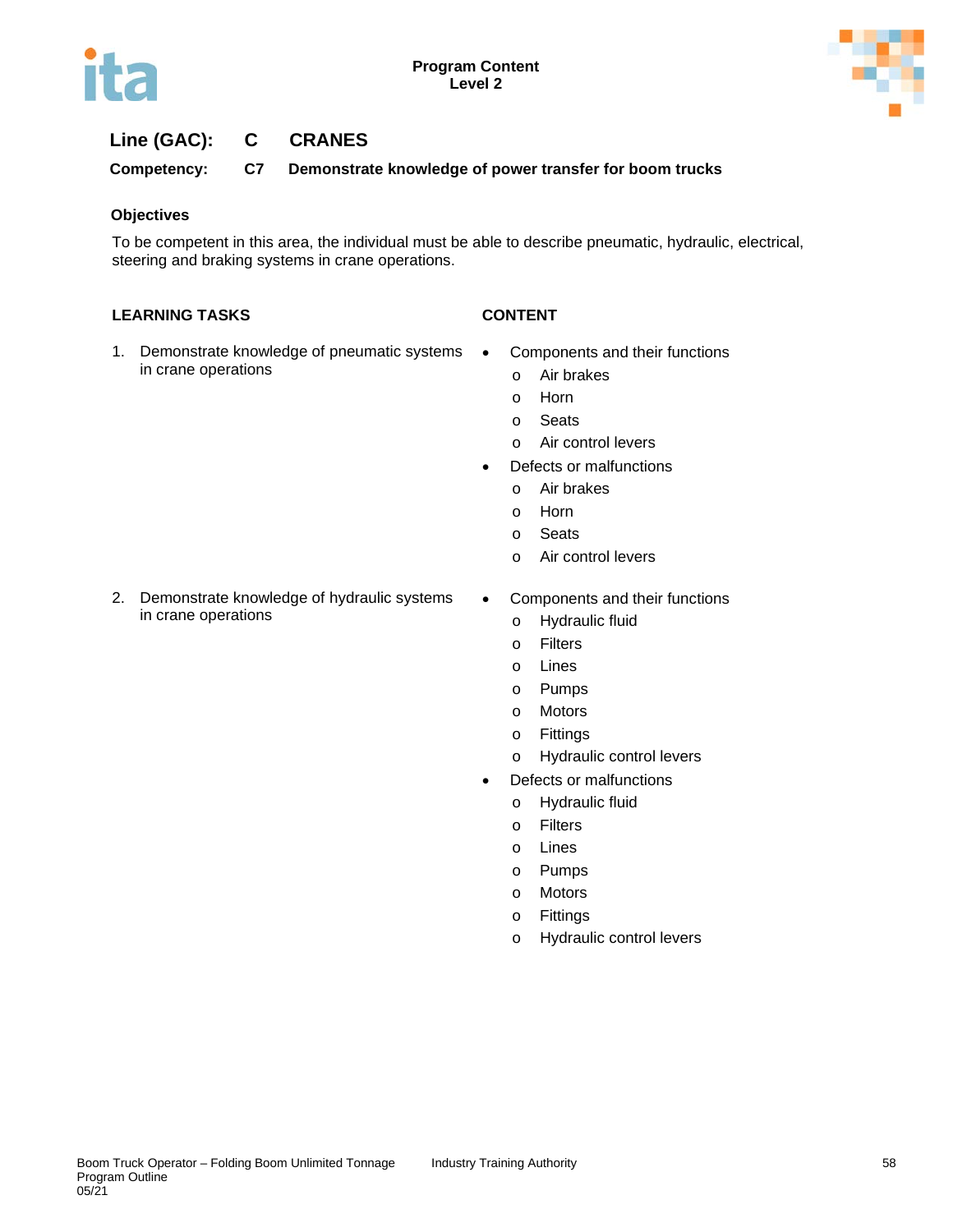



- 3. Demonstrate knowledge of electrical systems in boom crane operations
- Components and their functions
	- o Alternator
	- o Starter
	- o Wiring
	- o Fuses
	- o Limit switches
	- o Electric motors
- Defects or malfunctions
	- o Alternator
	- o Starter
	- o Wiring
	- o Fuses
	- o Limit switches
	- o Electric motors
- 4. Demonstrate knowledge of steering system components in boom trucks
- Components and their functions
	- o Axles
	- o Tie rods
	- o Steering box
	- o Ball joints
- Defects or malfunctions
	- o Axles
	- o Tie rods
	- o Steering box
	- o Ball joints
- 5. Demonstrate knowledge of travel braking systems in boom truck
- Components and their functions
	- o Air compressor
	- o Brake chambers
	- o Drums
	- o Brake shoes and pads
	- o Slack adjusters
- Defects or malfunctions
	- o Air compressors
	- o Brake chambers
	- o Drums
	- o Brake shoes and pads
	- o Slack adjusters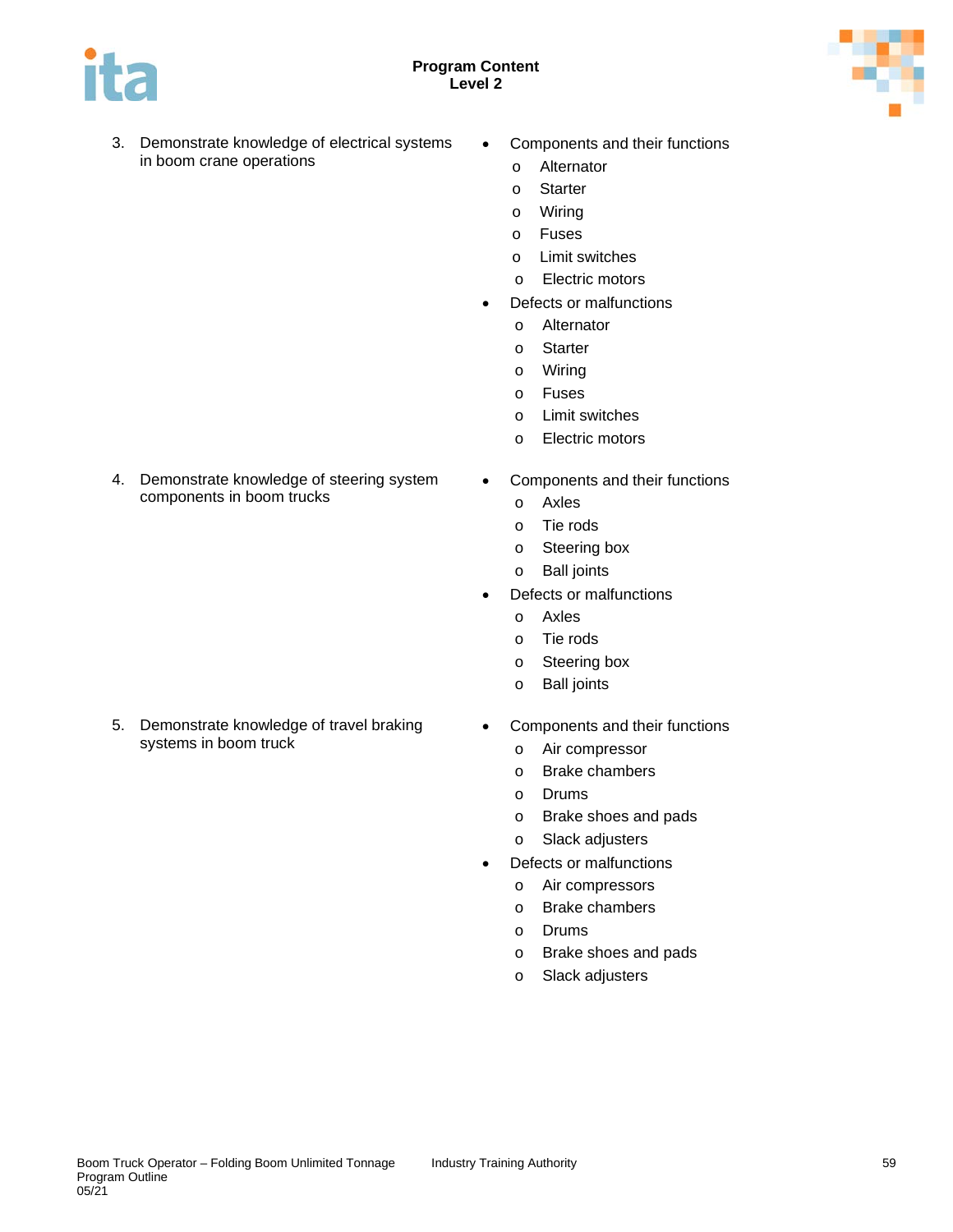

**Competency: F1 Demonstrate knowledge of BC Ministry of Transportation – Commercial Transport rules and regulations**

# **Objectives**

To be competent in this area, the individual must be able to describe sections of the BC Ministry of Transportation – Commercial Transport Regulations relevant to the travel and transport of a crane and its components.

- 1. Demonstrate knowledge of legislation and regulations to travel or transport a crane on public highways according to the BC Ministry of Transportation - Commercial Transport Regulations
- Related sections of the BC Ministry of Transportation - Commercial Transport Regulations for the travel and transportation of boom trucks, mobile cranes and components
- Criteria for special permits
	- o Overall height
	- o Overall weight
	- o Overall length
	- o Total axle weight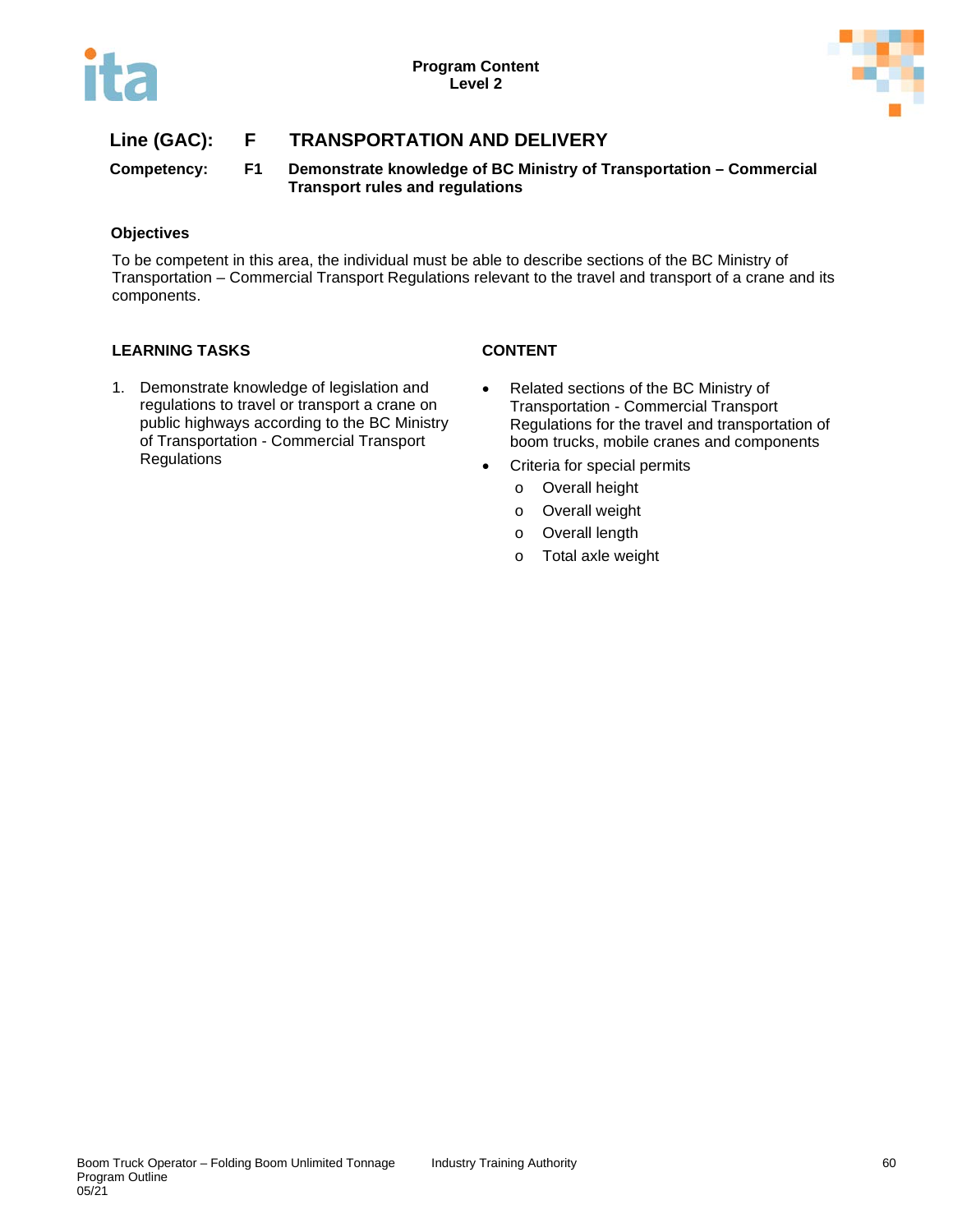

**Competency: F2 Demonstrate knowledge to prepare a boom truck and associated loads for highway/road travel**

# **Objectives**

To be competent in this area, the individual must be able to explain the procedure and requirements to safely prepare a boom truck and its components for highway/road travel in accordance with the BC Ministry of Transportation – Commercial Transport Regulations.

- 1. Demonstrate knowledge to prepare a boom truck and its components for highway travel in accordance with manufacturer's recommendations and the BC Ministry of Transportation – Commercial Transport **Regulations**
- **Requirements** 
	- o Flags
	- o Lights
	- o Permits
	- o Wheel chocks
- Procedure
	- o Boom retraction
	- o Outrigger beam retraction and pinning
	- o Outrigger pad removal
	- o Swing brake and lock application (if applicable)
	- o Hook to tie down securing (if applicable)
- Correct and serviceable signage and signals
	- o Manufacturer's procedures
	- o BC Ministry of Transportation Commercial Transport Regulations
	- o Flags
	- o Flashers
	- o Warning signs
- Verification of permits for a boom truck
	- o Correct permit present where applicable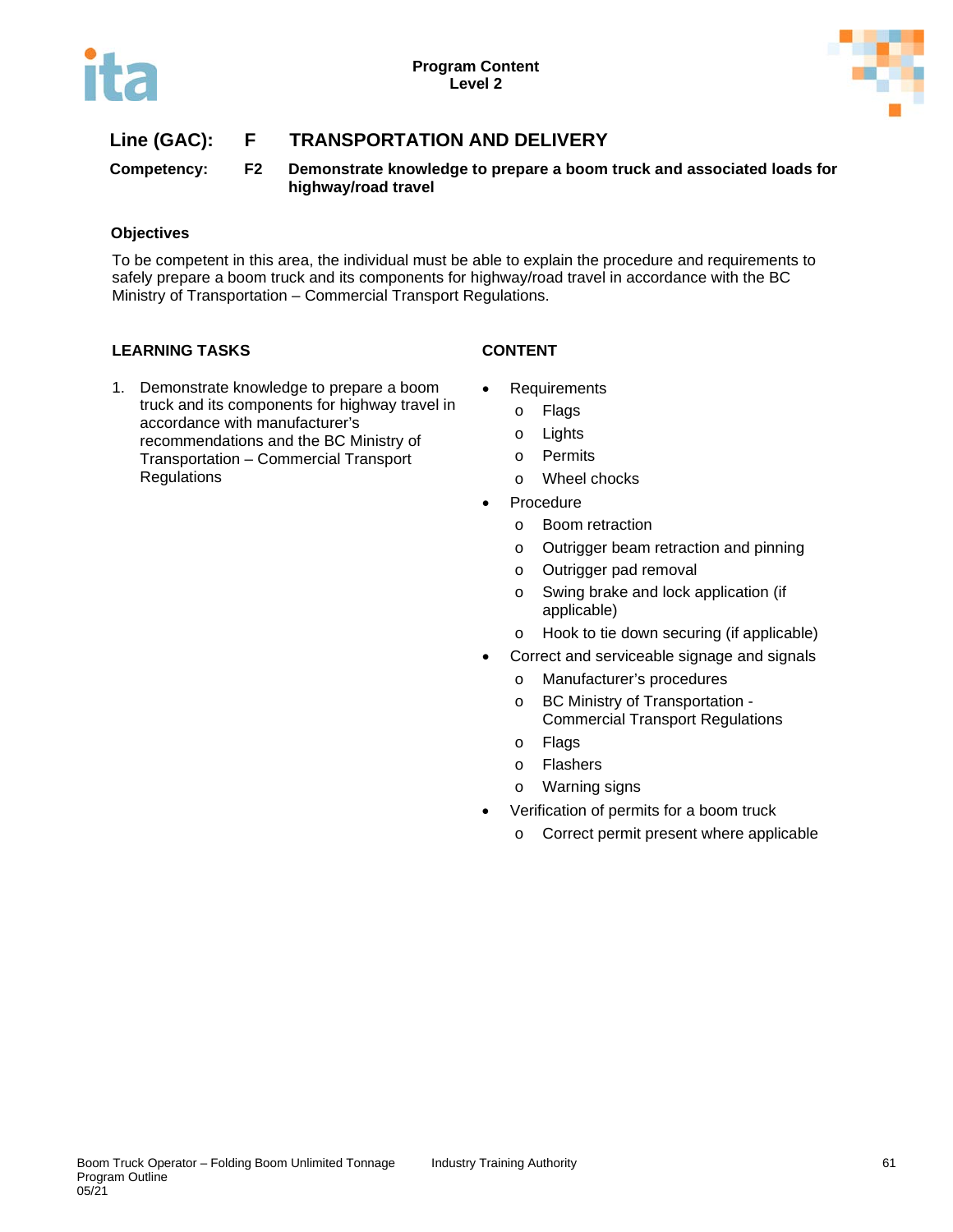

**Competency: F4 Prepare and transport a mobile crane to a worksite following all highway and traffic rules and regulations**

# **Objectives**

To be competent in this area, the individual must be able to safely load and secure a crane and its components for transport following manufacturer's recommendations and the BC Ministry of Transportation – Commercial Transport Regulations.

# **LEARNING TASKS CONTENT**

- 1. Prepare crawler cranes and rubber-tired cranes and components for highway travel following manufacturer's recommendations
	- and the BC Ministry of Transportation Commercial Transport Regulations

- Safe loading and securing of the crane and components for transporter travel displaying correct and serviceable signage and signals
	- o Manufacturer's recommendations
	- o BC Ministry of Transportation Commercial Transport Regulations
	- o Security of components
	- o Flags
	- o Flashers
	- o Warning signals
	- o Permit verification

# **Achievement Criteria**

- Performance Demonstrate competence preparing and transporting a mobile crane to a worksite following all highway and traffic rules and regulations.
- Conditions Trainee will be given a project(s) and the tools and materials required to demonstrate the correct procedure for safely loading and securing a mobile crane and its components for transport to a worksite following all highway and traffic rules and regulations.

Criteria Within specifications, safety standards and time frames acceptable to industry.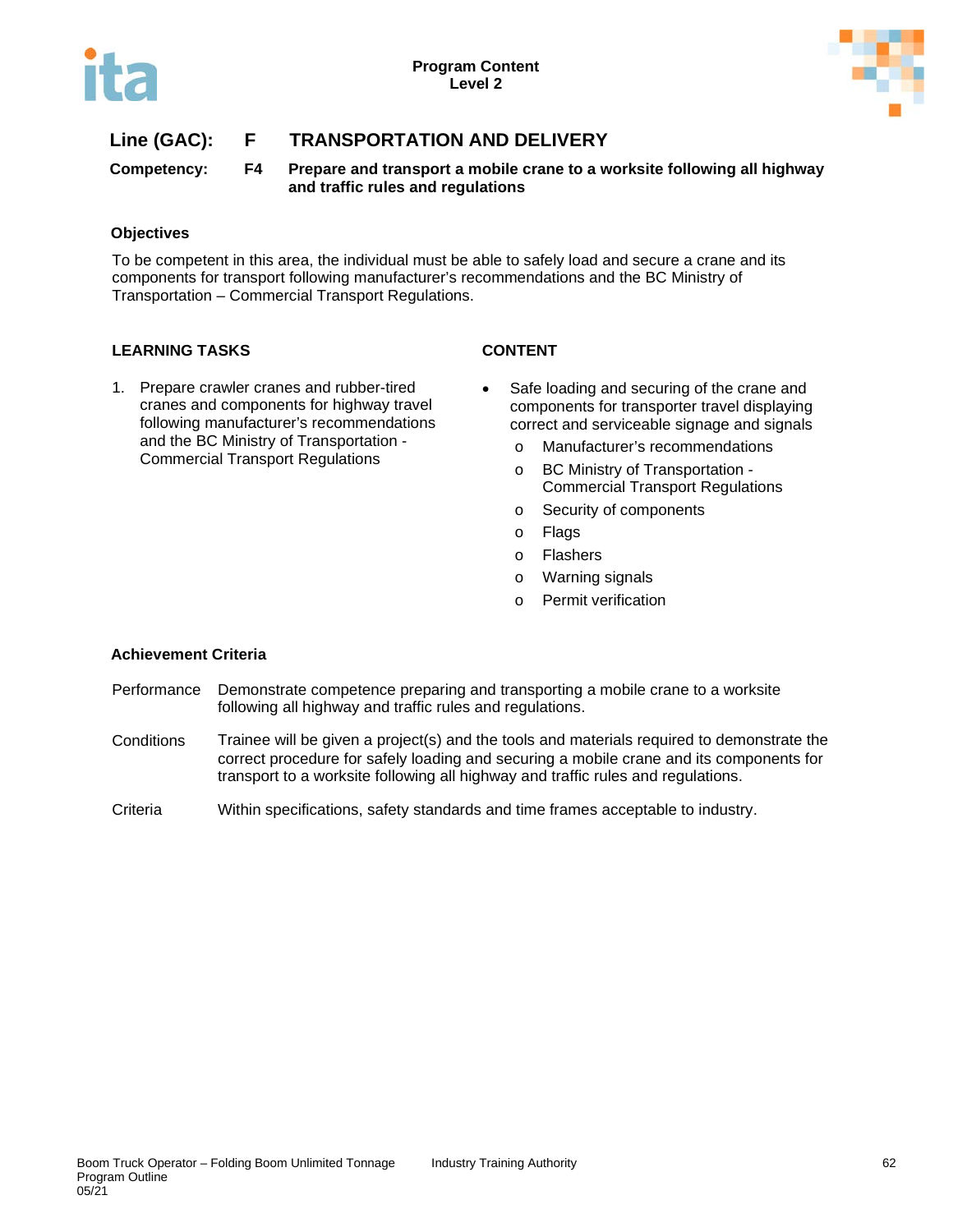

**Competency: F6 Prepare a boom truck and associated loads for highway/road travel**

# **Objectives**

To be competent in this area, the individual must be able to demonstrate the procedure to safely secure and prepare a boom truck and its components for highway travel following manufacturer's recommendations and the BC Ministry of Transportation – Commercial Transport Regulations.

# **LEARNING TASKS CONTENT**

- 1. Demonstrate the skills to prepare a boom truck and its components for highway travel in accordance with manufacturer's recommendations and the BC Ministry of Transportation – Commercial Transport **Regulations** 
	- Requirements
		- o Flags
		- o Lights
		- o Permits
		- o Wheel chocks
		- **Procedure** 
			- o Boom retraction
			- o Outrigger beam retraction and pinning (if applicable)
			- o Outrigger pad removal (if applicable)
			- o Swing brake and lock application (if applicable)
			- o Hook to tie down securing (if applicable)
		- Correct signage
			- o Manufacturer's procedures
			- o BC Ministry of Transportation Commercial Transport Regulations
			- o Flags
			- o Flashers
			- o Warning signs
		- Verification of permits for a boom truck is shown
			- o Applicable permit present for boom truck

# **Achievement Criteria**

- Performance Demonstrate competence preparing a boom truck and associated loads for highway/road travel.
- Conditions Trainee will be given a project(s) and the tools and materials required to prepare a boom truck and its components for travel in accordance with manufacturer's recommendations and the BC Ministry of Transportation – Commercial Transport Regulations.

# Criteria Within specifications, safety standards and time frames acceptable to industry.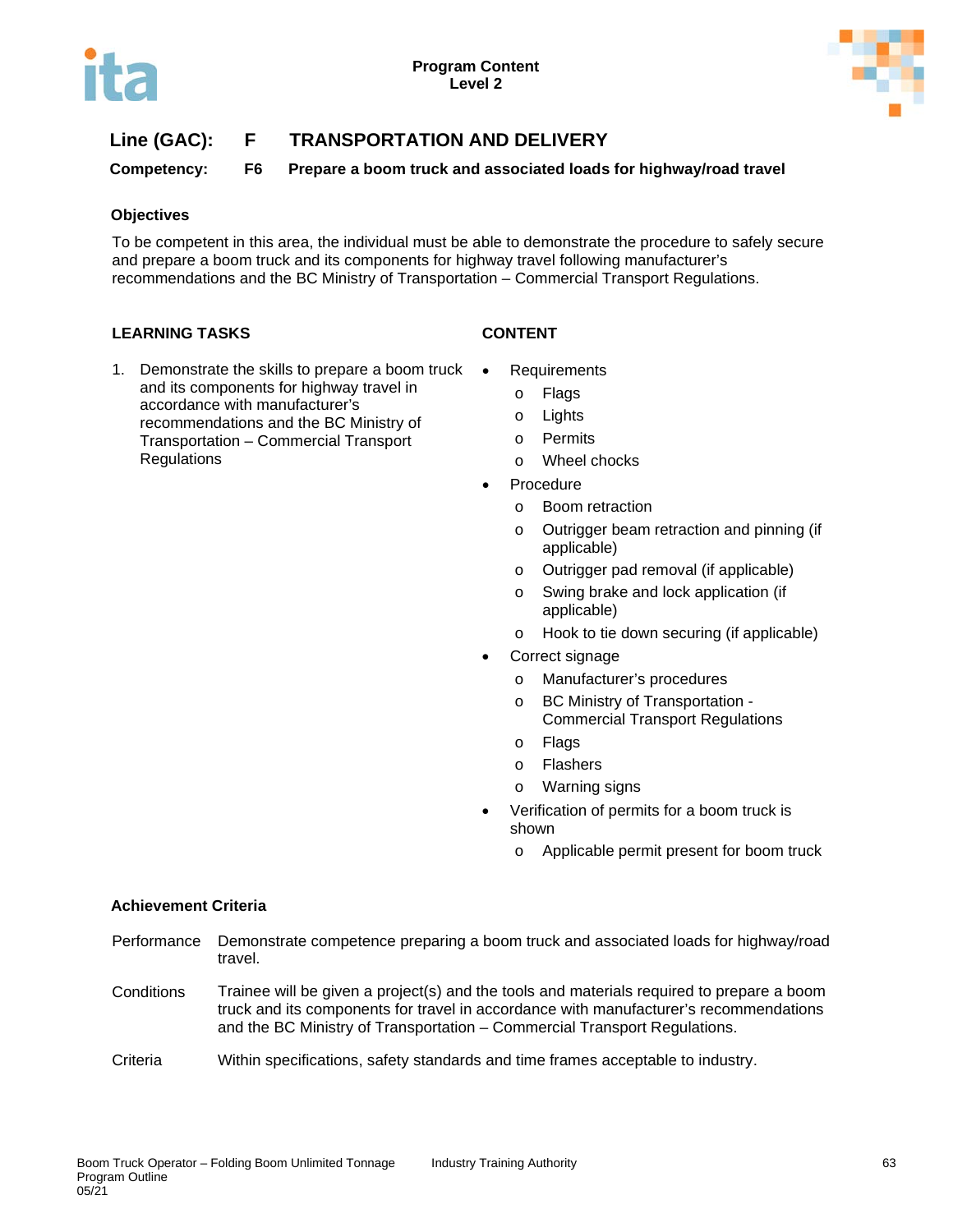

**Competency: G1 Demonstrate knowledge of accurate site assessment tools**

# **Objectives**

To be competent in this area, the individual must be able to explain the purpose of site plans and describe the elements of a standard lift plan.

- 
- 1. Demonstrate knowledge of lift plans Purpose of site plans and engineering drawings in preparing lift plans
	- o Placement of load
	- o Placement of crane
	- o Grade to be travelled on
	- o Structural integrity of the area
	- o Ground bearing capacity of the area
	- Elements of a standard lift plan
		- o Routine to move load
		- o Crane capacity requirements to pick, move and place the load
		- o Maximum allowable travel grade according to crane manufacturer specifications
		- o Travel path walking to evaluate hazards
		- o Signal person
		- o Rigging required
		- o Horn or backup alarm
		- o Signed by operator
		- o Signed by supervisor
		- o Critical lift
		- o Tandem lift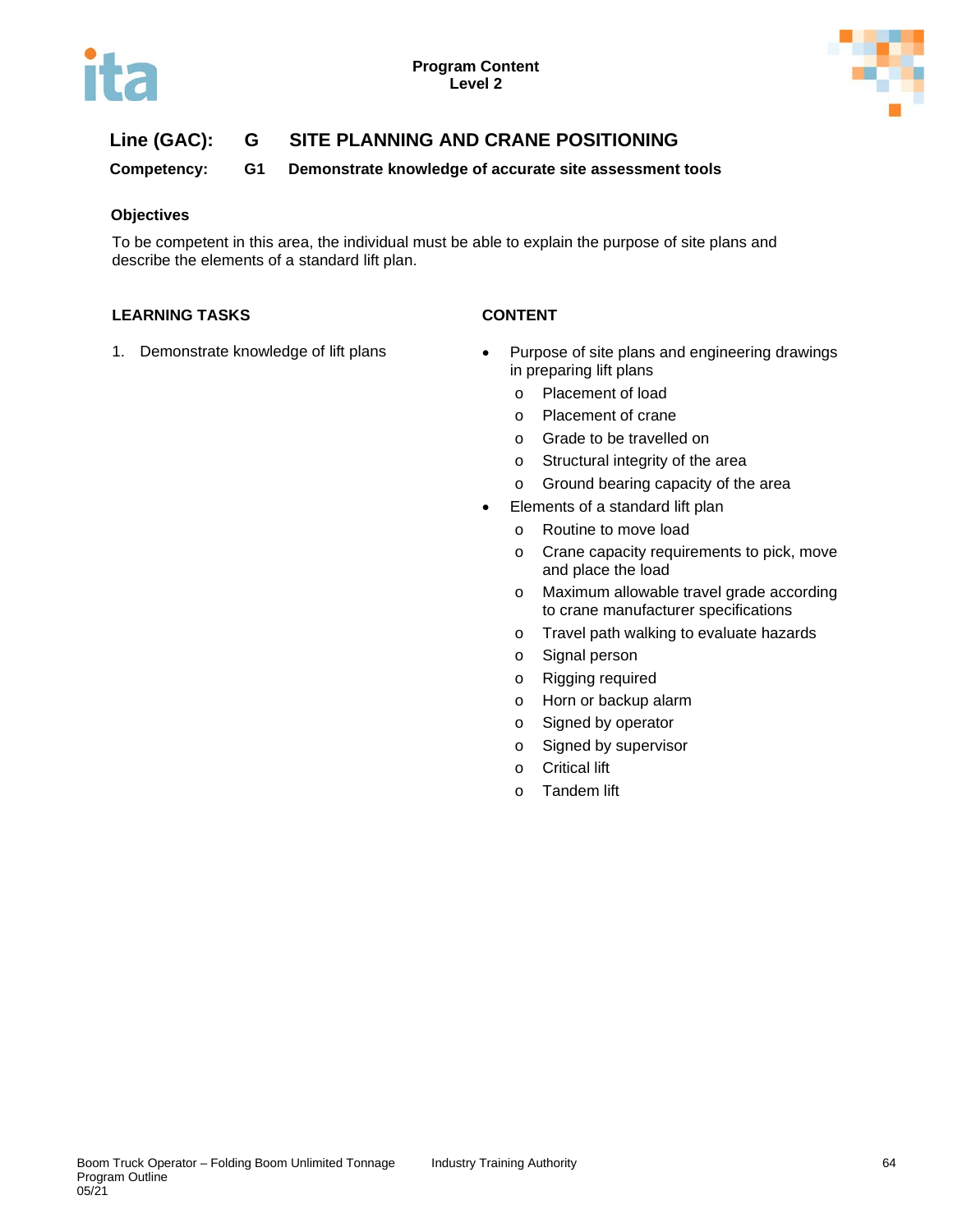

**Competency: G2 Demonstrate knowledge to locate and safely position a crane**

# **Objectives**

To be competent in this area, the individual must be able to describe site conditions and load placement considerations when positioning a crane.

# **LEARNING TASKS CONTENT**

1. Demonstrate knowledge to establish the location of a crane on a work site

- Site conditions and hazard assessment
	- o Accessibility of site
	- o Grade of site
	- o Soil conditions and compaction
	- o Distance to embankments
	- o Initial location of load
	- o Final placement of load
	- o Proximity of other equipment
	- o Overhead obstructions
	- o Distance to electrical power lines
	- o Known underground hazards
	- o Weather conditions
- Load placement considerations and potential hazards
	- o Initial location of load
	- o Load path
	- o Final placement of load
	- o Proximity of other equipment
	- o Overhead obstructions
	- o Distance to electrical power lines
	- o Known underground hazards
	- o Weather conditions
- Blocking requirements according to soil types
- Proper blocking methods
- Signal persons (line of sight)
- Radio communications (blind, multi-crane or poor visibility)
- Traffic control
- 2. Demonstrate knowledge of blocking to be used according to soil conditions
- 3. Demonstrate knowledge of communication required during crane and load positioning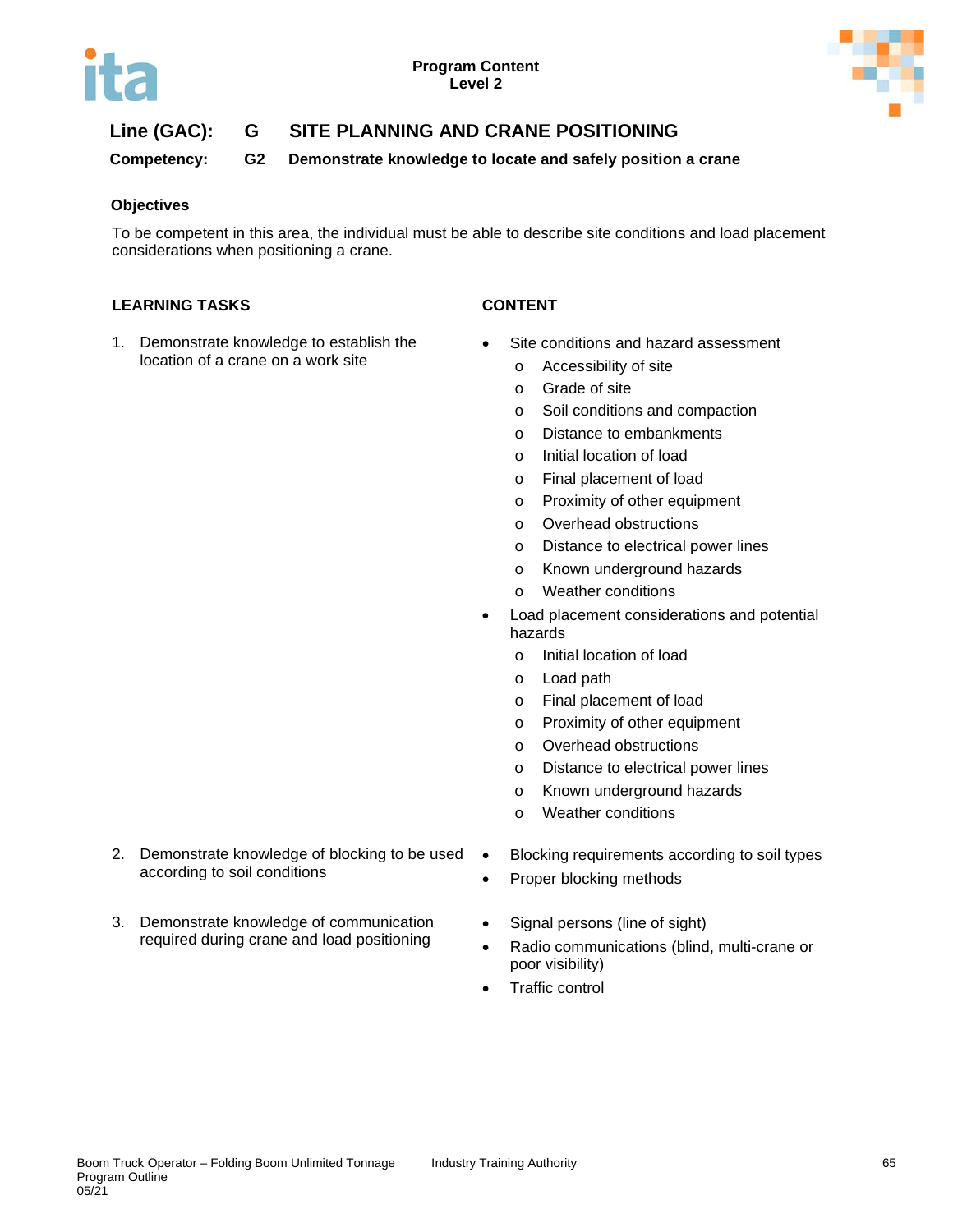

- 4. Demonstrate knowledge of barriers and signage required in a worksite
- Clearance between the counterweight of crane and any fixed object
- Traffic control
- Pedestrian
- Audible warning when lifting overhead
- Procedures and requirements according to local power authority
- 5. Demonstrate knowledge of grounding and bonding of a crane at a worksite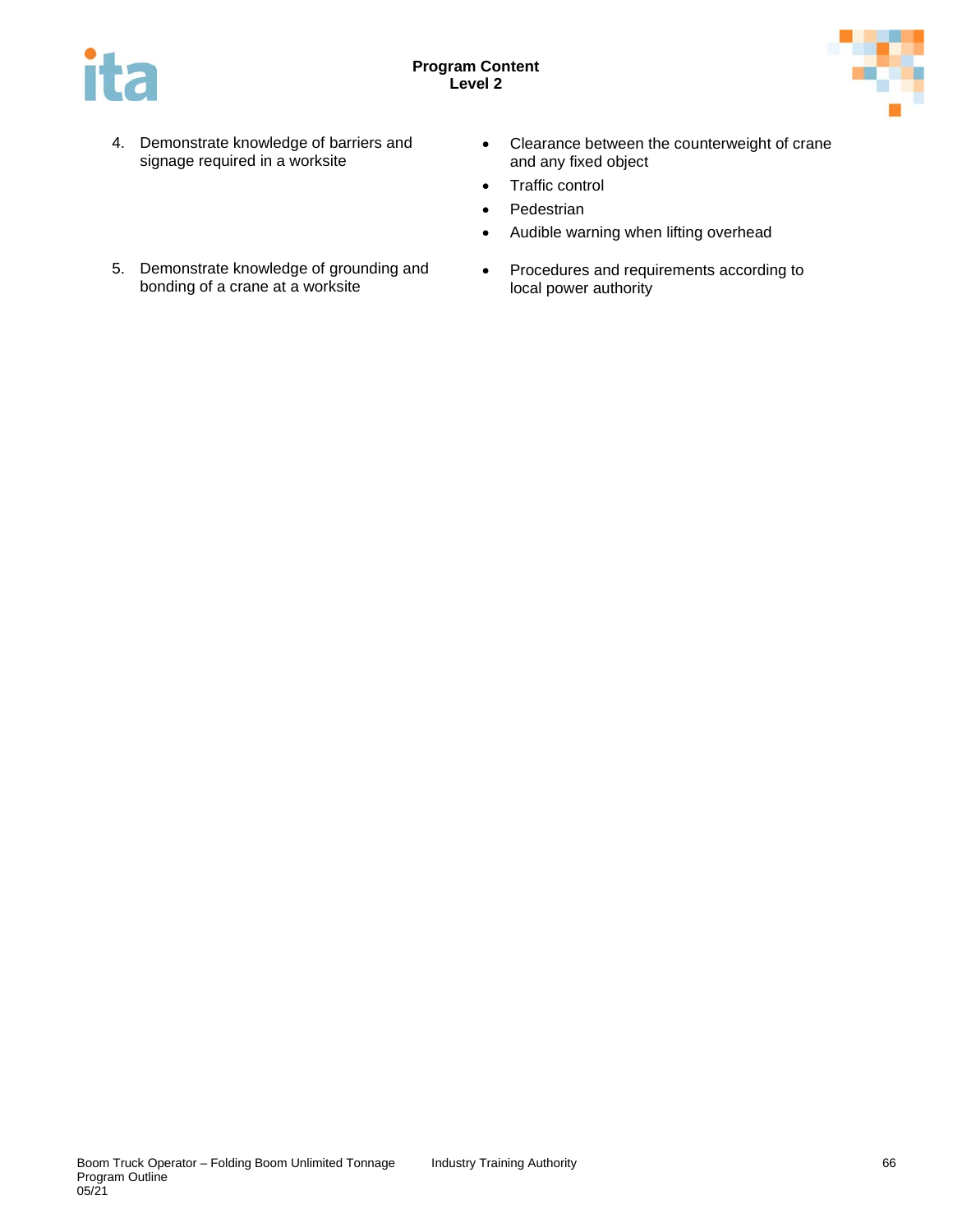

**Competency: G3 Conduct an accurate site assessment and safely position a crane in the workplace**

### **Objectives**

To be competent in this area, the individual must be able to develop an accurate lift plan for the site and safely position a crane.

# **LEARNING TASKS CONTENT**

- 1. Inspect a site and develop an accurate lift plan using blueprints and an engineered drawing
- Lift plan
	- o Assessment of area and soil condition
	- o Assessment of hazards
	- o Assessment of obstacles
	- o Overhead hazards
	- o Underground utilities
	- o Travel path walking
	- o Traffic control established
	- o Load weight
	- o Rigging required, rigging weight, rigging certified
	- o Lift supervisor or signal person competent
	- o Crane capacity sufficient for load throughout the lift
	- o Critical lift
	- o Tandem lift
- Location and positioning of the crane is safe and correct
	- o Blocking and blocking mats
	- o Signalling and barrier signage
	- o Grounding and bonding

# **Achievement Criteria**

- Performance Demonstrate competence conducting an accurate site assessment and safely positioning a crane.
- Conditions Trainee will be given a project(s), blueprints and an engineered drawing to conduct a site assessment and develop an accurate lift plan to safely position a crane.

Criteria Within specifications, safety standards and time frames acceptable to industry.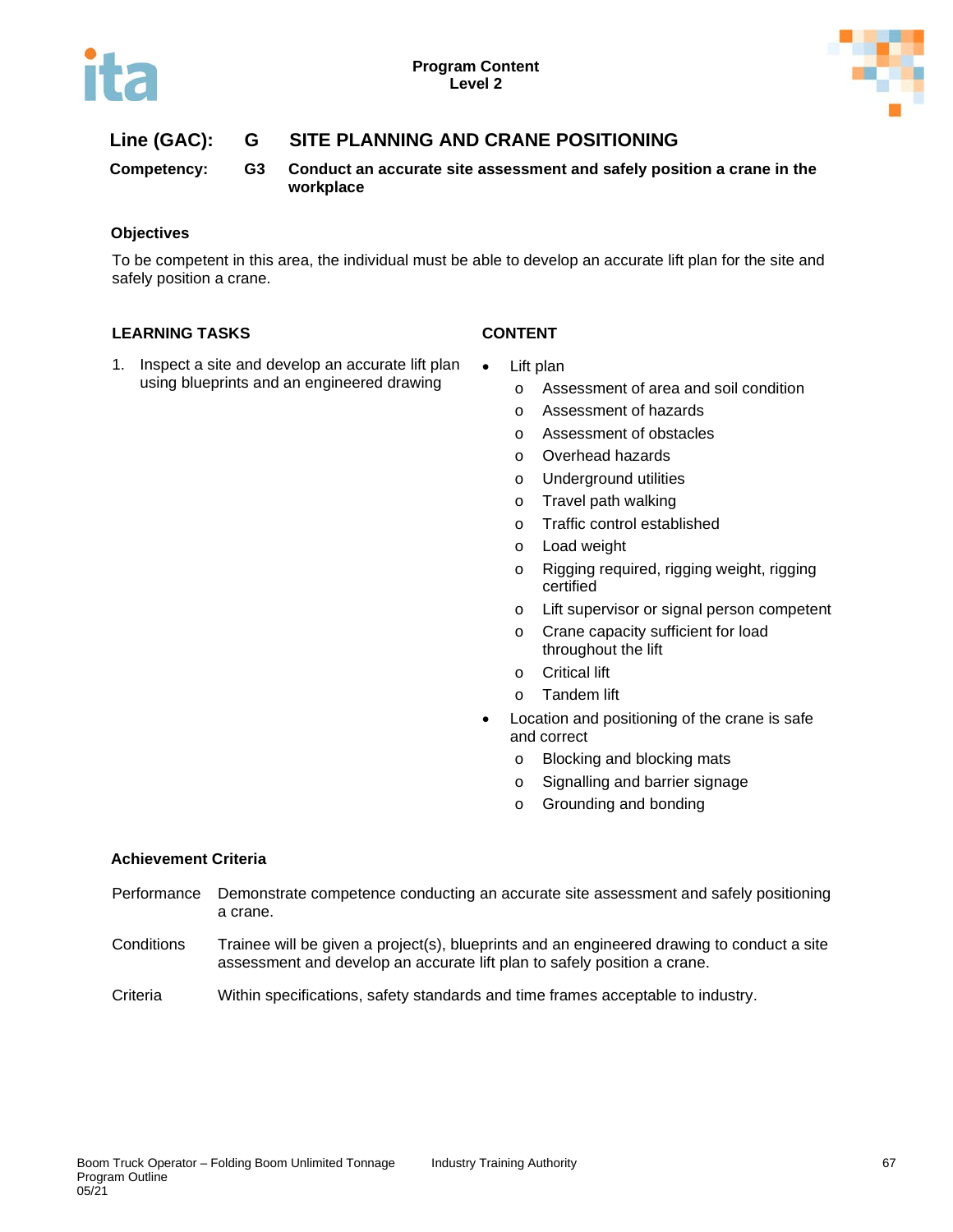

**Competency: G7 Conduct an accurate site assessment and safely position a boom truck with a folding boom (unlimited tonnage) in the workplace**

### **Objectives**

To be competent in this area, the individual must be able to develop an accurate lift plan for the site and safely position a boom truck with a folding boom (unlimited tonnage) crane.

# **LEARNING TASKS CONTENT**

- 1. Inspect a site and develop an accurate lift plan Lift plan
	- - o Assessment of area and soil condition
		- o Assessment of hazards
		- o Assessment of obstacles
		- o Overhead hazards
		- o Underground utilities
		- o Proximity to slopes
		- o Proximity to excavations
		- o Ground stability and drainage
	- Location and positioning of boom truck and crane boom is safe and correct
		- o Blocking and blocking mats
		- o Signalling and barrier signage
		- o Grounding and bonding

# **Achievement Criteria**

- Performance Demonstrate competence conducting an accurate site assessment and safely positioning a boom truck with a folding boom (unlimited tonnage) crane.
- Conditions Trainee will be given a project(s), blueprints and an engineered drawing to conduct a site assessment and develop an accurate lift plan to safely position a folding boom (unlimited tonnage) crane.
- Criteria Within specifications, safety standards and time frames acceptable to industry.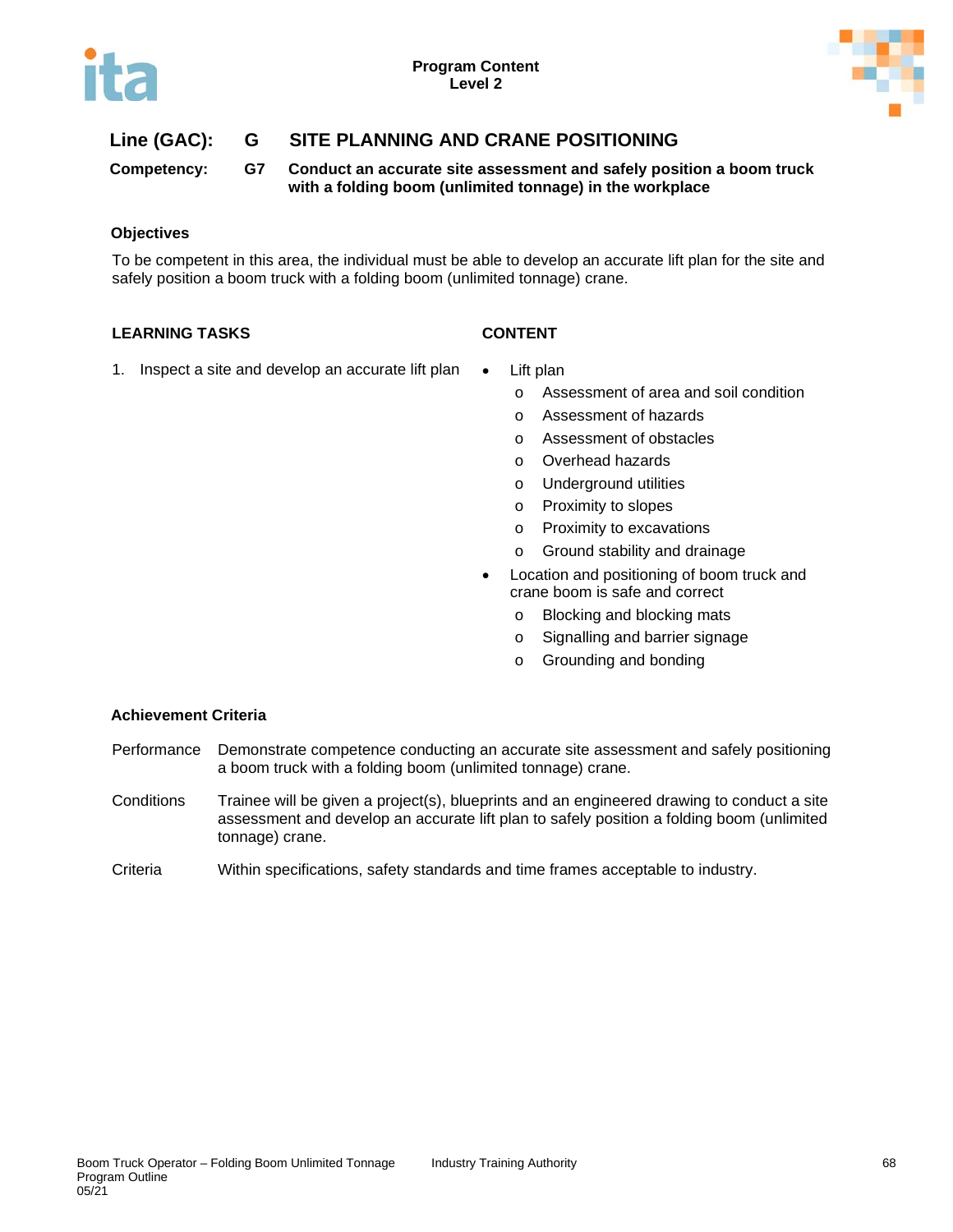**Competency: H2 Demonstrate knowledge of crane operations**

## **Objectives**

To be competent in this area, the individual must be able to:

- Describe the safe and correct operation of a crane with and without a load.
- Describe maintaining safe control of a crane under varying weather conditions.
- Describe monitoring equipment performance during operation.

## **LEARNING TASKS CONTENT**

- 1. Demonstrate knowledge to correctly operate a crane without and with a load
- Without a load
	- o Booming up and booming down
	- o Swinging/slewing clockwise and counter clockwise
	- o Hoisting up and down
	- o Travelling on site (if allowed)
	- o Quadrants of operation
	- o Levelling the crane
	- o Use of outriggers/stabilizers
	- o Reference to load chart
- With a load
	- o Booming up and booming down
	- o Swinging/slewing clockwise and counter clockwise
	- o Hoisting up and down
	- o Travelling on site (if allowed)
	- o Picking and placing a load accurately and smoothly
	- o Quadrants of operation
	- o Levelling crane
	- o Use of outriggers/stabilizers
	- o Reference to load chart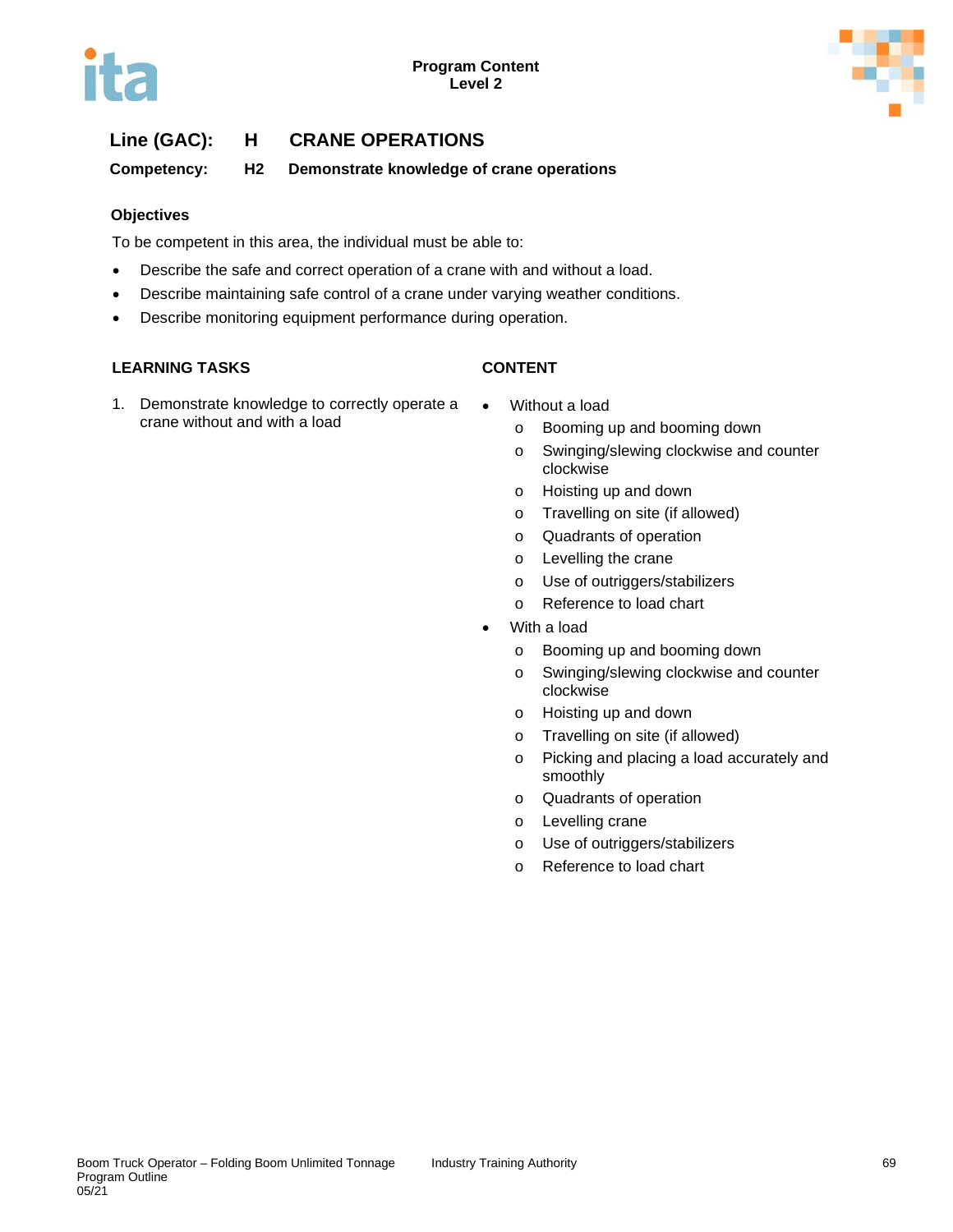



- 2. Demonstrate knowledge of safe control under varying weather conditions
- **Effects on lifting** 
	- o Ice
	- o Cold temperatures
	- o Wind
	- o Lightning storm
	- o Poor visibility due to environmental conditions
- Techniques to maintain control of the crane
	- o Even control
	- o Smooth engagement of levers
	- o Slower swing speeds
- Signal person
- Obstacle avoidance
- Load properly rigged
- Load line to remain vertical while load is being moved
- Load to be lifted and placed slowly to minimize dynamic loading
- Smooth, controlled movement
- Crane within capacity throughout the lift
- Load safely supported before being removed from crane hook
- Water levels
- Oil fluid levels
- Hydraulic levels
- Instrument gauges
- Troubleshooting according to manufacturer's specifications
- Hoisting procedures
	- o Critical lifts
	- o Multi-crane lifts
	- o Suitable rigging
	- o Hoisting from lower to higher capacity quadrants
- Pick and carry procedures permitted by manufacturer
	- o Slow travel speed
	- o Shortest boom length possible
	- o Load as low as possible
	- o Boom oriented as specified by the manufacturer

3. Demonstrate knowledge of safely and efficiently moving and placing a load at its intended destination

- 4. Demonstrate knowledge to monitor equipment performance and troubleshoot problems while using a crane
- 5. Demonstrate knowledge of hoisting procedures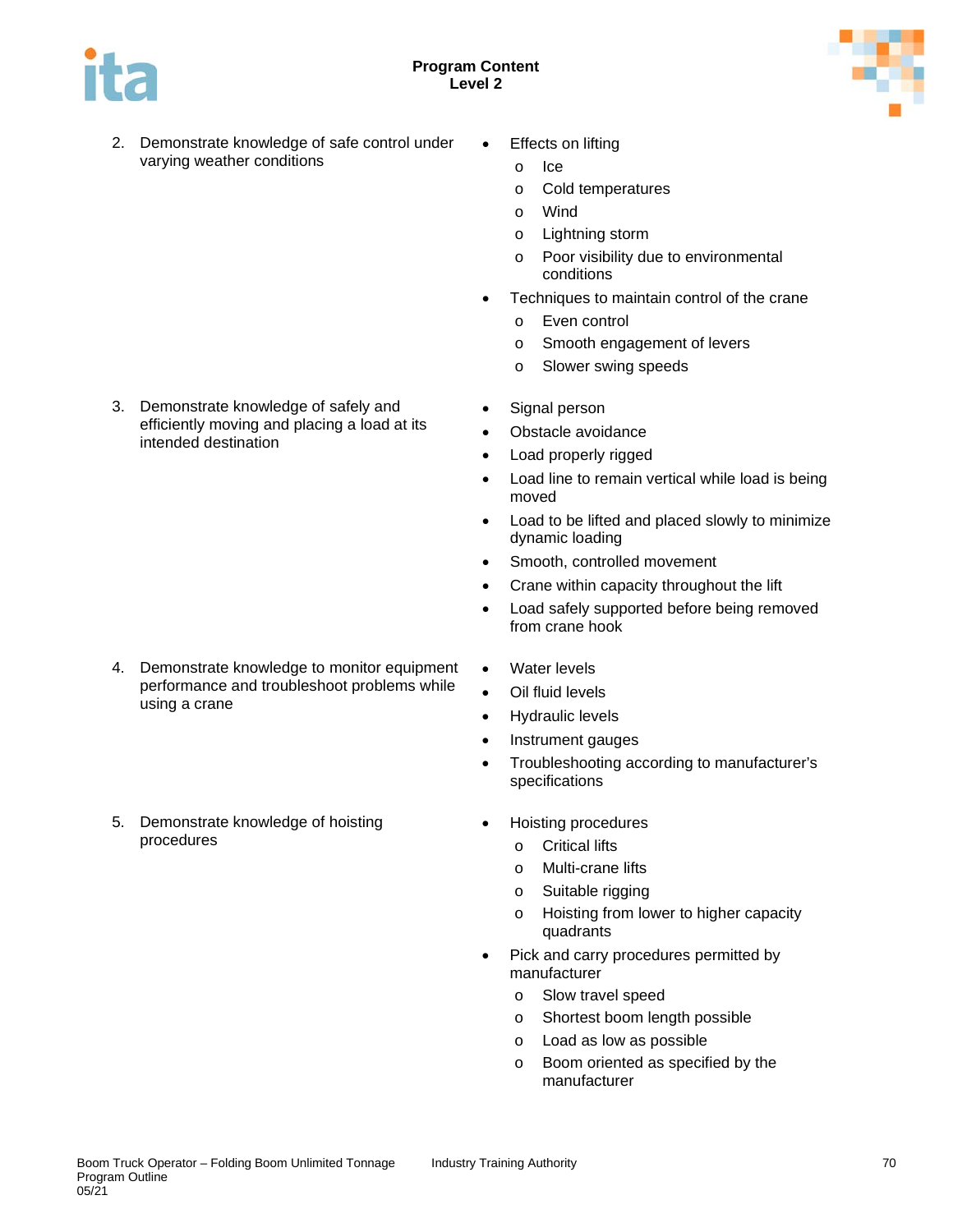



- o Load restrained from swinging
- Procedures for operating in the vicinity of high voltage equipment according to local utility authority and limits of approach
	- o Safety watcher
	- o Assurance in writing
	- o Critical lifts (lifting over lines)
- Blind lift
	- o Use of radio when signal person not visible
	- o Use of second signal person when one is not visible
- Hoisting personnel
	- o Procedures outlined in WorkSafeBC Occupational Health and Safety Regulation (OHSR)
- Procedures for moving a load as part of a multicrane lift/critical lift
	- o Lift plan
	- o Lift plan meeting
	- o Rigging plan
	- o Requirement for supervision by someone other than one of the crane operators
- Load and rigging removal from hook
- Hook block elevation
- Safe boom positioning
- Wheels/tracks and attachments cleaning requirements
- Appropriate/safe location for parking and securing equipment
- Equipment shutdown
- Equipment securing requirements
	- o Lockup
	- o Battery disconnection
- Housekeeping tasks
	- o Deck is clean
		- o Cab is clean
		- o Rubbish/obstacles in cab are removed
- Post-operation inspection
	- o Fluid levels
	- o Shutdown
	- o Lockup
	- o Appropriate location

6. Demonstrate knowledge of post-operational procedure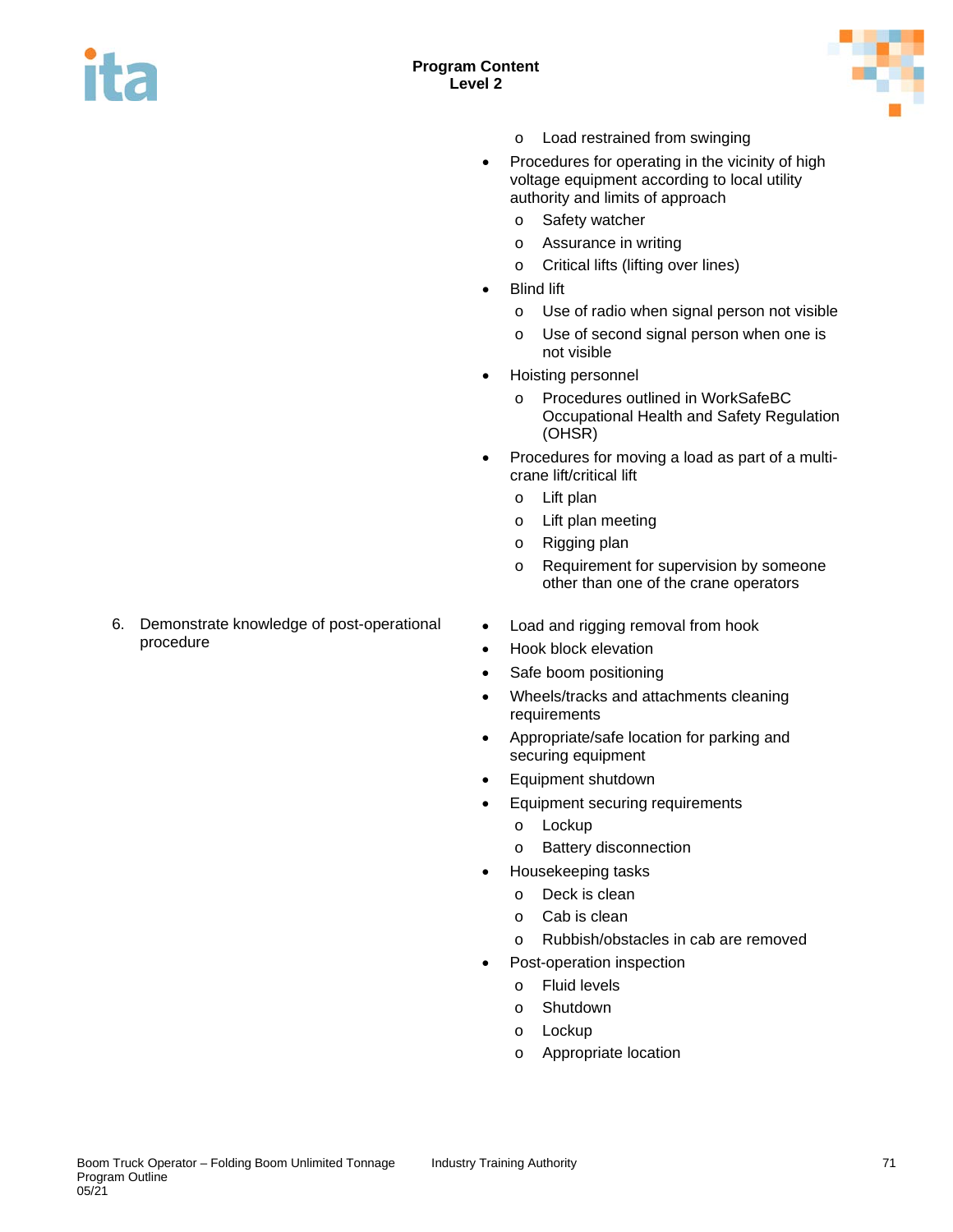

**Competency: H3 Demonstrate knowledge of lifting plans and rigging for cranes**

## **Objectives**

To be competent in this area, the individual must be able to:

- Describe configurations and attachments required for a lift.
- Describe the selection of slings and rigging hardware.

## **LEARNING TASKS CONTENT**

- 1. Demonstrate knowledge to determine sufficient . lifting capacity of a crane considering the configuration and attachments required for the lift
	- Optimum boom configurations
		- o Boom length
		- o Boom angle
		- o Radius
		- o Hook height
		- o Quadrant
	- Configurations appropriate for lifting loads
		- o Radius
		- o Parts of line
		- o Height of the combined load and rigging
		- o Weight of the combined load and rigging
		- o Boom length
		- o Boom jib combination
	- Verification of configurations for the lift
		- o Supervisory personnel
		- o Engineer
		- o Completion of lift forms as required by the company
	- Differences between gross load and gross capacity
	- Static and dynamic loading and lifting principles
	- Load configuration determination
		- o Calculations for slings and rigging hardware
		- o Calculations of loads
		- Load height, weight, length and width verification
	- Centre of gravity calculations for a load
	- Working Load Limit (WLL) calculation and usage for wire rope and slings and rigging hardware
	- Hardware selection according to manufacturer's requirements

2. Demonstrate knowledge of selection of slings and rigging hardware to safely lift loads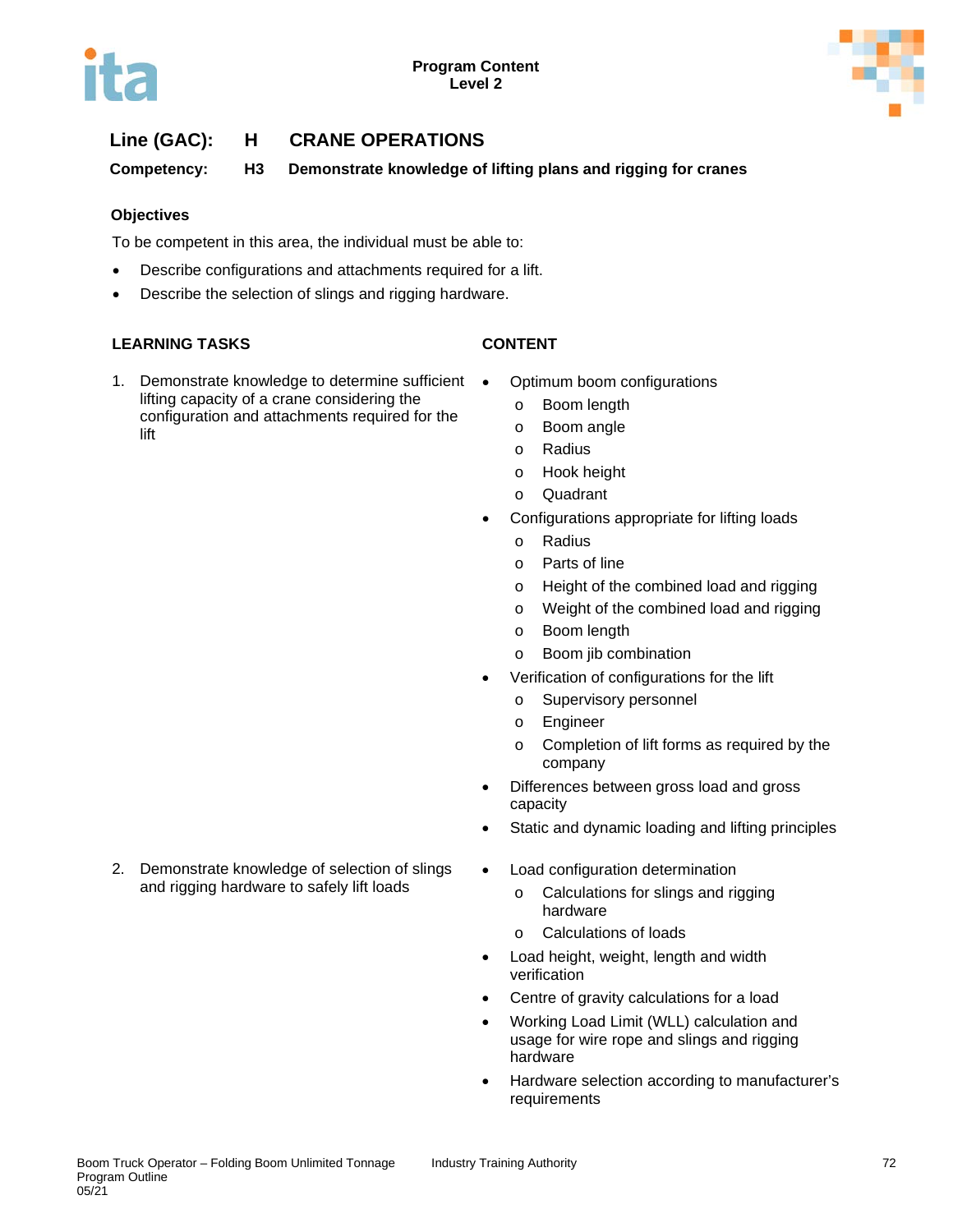



- o Weight
- o Size of load
- Criteria for selecting the appropriate safety devices
	- o Shape
	- o Weight
	- o Sharp edges of load
	- o Round edges of load
- Load calculation on slings of unequal length (if required)
	- o Weight of load
	- o Centre of gravity
	- o Sling angles
	- o Dimension of the load (height, weight, length)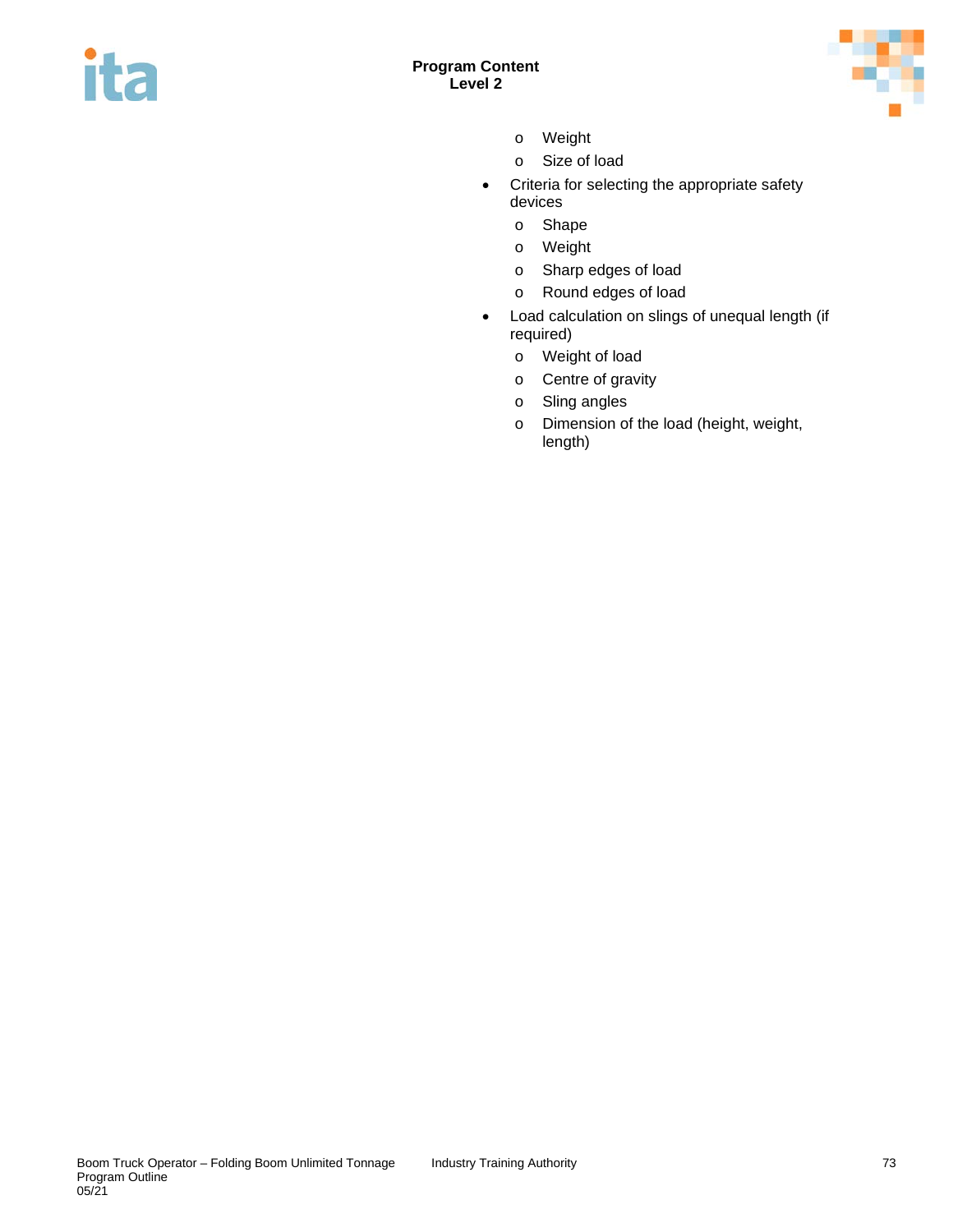

**Competency: H4 Demonstrate knowledge of folding boom (unlimited tonnage) load charts and load calculations**

## **Objectives**

To be competent in this area, the individual must be able to interpret folding boom (unlimited tonnage) load charts accurately.

## **LEARNING TASKS CONTENT**

- 1. Demonstrate knowledge of load charts Accurate interpretation
	-
	- Verification of load dimensions by crane supervisor, crane operator (and engineer as required)
	- Special lift instructions
- 2. Demonstrate knowledge of safe control of the load according to conditions
- Weather conditions and their effects on lifting
	- o Ice
	- o Load frozen to the ground
	- o High winds
	- o Lightning storm
- Techniques to maintain control of the crane
	- o Smooth engagement of the controls
	- o Slower swing speeds
	- o Awareness of the effect of slewing speed on load and boom swing radius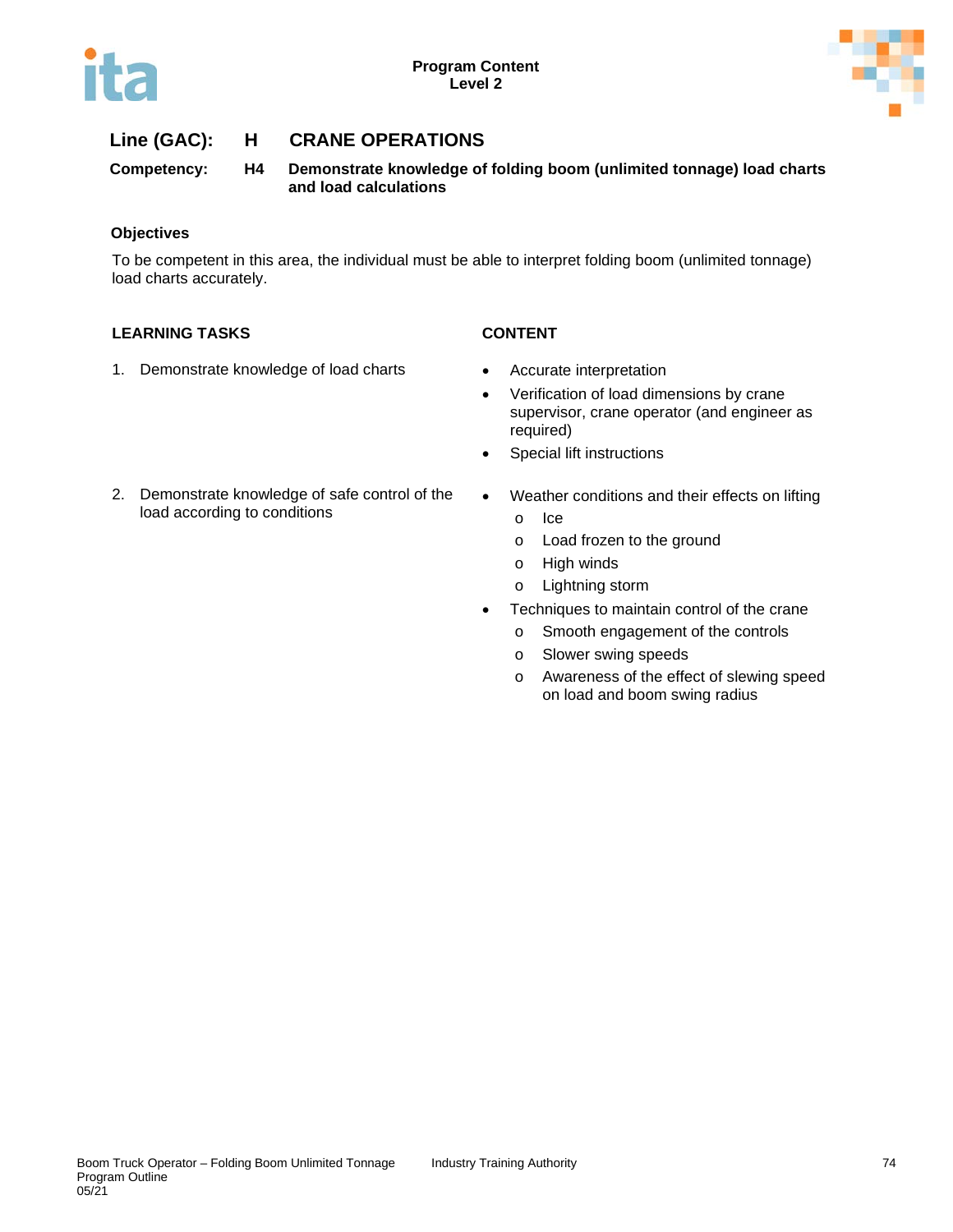



**Competency: H10 Operate a boom truck with a folding boom (unlimited tonnage) to lift and place loads in the workplace**

## **Objectives**

To be competent in this area, the individual must be able to:

- Operate a boom truck with a folding boom (unlimited tonnage) with and without a load.
- Maintain safe control of a crane under varying weather conditions.
- Monitor equipment performance and troubleshoot problems during operation.

## **LEARNING TASKS CONTENT**

1. Correctly operate the boom crane with and without a load according to manufacturer's specifications

- Without a load
	- o Booming procedures (up and down)
	- o Swinging/slewing
	- o Hoisting procedures (up and down) when equipped with hoist
	- o Travelling to site prior to set-up
- With a load
	- o Booming procedures (up and down)
	- o Swinging/slewing
	- o Hoisting procedures (up and down) when equipped with hoist
- 2. Adjust procedures according to conditions and maintain safe control of the crane
- Adjustments for weather conditions (may be performed in a simulated environment)
	- o Ice
	- o Frozen to the ground
	- o High winds
	- o Lightning storm
- Techniques to maintain control of the crane
	- o Even control
	- o Slower swing speeds
- 3. Perform equipped lift using a boom truck with a  $\bullet$ folding boom following manufacturer's recommendations and following all safety regulations
	- Crane operations in the vicinity of high voltage equipment according to local utilities and limits of approach in a simulated environment
	- **Blind lift** 
		- o Use of radio when signal person not visible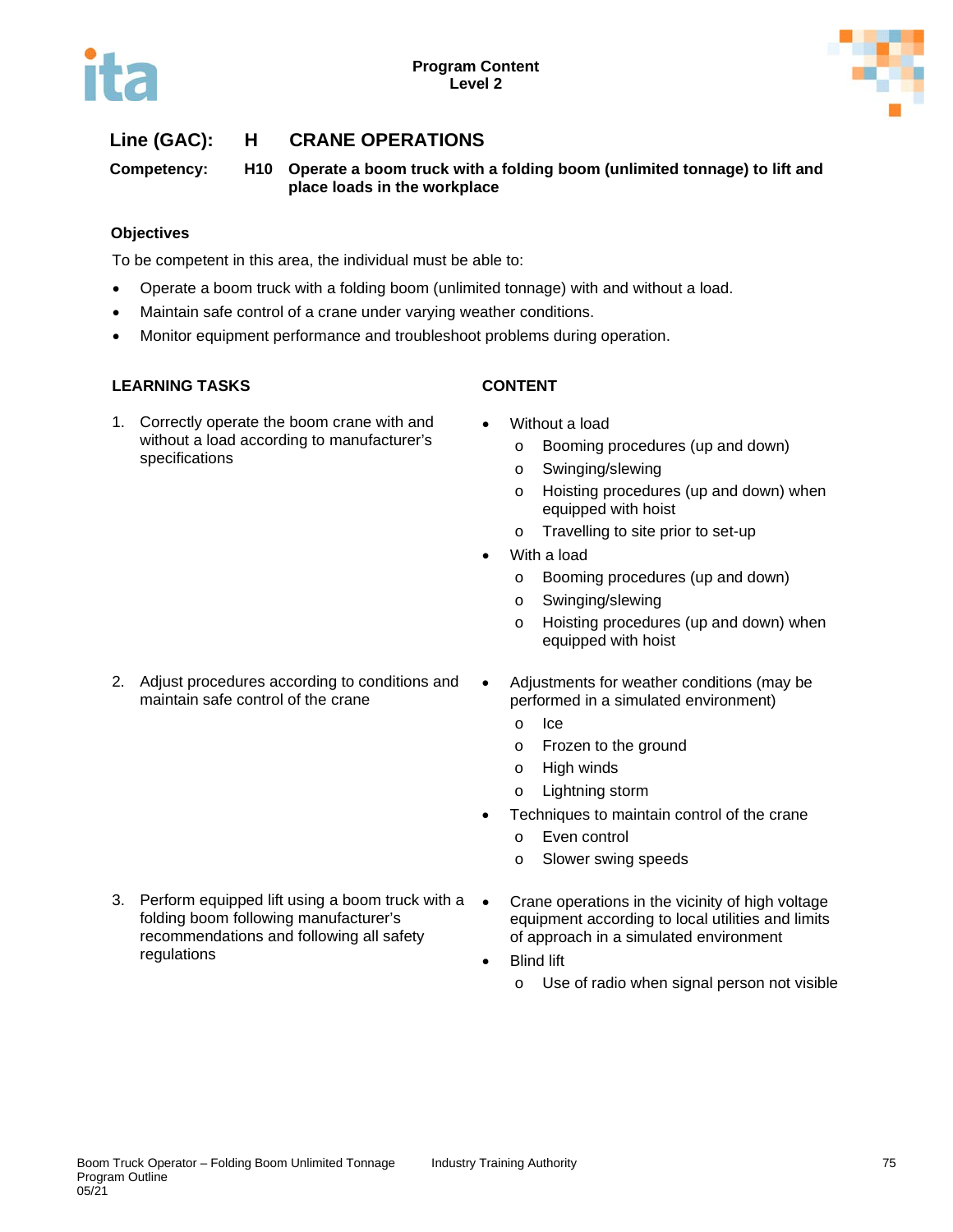



- 4. Monitor equipment performance and troubleshoot problems while using a crane
- 5. Safely and efficiently lift and place loads at their intended destination
- 6. Perform post-operational procedures Wheel and attachment cleaning
- Water levels
- Oil fluid levels
- Hydraulic levels
- Instrument gauges
- Troubleshooting according to manufacturer's specifications
- Signal person
- Obstacles
- Right destination
- 
- Appropriate/safe location for parking and securing equipment
- Equipment shutdown
- Equipment securing requirements
	- o Lockup
	- o Battery disconnect (switch)
- Housekeeping tasks
	- o Deck cleaning
	- o Cab cleaning
	- o Rubbish/obstacle removal from cab
- **Inspection** 
	- o Fluid levels
	- o Shutdown
	- o Lock up
	- o Appropriate location

### **Achievement Criteria**

- Performance Demonstrate competence operating a boom truck with a folding boom (unlimited tonnage).
- Conditions Trainee will be given a project(s) and the tools and materials required to operate and maintain safe control of a boom truck with a folding boom (unlimited tonnage) to lift and place loads safely and efficiently.
- Criteria Within specifications, safety standards and time frames acceptable to industry.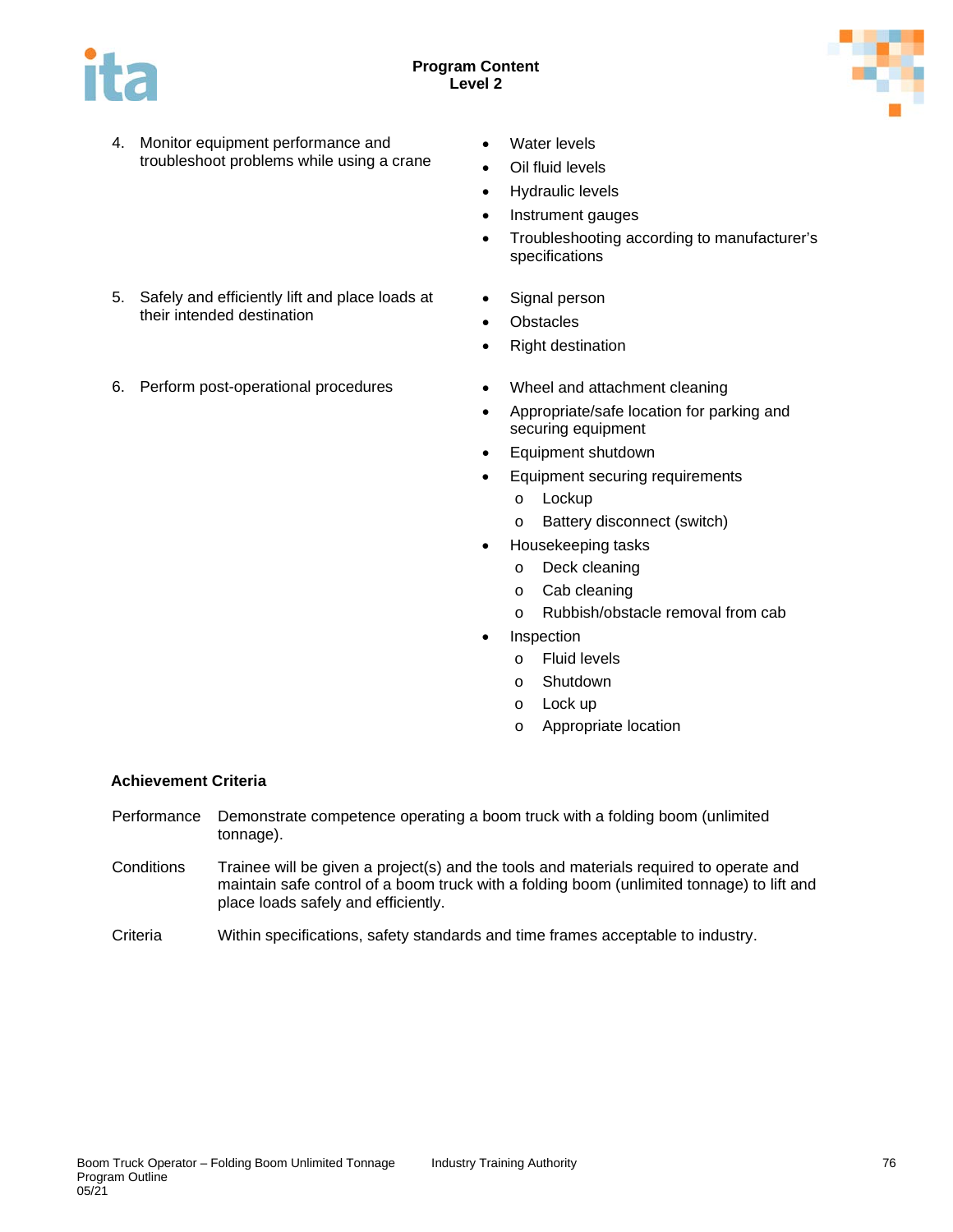

**Competency: H13 Leave a mobile crane unattended**

## **Objectives**

To be competent in this area, the individual must be able to:

- Leave a crane unattended for short and long periods of time.
- Perform shutdown procedures.

## **LEARNING TASKS CONTENT**

1. Leave a crane unattended for short and long periods of time

- Short periods of time (lunch breaks etc.)
	- o No load on the hook
	- o Hook elevation
	- o Ignition off and removal of key
	- o Swing brake application
	- o Swing dogs application (if applicable)
	- o Crane left in working position
- Long periods of time (overnight, weekends etc.)
	- o No load on the hook
	- o Boom lowering to blocking or in cradle
	- o Ignition off and removal of key
	- o Swing brake application
	- o Swing dogs application (if applicable)
- 2. Perform the shutdown procedures for a mobile crane
- Company requirements for wheels/tracks and attachment cleaning
- Appropriate location for parking
- Shutdown
- Crane securing requirements
	- o Lockup
	- o Battery/night switch disconnection
- Housekeeping tasks according to the company's standard requirements
	- o Deck cleaning
	- o Cab cleaning
	- o Rubbish/obstacle removal from cab
- **Inspection** 
	- o Fluid levels
	- o Shutdown
	- o Lock up
	- o Appropriate location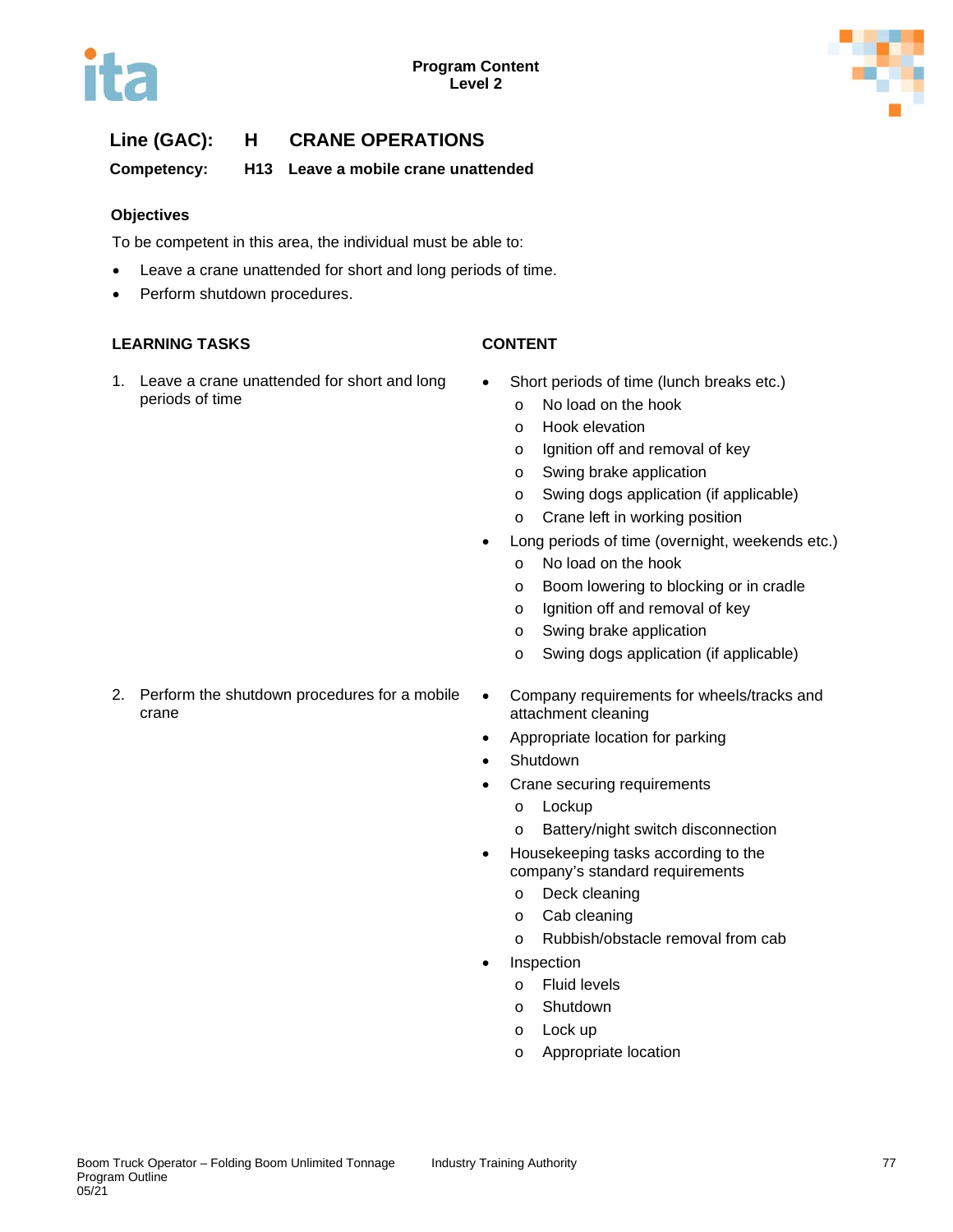



## **Achievement Criteria**

Performance Demonstrate competence leaving a mobile crane unattended.

- Conditions Trainee will be given a project(s) and the tools and materials required to demonstrate the procedures for shutting down and leaving a crane unattended for short and long periods of time.
- Criteria Within specifications, safety standards and time frames acceptable to industry.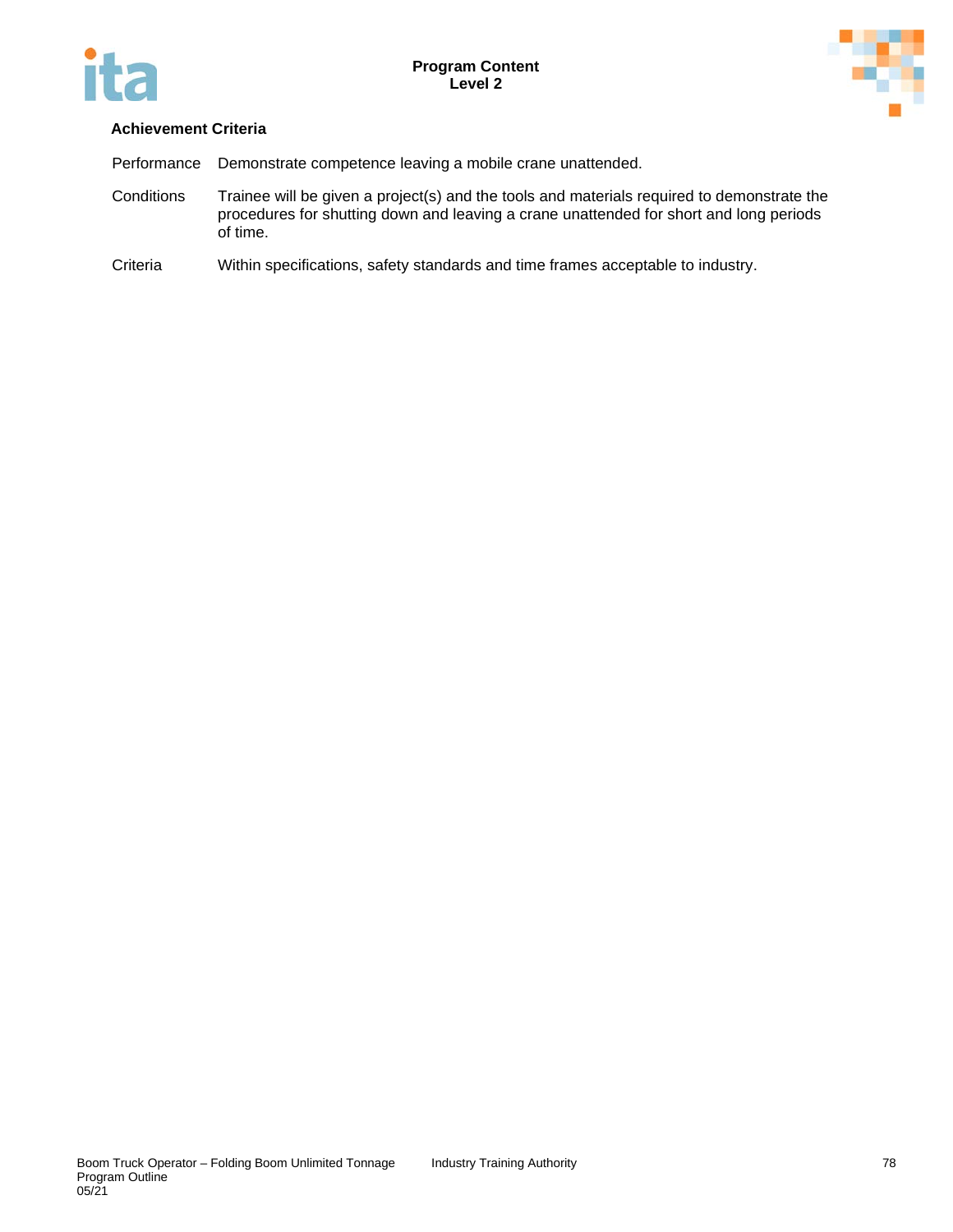



**Competency: I2 Demonstrate knowledge of inspecting engines, monitoring devices and hydraulic systems**

## **Objectives**

To be competent in this area, the individual must be able to:

- Describe the tools required for basic crane maintenance and explain their functions.
- Describe the process of inspecting engines, monitoring devices and hydraulic systems.

### **LEARNING TASKS CONTENT**

- 1. Demonstrate knowledge of tools required to perform basic maintenance
- 
- Grease gun
- Hand tools
- Hammers
- Pry bar
- Step ladder
- Tape measure
- 2. Demonstrate knowledge of inspecting engines on mobile cranes
- 3. Demonstrate knowledge of inspecting monitoring devices on mobile cranes

4. Demonstrate knowledge of inspecting hydraulic systems on mobile cranes

- Oil levels
- Air filters
- Radiator levels and coolant systems
- Air dryer systems
- Load monitoring and indicating systems (when equipped)
- Boom angle indicator (when equipped)
- Boom length indicator (when equipped)
- Anti-two block device (when equipped)
- Load radius indicator
- Level indicator
- Drum rotation indicator
- Safety precautions
	- o Discharge of pressure in system
	- o Oil being injected into the bloodstream
	- o Shutdown of motor
	- o Burns and scalds
- Hydraulic systems
	- o Pumps
	- o Fluid levels
	- o Hoses
	- o Motors
	- o Valves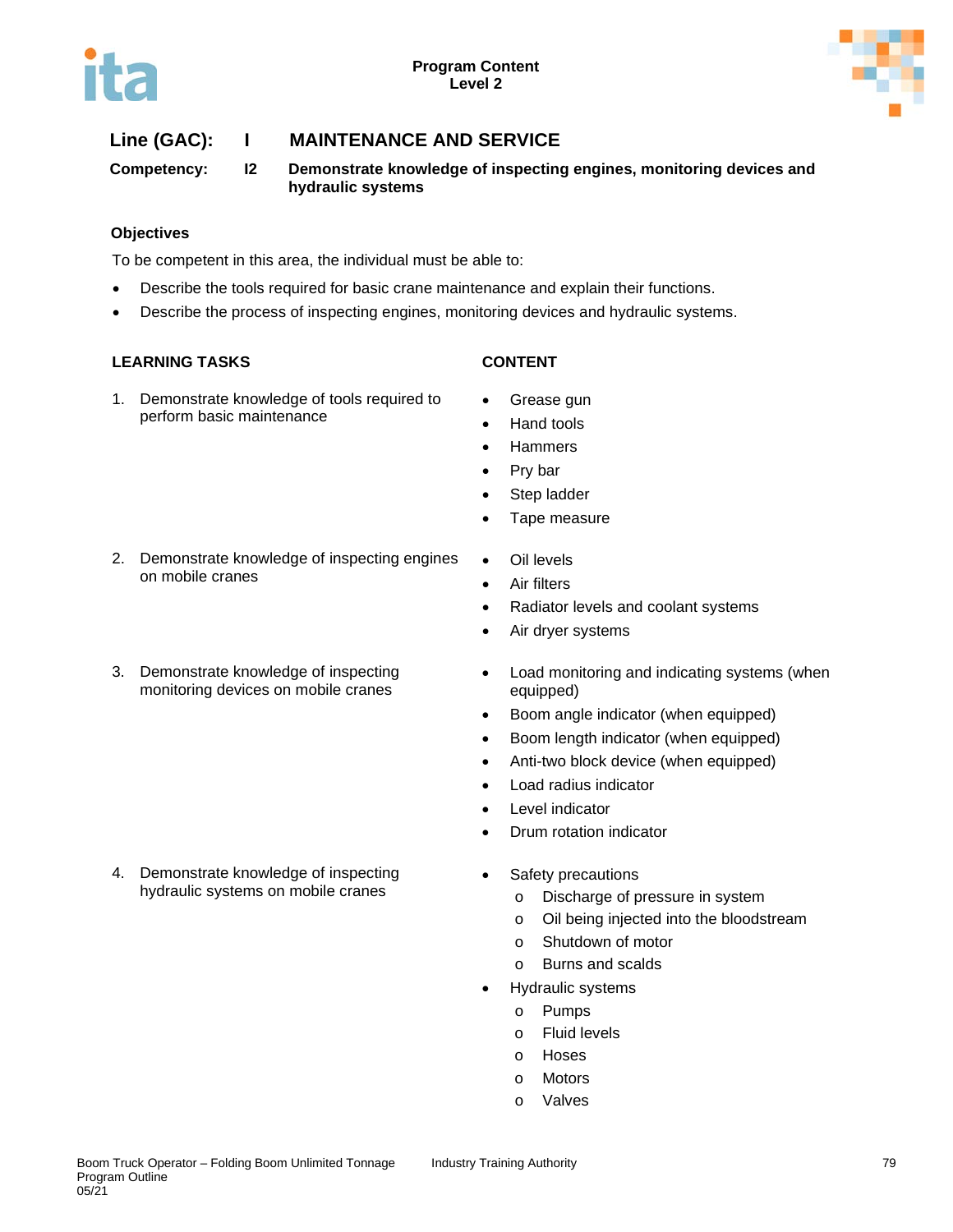

**Competency: I3 Demonstrate knowledge of servicing and maintenance procedures**

## **Objectives**

To be competent in this area, the individual must be able to:

- Describe basic service and maintaince procedures.
- Describe recording and reporting procedures.

## **LEARNING TASKS CONTENT**

- 1. Demonstrate knowledge of engine cooling system maintenance information from manufacturer's manuals
- 2. Demonstrate knowledge of service and maintenance performed on mobile cranes
- Basic service and maintenance of crane engines
	- o Greasing fittings

• Use and interpretation

- o Addition of required fluids
- o Adjustment of belts
- o Replacement of belts
- o Replacement of air cleaners
- o Oil and filter change
- o Hoses
- Adjustment of control mechanisms
	- o Slack adjusters
	- o Rollers
	- o Cables
	- o Brakes
	- o Clutches
	- o Levers
- Structural maintenance
	- o Bolts
	- o Cotter pins and keepers
	- o Pins
	- o Guard rails, handholds, steps
	- o Tracks
	- o Idlers
	- o Grease
- **Cleaning** 
	- o Batteries
	- o Cab
	- o Windows
	- o Wheels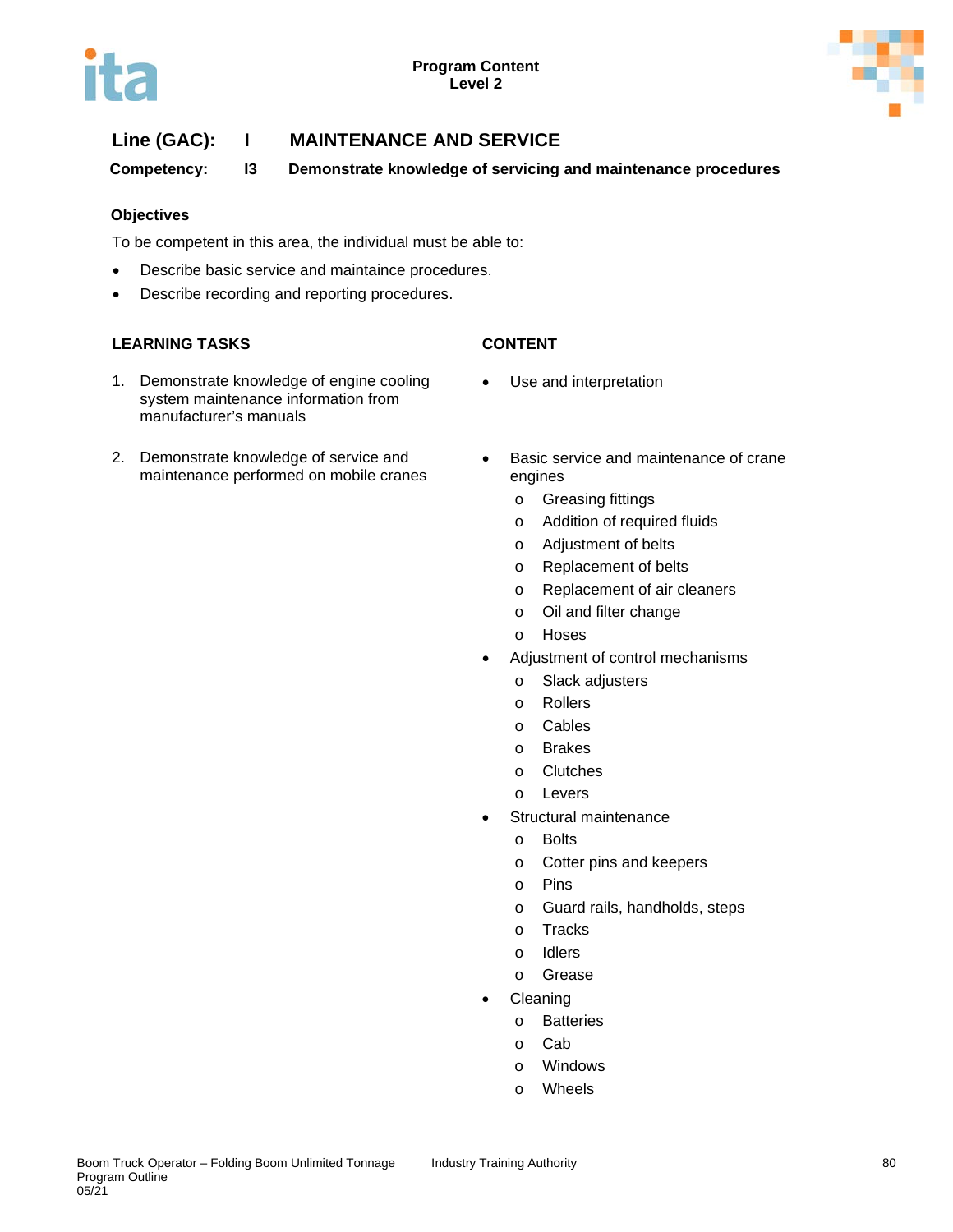



- o Tracks
- o Deck
- o Car body
- Service and maintenance to crane and accessory systems
	- o Gearbox
	- o Hydraulic tank breathers
	- o Outriggers and stabilizers
	- o Booms
	- o Steering systems
	- o Air tanks
	- o Filters
	- o Tires (condition and pressure)
- Maintenance of cooling systems
	- o Air cooling systems
	- o Water cooling systems
- 3. Demonstrate knowledge of factors influencing operator's maintenance responsibilities
- Operator's responsibility • Operator's capabilities
- Tool availability
- Company policy
- Location
- 4. Demonstrate knowledge of reporting and recording procedures for mobile crane service and maintenance
	- Procedure for reporting defects to supervisory personnel
		- o Part 4.9 of WorkSafeBC Occupational Health and Safety Regulation (OHSR)
	- Maintenance records in the logbook
		- o Maintenance requested
		- o Maintenance performed
		- o Legal requirements for entries
		- o Part 4.9 of WorkSafeBC Occupational Health and Safety Regulation (OHSR)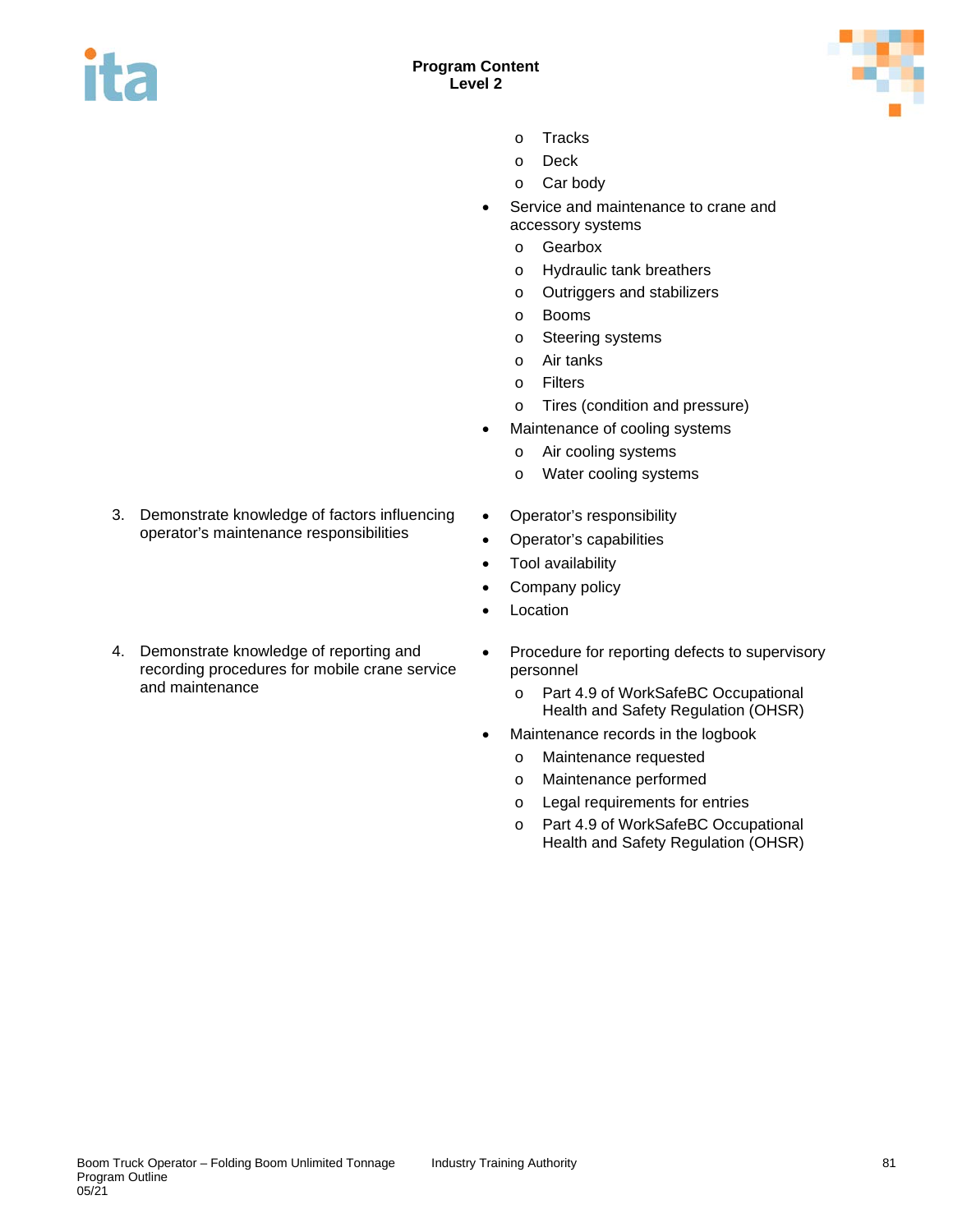

**Competency: I7 Perform service on engine cooling systems on mobile cranes**

## **Objectives**

To be competent in this area, the individual must be able to perform service on engine air cooling systems and water air cooling systems according to manufacturer's specifications.

## **LEARNING TASKS CONTENT**

- 1. Perform service on engine cooling systems according to manufacturer's specifications
- Manufacturer's manuals
- Engine air cooling systems
- Water air cooling systems

## **Achievement Criteria**

- Performance Demonstrate competence performing service on engine cooling systems on mobile cranes.
- Conditions Trainee will be given a project(s), manufacturer's manuals and the tools and materials required to perform service on a mobile crane's engine cooling system.
- Criteria Within specifications, safety standards and time frames acceptable to industry.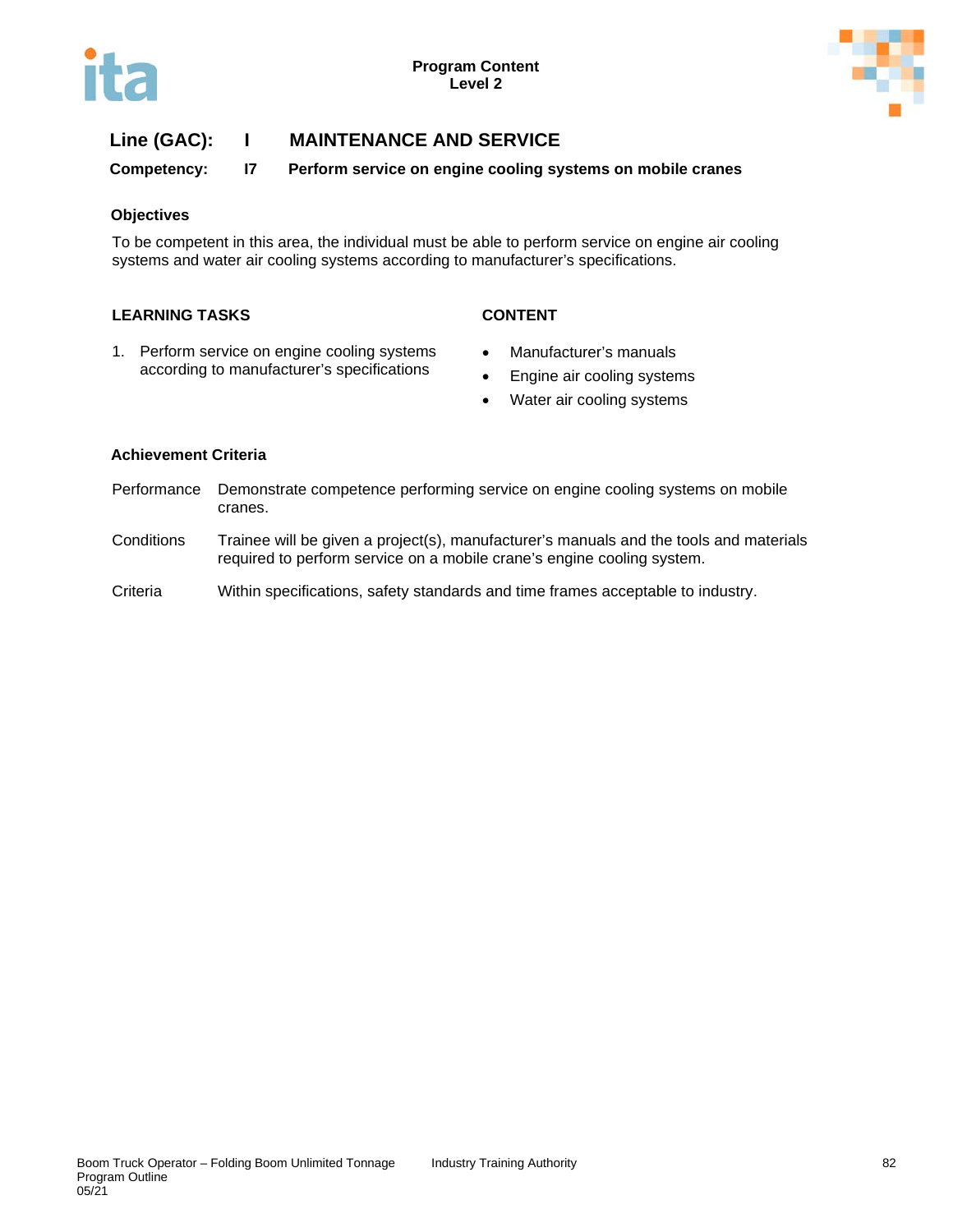

**Competency: I15 Complete maintenance checklists (engine on/engine off) and maintain engines on boom trucks (unlimited tonnage) to manufacturer's specifications**

## **Objectives**

To be competent in this area, the individual must be able to:

- Identify, record and report problems accurately.
- Perform basic service and maintenance.

## **LEARNING TASKS CONTENT**

1. Complete maintenance engine checklists while the engine is OFF

2. Complete maintenance engine checklists while the engine is ON

3. Maintain engines to the manufacturer's specifications

- In accordance with the company's requirements and manufacturer's manuals
- Problem identification
- Documentation of identified problems in the maintenance logbook
- Requirements for reporting identified problems to supervisory personnel
- In accordance with the company's requirements and manufacturer's manuals
- Problem identification
- Documentation of identified problems in the maintenance logbook
- Requirements for reporting identified problems to supervisory personnel
- Basic service and maintenance
	- o Addition of required fluids
	- o Adjustment of belts
	- o Replacement of belts
	- o Air cleaners
	- o Oil filters
	- o Hoses
- Manufacturer's manuals
- **Tools** 
	- o Grease gun
	- o Wrenches
	- o Screwdrivers
	- o Hammers
	- o Vice grips
	- o Pinch bar
	- o Step ladder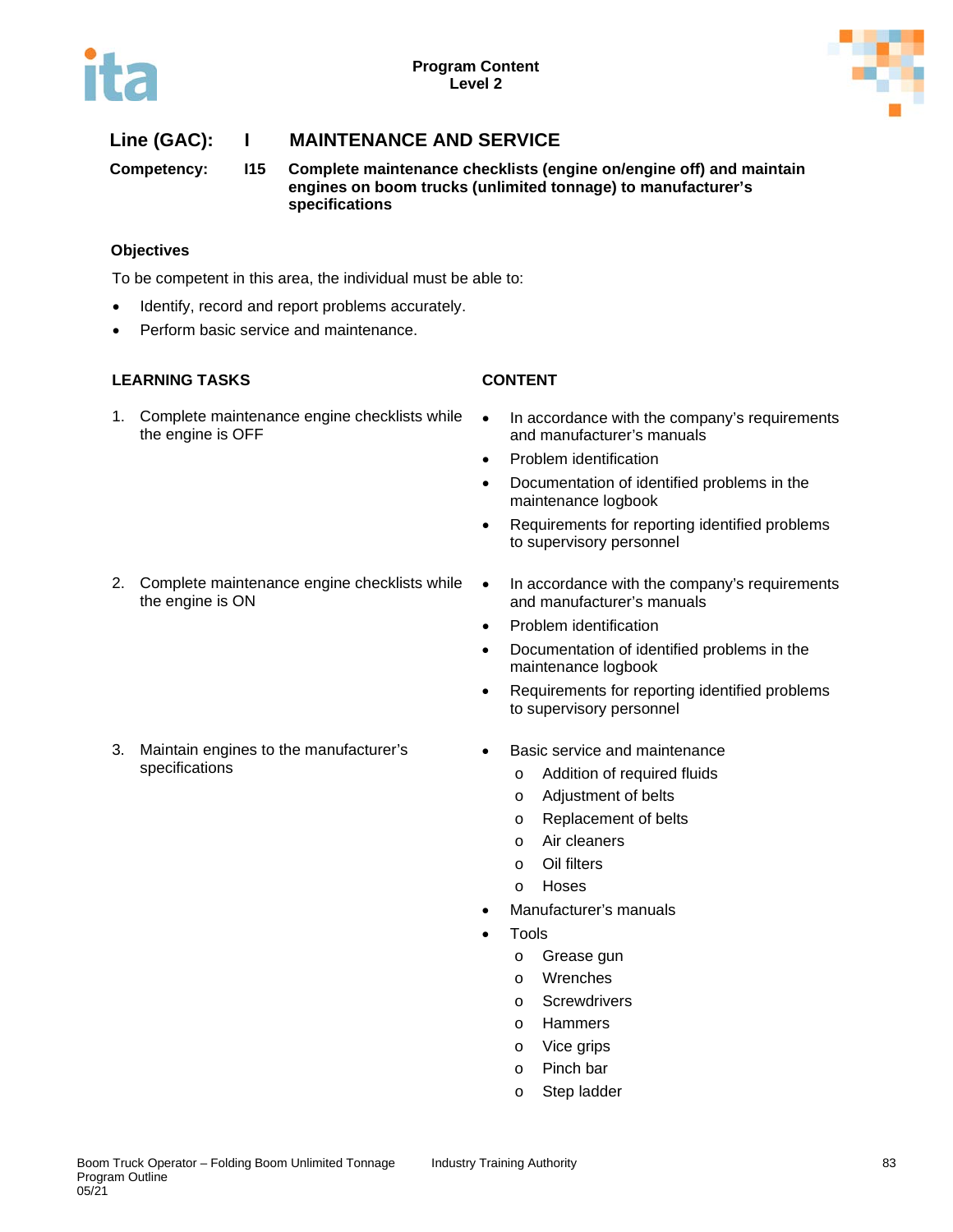



- o Tape measure
- Structural maintenance
	- o Bolts
	- o Wedges
	- o Cotter keys
	- o Pins
	- o Guard rails
- Service and maintenance to boom truck and accessory systems
	- o Gearbox
	- o Hydraulic tank breathers
	- o Outriggers and stabilizers
	- o Booms
	- o Steering systems
	- o Air tanks
	- o Filters
- **Cleaning** 
	- o Batteries
	- o Windows
	- o Wheels
	- o Deck

## **Achievement Criteria**

- Performance Demonstrate competence completing maintenance checklists (engine on/engine off) and maintaining engines on boom trucks (unlimited tonnage).
- Conditions Trainee will be given a project(s) and the tools and materials required to complete a boom truck (unlimited tonnage) maintenance checklist (engine on/engine off) and perform basic maintenance requirements according to manufacturer's specifications.
- Criteria Within specifications, safety standards and time frames acceptable to industry.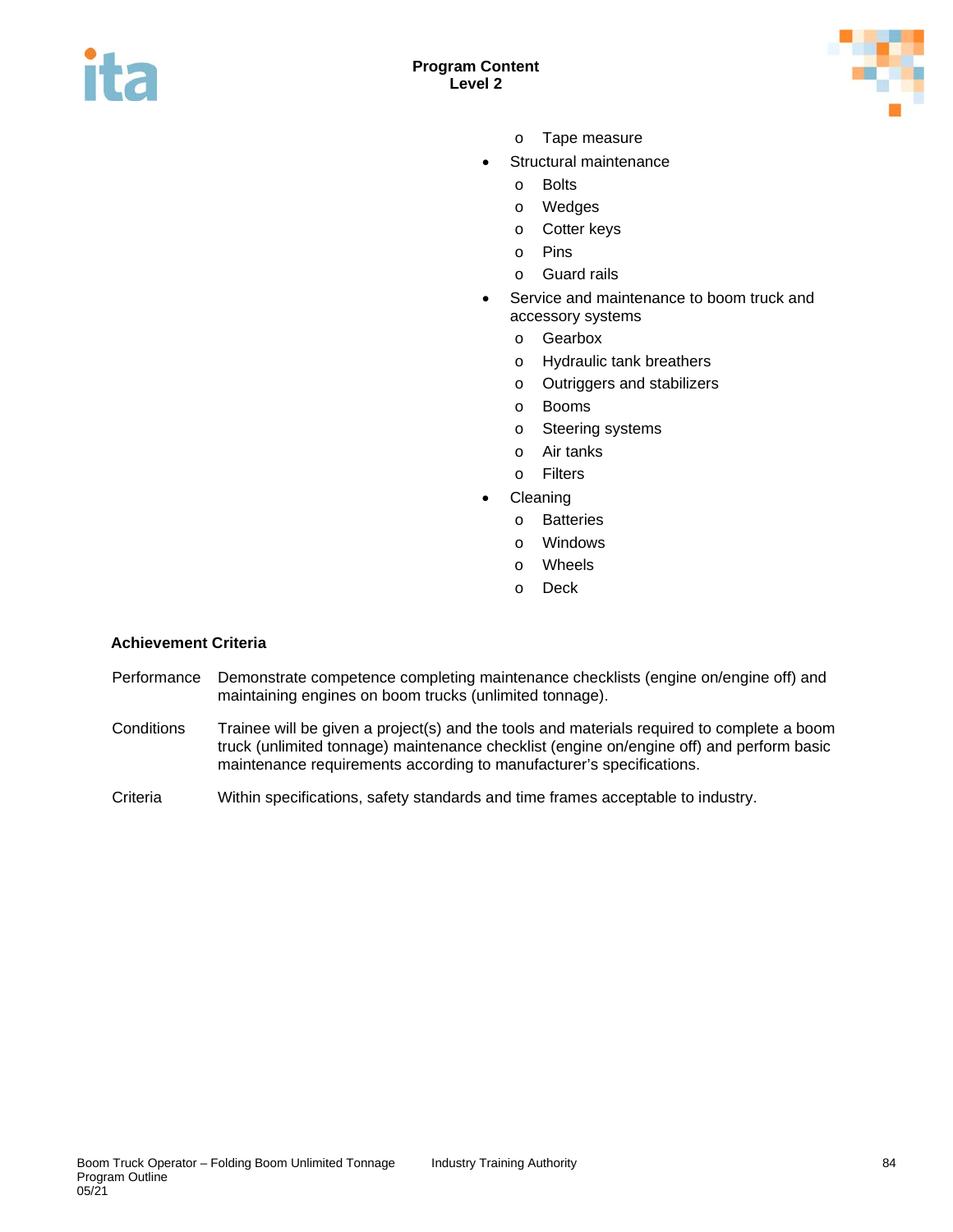

**Competency: I16 Perform routine inspections and maintenance on hydraulic systems on boom trucks (unlimited tonnage)**

## **Objectives**

To be competent in this area, the individual must be able to inspect and maintain the various components of a boom truck hydraulic system safely and correctly.

## **LEARNING TASKS CONTENT**

- 1. Perform routine inspections and maintenance of hydraulic systems on boom trucks (unlimited tonnage)
- Inspection o Pumps
	- o Fluid levels
	- o Hoses
	- o Motors
- **Maintenance**

## **Achievement Criteria**

- Performance Demonstrate competence performing routine inspections and maintenance on hydraulic systems on boom trucks (unlimited tonnage).
- Conditions Trainee will be given a project(s) and the tools and materials required to inspect and maintain the various hydraulic system components of a boom truck (unlimited tonnage).
- Criteria Within specifications, safety standards and time frames acceptable to industry.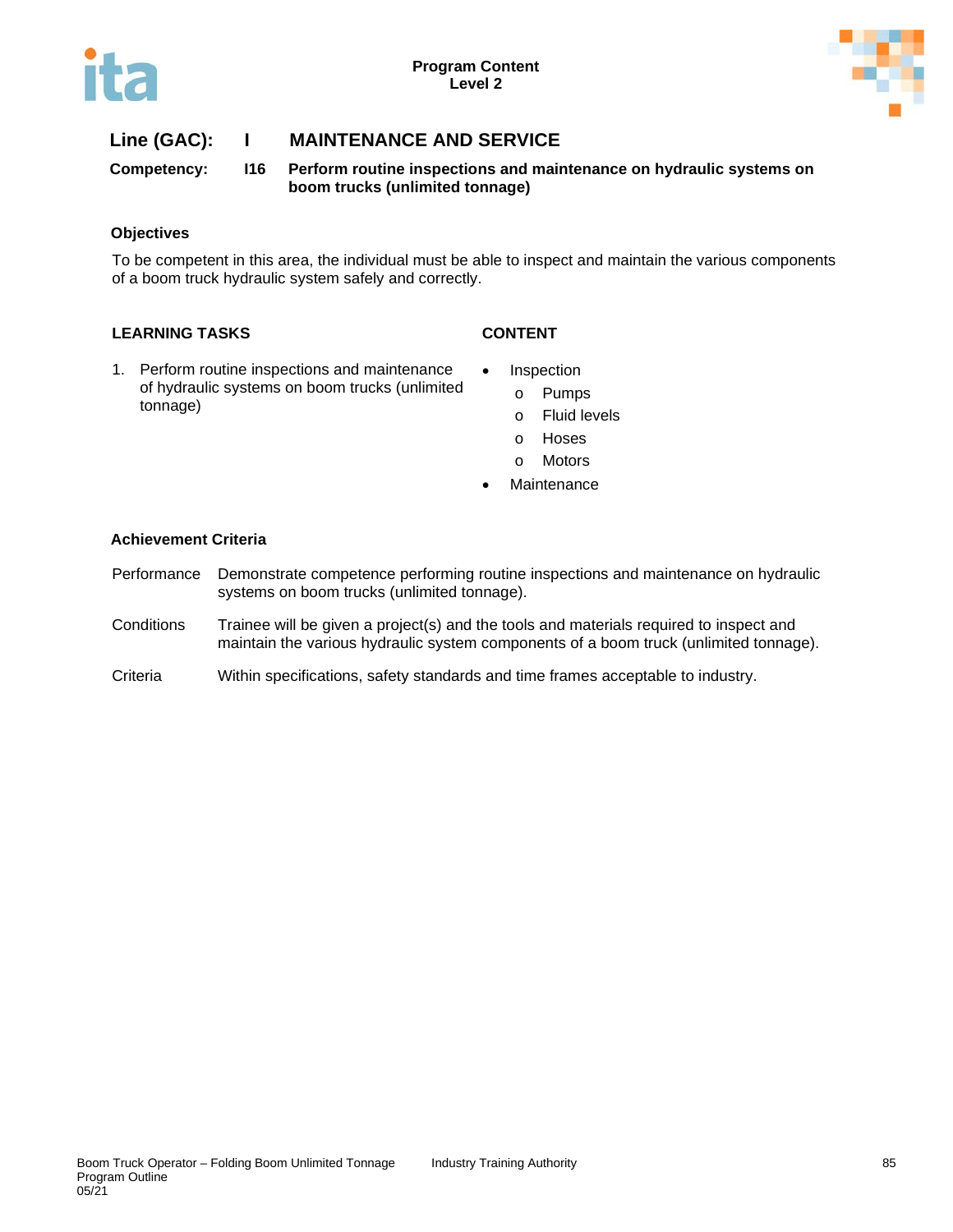

**Competency: I17 Inspect monitoring devices and control mechanisms on boom trucks with folding booms (unlimited tonnage)**

## **Objectives**

To be competent in this area, the individual must be able to inspect monitoring devices and control mechanisms on boom trucks with folding booms (unlimited tonnage) and perform maintenance safely and correctly.

## **LEARNING TASKS CONTENT**

1. Inspect monitoring devices on boom trucks with folding booms (unlimited tonnage) according to manufacturer's specifications and company requirements

2. Inspect control mechanisms on boom trucks

- **Inspection** 
	- o Load monitoring systems
	- o Anti-two block device (when equipped with hoist)
- **Maintenance**
- **Inspection**
- with folding booms (unlimited tonnage) according to manufacturer's specifications and • Adjustment
	- o Cables
	- o Brakes
	- o Levers

## **Achievement Criteria**

company requirements

- Performance Demonstrate competence inspecting monitoring devices and control mechanisms on boom trucks with folding booms (unlimited tonnage).
- Conditions Trainee will be given a project(s) and the tools and materials required to inspect monitoring devices and control mechanisms on boom trucks with folding booms (unlimited tonnage) and perform any necessary maintenance or adjustments.
- Criteria Within specifications, safety standards and time frames acceptable to industry.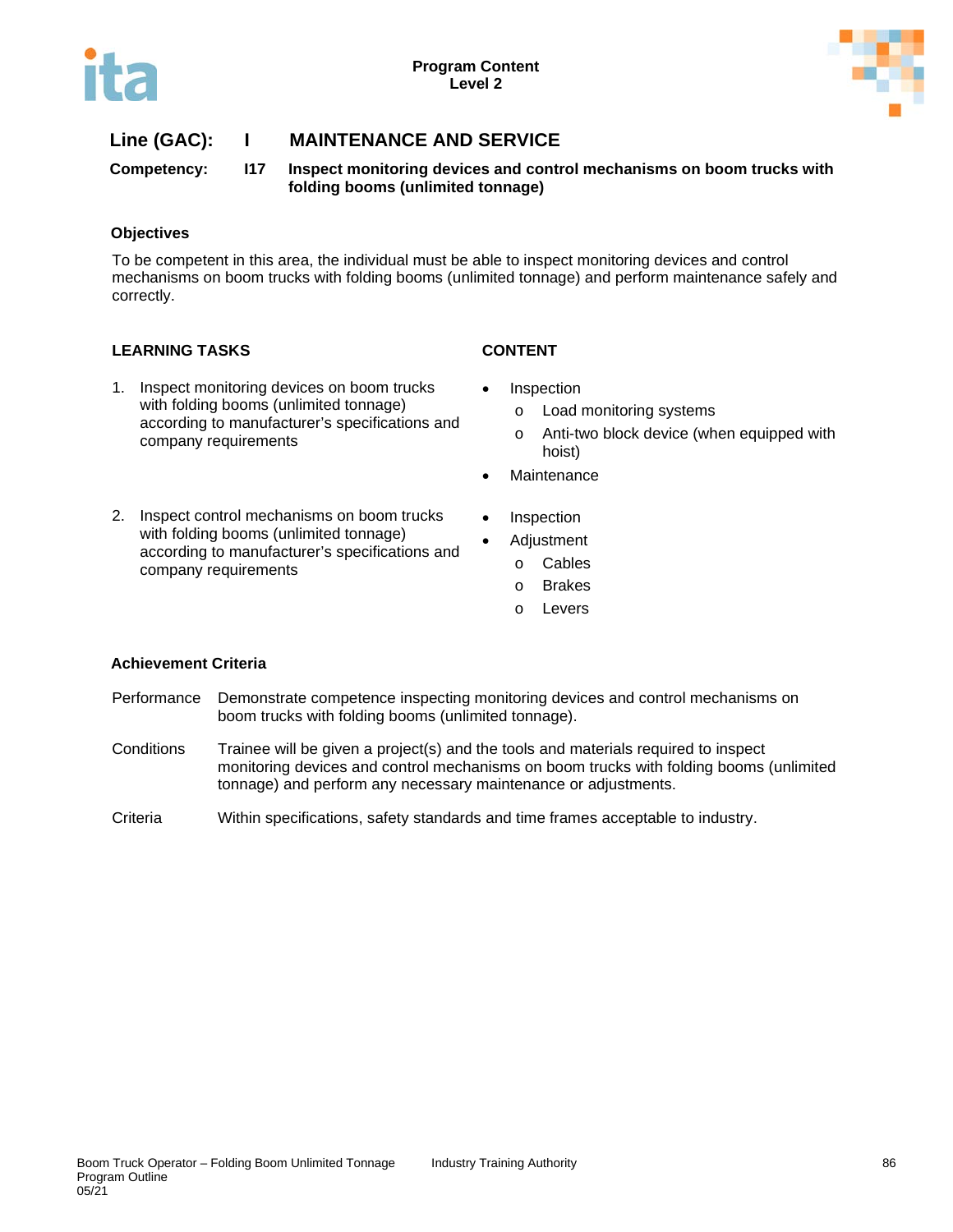



# **Section 4 TRAINING PROVIDER STANDARDS**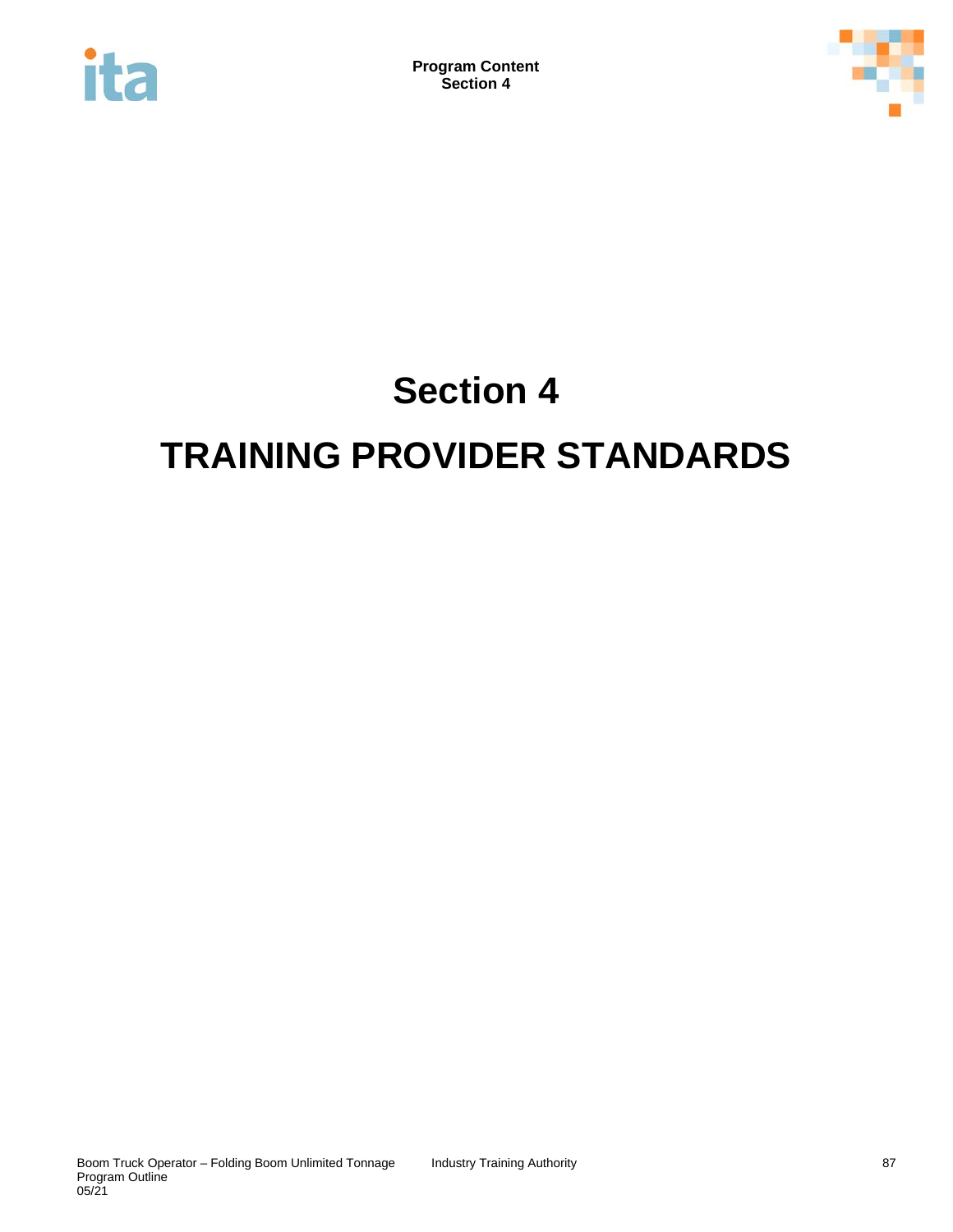



## **Training Provider Standards**

This Program is a competency-based program of instruction. The Program Outline defines the outcomes expected of training, not the inputs, which include time. By their nature, cranes require a one-to-one ratio of student-to-crane to develop the required competencies. Industry believes a crane operator becomes competent through building on his or her theoretical knowledge with real world experience.

This program is divided into theory and practical standards.

The theory component of the standards may be:

- taught in a classroom setting by a qualified instructor (see below)
- delivered online
- learned through self-study online or through printed materials

The practical component of the standards:

- require hands-on experience
- are assessed on the job by a Registered Workplace Assessor
- may be begun in a simulated setting such as a training yard, but are assessed for credit in the workplace

The industry is interested in the outcome of training and leaves it to the crane training community to deliver training to these standards in a time efficient and cost effective manner. With these competence standards, industry has a vehicle for structuring on-the-job training and wishes to see trainers take advantage of the opportunity that on-the-job training represents, including:

- 1. Support learners on the job by bringing the trainer to the job site. Crane purchase or rental is not required by the trainer and the learner receives targeted instruction.
- 2. Deliver instruction in the evenings or on weekends to complement the learner's on-the-job experience.
- 3. Deliver targeted theory and practical instruction precisely geared to the standards in this outline which will ideally guarantee a highly skilled individual to the employer who can demonstrate workplace competence in short order.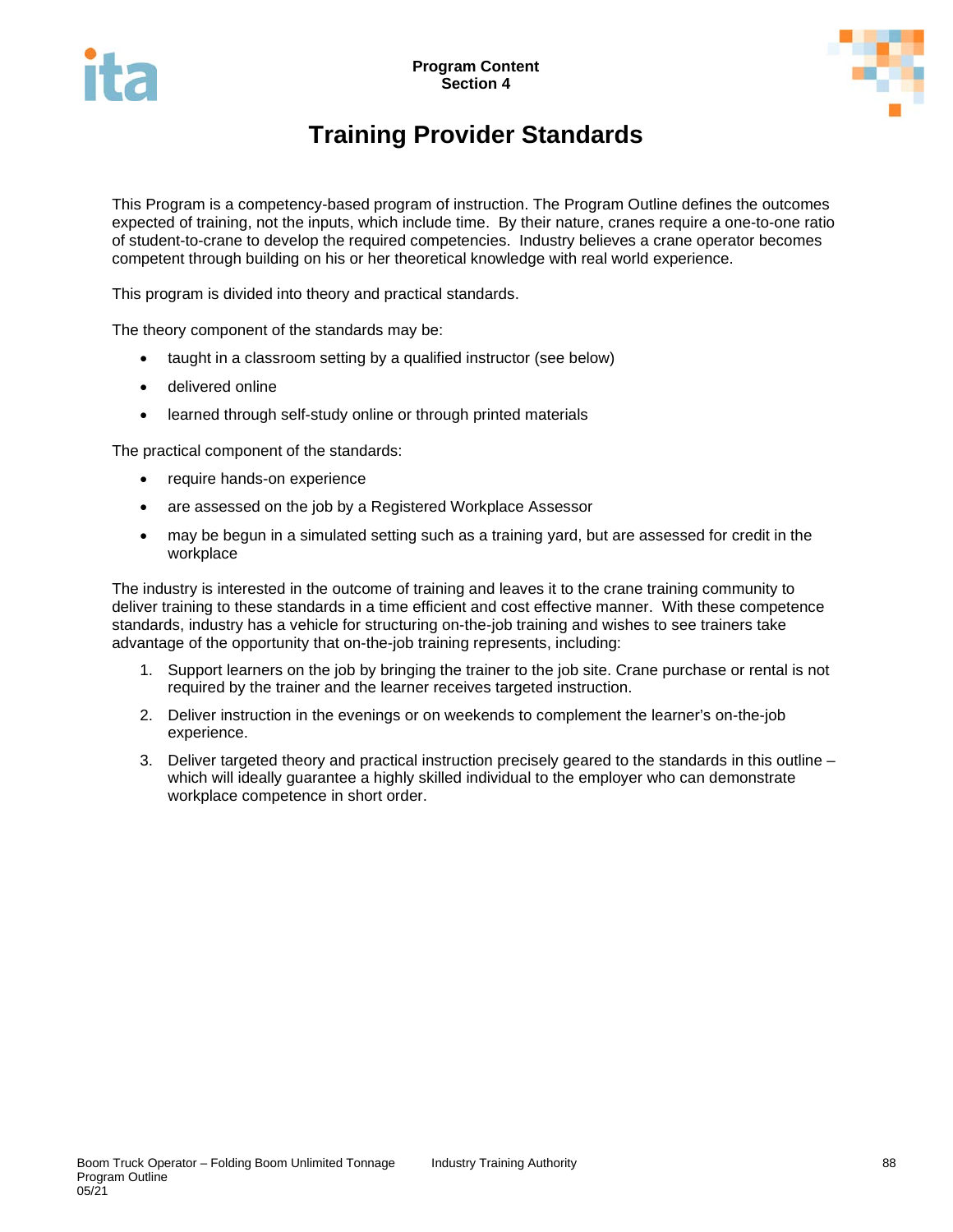



## **Facility Requirements**

Industry has purposely not set minimum facilities requirements for this trade in the interest of permitting training providers maximum flexibility in the options and strategies they may employ in training to these standards. The industry is interested in the outcome of training and leaves it to the crane training community to deliver training to these standards in a time efficient and cost effective manner.

## **Classroom Area**

• N/A

## **Shop Area**

• N/A

## **Lab Requirements**

• N/A

## **Student Facilities**

• N/A

## **Instructor Office Space**

• N/A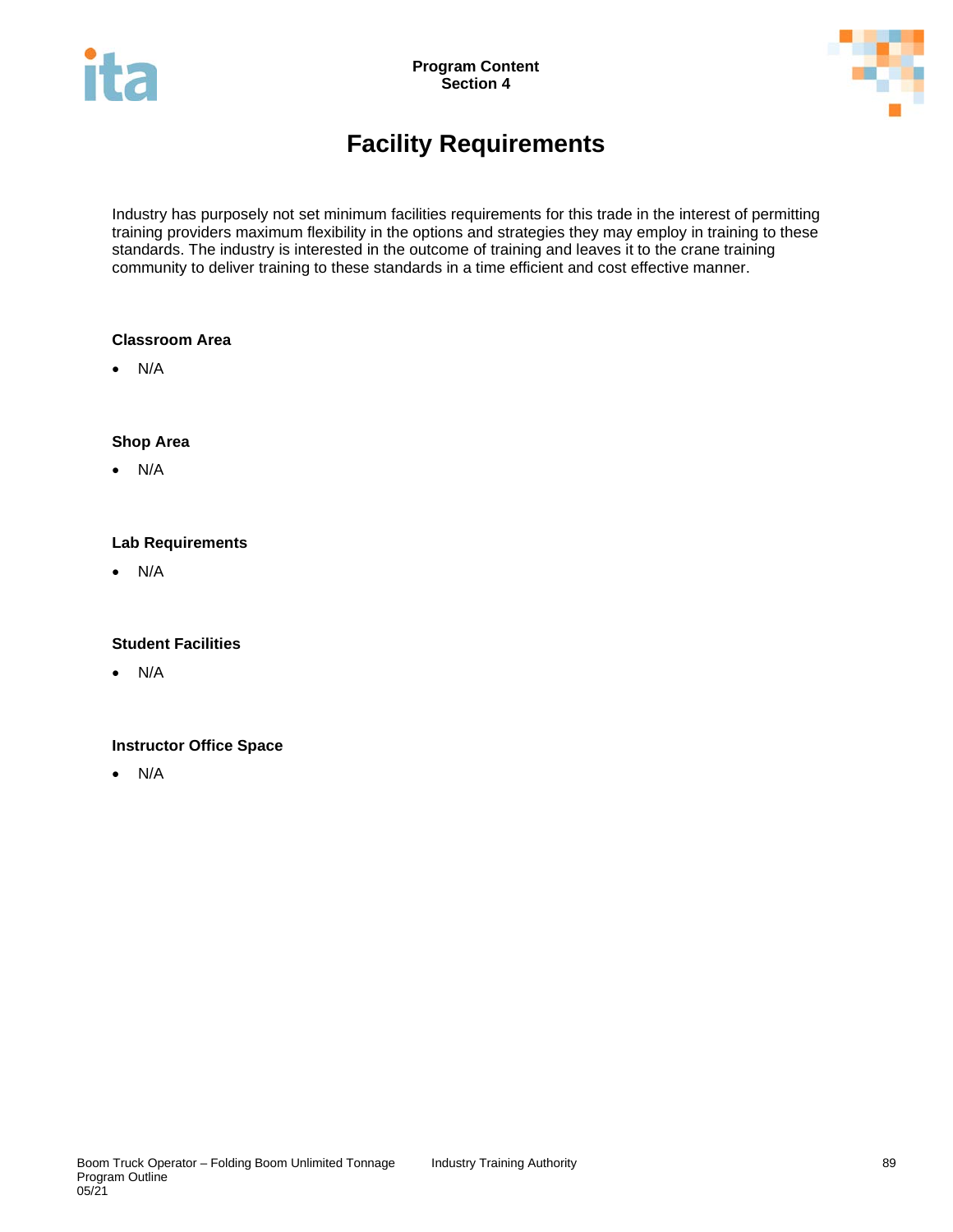



## **Tools and Equipment**

**The crane and equipment used for training should be representative of the appropriate crane license classification.**

## **Hand Tools**

## *Recommended*

- o Adjustable wrenches (various sizes)
- o Calculator
- o Flashlight
- o Grease gun
- o Hammers (ball peen, sledge, various sizes)
- o Level
- o Line-up bar, drift pin
- o Measuring tape
- o Oilcan
- o Pliers (needle nose, slip joint)
- o Ratchet and socket set
- o Screwdrivers (flat, Phillips, Robertson, various sizes)
- o Shovel
- o Squeegee
- o Tag lines
- o Tire pressure gauge
- o Vice grips
- o Wear gauge (wire rope and sheave)
- o Wire brush
- o Wire rope cutter
- o Wrench sets (open and closed ends, metric and imperial)

### **Power Tools and Equipment**

## *Recommended*

- o Handheld and stationary radios
- o Steam cleaner or power washer

## **Personal Protective Equipment (PPE) and Safety Equipment**

### *Recommended*

- o Coveralls
- o Ear plugs and muffs
- o Eye wash station
- o Face shields
- o Safety glasses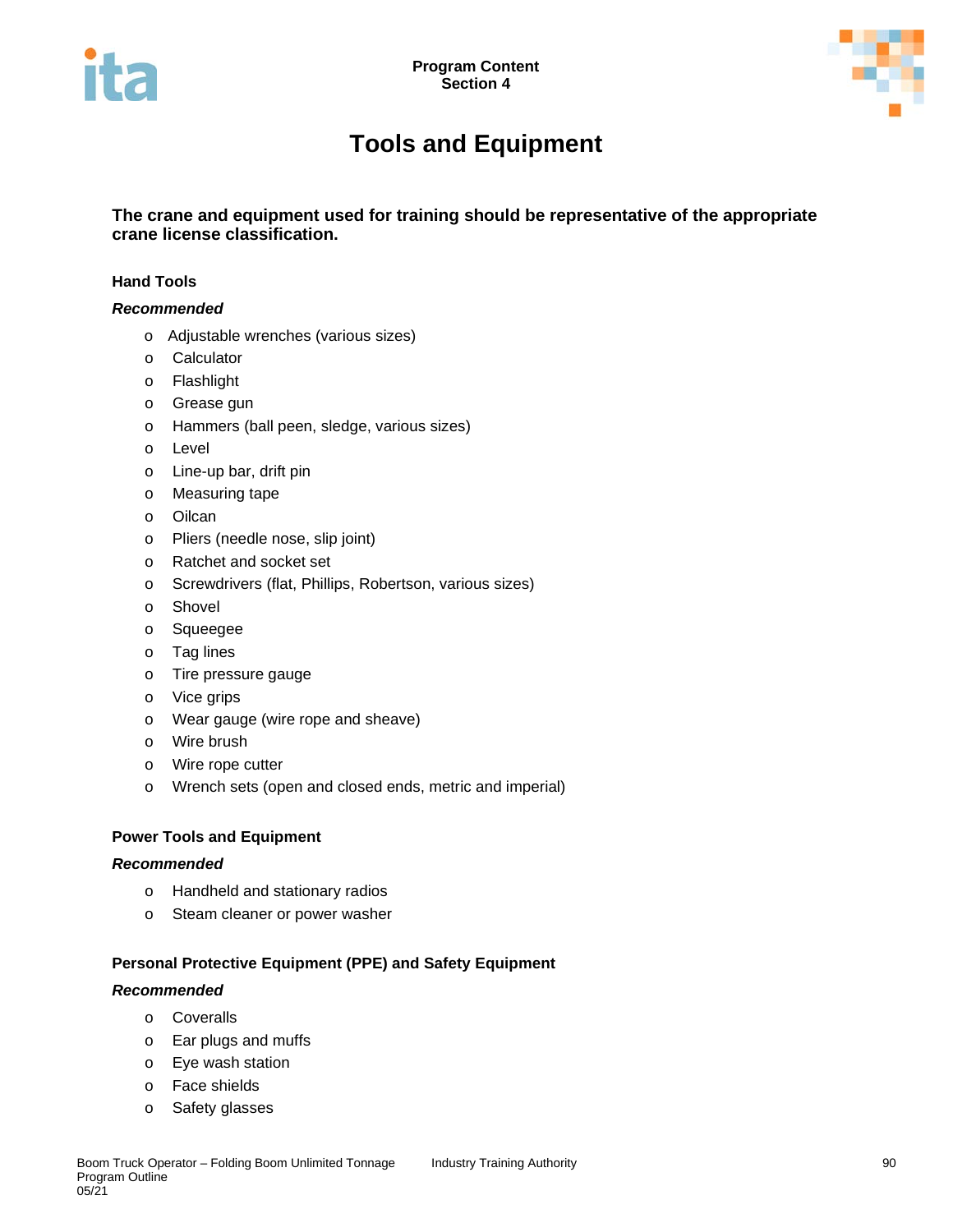



- o Goggles
- o Fire extinguishers
- o First aid kit
- o Gloves
- o Hard hat
- o Masks (particle, vapour)
- o Safety boots
- o Spill kit
- o High visibility vest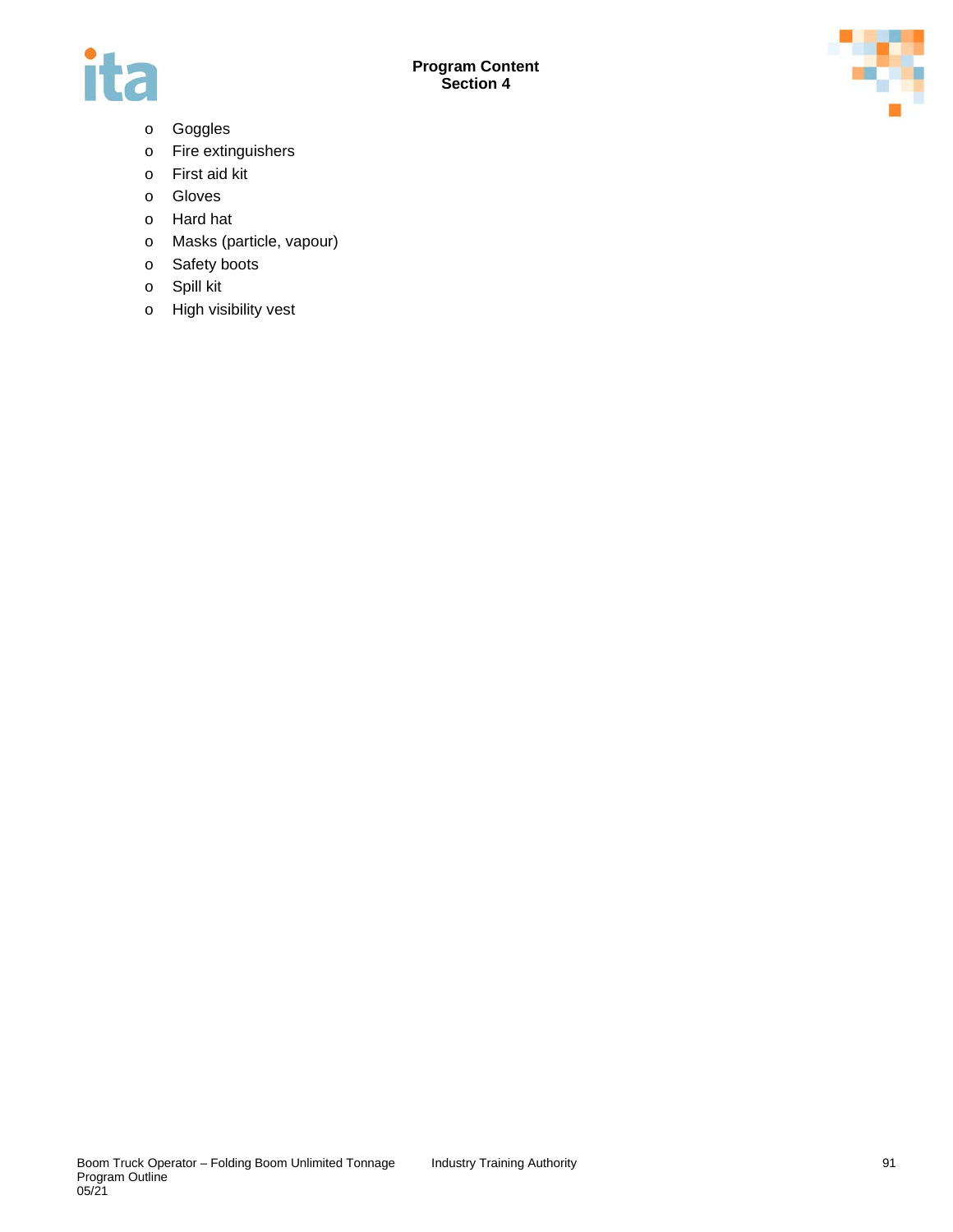



## **Reference Materials**

## **Recommended Resources**

- Mobile Crane Manual, by Donald E. Dickie, P. Eng., D. H. Campbell, P. Eng. Publisher: Infastructure Health & Safety Association,<http://www.ihsa.ca/>
- Rigging Manual, by Donald E. Dickie, P. Eng. Publisher: Infastructure Health & Safety Association,<http://www.ihsa.ca/>
- Hoisting and Rigging Safety Manual Publisher: Infastructure Health & Safety Association,<http://www.ihsa.ca/>
- Mobile Craning Today Publisher: Operating Engineers Training Institute of Ontario, [http://www.oetio.com](http://www.oetio.com/)
- IPT's Crane and Rigging Handbook, by Ronald G. Garby Publisher: IPT Publishing and Training Ltd. [http://www.iptbooks.com](http://www.iptbooks.com/)
- IPT's Crane and Rigging Training Manual, by Ronald G. Garby Publisher: IPT Publishing and Training Ltd. [http://www.iptbooks.com](http://www.iptbooks.com/)
- WorkSafeBC Occupational Health and Safety Regulation (OHSR)
- CAN/CSA Z150 Safety Code for Mobile Cranes
- ANSI Standard ANSI/ASME B30.5, Mobile and Locomotive Crane or ANSI/ASME B30.22 Articulating Boom Crane

## **NOTE:**

This list of Reference Materials is for training providers. Apprentices should contact their preferred training provider for a list of recommended or required texts for this program.